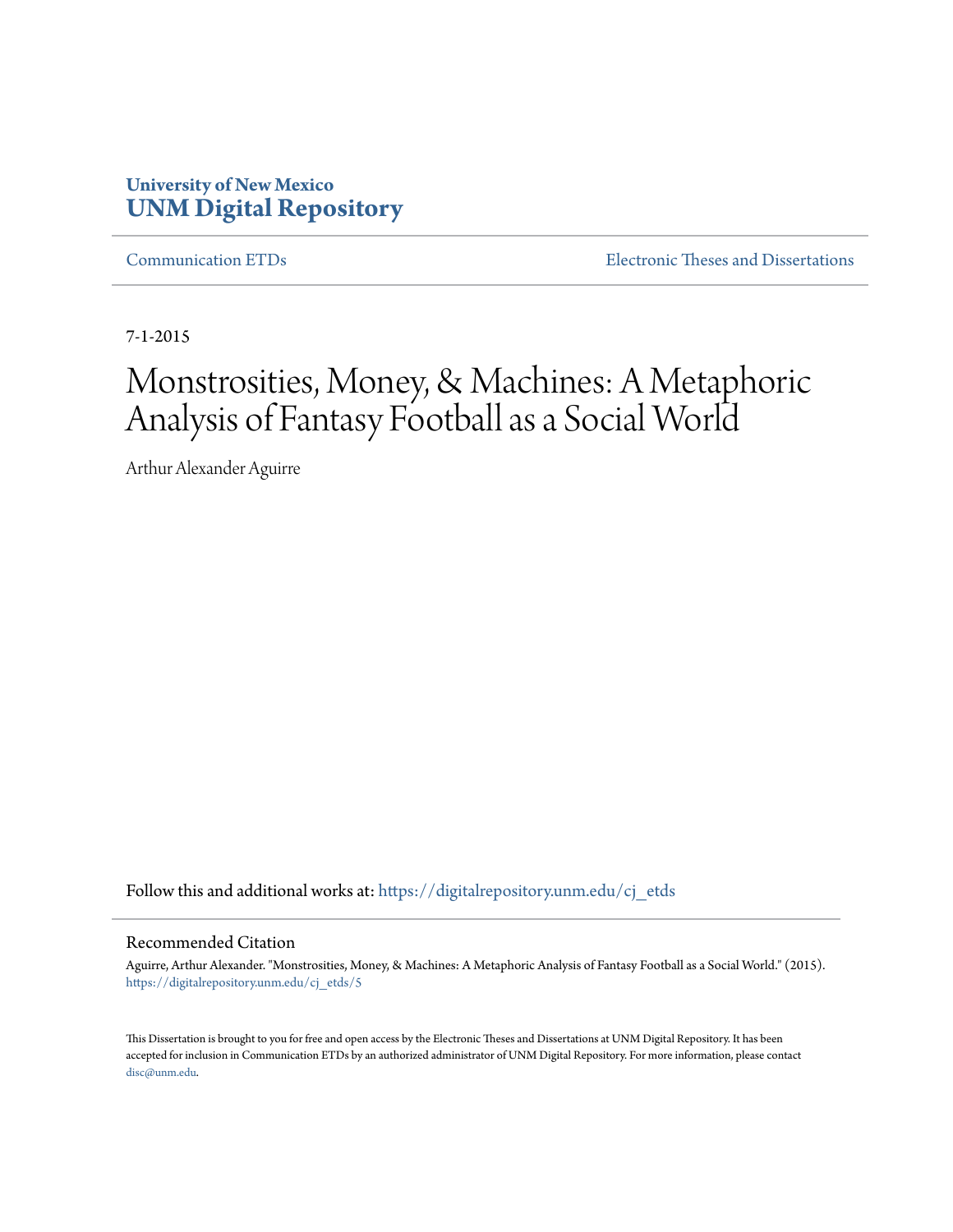## **ARTHUR ALEXANDER AGUIRRE**

 *Candidate*

# **COMMUNICATION & JOURNALISM**

*Department*

This dissertation is approved, and it is acceptable in quality and form for publication:

*Approved by the Dissertation Committee:*

## **DR. PATRICIA O. COVARRUBIAS**, Chairperson

## **DR. KAREN FOSS**

**DR. KAREN SCHMIDT**

**DR. ANTONIO TIONGSON**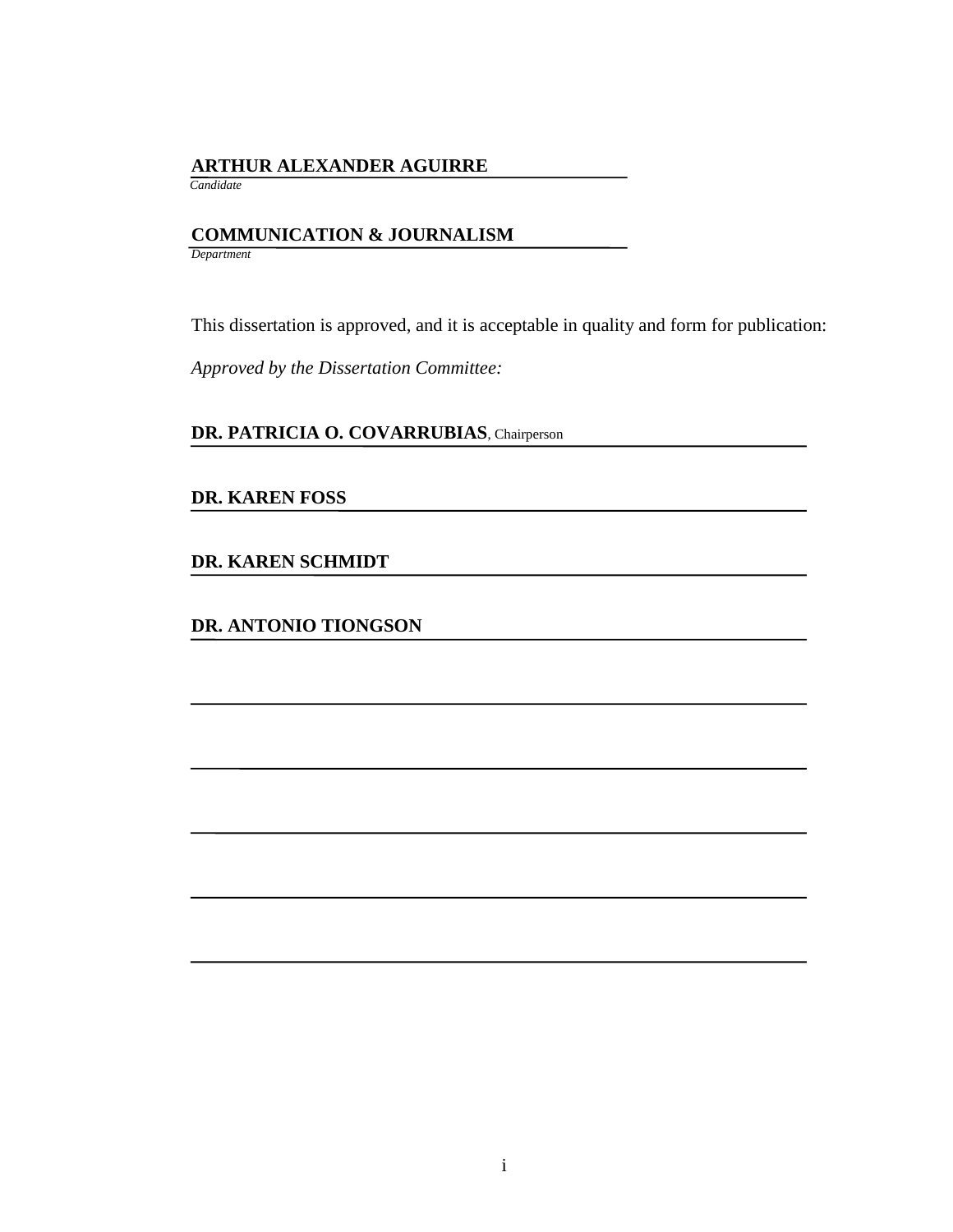### **MONSTROSITIES, MONEY, & MACHINES: A METAPHORIC ANALYSIS OF FANTASY FOOTBALL AS A SOCIAL WORLD**

by

#### **ARTHUR ALEXANDER AGUIRRE**

B.A., Communication, University of Texas at El Paso, 2007 M.A., Communication, University of Texas at El Paso, 2011 Ph.D., Communication, University of New Mexico, 2015

#### **DISSERTATION**

Submitted in Partial Fulfillment of the Requirements for the Degree of

### **Doctor of Philosophy Communication**

The University of New Mexico Albuquerque, New Mexico

#### **July 2015**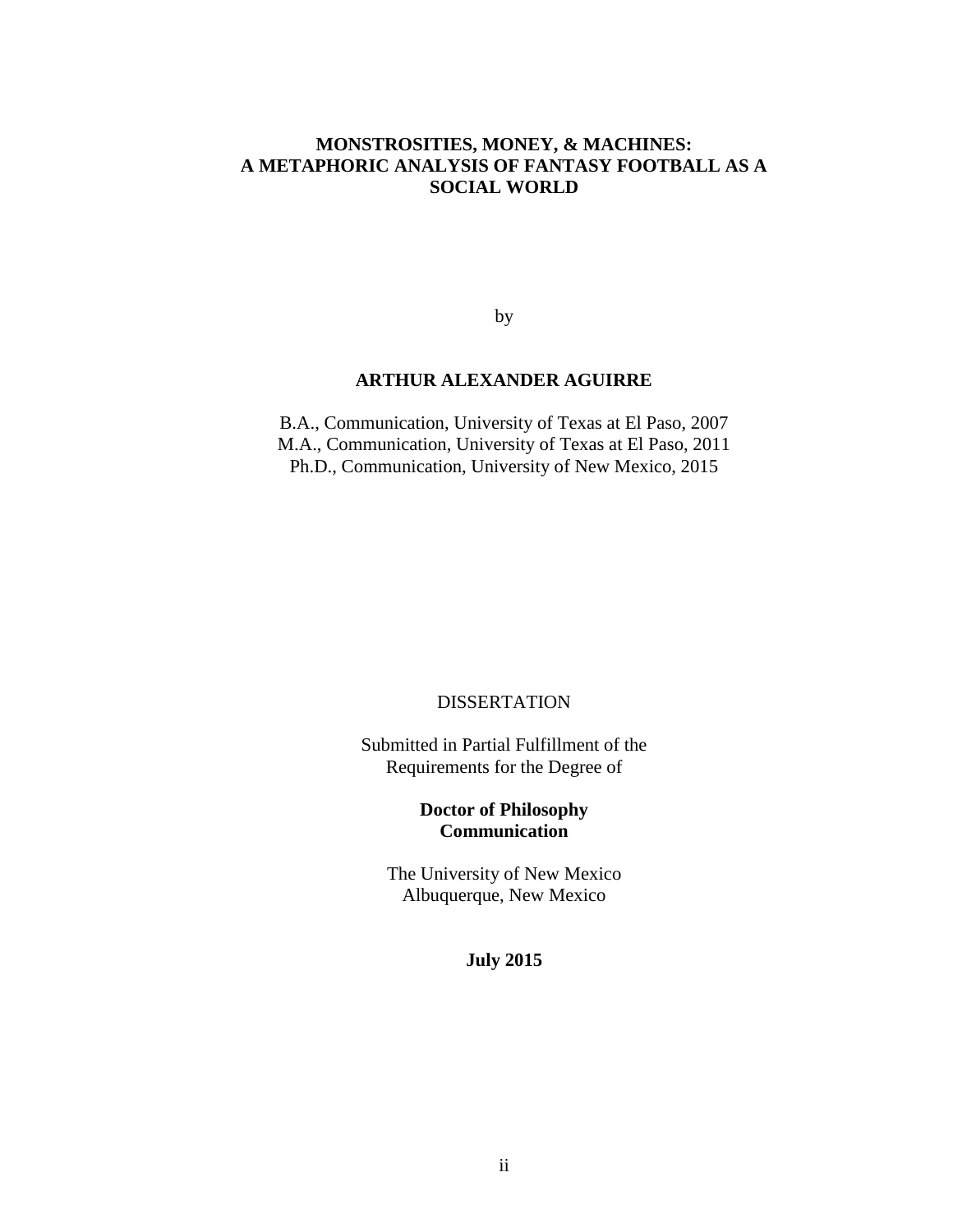## **Dedication**

This dissertation is dedicated to my loving and supportive family, most especially my mom who showed me how to love, my grandma who showed me how to laugh, and my dad who taught me that no one can ever take away my education.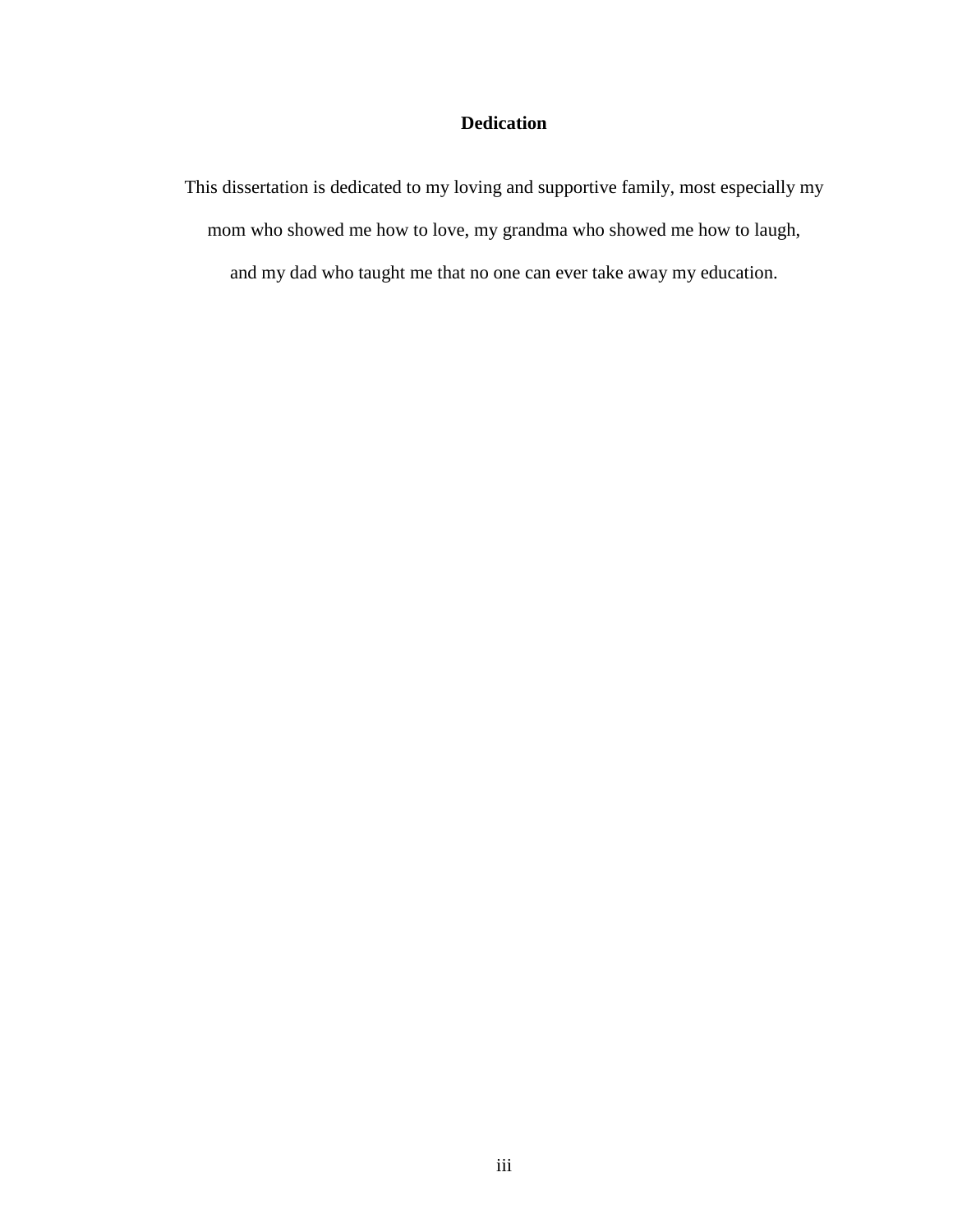#### **Acknowledgments**

First, I would like to thank my advisor and dissertation chair, Dr. Patricia Covarrubias. It has been quite the journey over the past four years, and despite the different paths I took to get to the end, you have always supported and guided me. I have learned an incredible amount from you both academically and personally, and I appreciate all the time and energy you put into my project and me. Thank you.

To my dissertation committee: Dr. Karen Schmidt, thank you for always being the beacon of light for me. Whenever things were getting overwhelming or hectic, you were always there to remind me, "It's all gonna work out." Dr. Tony Tiongson, thank you for always supporting me, regardless of which direction I decided to go with my research. Dr. Karen Foss, I cannot thank you enough for joining my committee when you did and for guiding me towards the finish line. This final stretch would have been impossible without you.

Throughout my project, there were other faculty to members who contributed to the completion of this dissertation. Dr. Shinsuke Eguchi, thank you for taking the time to improve my skills as a researcher and student. Dr. Stephen Littlejohn, thank you for the time and feedback you have given to me. You have made me a better teacher, and I thank you for that. Dr. Janet Shiver, thank you for reminding me that there is life outside of academia that deserves care and attention. Your emotional support has meant the world to family and me.

To Gregoria Cavazos, Nancy Montoya, and Jeanette Albany: you are and were the unsung heroes of the department, and my four years would have been a nightmare without your guidance and patience. Thank you for all you do.

iv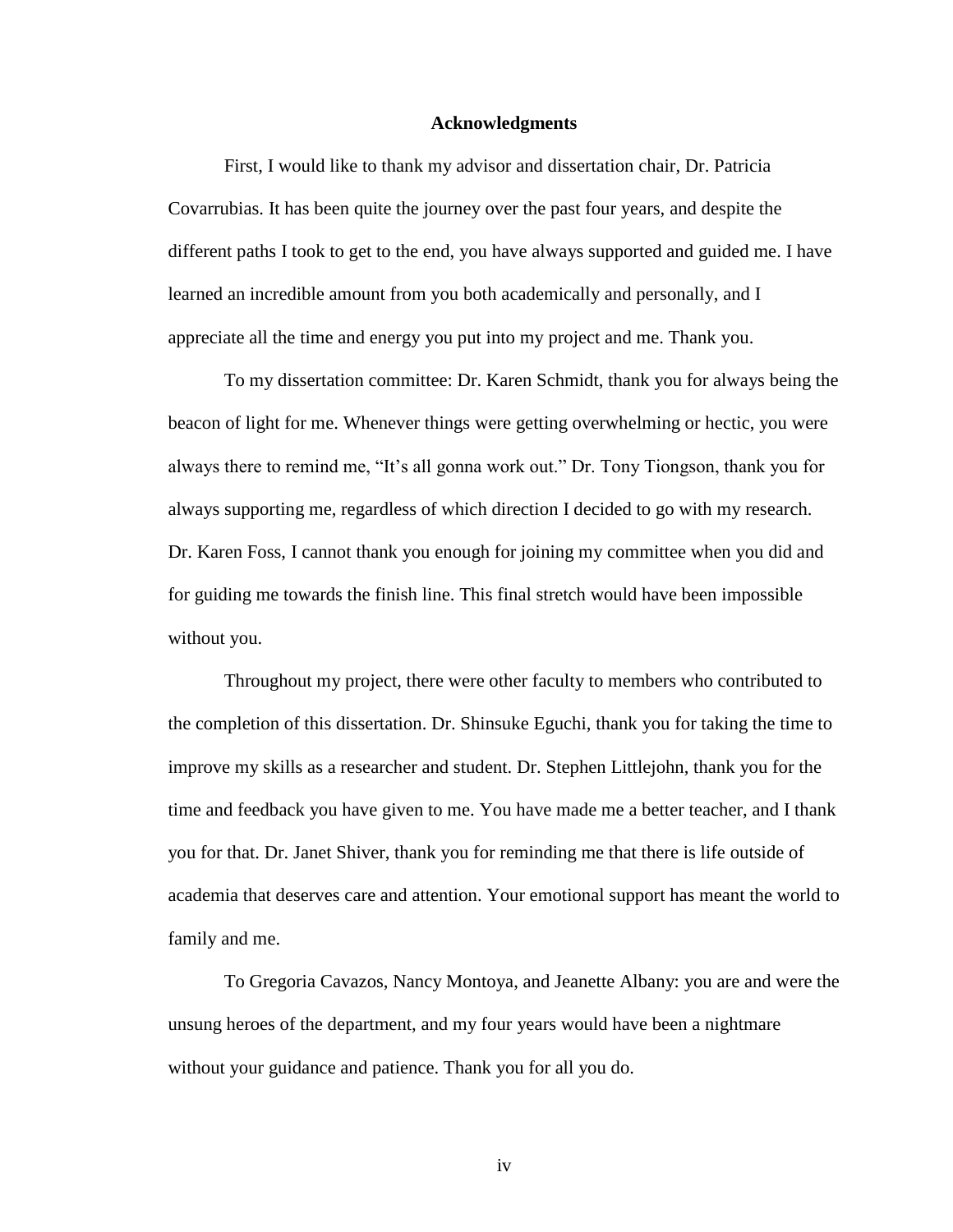In addition to the faculty and staff in the Communication & Journalism Department at the University of New Mexico, I was fortunate to have a group of friends and colleagues who pushed me to become a better scholar and person. Thank you to Daniel Contreras, Kaitlyn Smallwood, Dr. Vanessa Brandon, Dr. Jaclyn Devine, Dr. Natasha Barnett, Nicholas Noblet, Gabriela Morales, Mario Dozal, Sarah Fuller, Christopher Barnes, Godfried Asante, Chenoa Bah Stilwell-Jensen, David Maile, and Sale Taylor. Finally, I have to thank Dr. Sarah De Los Santos, Jason Boys, and Diana Leon-Boys. You three have left an immeasurable impact on my life, and I am blessed and lucky to have had your love and support throughout my academic journey.

To my family: You are the reason I am here, and you are the reason I have valued education as much as I do. There were times when I was lost and unsure of what I should do, and all I needed was to drive the four hours to El Paso, take in your love and laughter, and everything was right again. I did and do what I can to make you all proud, and I cannot thank you enough for the phone calls, text messages, and Skype/FaceTime calls that always gave me the extra push I needed to keep going.

To my partner: Ailesha, I do not know what I would have done without you. Whether I was celebrating a success or dealing with a failure, you were always there to remind me who I was, why you believed in me, and what I was capable of. This doctoral program has provided me with a number of opportunities, but the best thing I got out of this academic journey was meeting and falling in love with you. Thank you for having and sharing your kind heart and beautiful spirit with me.

v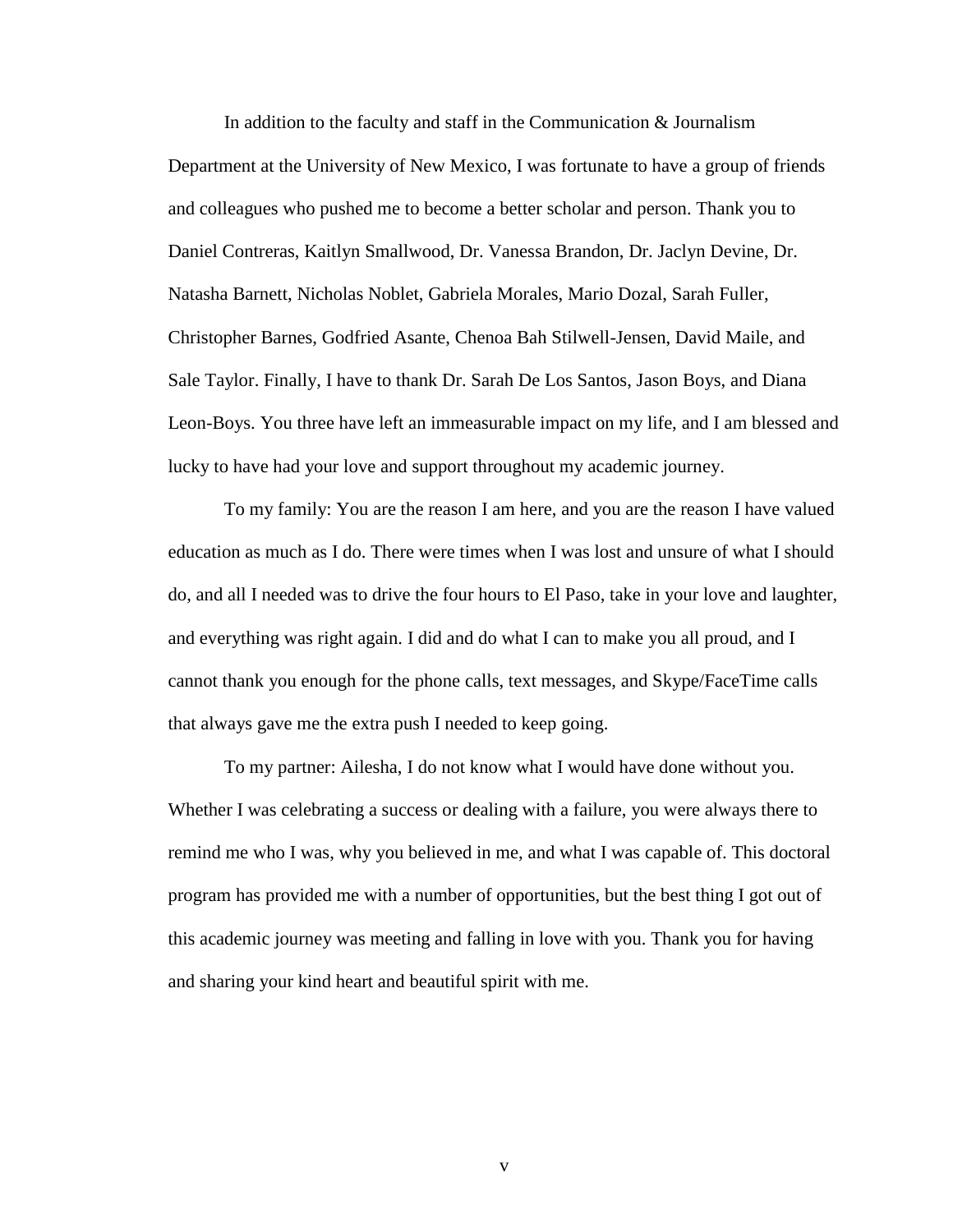#### **MONSTROSITIES, MONEY, & MACHINES:**

# **A METAPHORIC ANALYSIS OF FANTASY FOOTBALL AS A SOCIAL**

**WORLD**

By

#### **Arthur Alexander Aguirre**

B.A., Communication, University of Texas at El Paso, 2007 M.A., Communication, University of Texas at El Paso, 2011 Ph.D., Communication, University of New Mexico, 2015

#### **ABSTRACT**

In this study, the world of fantasy football is examined through the lens of the ethnography of communication and the utilization of metaphor/cluster analysis. Fantasy football has emerged as a highly popular sports-related activity and has become a multimillion dollar industry. By analyzing two popular fantasy football podcasts, I explore the use of metaphors within the social world of fantasy football. Through an examination of these metaphors, 11 defined metaphor categories emerged. I explored the context in which these metaphors were used to determine the premises needed to employ these terms and meanings. Finally, by analyzing these premises, terms, and meanings, 15 rules for communicative conduct emerged from the data and were found to be integral for shared meaning and understanding within the fantasy football speech community. The findings of this study have implications for the examination of fantasy football as unique culture, for the examination of language use on podcasts, and for those aspiring to understand and participate within the fantasy football speech community.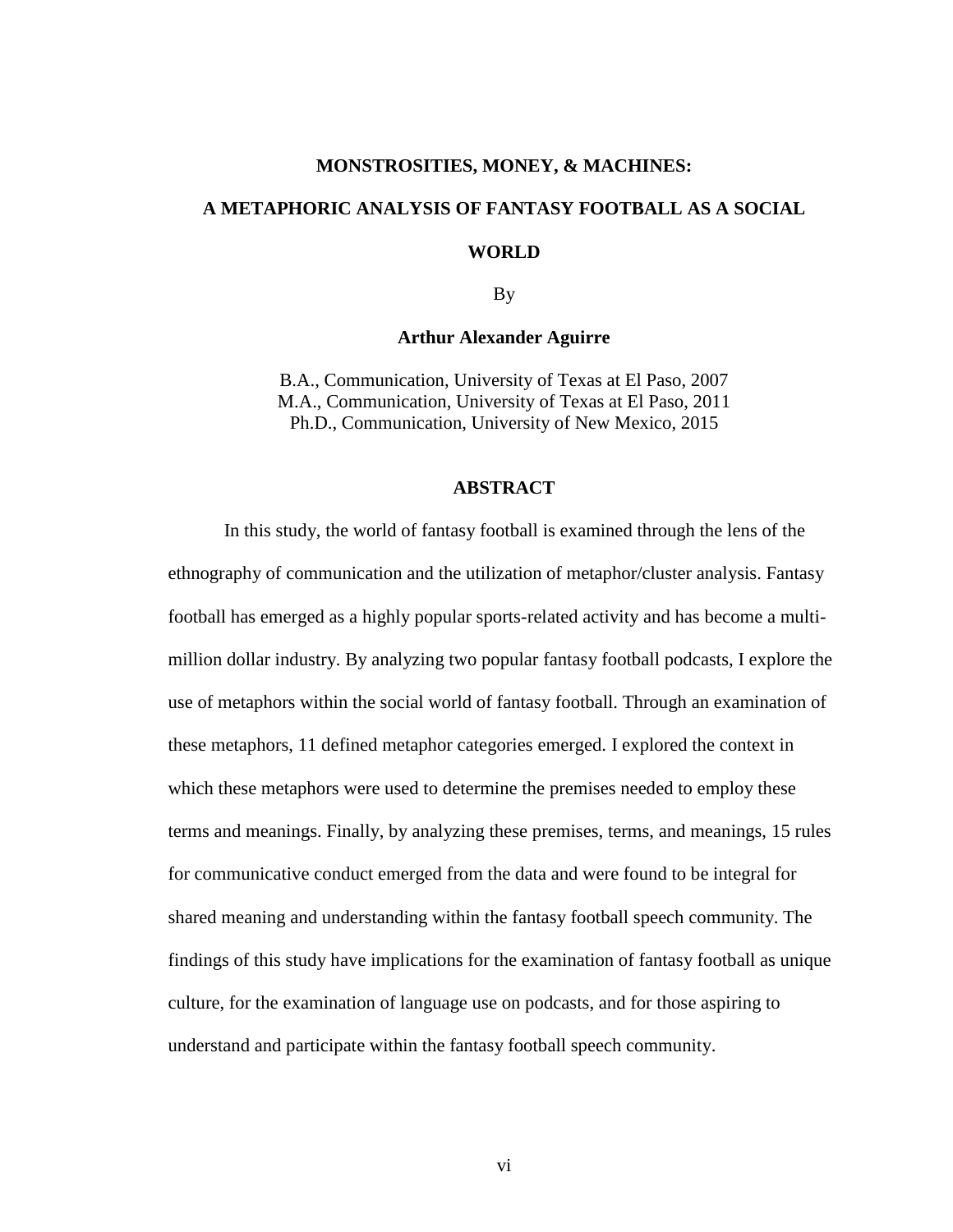|  |  | <b>TABLE OF CONTENTS</b> |
|--|--|--------------------------|
|--|--|--------------------------|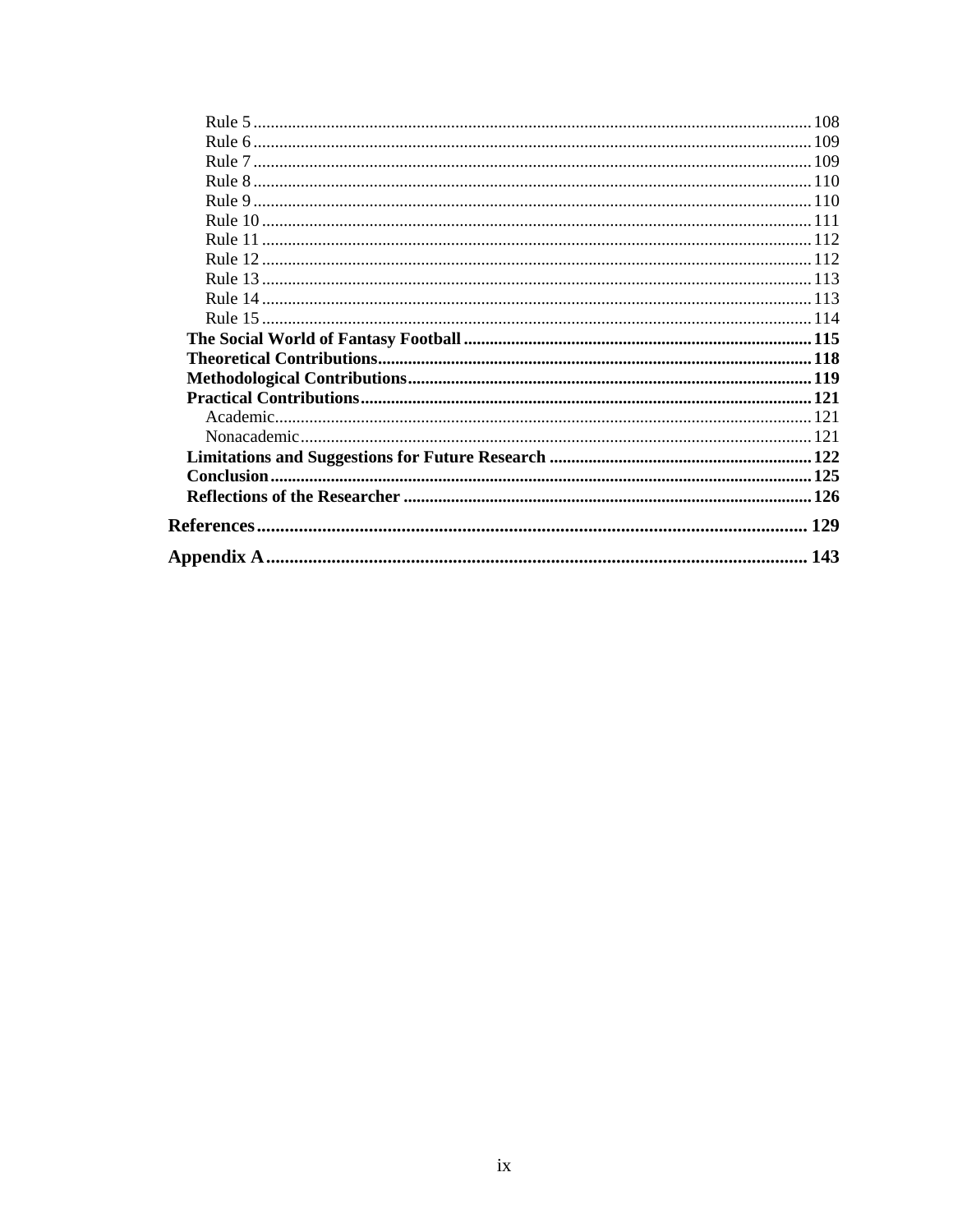#### **Chapter 1**

#### **Introduction**

My grandfather was a huge sports fan, and he paid particular attention to baseball (the Padres) and football (the Cowboys). He instilled that love of sports into his children, including my mother. In fact, while she was pregnant with me, she admits to consuming an unhealthy amount of the World Wrestling Federation. This background information is important to note because seven years ago, in keeping with the family tradition of handing a love of sports to later generations, my mother told me that she was going to be joining a fantasy football league. In 2008, I had no idea what a fantasy football league was, and more importantly, how she managed to get into one. She later explained she had overheard her boss talking about it and she asked him what it was. After explaining it to her, she told him that it sounded like fun and that she would like to play. He chuckled and said that it was not a game for girls. This was a huge mistake. My mother became indignant, because from her perspective, there is not much a man can do that she cannot do better. He laughed it off. However, he let her into the league, and invited her to his league's draft—the day when fantasy football players select the NFL players that will be on their team.

Although many people draft their team by themselves, my mother liked taking someone with her for moral support. For that first draft, she arrived with my aunt (who also did not know what fantasy football was) and drafted her team based on the players she liked and which college players her brother said would have a good rookie season. That said, she drafted a team comprised mostly of older players and rookies and was given a hard time about it because the typical strategy is to have a team comprised of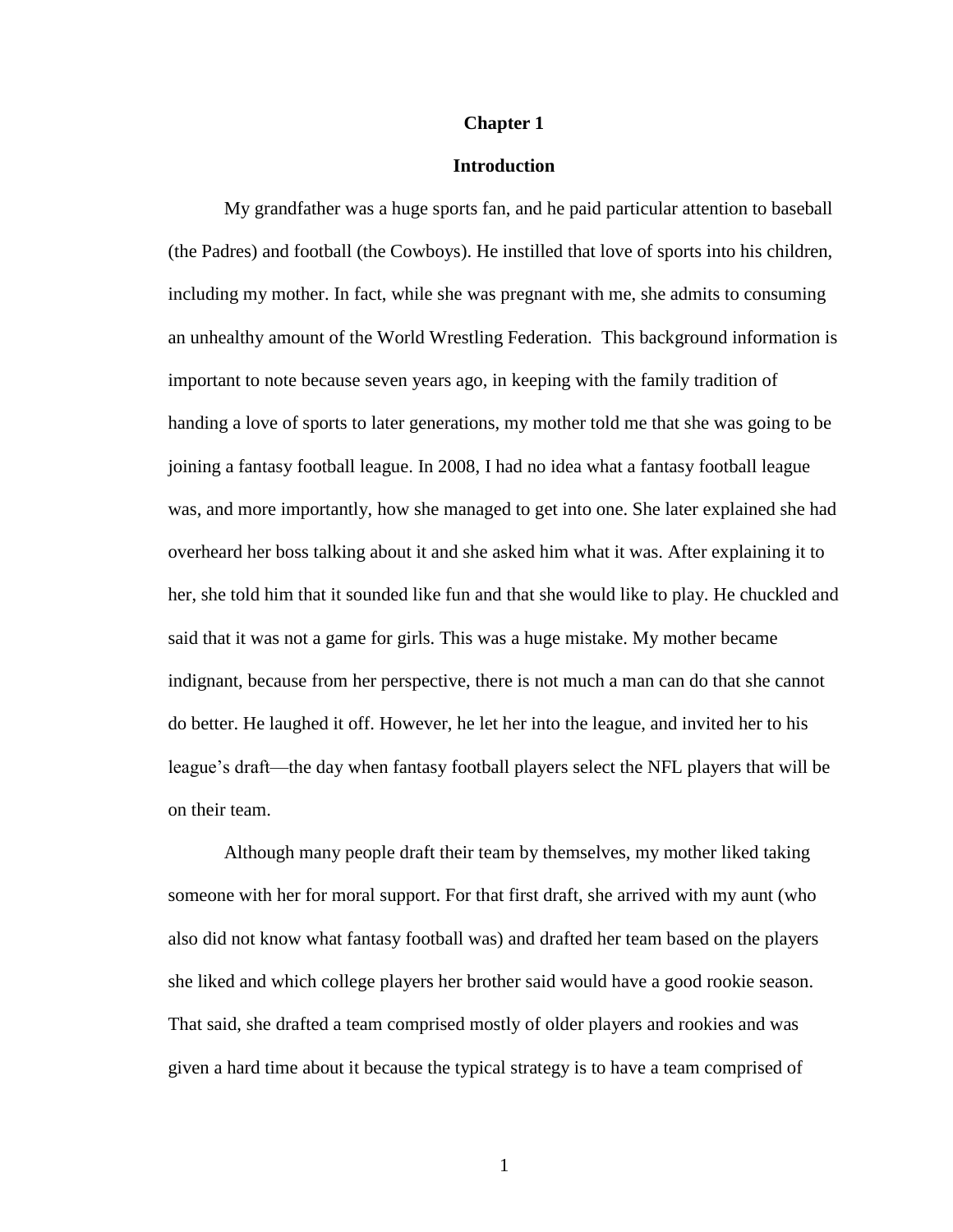rookies, players in their prime and a few older players. I wish I could say she won the league, but she did not. However, she *did* make the playoffs. She played in the same league the year after, this time taking her best friend's husband to the draft.

The following year, 2010, she did not have a partner for the draft, so she asked if I would go to accompany her; this would be the beginning of my venture into fantasy sports. Although I did not know then what fantasy football was nor had taken the time to follow what was going on in real life football, I knew she needed my support, so I agreed to go. I did some last minute research to understand what the point of this whole game was, arrived with her on draft day, and ended up drafting my first fantasy football team. I was hooked. The excitement of the draft, the camaraderie of the league, and the ability to participate in some way in a sport that was taken away from me because of an injury I sustained in high school, all drew me into this thing called fantasy football. Since then, I have gone from playing in one league my first year to playing in seven the following year and even writing my own fantasy football advice column.

Although I have only been playing for a short time, I have witnessed the popularity of fantasy football, and fantasy sports in general, increase over those few short years. In 2010, the year I began playing, there were approximately 31 million fantasy sports players in the United States and Canada, many of which were specifically playing fantasy football. By 2014, that number jumped to 41.5 million with 33 million people worldwide specifically playing fantasy football (Fantasy Sports Trade Association, 2014; Steinberg, 2014). Moreover, this participation in fantasy sports, more specifically fantasy football, has resulted in an increase in people accessing National Football League (NFL) related content through a variety of means including phone and tablet applications, sports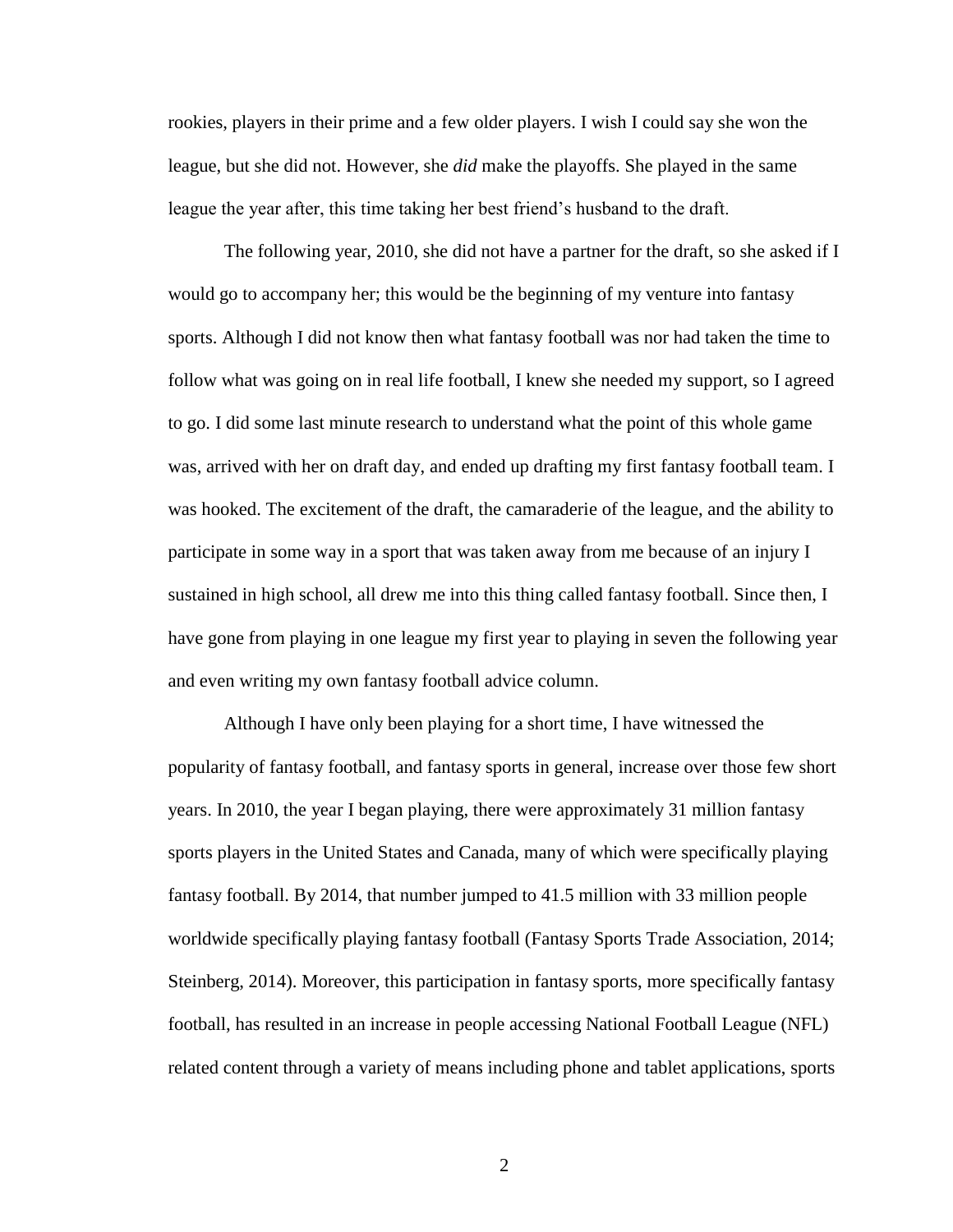and fantasy websites, and radio and podcast programming (Drayer, Shapiro, Dwyer, Morse, and White, 2010). Part of the strategy in playing fantasy football includes reading fantasy football articles, visiting fantasy football websites, and listening to fantasy football podcasts hosted by fantasy football experts; often these different fantasy products are found through larger sports conglomerates like ESPN, Yahoo! Sports, and the NFL. This participation through online, in-person, and audio resources has shaped fantasy football into a community composed of fantasy football players and fantasy football analysts, with communication creating the system through which this community is (re)shaped.

In a sense, fantasy football has emerged as a community of members whose communicative practices are intelligible to one another. Having become a member of that community, I began to notice the way these fantasy football experts talked about NFL players. Although there is an understanding that these podcasts are created for both entertainment as well as information, the way in which these experts discussed NFL players was completely based on the players' performance and productivity. It became clear that while the personhood of NFL players was valued, it was not for their human nature, but rather for how well they produced on the field for their NFL team and on the statistics board for their fantasy football owners.

Moreover, I became aware of the fact that in order to explain and justify how these experts described each fantasy-relevant player in any given week, they used a particular type of communicative tool—figurative language. Sometimes they used metaphors, and other times metonyms. As a means of communication, the use of figurative language was contributing to the construction of NFL players' identities as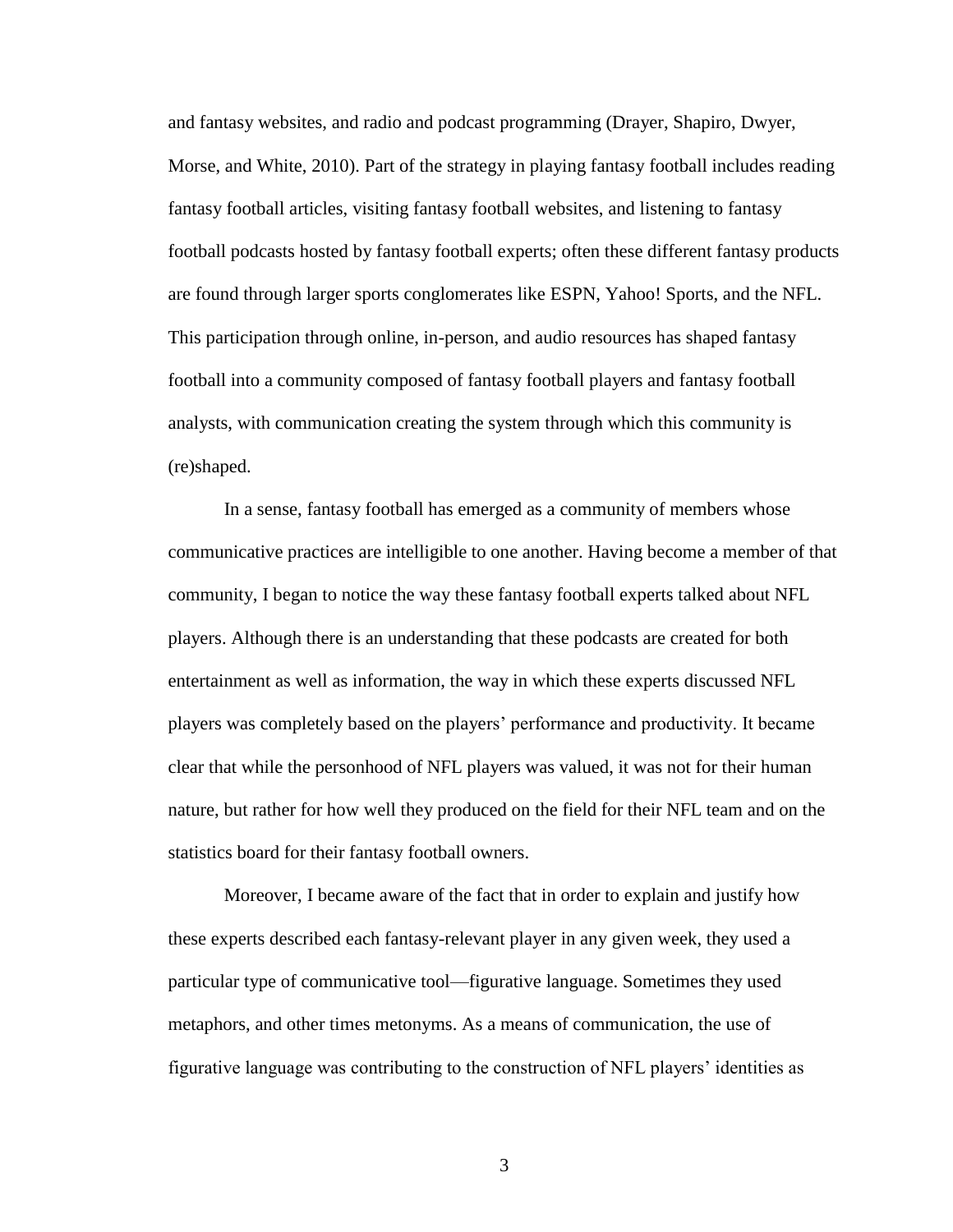well as a construction of the fantasy football community as a social world. The way this figurative language was working in fantasy footbal was the catalyst for the present academic inquiry.

Before delving into my research problem, assumptions, rationale and research questions, it is necessary to explain what fantasy football is and how it is played, particularly given its relative "newness" as an academic topic. I will begin by discussing the origins of fantasy football. I will then give a succinct description of how to play fantasy football. I will also provide an explanation of daily fantasy football, as it is necessary to understand daily-fantasy-specific metaphors.

#### **Fantasy Football**

#### *The Evolution of Fantasy Football*

Fantasy sports have evolved tremendously over the past 50 years. Although football and baseball were the sports of choice when fantasy began, an individual can now participate in anything from fantasy mixed martial arts to fantasy golf. According to the Fantasy Sports Trade Association (2014), there were approximately 41.5 million fantasy sports players in the United States and Canada, which is up from the 35.9 million who participated in 2011. Of those 41.5 million fantasy sports players, 33 million specifically participated in fantasy football (Steinberg, 2014). There are also incredible financial implications involved with the world of fantasy football. Approximately \$800 million is spent annually on fantasy football, both through advertising and player engagement, and an estimated \$14 billion is lost in productivity because of the time workers are spending at work maintaining their fantasy teams (Challenger, Gray  $\&$ Christmas, Inc., 2014; Heitner, 2014). There has also been a recent emergence of daily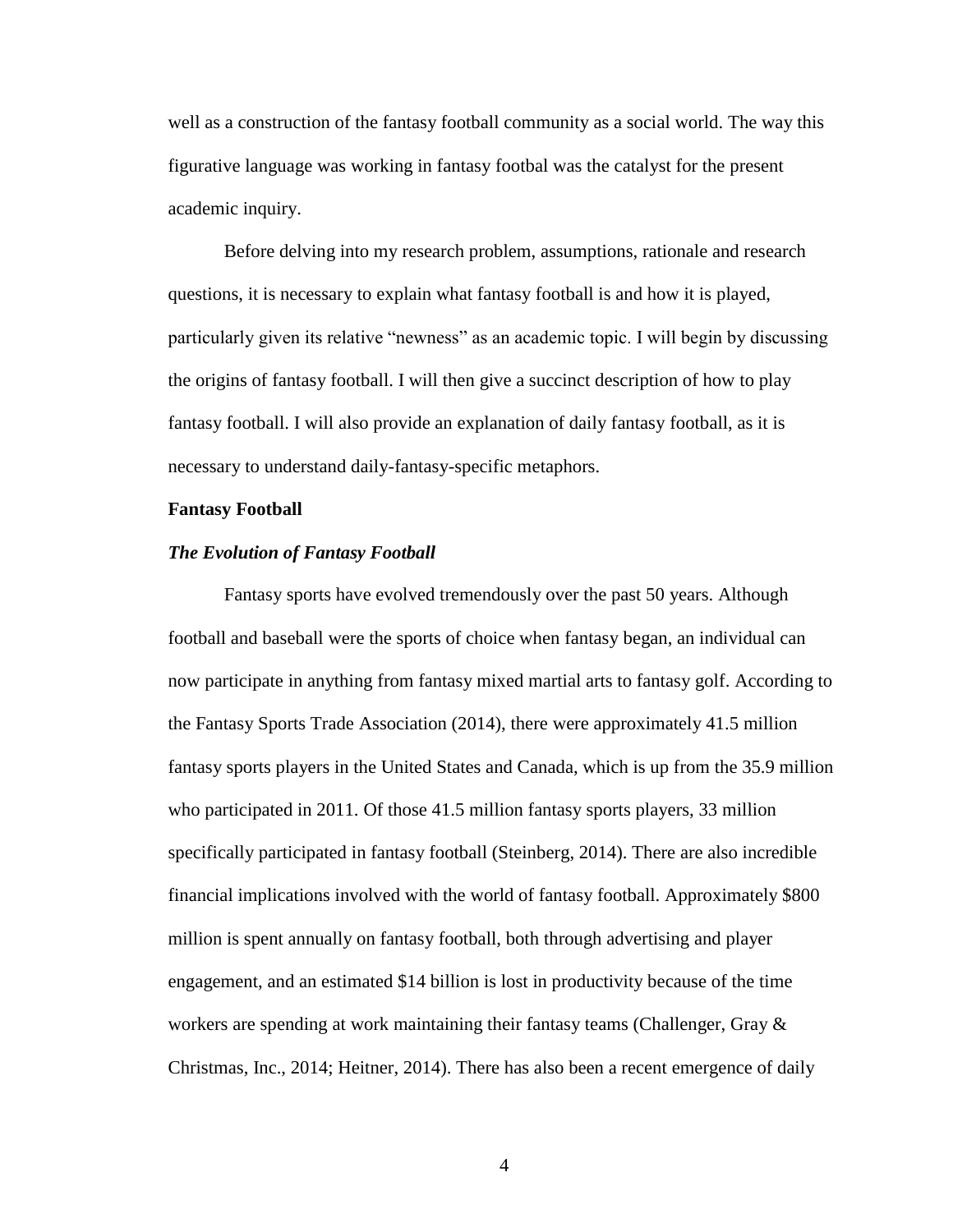fantasy games, including daily fantasy football, which has grown into a \$330 million a year business (Bond, 2015). Clearly this growing community of fantasy sports, specifically fantasy football, is having a significant social and financial impact, and it is important to know the history of this phenomenon in order to understand how it has evolved into its current state. Although the history of fantasy sports routinely begins with rotisserie baseball, or fantasy baseball, the focus of this study, as well as this section, is on the inception and growth of fantasy football.

While there is debate about who started fantasy baseball, there is a clear-cut origin for the establishment of fantasy football. In 1962, the NFL team the Oakland Raiders began their season poorly and ended up finishing with one win and thirteen loses. However, in the middle of that season, three men got together and created what would eventually become fantasy football merely because they wanted to find a way to make a wasted Raider season into something entertaining (St. Amant, 2005). Wilfred "Bill" Winkenbach, an Oakland-area businessman and limited partner in the Oakland Raiders, *Oakland Tribune* writer Scotty Stirling, and Bill Tunnell, the Raiders public relations director, got together in a New York hotel room and began creating rules for a new game that would mimic rotisserie baseball. Winkenbach had been playing rotisserie baseball for years, and eventually it would lead to the development of modern fantasy baseball.

Winkenbach, Stirling, and Tunnell adapted the game to football, called their league the Greater Oakland Professional Pigskin Prognosticators League (GOPPPL), and during that first meeting, created rules for drafting a team, rules for maintaining the league and scoring points, and decided on awards for both the winner and the loser. Once they finished, they offered this whole new creation to former Oakland *Tribune* editor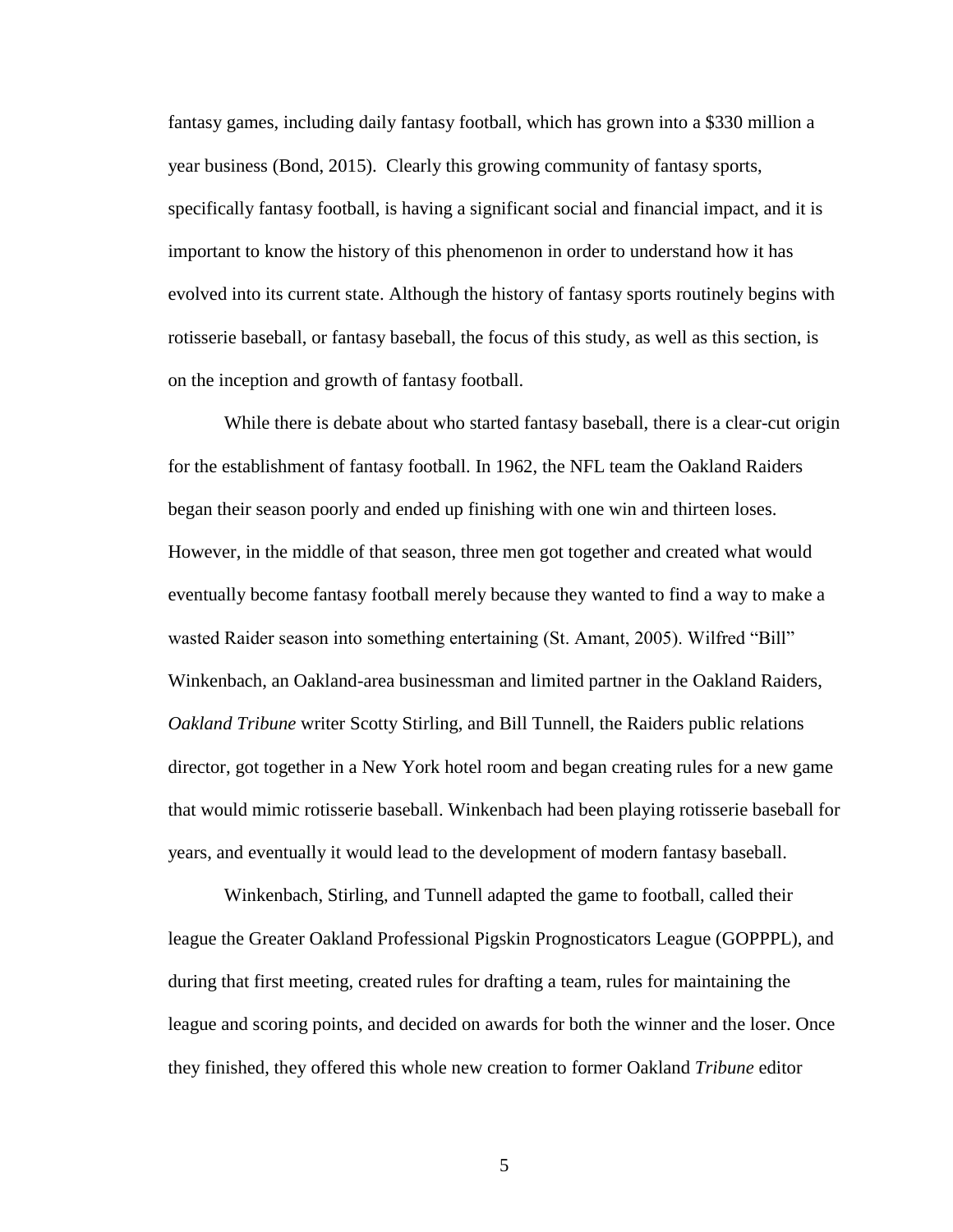George Ross, who immediately joined and became one of the first players in this eightman league. They continued to draw from their own community and added Oakland-area bar owner and restaurateur Andy Mousalimas who owned and operated the local bar, the King's X. This bar was often frequented by players and management from the Raiders as well as reporters from the *Tribune*, and with so many of the GOPPPL routinely in attendance watching the Raiders play, the rumors and stories surrounding their league and what eventually became known as fantasy football began spreading. Later, Mousalimas would be responsible for the performance scoring system that would include both touchdowns as well as yardage (Harris & Kadlec, 2003).

Since then, there has developed a standard for the rules and scoring systems for many other fantasy football leagues. There are a number of fantasy football sites, and while each site may differ in their scoring, generally the rules remain the same. For the purposes of this study, an extensive explanation of how fantasy football is played is not necessary, but a description of the general rules will be given to establish the context for my later analysis and discussion.

#### *How to Play Fantasy Football*

Much like the real NFL Draft, owners in a fantasy football league begin their season by drafting their team. Often, one league member serves as the league commissioner, and it is their job to set up the league on whatever host website the league uses. This person also serves as a decision maker in terms of trades that go on throughout the league, although often, most commissioners leave those types of decision to the discretion of the league via a majority vote. After the commissioner sets up the league, a date for the fantasy football draft is set. As stated previously, there are a number of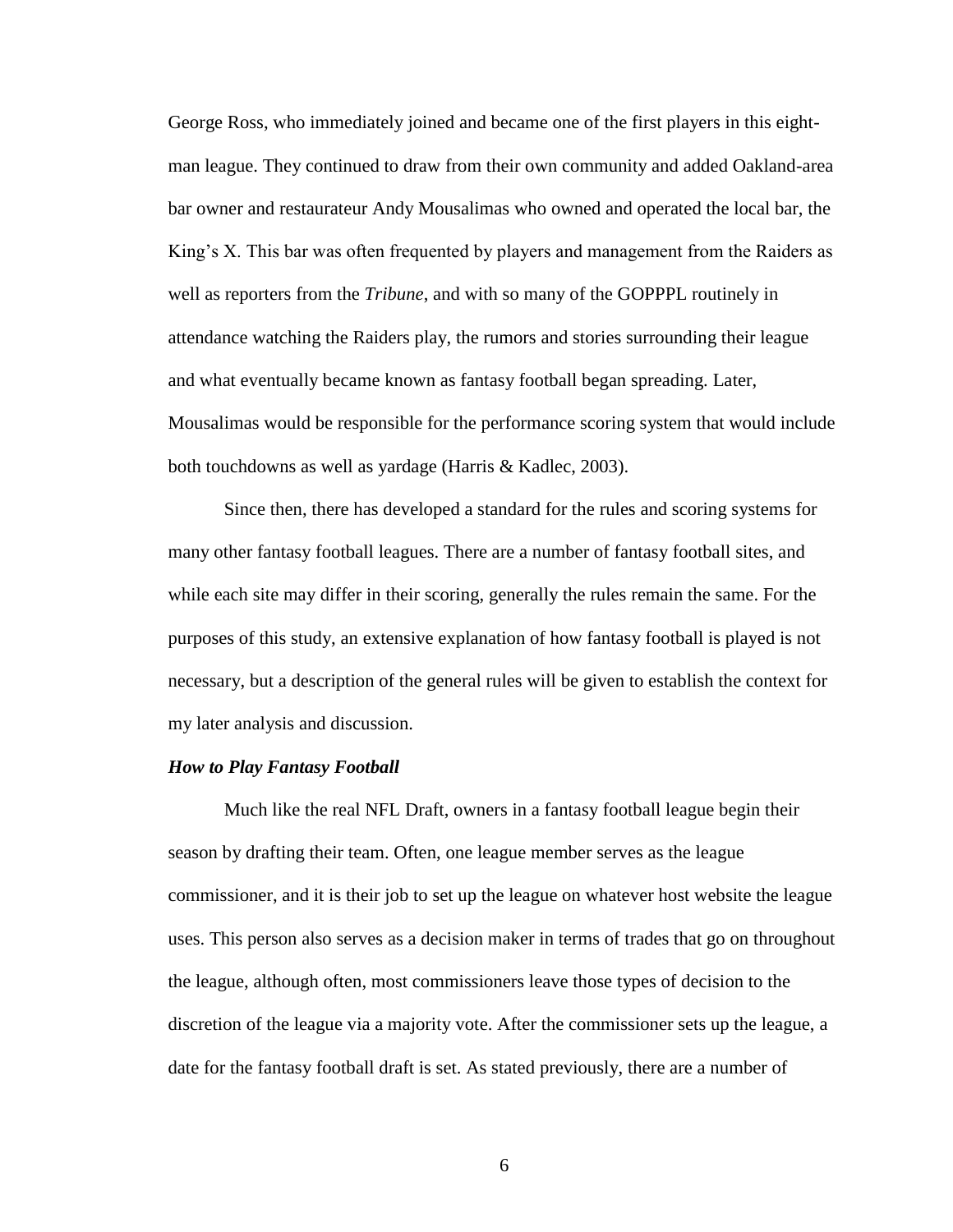fantasy football sites that host fantasy football leagues. However, given the focus of my study and the texts I will be analyzing, I will use the rules and scoring system of ESPN standard leagues in my explanation of how to play fantasy football. Generally fantasy football leagues are comprised of eight to twelve teams, with 16 total players, seven bench slots, and nine starting slots. Each week, a team will start one quarterback, two running backs, two wide receivers, one tight end, one kicker, and one defense/special team, and there is a flex slot which an owner can fill using either another running back, wide receiver, or tight end. Some people outside of the fantasy football community think players are all selected from the same NFL team, but that is not the case. Given the NFL rosters for the 2014-2015 season, a standard league fantasy football team's starting lineup would look something like table 1.1

| Table |  |
|-------|--|
|-------|--|

| <b>Position Slot</b>  | <b>Player</b>        | <b>Team</b>                 | Conference &<br><b>Division</b> |
|-----------------------|----------------------|-----------------------------|---------------------------------|
| Quarterback           | Tom Brady            | <b>New England Patriots</b> | <b>AFC</b> East                 |
| <b>Running Back</b>   | Giovani Bernard      | Cincinnati Bengals          | <b>AFC North</b>                |
| <b>Running Back</b>   | Andre Ellington      | Arizona Cardinals           | NFC West                        |
| <b>Wide Receiver</b>  | <b>Jordy Nelson</b>  | <b>Green Bay Packers</b>    | <b>NFC North</b>                |
| <b>Wide Receiver</b>  | DeAndre Hopkins      | <b>Houston Texans</b>       | <b>AFC South</b>                |
| Tight End             | <b>Travis Kelce</b>  | <b>Kansas City Chiefs</b>   | <b>AFC West</b>                 |
| Flex                  | Odell Beckham, Jr.   | <b>New York Giants</b>      | <b>NFC</b> East                 |
| Defense/Special Teams | <b>Buffalo Bills</b> | <b>Buffalo Bills</b>        | <b>AFC</b> East                 |
| Kicker                | Cody Parkey          | Philadelphia Eagles         | <b>NFC</b> East                 |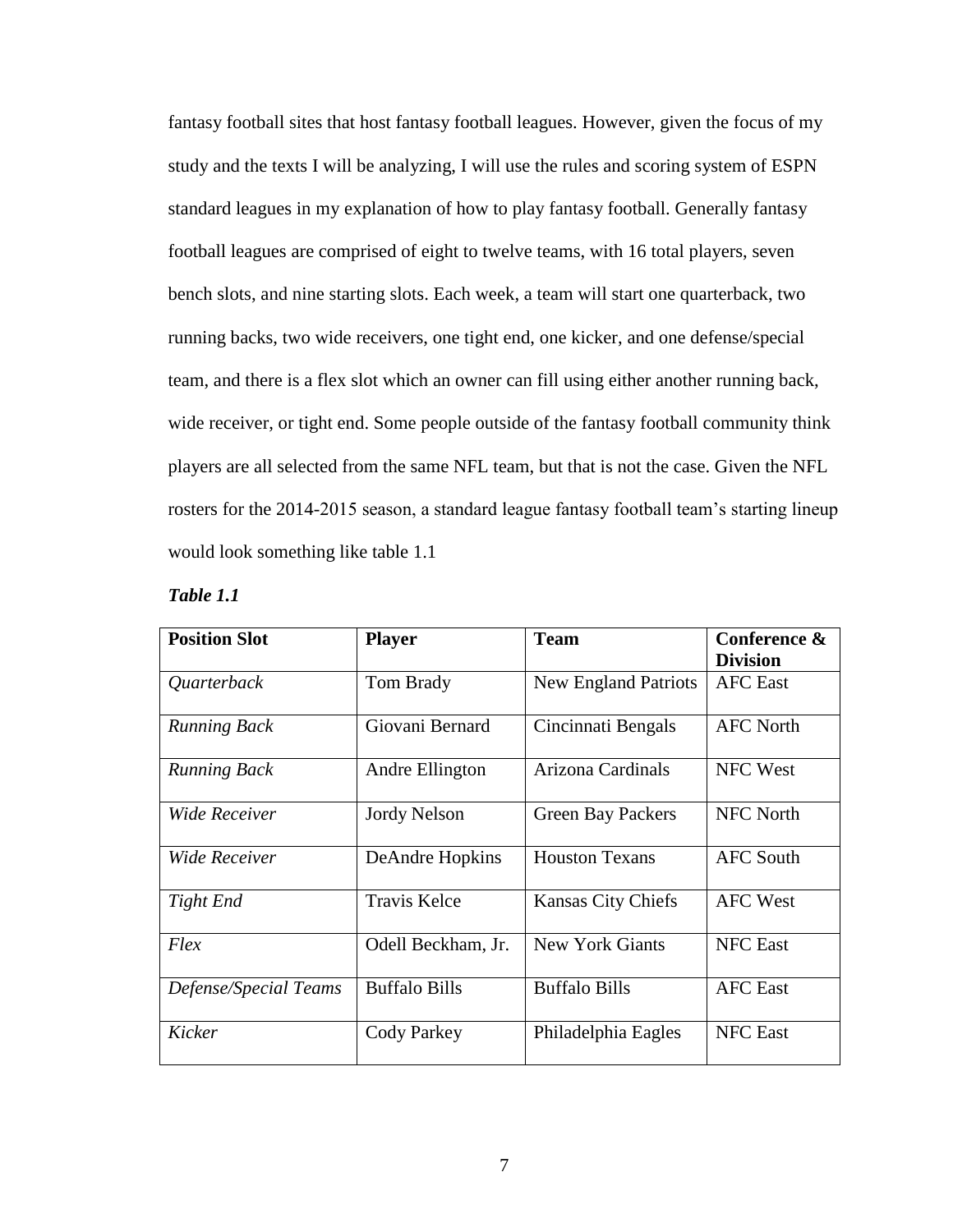As you can see, these players are not all from the same team or even the same division or conference. You have the ability to draft whichever player is available.

In order to construct this team, the league will have sixteen rounds in their draft where each owner will draft one player per round. Typically the order of the draft will be randomized electronically or by random selection via the rules of the league (i.e. drawing numbers out of a hat). Once the draft order has been determined, owners will make their selections using serpentine drafting. For example, in a ten-team league, drafting will go from one to ten and then from ten to one. This way, while the person selecting last is at a disadvantage, they receive an advantage by being able to draft two players, back-to-back. This continues all the way through to the sixteenth round when each owner has drafted his or her entire team.

Once the draft has been completed, the fantasy football competition begins on the first regular NFL season game. Owners will compete in head-to-head weekly competitions, and the teams with the best record will then compete in the playoffs to determine who wins. With regard to scoring, each NFL player on a fantasy football team is given points determined by their real life production in an NFL game. Using the example team from the previous section, if Giovani Bernard ran for 90 yards and a touchdown, he would receive nine points for the yards (one point for every ten rushing yards) and six points for the touchdown, for a total of 15 points. For a complete breakdown of ESPN standard scoring, please see Appendix A.

In addition to drafting, there are two other ways of making changes to one's fantasy team throughout the season: trading and free agency. Trading routinely occurs when two fantasy football owners will agree to swap one or more players from their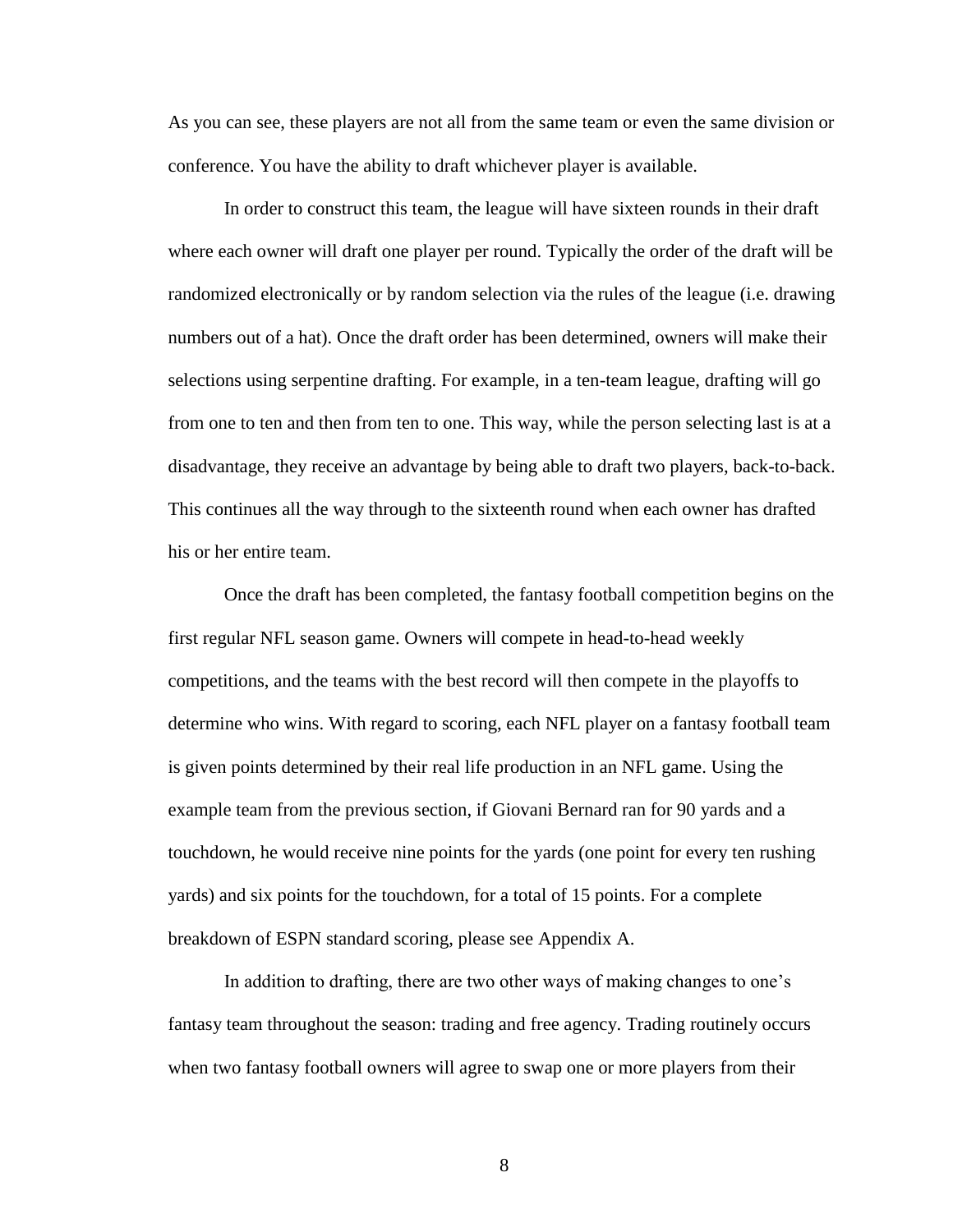respective teams in order to improve their team and enhance their chances of winning. Trading is encouraged, but comes with a risk, as an owner is routinely forced to give up one or more good players to receive what they feel is a better player or set of players. The more common and less risky method to improve a fantasy team is by picking up free agent players off the waiver wire—the pool of available NFL players who were not drafted. Because there are limited spots to fill in a fantasy league, there are NFL players who are not selected and available to be picked up. If one player in the free agency pool begins producing better than one of your current players, you can add that free agent player and drop your current player. In sum, fantasy football owners are selecting real life NFL players whom they feel will produce more on the field, which will in turn, score more points for them in fantasy football. The primary goal is to construct a winning team, for each week of the NFL regular season, through whatever means are necessary.

Although the primary focus of my current study is with standard fantasy football leagues, as previously discussed, there has been a strong emergence of daily fantasy leagues, and it is necessary to understand how this type of league is played given some of the metaphors that were coded. Although they are labeled as "daily," they are simply leagues where a fantasy football player constructs a team for one day or weekend but is not tied to them long term. If that team does not perform well that weekend, a fantasy football player can construct an entirely different team the following week. Another distinguishing characteristic of these leagues is the fact that nearly every type of daily fantasy league has some type of monetary risk involved. Players pay an entrance fee for a particular contest, construct a team, and based on where their team ranks once all games have been played, they receive a certain portion of the winnings.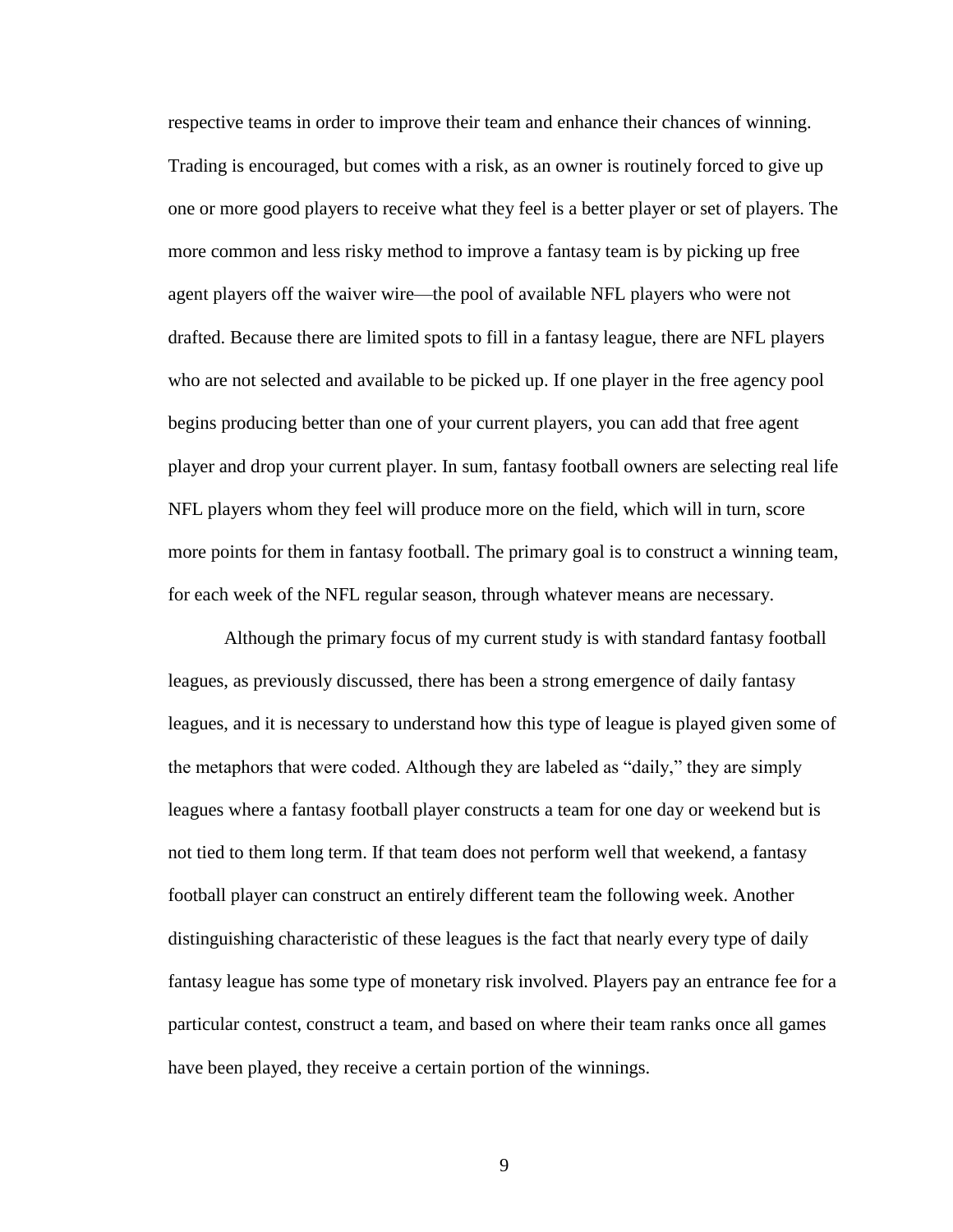One last unique characteristic of this type of league is how NFL players are valued/drafted. In order to construct a fantasy football team, fantasy football players are given an imaginary \$50,000, and NFL players are valued at a certain price based on their talent, prestige, and recent production. Thus, a consistent, talented quarterback could have a draft price of \$10,000, while a poorly performing rookie quarterback may only cost \$5,000 to draft. Fantasy football players cannot exceed \$50,000, so they must draft the right combination of expensive players and those NFL players priced at a lower level that they believe will perform beyond what is expected. With this understanding of how both standard and daily fantasy football are played, it is clear that language use and the communicative conduct within fantasy football is an integral part of this community. Keeping that in mind, I will now discuss the various tenets of the research problem guiding this study.

#### **Research Problem**

The relationship between metaphor use, personhood and the fantasy football speech community is where I situate my academic inquiry. More specifically, the financial and social impact of fantasy football warrants a specific type of analysis; it is imperative to understand this community on their terms. There is a vast amount of literature surrounding the way in which NFL players are talked about. Work exists that focuses on the way in which NFL players are subjected to the male gaze during the draft (Oates, 2007) and how masculinity is defined and quantified during the draft (Oates  $\&$ Durham, 2004). With regard to fantasy football, there has been work centered on the racial implications of fantasy football (Hill, 2010), the way in which NFL players are commodified and Othered by fantasy football players (Kellam, 2013), and the way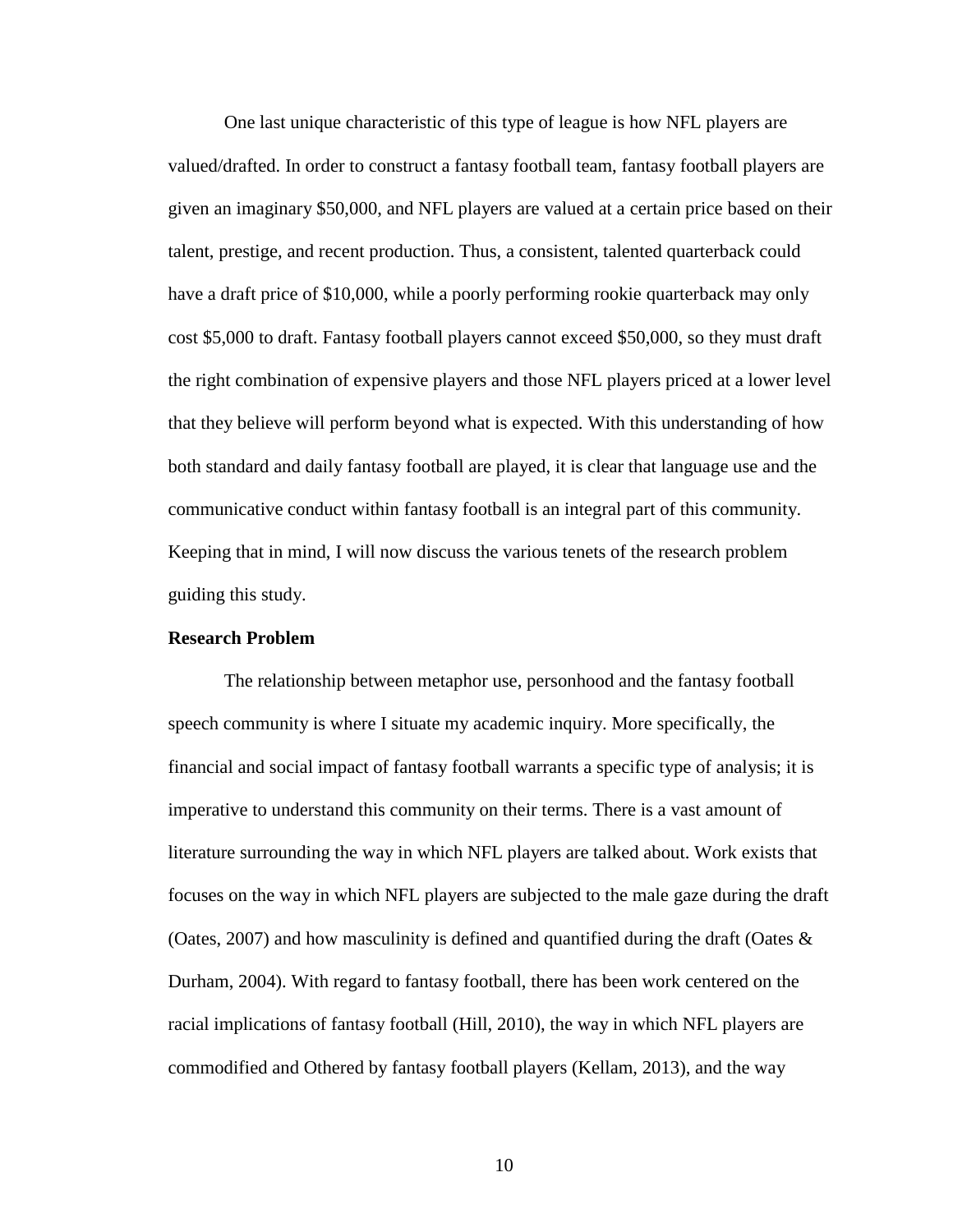masculinity is reinforced through fantasy football (Davis and Duncan, 2006). However, in these academic endeavors, there was a prioritization of static media, like fantasy football magazines, that are carefully re-worked and edited, as well as an analysis of one satirical fantasy football sitcom (*The League*). Moreover, these academic examinations prioritized a critical approach that sought out issues of power imbalance and control.

While these provide a valuable set of findings and conclusions for scholars seeking insight into the power imbalances that can be found in fantasy football, there remains a dearth of literature seeking to describe fantasy football as a community (re)created and (re)shaped by community members. Given that fantasy football players not only listen to fantasy football podcasts, but also purposefully listen in order to receive and heed the advice of fantasy football experts, there is an intrinsic connection strengthened through communication between the expert and the fantasy player. Moreover, because fantasy football analysts are also fantasy football players, they speak to, but are also part of, the fantasy football speech community. This study aims to discover the means for communication within the fantasy football speech community, the rules of metaphor use within the fantasy football speech community and how metaphor use is integral in constructing the social world of fantasy football.

#### **Researcher Assumptions**

I enter this academic endeavor into fantasy football from a cultural communication perspective (Philipsen, 2002), which is couched in the interpretive approach to communication. This approach assumes that communicative acts provide unique insight into underlying systems of meaning for a particular speech community (Carbaugh, 2005; Hymes, 1962, 1972, 1986, 1974; Lindlof & Taylor, 2011; Philipsen &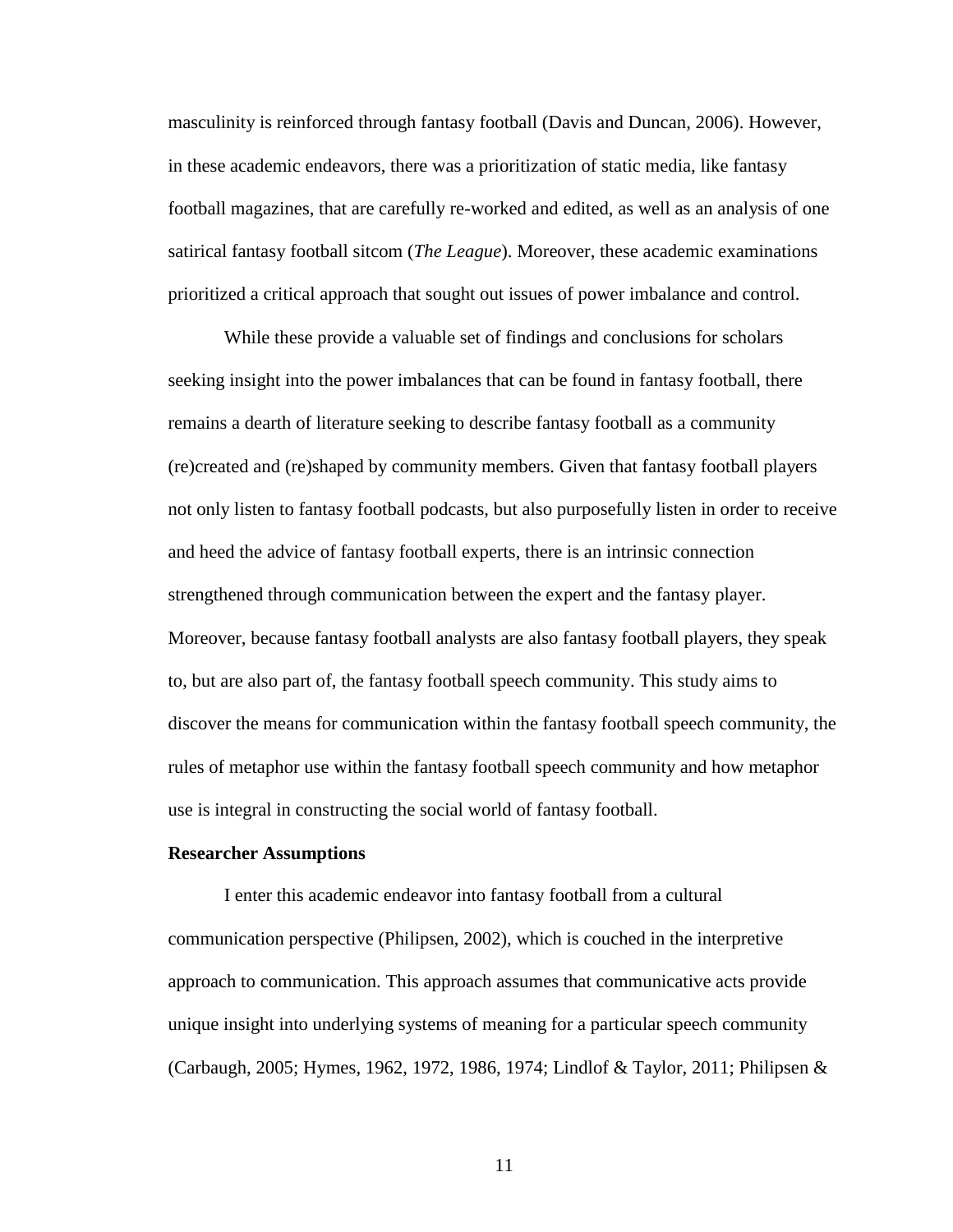Coutu, 2006; Philipsen, Coutu, & Covarrubias, 2005; Covarrubias, 2009a; Covarrubias, 2009b). I examine this topic using Hyme's (1974) definition of a speech community, "a community sharing knowledge of rules for the conduct and interpretation of speech" (p. 51). I also enter this study with the assumption that culture and communication are inextricably joined, mutually informing one another (Carbaugh, 2005; Hymes, 1962, Philipsen, 1992; Philipsen, Coutu, & Covarrubias, 2005).

Given these assumptions, I use Carbaugh's (2005) work as a guide to define communication. He understands that communication is a cultural practice, and in that practice, speech codes and discourse, are at the heart of mutual understanding. That said, I define communication as the shared creation of meaning through signs and symbols, informed by communal rules, premises, and codes. Thus, for this study, I am focused on the creation of shared meaning within the fantasy football speech community and seek to define and understand what signs and symbols are used and how they shape the communal rules, premises and codes of fantasy football.

#### **Research Rationale**

#### *Practical*

The literature surrounding fantasy sports is growing but is still in its infancy, and the literature specific to fantasy football is even more lacking. Because there is a strong social aspect to fantasy football as well as a special relationships created between the NFL player and the fantasy football player, the language use that defines this culture is essential to understanding the community. Those academic inquiries focused on fantasy football have taken a critical approach to understanding how power, control, and race manifest within this growing community (Hill, 2010; Kellam, 2012; Kwak, Lee  $\&$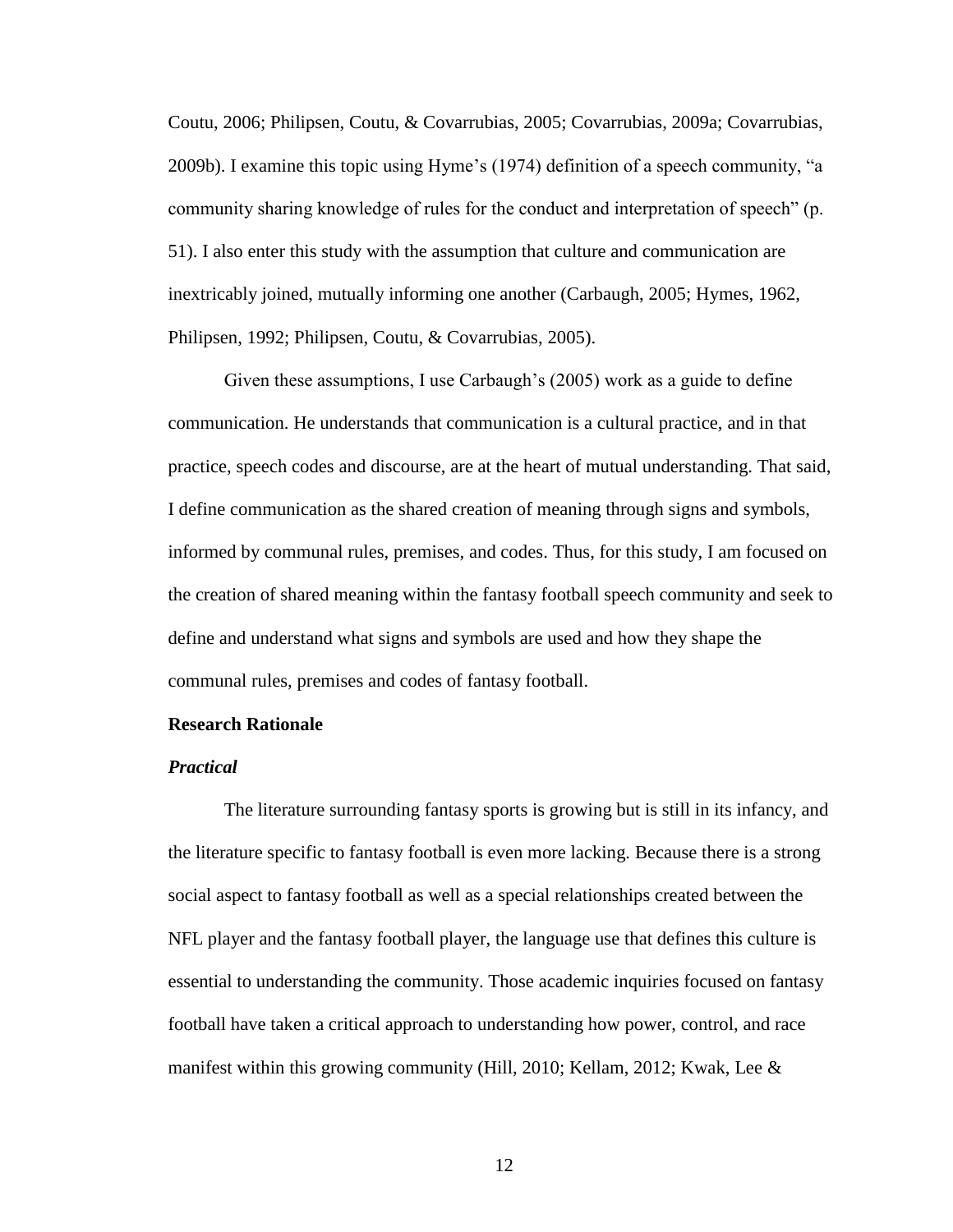Maham, 2013). The current study aims to contribute to the field of communication by employing an interpretive approach to determine how the discourse within fantasy football can be used to shape it as a speaking community. Thus, future studies can first understand nuances from which the fantasy football culture is expressed before commenting on the social issues that are at stake from a critical approach.

#### *Methodological*

Because of the novelty surrounding podcasts, previous academic efforts were centered on the development of podcasting and the difference between podcasting and other media (Berry, 2006; Meserko, 2014; Uricchio, 2009). They were not focused on language use within podcasts. Future studies seeking to understand the use of language on particular podcasts, particularly ones that feature one or more primary analysts, will benefit from the method I employed in this study. By extending the metaphor/cluster analysis described by Foss (2009) and couching it in the ethnography of communication (Phillipsen, 1992; Philipsen, Coutu, & Covarrubias, 2005; Covarrubias, 2009b), I provide a method with which to organize, categorize and analyze language use on podcasts.

#### **Research Context**

The research context I examine in the current study consists of two popular fantasy football podcasts that serve a large number of fantasy football players. It was difficult to determine how many actual listeners each podcast yields because one podcast airs five times a week (*ESPN: Fantasy Focus Football*) and the other only airs twice a week (*Fantasy Feast: Eatin'*). The other factor that made it difficult to determine was the fact that iTunes and other podcast-downloading software allow users to download a podcast, but that is not an indication that the user actually listened to it. Despite the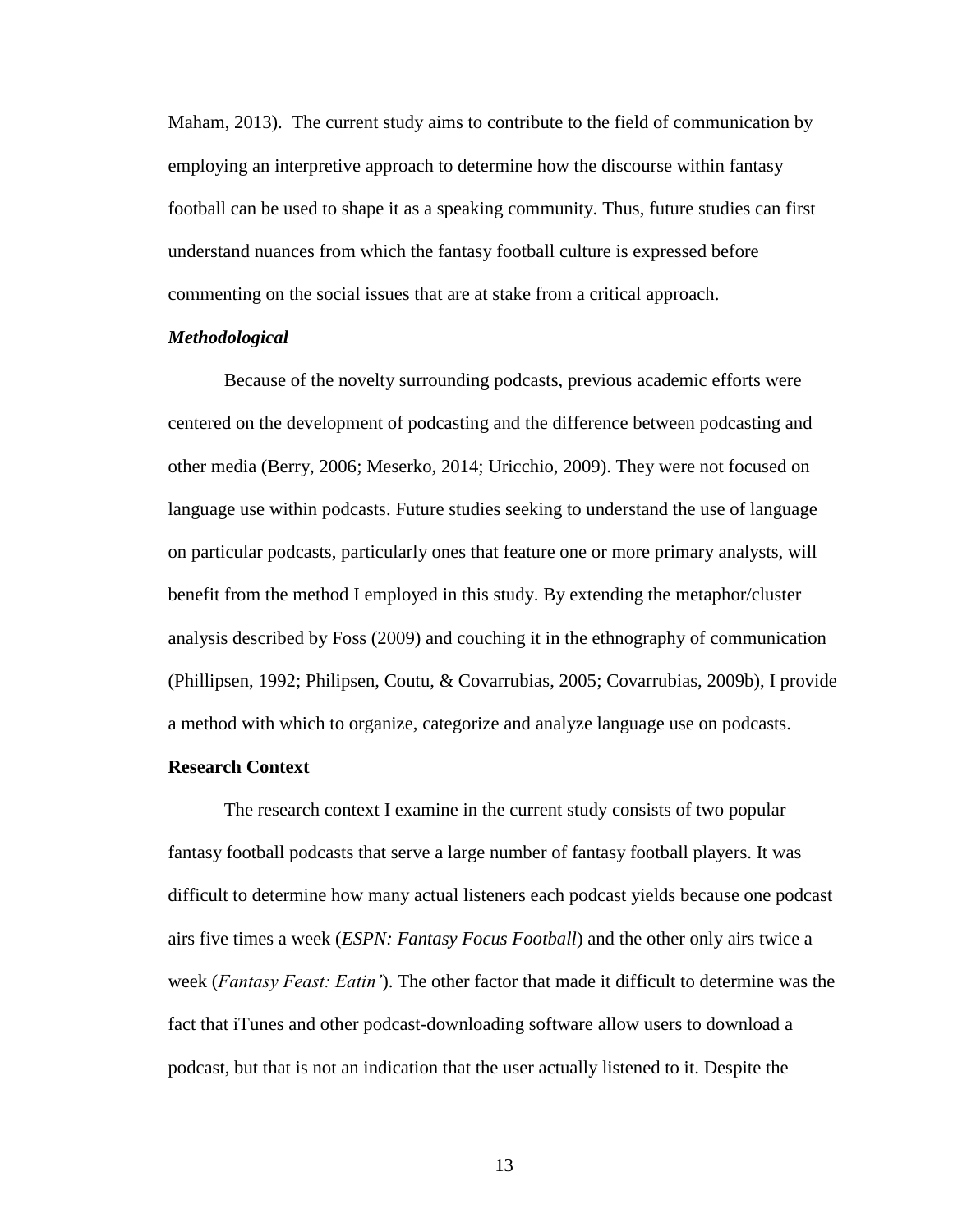unknown number of listeners, both podcasts have a large following of fantasy football players, and each podcast is hosted by analysts who work for corporate fantasy football institutions (ESPN and Rotoworld). Both podcasts function as sources of advice and information for fantasy football players and follow a particular format in each episode.

With regard to the terminology involved with the study, it is necessary to explain the pertinent terms as some are used on both podcasts and are common in the social world of fantasy football. I use the terms *fantasy football player* and *fantasy football owner* interchangeably to discuss individuals who participate in fantasy football. I also use the term *fantasy football expert* and *fantasy football analyst* interchangeably. These terms are used throughout the world of fantasy football. If I am discussing an actual player in the National Football League (NFL), I will use the term *NFL player*.

#### **Research Questions**

Despite the increase in popularity within fantasy sports participation, specifically fantasy football, there is still a lack of interpretive scholarship that seeks to understand the fantasy football speech community. During the football season, three of the top 30 podcasts in the "sports and recreation" section of iTunes podcasts are fantasy football related. In fact, one of them is consistently a top ten podcast in that category throughout the majority of the NFL regular season (August to December). Given the sheer number of fantasy football players in 2014 (33 million), this speech community warrants an interpretive examination with regard to speech acts and communicative conduct (Hymes 1974, 1986; Tracy, 2002). My study examines the means of speech for fantasy football experts, specifically metaphors, and the rules for metaphor use common among these experts. This in turn provides insight into how the discourse used by fantasy football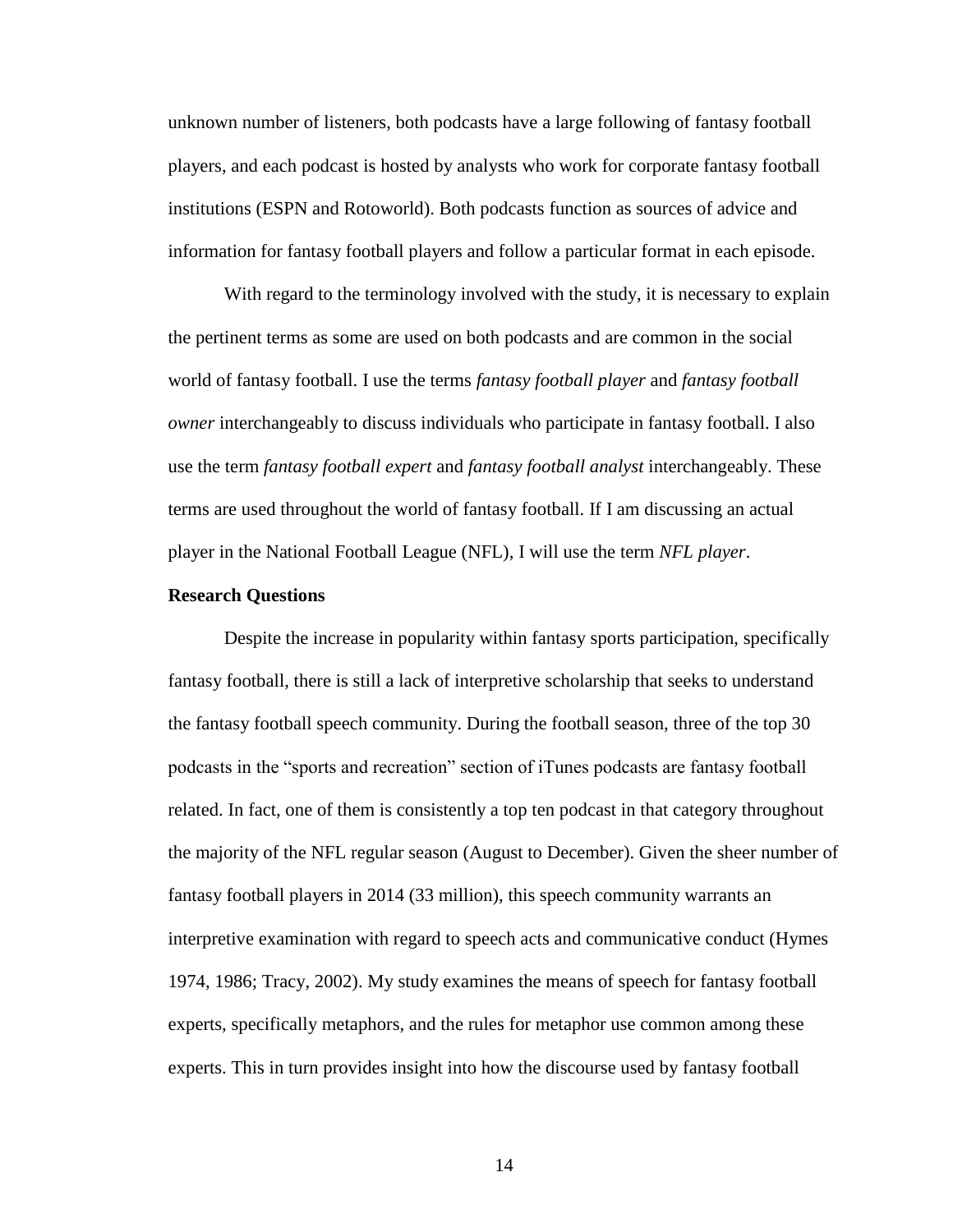experts serves as a site for the construction of fantasy football as a social world. I do this by answering the following research questions:

# *RQ1: What are the means of speech for fantasy football experts to discuss NFL players, teams, and coaches that contribute to the fantasy football culture?*

This question focuses on the specific communicative tools that are employed by fantasy football experts that can be used to characterize and define the fantasy football speech community. More specifically, this question focuses on the terms and meanings used and employed throughout the fantasy football community. While figurative language emerged as a vital communicative tool, this question allowed for a more specific examination of language use by fantasy football experts.

# *RQ2: What are the rules for metaphor use in terms of communicative conduct for fantasy football experts?*

This question focuses on defining the premises for communicative conduct within the fantasy football community. Figurative language, specifically metaphors, is used throughout the podcasts that were analyzed, and it was necessary to understand the premises needed for the utilization of these terms and meanings. This questions also serves as a bridge between *RQ1* and *RQ3*.

# *RQ3: How does the discourse used by fantasy football experts serve as a site for the construction of fantasy football as a social world?*

Given the scope of *RQ1* (terms and meanings) and *RQ2* (premises), this final question centers on defining the rules for communicative conduct within the fantasy football speech community. The patterns of language use that emerge will constitute the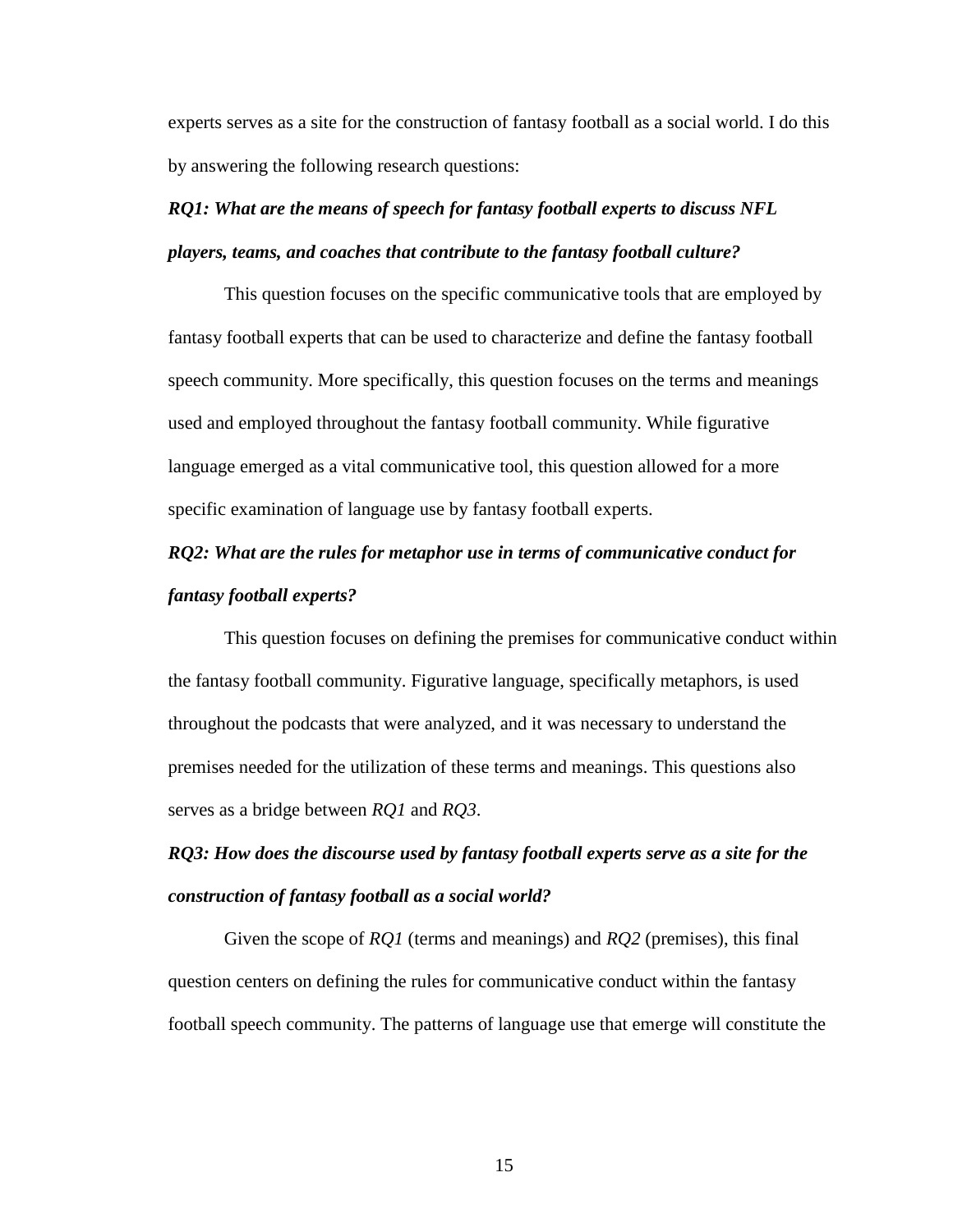rules of communicative conduct, which in turn will define and construct the fantasy football speech community as a social world.

#### **Preview**

This chapter has provided an introduction to the topic at hand. I have described what fantasy football is and how it is played. I also outlined my problem statement, the assumptions I have accounted for, and the research questions that guided this study. Finally, I presented my entry point as a researcher, explaining my stake in the study and how my interest in this particular locus of study manifested.

In the second chapter I review the literature that is pertinent to understanding what previous scholars have accomplished and proven, what gaps exist in the literature, and how this dissertation adds to the communication discipline. I begin by delving into the cultural communication literature, paying particular attention to the ethnography of communication and speech codes theory in order to clarify my ontological perspective and how personhood is defined and employed for this study. This is followed by a review of metaphor theory and the way in which metaphor theory has been employed in recent literature. I then explore some of the avenues others have taken to examine the field of sports communication; I explain the merits of these works as well as how they have guided my study both in terms of what they accomplish and what still needs to be addressed. Finally, I describe the academic endeavors that center their attention on the increasingly popular phenomenon of fantasy sports/football.

The third chapter provides a substantive look at my methodology; I explain my theoretical and methodological frameworks as well as my method for analysis. I begin by discussing how I combine my theoretical and methodological approaches, justifying the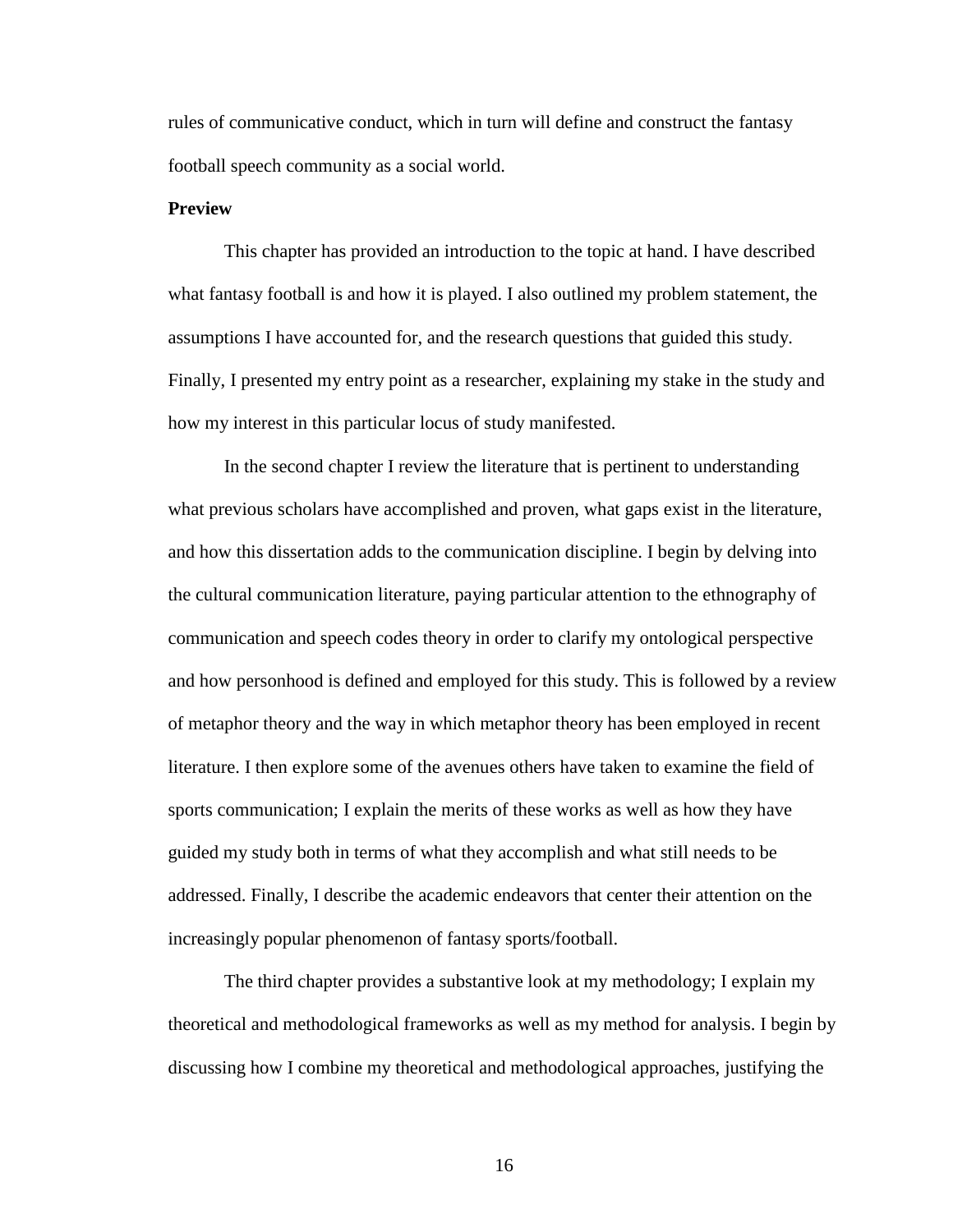selection of my frameworks, ethnography of communication/speech codes theory and metaphor/cluster analysis, followed by an explanation of each, how their basic tenets guide my study, and how I employ them. I follow this with an explanation of the texts of analysis as well as how and why they were selected. I detail how I collected my data as well as my process of analysis. This includes a discussion of any and all preliminary work as well as tables that present sample data.

The fourth chapter presents all the major metaphor categories that emerged from the data as well as the themes within those categories. I provide context for these metaphors as well as examples of each in order to clarify how and when certain metaphors are used. This is followed by an explanation of the rules/patterns of metaphor use that manifested in the data as well as how they manifested.

The fifth and final chapter details the contributions of these metaphor themes, categories and rules and the characteristics of the fantasy football speech community that emerge from these. This chapter also includes a discussion of the limitations of the study and suggestions for future research.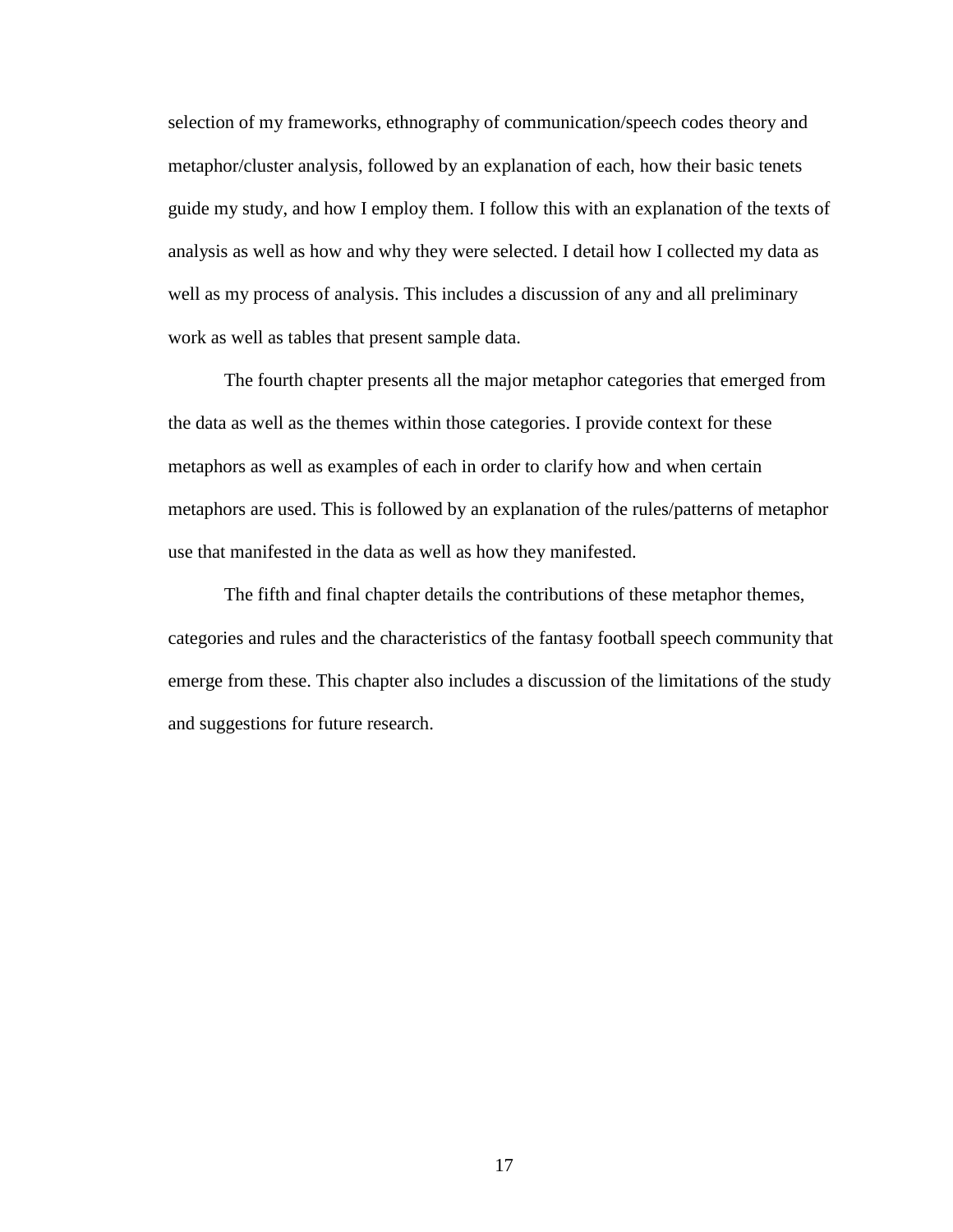#### **Chapter 2**

#### **Literature Review**

To examine metaphors as a means of communication within fantasy football, one must examine the intricate patterns of speaking within that speech community. This includes the context of sports entertainment, specifically fantasy sports. Throughout this chapter, I will review literature in the areas of communication, metaphor theory, and sports communication to illustrate how they have influenced my approach to fantasy football as a social world. Before examining the fantasy sports literature, I will review the gendering of male athletes in sports, as sports culture is the world from which fantasy football is constituted. This literature is integral because the vast majority of the literature I review focuses on language use involved with sports communication, personhood, and sports entertainment.

#### **The Ethnography of Communication**

Theorists whose work sits at the intersection of culture and communication have understood the two as being inextricably linked (Carbaugh, 2005; Covarrubias, 2002; Hymes, 1962; Philipsen, 1992). Covarrubias (2002) describes culture and communication as being "constitutively and reflectively interdependent" (p. 10). This interdependent relationship means the two are both reliant on and inform one another. This approach to cultural communication lies at the heart of the ethnography of communication. As a theory and method, the ethnography of communication (Hymes, 1962; Hymes, 1974; Philipsen & Coutu, 2005) and speech codes theory (Phillipsen, 1992; Philipsen, Coutu,  $\&$ Covarrubias, 2005) provide a thorough theoretical framework that prioritizes the voice and communicative behavior of a particular speech community. It is this prioritization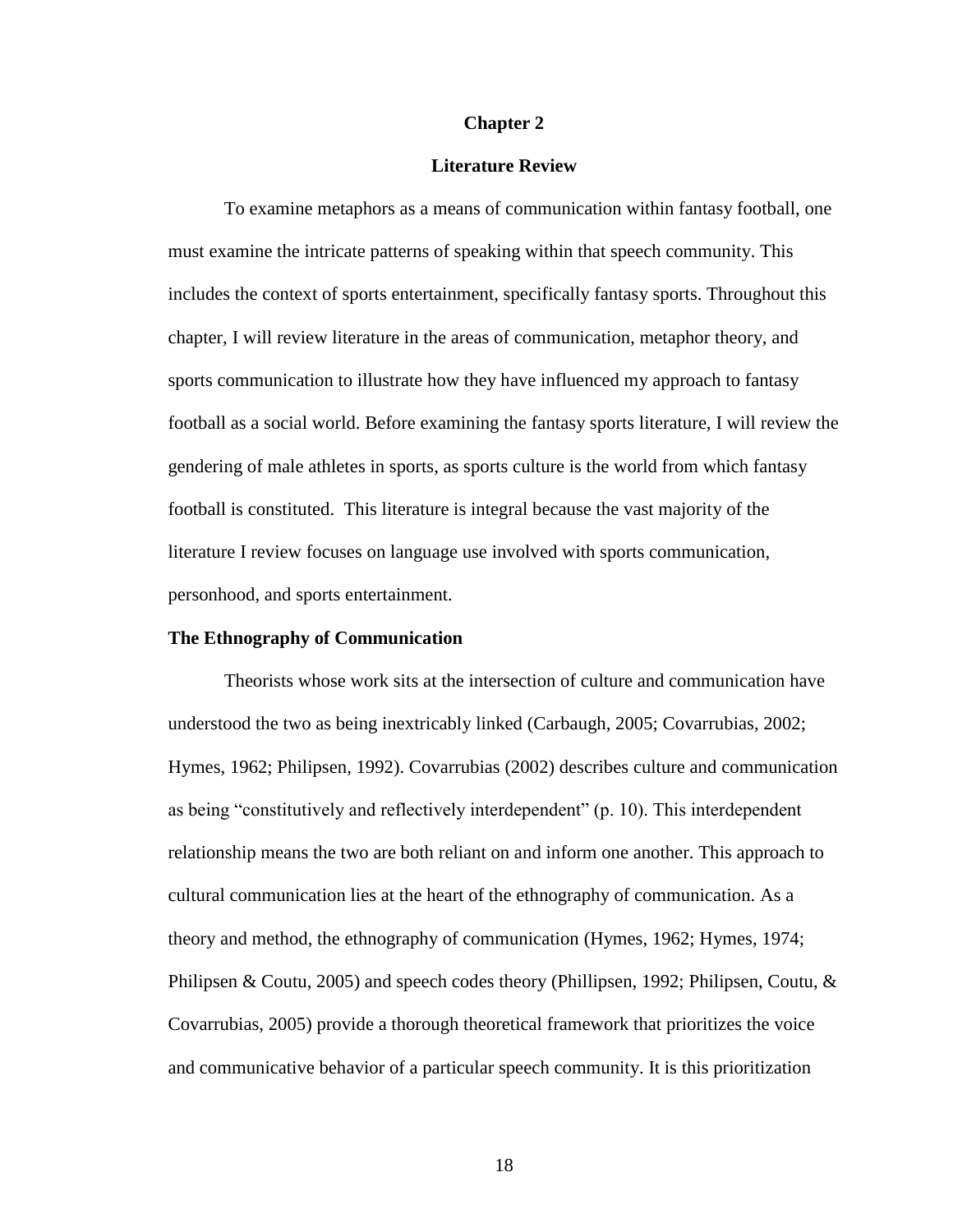that drew me toward this theoretical approach, and it is an approach I will utilize in this examination of fantasy football. By detailing these theories and explaining how I intend to use them, I will highlight how the ethnography of communication and speech codes theory compliment my work.

Dell Hymes (1962; 1974) created and developed the ethnography of speaking, which eventually became known as the ethnography of communication. The underlying assumptions behind the theory of the ethnography of communication is a focus on language use within a given community, and more importantly how a distinctive culture and community maintain its own rules and patterns for speech. Hymes (1974) explains that the ethnography of communication extends the ideology and methodology behind ethnography. There is still a focus on thick description (Geertz, 1973) gathered from observation. However, rather than analyzing the description haphazardly, there is a focus on communicative conduct in hopes of ascertaining whether a specific speech pattern or patterns can be found. If a pattern(s) can be found, then the use of speech by that specific community can be used for understanding and predicting the beliefs and values embedded in discourse.

Philipsen (1992) eventually incorporated this work into his larger examination of the ethnography of communication. In his book *Speaking Culturally: Explorations in Social Communication*, Philipsen added a focus on culture with regard to the ethnography of communication, but also implemented the notion of speech codes. He defined a speech code as a historically transmitted, socially constructed "system of symbols, meanings, premises and rules pertaining to communicative conduct"  $(p. 131)$ . Thus, the inextricable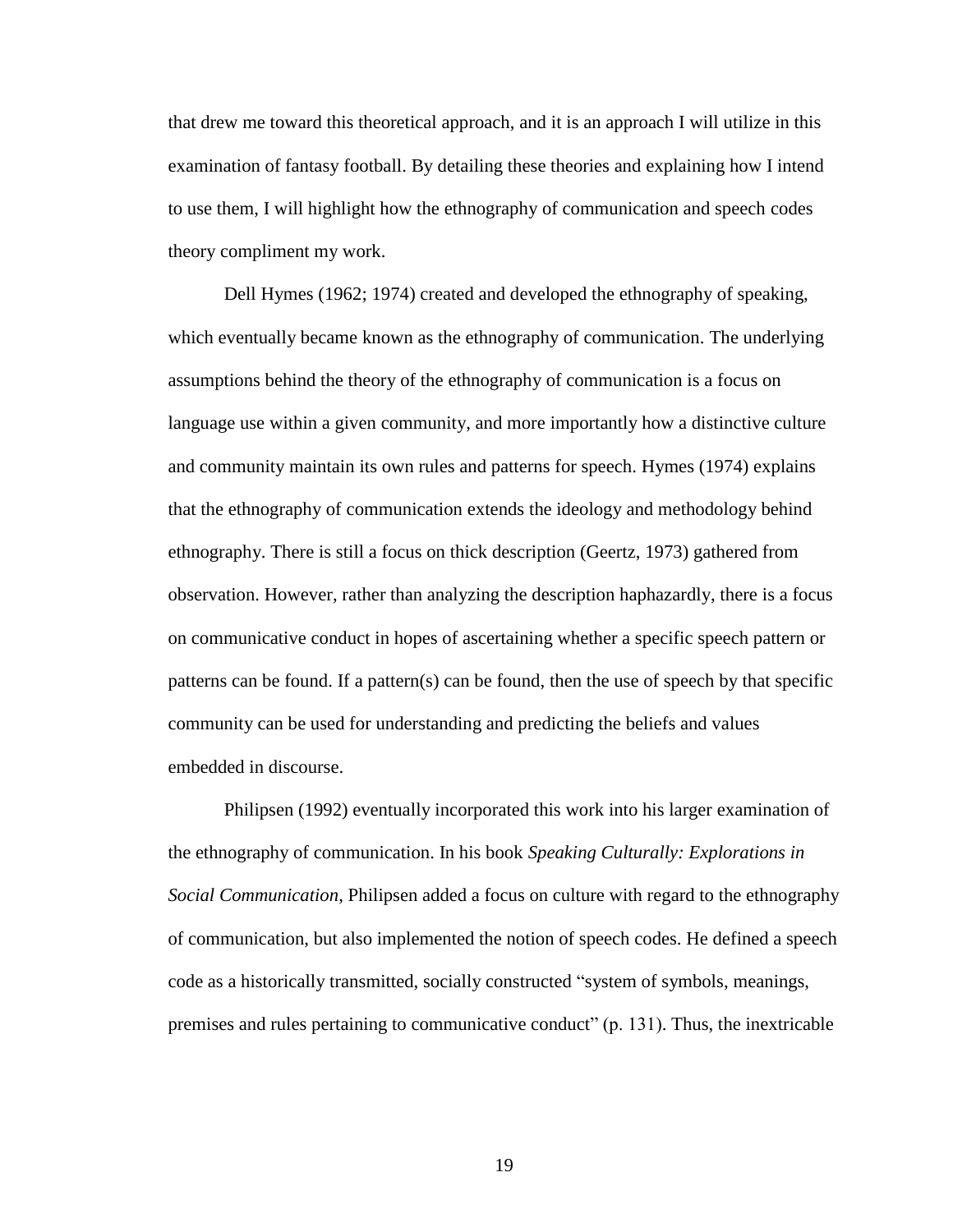link between the ethnography of communication and speech codes theory was created and solidified.

Continuing the work on speech codes, Philipsen, Coutu, and Covarrubias (2005) created six different propositions of speech codes theory. The first proposition of speech codes theory states that when there is distinctive culture, there is a distinctive speech code. This first proposition is an integral part of Hymes' work on the ethnography of communication, and paves the way for what I examine in the communicative conduct of fantasy football experts. The second proposition states that in any given speech community, multiple speech codes are deployed. This proposition highlights the definition of speech community, a community that shares a mutually intelligible speech code. However, it also emphasizes that although a speech community shares at least one speech code, often multiple speech codes will be deployed. The third proposition states that a speech code implicates a culturally distinctive psychology, sociology, and rhetoric. This proposition enforces the notion that each speech community is unique, and that the speech code(s) found in one speech community cannot be applied to a different speech community, regardless of their similarities. The fourth proposition of speech codes theory states that the use of a speech code is dependent on the importance placed on speech by interlocutors. This underlines Hymes's prioritization of emic analysis, one discussed by Carbaugh (1991) in which he emphasizes that the focus of the ethnography of communication and speech codes theory should be on the situated talk and meaning within a given speech community.

The fifth proposition states that the terms, premises and rules of a speech code inextricably are woven into communicative conduct. The ideology behind this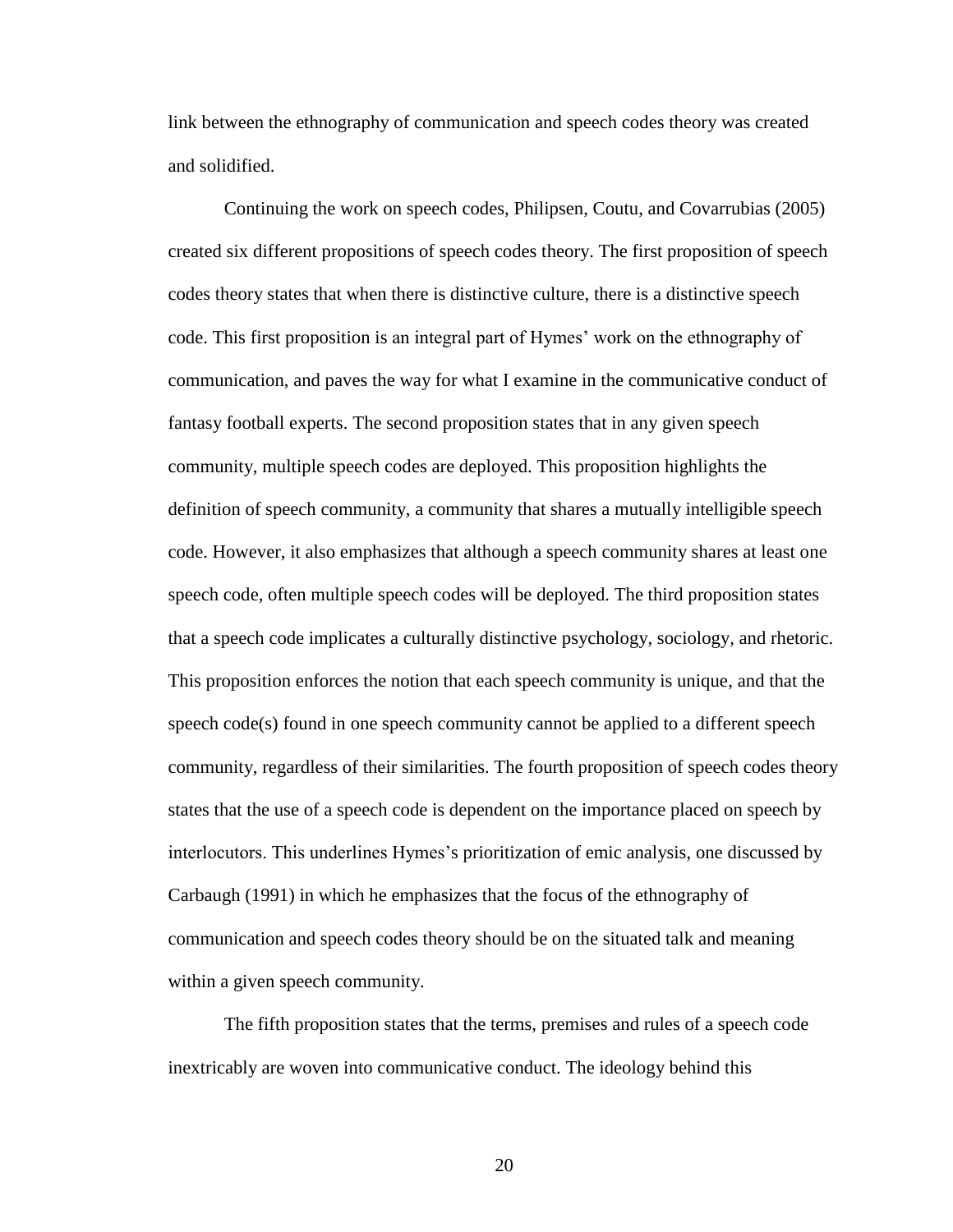proposition is the framework for how I conduct my analysis. First, you must find a rule within the communicative conduct of a given speech community. Once you find a rule, you must determine a premise for the rule. Finally, once you have found a number of rules and premises that can predict a certain aspect of communicative conduct, you can then define the speech code created by these rules and premises. The sixth and final proposition of speech codes theory reinforces Philipsen's (1992) definition of a speech code and the framework for speech codes theory. It states that the artful use of a speech code is sufficient for explaining, predicting, and understanding the discourse with regard to the intelligibility, prudence and morality of communicative conduct. Although it is evident the ethnography of communication and speech codes theory are inextricably linked and should thus be implemented together theoretically, there is also a way in which to utilize them as a methodology.

While communication theories act as a tool for explaining and/or understanding communicative behavior and language use, most require the use of various methodologies in order to apply them to a given study or research project. However, Hymes understands the need for a methodology that coincides with the ethnography of communication as a theory and most efficaciously explains, analyzes and predicts communicative conduct. Hymes's (1972) work includes what is known as the ―SPEAKING‖ heuristic, which is a methodological framework, used when utilizing the ethnography of communication. Hymes created this framework in order to provide a system for data collection and analysis. He determined that when studying a specific communication event, there are 17 different items involved with that event that must be described, defined and analyzed. Although there are 17 different items, he uses the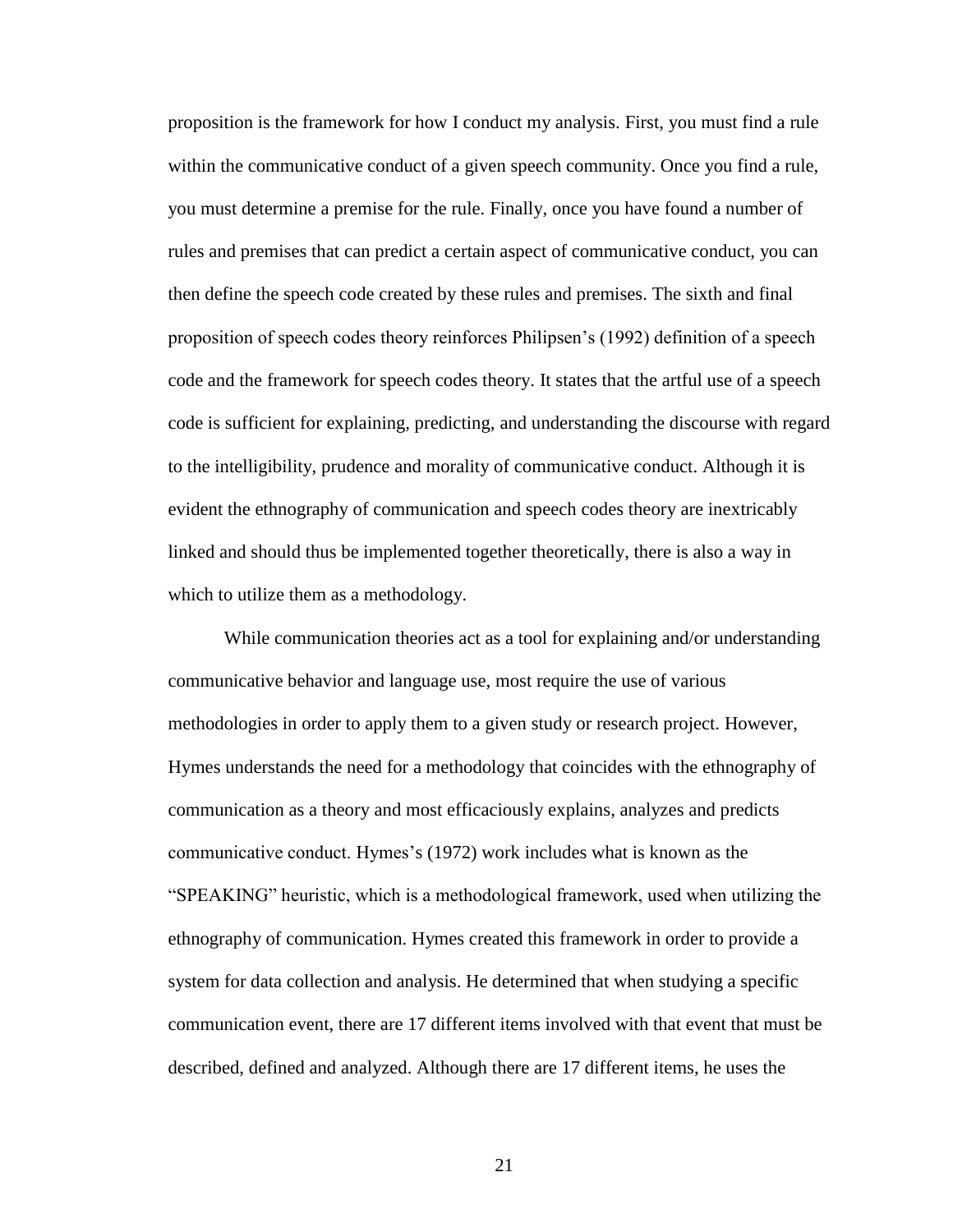mnemonic device "SPEAKING" to categorize all these items into a manageable framework ethnographers can use for data collection and analysis.

Other scholars have employed the ethnography of communication and speech codes theory in various contexts to understand the communicative conduct and norms of a particular speech community. Carbaugh (1996) emphasizes the construction of personhood through the situated communication of a particular speech community. I employed the ethnography of communication in a similar fashion to construct the personhood of NFL players within the fantasy football speech community. Bassett (2011) utilizes this theoretical and methodological approach to look at the notions of identity, society and rhetoric between scientist and engineers working in nanotechnology.

Witteborn (2004; 2007) conducted similar research but focused her efforts on the situated expression of Arab collective identities in the United States as well as the identity of Arab women before and after the terrorist attack of September 11, 2001. Her work on the identity of Arab women highlights the notion that collective identities are constructed on various levels through language and are driven through politics, religion, sociology, sexuality, and race. This connection between language use and the construction of collective identities is paramount to understanding the connection between the communicative conduct of fantasy football members and the creation of a fantasy football speaking community. Carbaugh, Berry, and Nurmikari-Berry (2006) utilized the ethnography of communication and speech codes theory to understand how personhood was coded in Finland, explaining how silence and quietude are not only socially accepted, but were a "natural way of being." Similarly, I examined how personhood, language use and communicative conduct within fantasy football establish it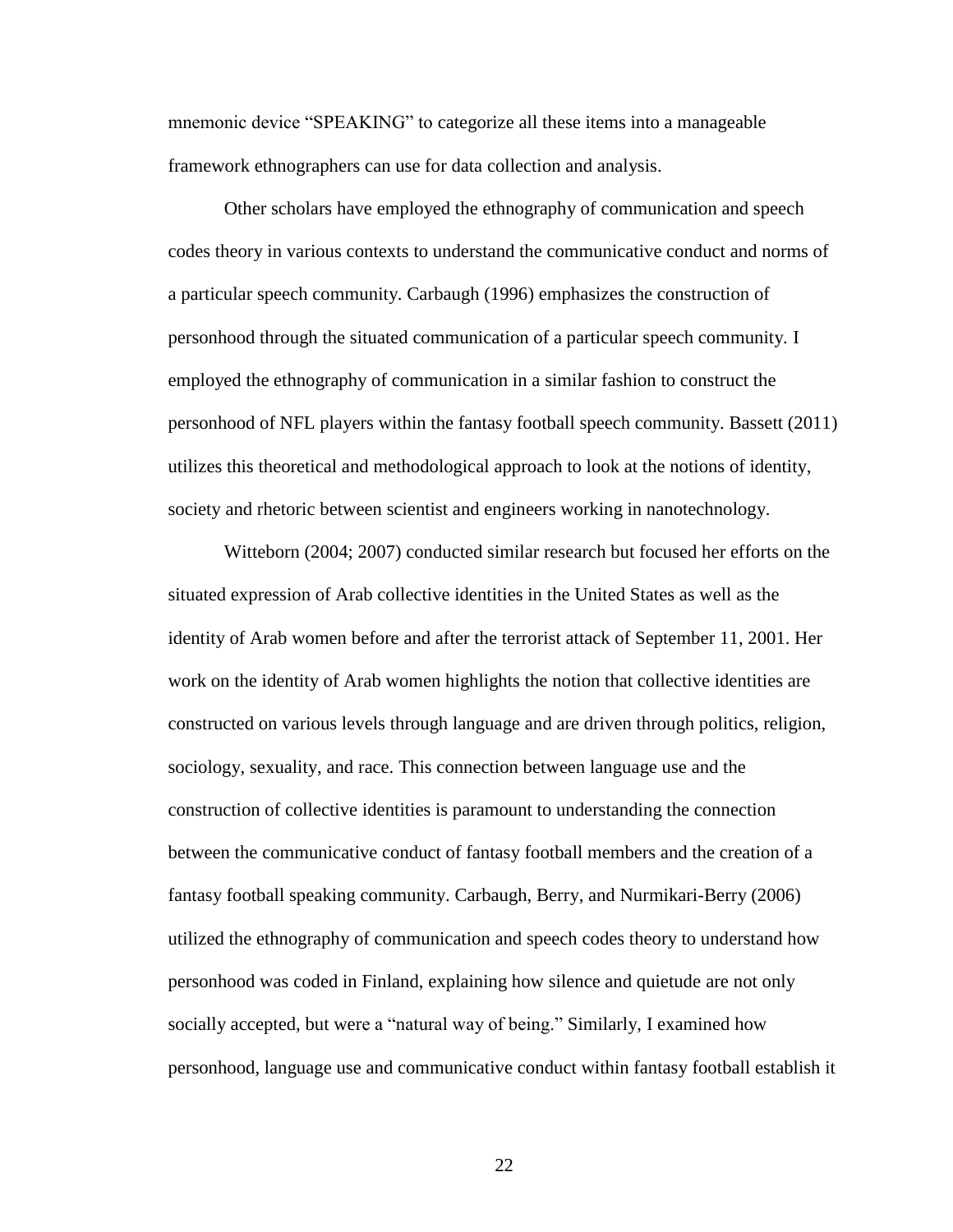as a speech community. One key figure of speech that emerged from the language use on the podcasts is the metaphor.

#### **Metaphor Theory**

In studying the communicative conduct of the fantasy football speech community, metaphors were heavily relied on to create shared meaning. Burke's (1945) position on metaphors and figurative language differs from that of many of his contemporaries. ―I refer to metaphor, metonymy, synecdoche, and irony. And my primary concern with them here will be not with their pure figurative image, but with their role in the discovery and description of 'the truth'"  $(p. 503)$ . Burke understood what many at that time were choosing to ignore—figurative language serves a larger purpose than simply adding color to language. It provides a glimpse at the truth behind a particular message. While I could focus on figurative language in general, the focus of this study is on metaphor use as a central distinguishing facet of the fantasy football speech community. Metaphors have been examined for their ability to convey a message and create understanding (Lakoff, 1970; Lakoff 1996; Lakoff and Johnson, 1980; Ricouer, 1977), and this study extends that scholarship by applying it congruently with the ethnography of communication to understand the communicative conduct of the fantasy football community.

It is crucial to understand and define what a metaphor is and does. Lakoff (1986) explains, "The metaphor involves understanding one domain of experience... in terms of a very different domain of experience" (p. 216). In Lakoff's work with Johnson (1980) they explain that metaphors are a linguistic tool used to make sense of one system by conceptualizing it with a different type of system. We do this so often in our everyday language that metaphor use has become an integral part of how we make sense of the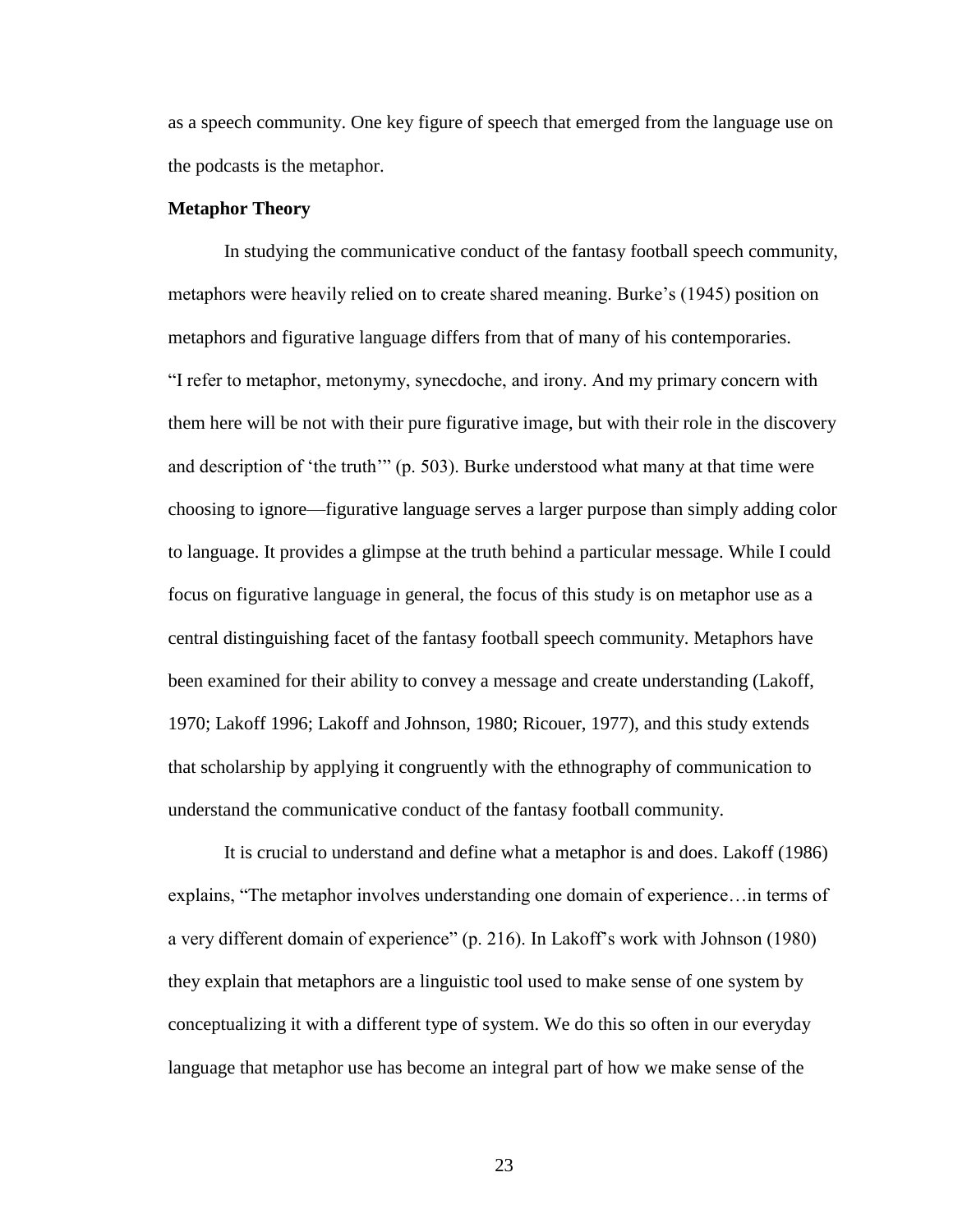world. Foss, Foss, and Trapp (2014) discuss metaphors, arguing, "The metaphor is powerful because it allows for the transfer of insights on several levels. At the most fundamental level, metaphor is the basic process of human thinking: it involves grasping the similarities between two unrelated things"  $(p. 66)$ . Whether we are discussing our romantic relationships as being on a path or whether we talk about arguing as war, the way we approach these topics via our metaphor use is indicative of how we will behave in our relationships and during an argument. However, metaphors also serve a different purpose.

In addition to helping us make sense of the world around us, metaphors also provide an extended meaning for the subject at hand. In her work on metaphors and illnesses like tuberculosis and cancer, Sontag (1978) explained how a metaphor transports or instills a type of personality to the subject. Tuberculosis is seen as a disease of passion while cancer is seen as a disease of repression. These traits are only ascribed because of how these diseases are talked about and the metaphors used to talk about them. In their work with war metaphors, Steuter and Willis (2008) buttress this relationship between the transportation feature of metaphors and the meanings they create. They explain that when certain metaphors are used frequently, as they are in the media, they carry meaning that ultimately become normalized and expected. Thus, while the metaphor is the transporting vehicle of meaning, it also transports an identity onto the original subject. Some scholars have extended the effect of metaphors even further.

For many scholars, metaphors are not just tied to language. If that were the case, we would have different meanings for the different metaphors we use for a particular subject. For example, Lakoff (1986) uses the "love is a journey" metaphor to highlight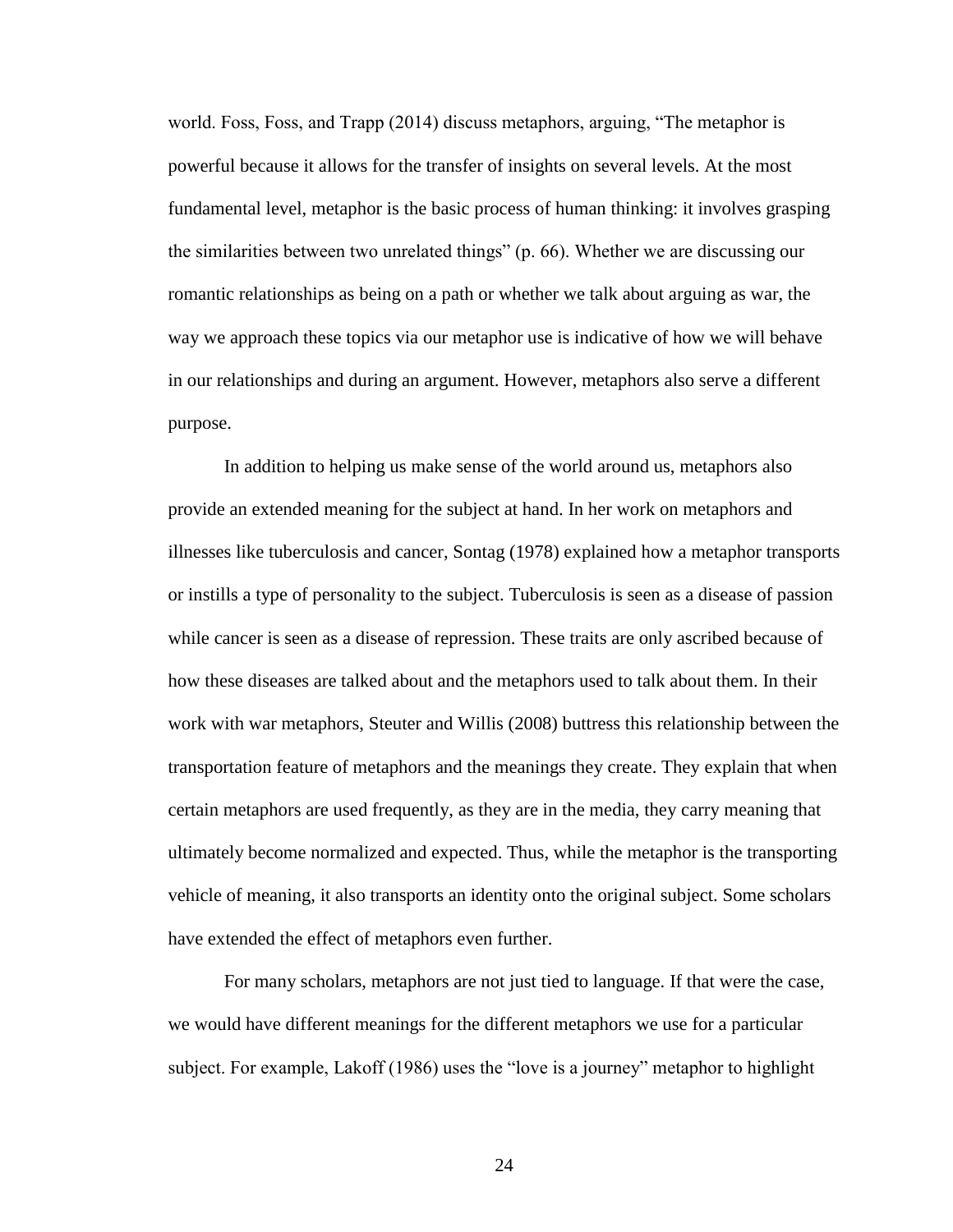the relationship between metaphor and thought. If metaphors were only a linguistic tool, then each of the associated "love is a journey" metaphors (i.e. "we can't turn back now," "we've hit a dead-end street," etc.) would each have a different meaning or would employ a different metaphor. But they are all centered on the same theme, which ties metaphors to both language and thought.

It is this relationship between metaphors, language, and thought that can and does facilitate the transmission of identity and community through the use of metaphor. Thus, as Gudykunst (1988) argues, language is a critical component of the transmission and shaping of the social identity of a particular group or speech community. Moreover, Lakoff and Johnson (1980) argue that cultural coherence is reliant on metaphorical structures. This cultural coherence reinforces the importance of metaphor use in fantasy football; the shared meaning within this speech community is reliant on metaphors for cultural coherence. However, there is one last aspect of metaphor that is critical for this study.

In addition to the use of metaphor for cultural understanding, on an individual level, people use metaphors along with categorization to understand the social world around us. Lakoff (1987) explores our use of categorization in his work *Women, Fire, and Dangerous Things*. In his discussion of prototype theory, Lakoff explains that categorization sits at the intersection of human experience (perception, motor activity, and culture) and imagination (metaphor, metonymy, and mental imagery) (p. 8). He uses the metaphors associated with emotion to highlight this interdependent nature of metaphor and categorization. Anger is routinely categorized as heat, and thus metaphors associated with heat are used to make sense of others' feelings (i.e. he lost his cool, you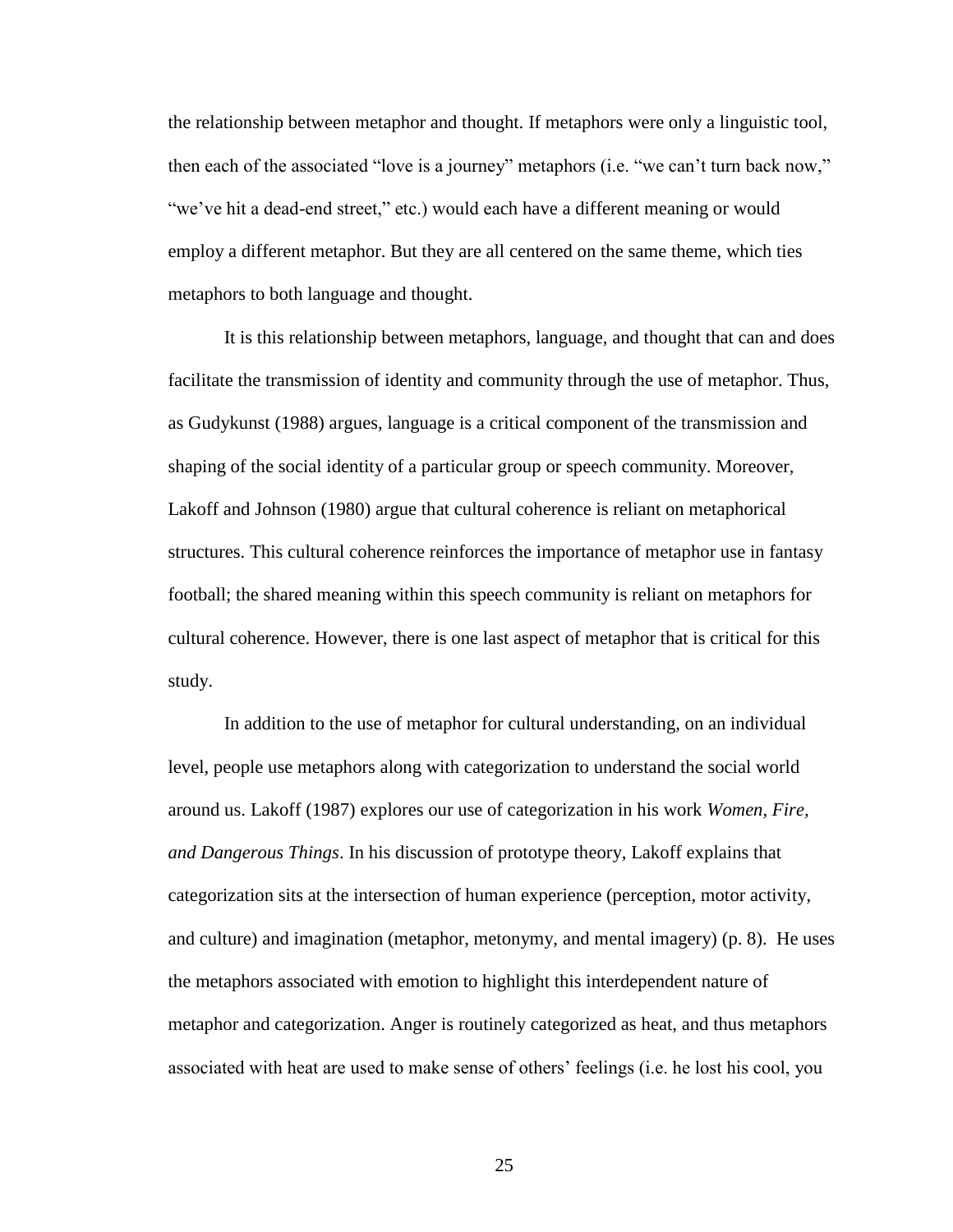make my blood boil, she's just letting off steam). However, a significant aspect of this categorization is mutual understanding. Metaphors, then, enable mutual intelligibility between members of a community in ways that might not otherwise be possible. It is at this juncture where metaphor theory and the ethnography of communication cross paths in my work.

#### **The Ethnography of Communicating Metaphors**

The linkage between these two theories lies in labeling metaphor use as a speech code of the fantasy football community. The sixth proposition of speech codes theory (Philipsen, Coutu & Covarrubias, 2005) states that "the artful use of a shared speech code is a sufficient condition for predicting, explaining, and controlling the form of discourse about the intelligibility, prudence, and morality of communicative conduct" (p. 63). However, what is key is what this proposition answers. Philipsen, Coutu, and Covarrubias (2005) posit that this propositions explains that (1) social actors use speech codes to shape their own and others' communicative actions, and (2) shared speech codes are effective in shaping the responses of others. But it is the third product of this proposition that creates a linkage with metaphor theory. They argue that proposition six proves the "rhetorical force of speech codes is contingent on the coherence, social legitimacy, and rhetorically artful use of the code so employed"  $(p. 63)$ . Thus, metaphors serve as code elements for a particular speech community, and the shared meaning of that code is what gives the "rhetorical force" to the metaphor. This phrasing echoes the cultural coherence discussed by Lakoff and Johnson (1980). Mutual intelligibility is a common linkage between speech codes theory and metaphor theory, but not the only one.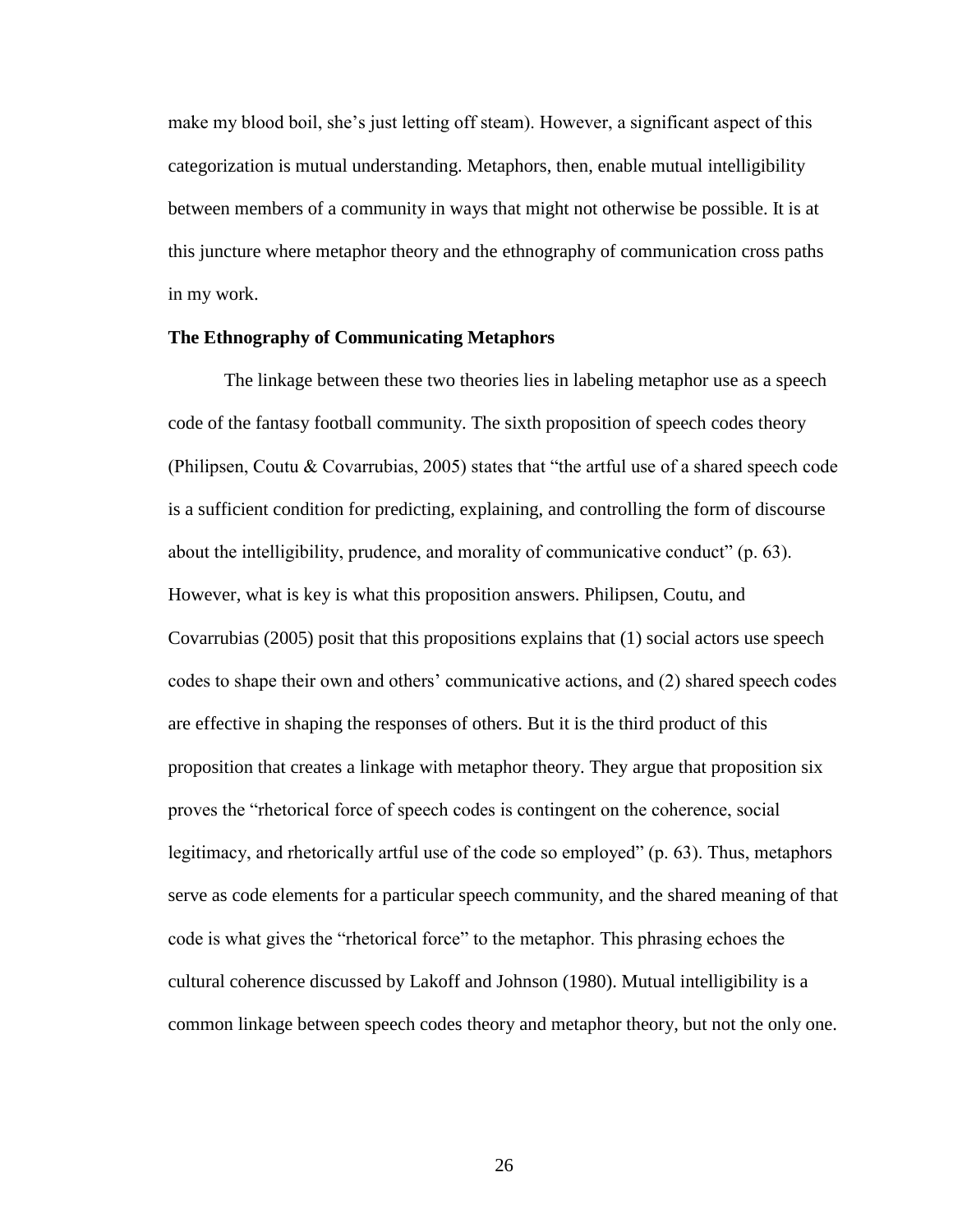Carbaugh's (1988) notion of personhood also has a strong linkage with metaphor theory. Carbaugh, Berry and Numikari-Berry (2006) explain that personhood "draws attention to two kinds of metacommunicative phenomena: (a) cultural terms used to identify communicative action and (b) the communicative actions referenced and related to those terms‖ (p. 206). They continue, explaining that a researcher coding for personhood is examining the indigenous practices of communication by "identifying cultural terms for them; observing routine enactments of the practices so identified; and investigating the various meanings, premises and rules for these events" (p. 205). Thus, in order to code for personhood in a particular culture like fantasy football, it is necessary to find and understand the cultural terms of that culture and how they are enacted. This type of framework pays particular attention to terms of conversation and meanings, both literal and metaphoric.

What is of interest in terms of the link between speech codes theory and metaphor theory are the two types of metaphoric meanings Carbaugh, Berry, and Numikari-Berry discuss, specifically, sociality (social positions, social relationships, social institutions) and personhood (beliefs about persons, loci of motives, sites of consciousness, link to history). Because the fantasy football community is comprised of fantasy football players and NFL players, the metaphors that are used by fantasy football experts often speak to the sociality and personhood of the community and its members. Tracy (2002) also argues for the connection between talk and identity, saying, "speech acts and identities are tied in multiple ways, each both affecting and being affected by the other" (p. 65). Moreover, when discussing the principles of speech acts, her second principle centers on how doing speech acts builds relational and personal identities. This buttresses the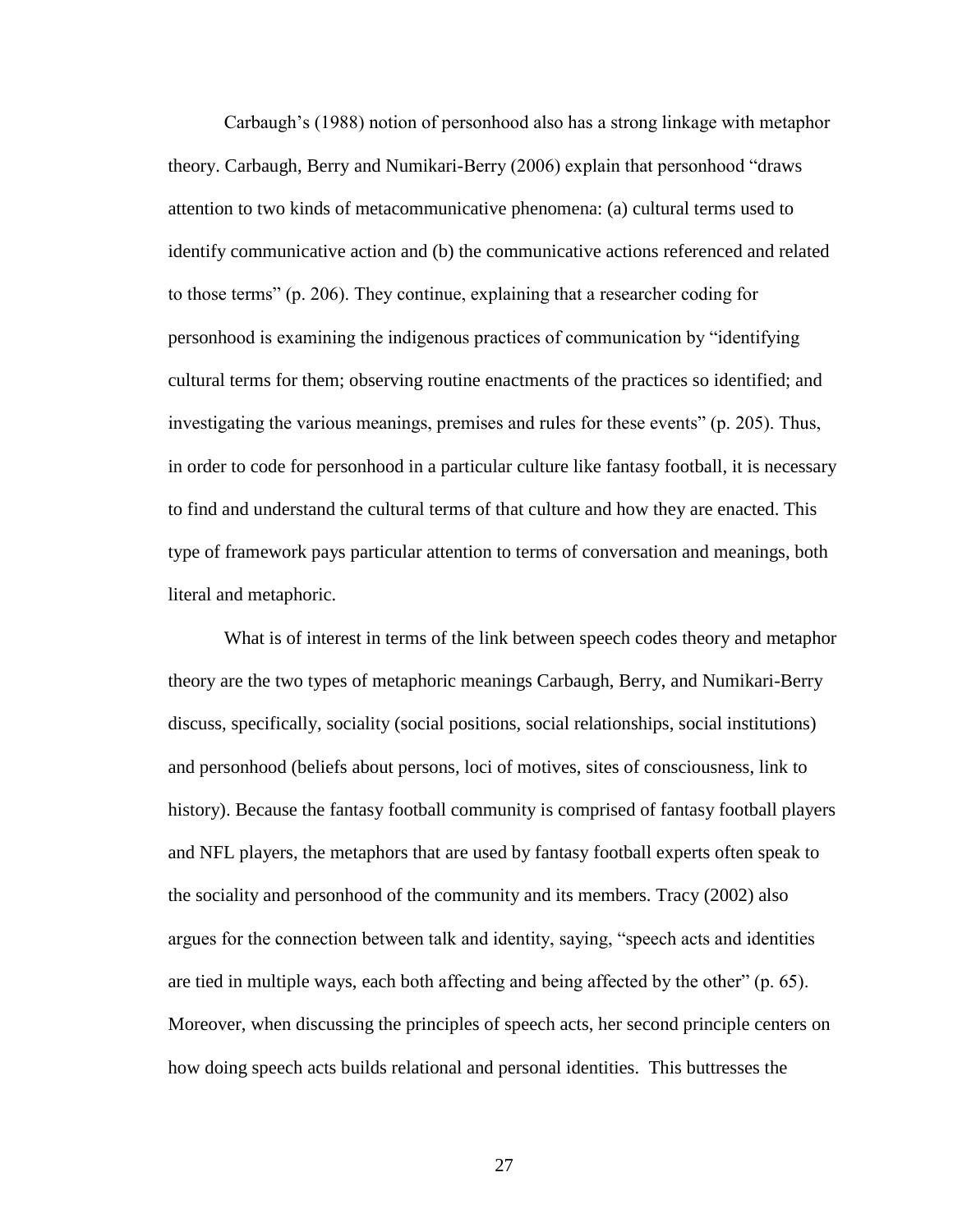previous discussion on how the shared metaphor use within the fantasy football community acts shapes the relational and personal identities of its members.

Fitzgerald's (1993) work rests on the intersection of metaphor, identity, culture and communication. He proposes a discussion of identity through metaphor and argues that ―identity helps to establish a sort of metaphoric bridge in comprehending culture and communication" (p. 13). This intersection of speech codes theory and metaphor theory is the foundation for understanding, predicting, and constructing the social world of fantasy football. However, before delving into my methodology, it is necessary to review some of the literature that has been produced in the realm of sports and sports entertainment as well as fantasy sports. This discussion has a focus on language use in sports, specifically in terms of identity or personhood (Carbaugh, 1996). I follow that with a discussion of some of the current fantasy sports and fantasy football literature.

#### **Sports Communication**

Within the study of sports communication, much of the literature has focused on issues of race, gender, and masculinity. The literature on racial issues within sports, particularly within American football, focuses on race as a key identity marker. Hoberman (1997) looked at the social discourses surrounding black athletes and how damaging these discourses have been on African Americans as a whole. At the time of his analysis, the identity of the black athlete was constructed through a prioritization of the physical to the extent that it was used to denigrate African Americans and their intelligence.

Long and Hylton (2010) looked at personal identity, specifically "whiteness" within the context of sport events. They focused on the relationship between sports and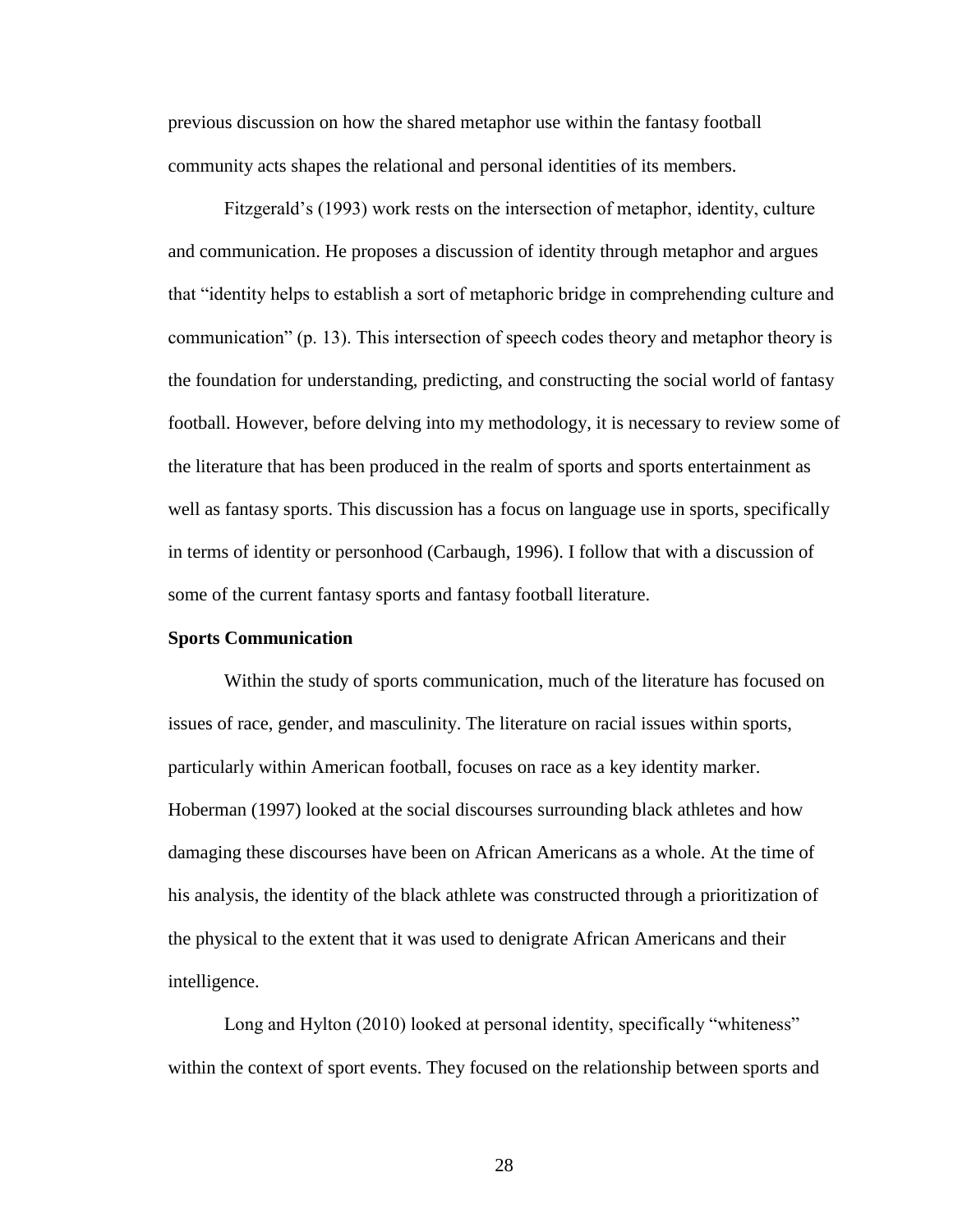social networks, arguing that the way language is used in sports is a direct reflection of how it is used in other social networks and practices. This also serves as an entry point for this study, as the language use on fantasy football podcasts are indicative of language use by fantasy football players in other social networks and practices. However, according to Long and Hylton, the language used in the realm of sports and sports entertainment is indicative of the "oppressive character of a society structured on racial lines" (p. 100). They acknowledge that although some individuals involved with sports might find reason to ignore these racial tensions and racism in general, they wanted inequalities and privilege caused by Whiteness and Blackness to be critically examined. Moreover, they wanted to challenge these differences and power inequalities.

In addition to these critical approaches to sports communication, there have been many interpretive examinations within sports communication. There has been a focus on the rhetoric used to construct the identities of Black and White NFL quarterbacks (Mercurio & Filak, 2010). Mercurio and Filak (2010) found that Black quarterbacks were talked about with a focus on their physical gifts and their "lack of mental prowess" while White quarterbacks were discussed as being less talented physically, but better suited for the game mentally and less prone to mental mistakes. Moving from the player to the fan, Brenner, Burns, and Ewald (2014) looked at a family of four men (one father and three sons) and how they "talked about" football. They found that while watching football on television; these fans talked to the TV as a fan or coach; for the TV as if they were commentators calling the game; and about the TV as fan, coach, and commentator. Their study reinforces the link between communicative conduct and the (re)shaping of a community.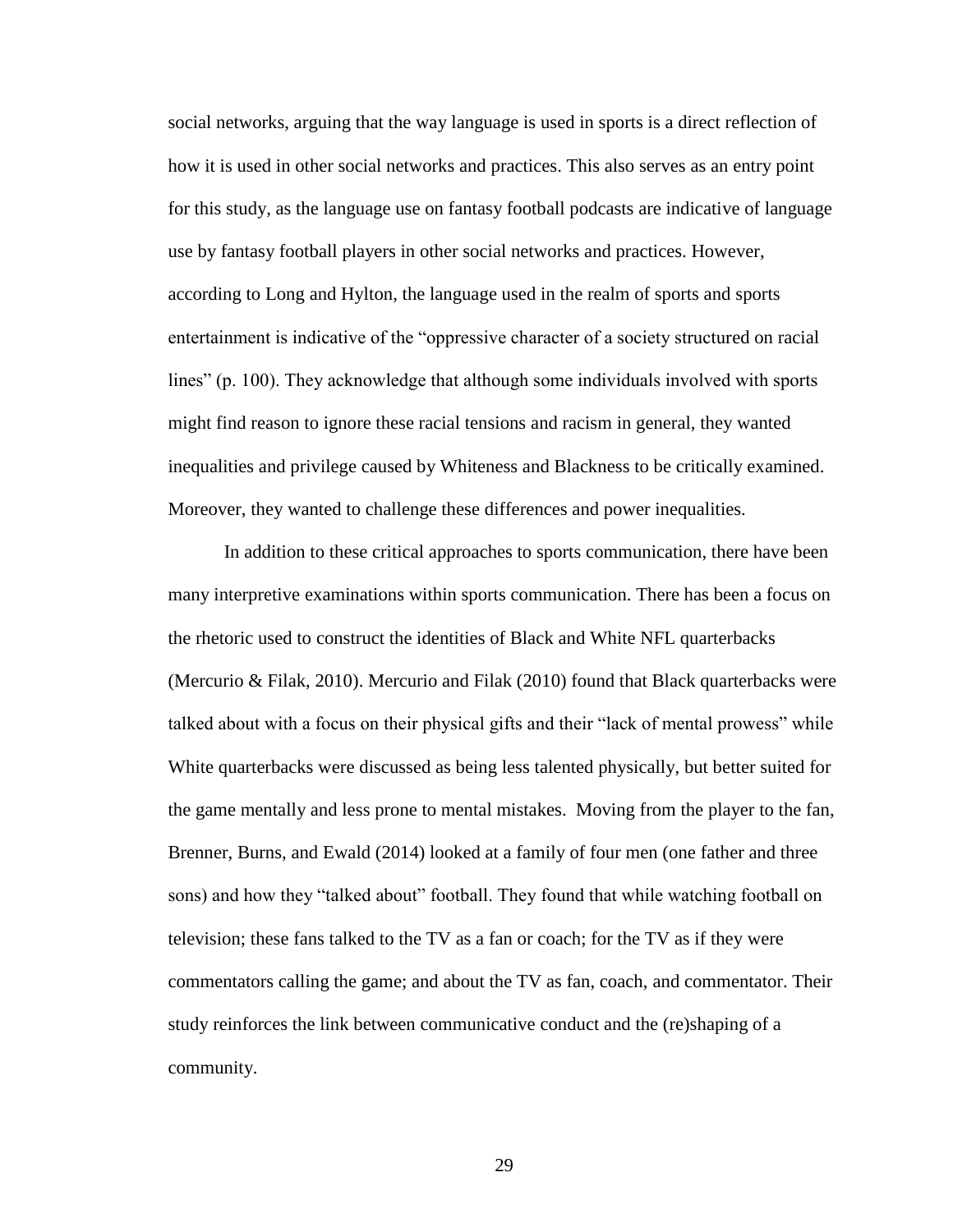Serazio (2010) looked at the relationship between players, fans, and journalists through his examination of the New Orleans Saints and their role in New Orleans after Hurricane Katrina. He argues "that sports journalism invoked and negotiated the memory of Hurricane Katrina through coverage of the team" (p. 156). Moreover, he argued that after the Saints' great season in 2006, the city was still in dire need of assistance, but the story of the city's need was largely ignored because it had been aligned, through metaphor, with the team return to glory. Following this vein of metaphor analysis, Watts (2014) conducted a rhetorical analysis looking at metaphoric clusters and associated meanings surrounding former Florida Gators and Denver Broncos quarterback Tim Tebow. She found that the use of metaphors, specifically those that conceptualized Tebow as a savior and a hero, served as "a sense-making function for sports enthusiasts in contemporary U.S. culture, allowing them to gain perspective through the juxtaposition of Tebow as tough and aggressive on the field and gentle and warm-hearted off the field" (p. 13-14). Watts's metaphorical analysis of Tebow's personhood provides an entry point into my connection between metaphor and fantasy football as a social world. However, given the lack of academic fantasy football literature, I will review the extent literature of identity construction in sports, followed by a look at football players and fans and the connection between language use and identity/community construction. This will provide a foundation for understanding the relationship between language use and personhood in sports and sports entertainment, which is central given the relationship between real life football and fantasy football.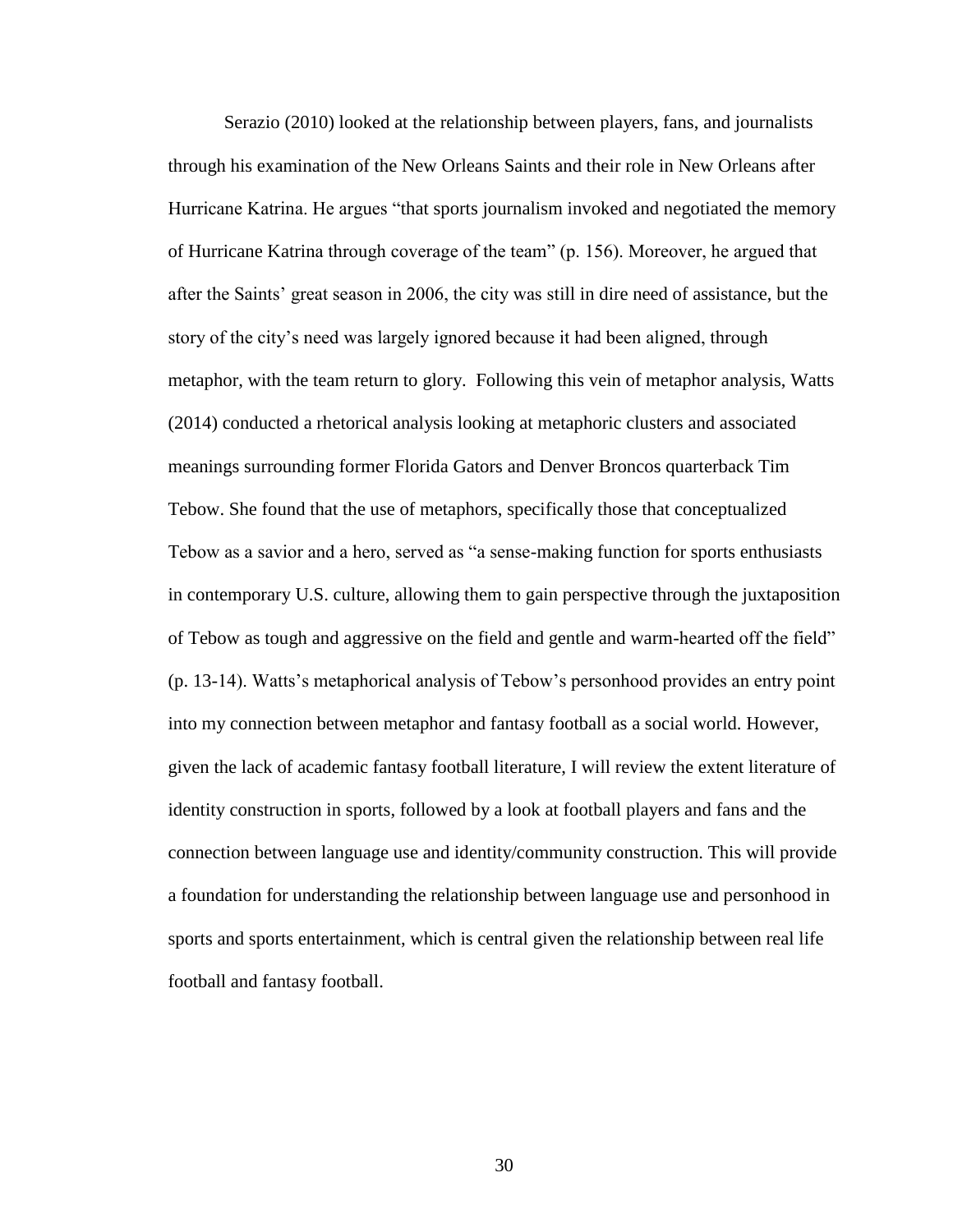# **The Gendering of Male Athletes**

Because of the competitiveness involved, gender is often used as a communicative tool to explain the way identity is employed within sports. One example of this that is prevalent within sports is the way in which men and women are gendered. In some of her early work, Komisar (1980) provides a thorough explanation of this phenomenon, arguing that the primary difference between boys and girls is determined through violence. While girls are continually taught to be gentle, graceful, and "ladylike," boys are expected to be aggressive and to play with reckless abandon. Often, boys are encouraged to fight with one another to settle their differences, and if one should avoid fighting, they are ridiculed for not being a "man." Foss, Domenico, and Foss (2013) reinforce this gendering in sports through their discussion of snowboarding. Men are valorized in snowboarding while women are routinely left out of snowboarding coverage, despite suffering similar injuries as the men in the sport.

This gender binary is also evident in sports through commentators's discussion of male athletes. Aull and Brown's (2013) work on the NBA and WNBA focuses on the different types of coverage with regard to altercations in each sport. They found that although some coverage in the NBA is gendered, instances like that are rare. Rather the sports coverage primarily focuses on what took place during the altercation, who is at fault, and creating a link for the viewer with regard to the impetus for the altercation. For the WNBA, the altercation is "treated as an exceptional event to be scrutinized in far larger terms, reconstructing the event as a signifier alone. It is not an event to be understood on its own terms, or even placed within the purview of reader' ordinary feelings, judgments and experiences" (p. 49-50). In the WNBA, altercations are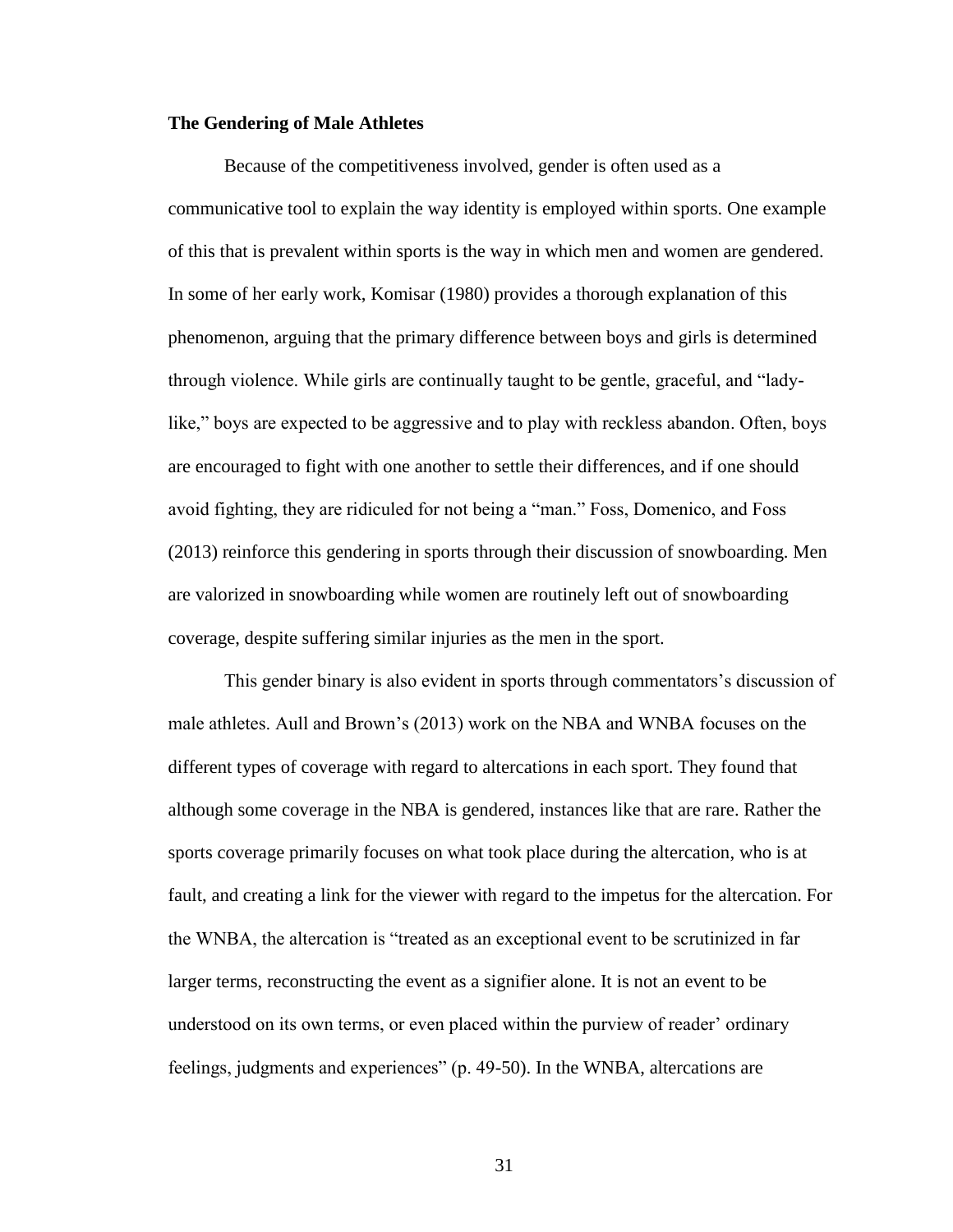examined and thoroughly discussed as aberrations, but in the NBA, altercations happen without much discussion because male athletes are expected to be violent. They are expected to use aggression to show their emotions.

Part of the emotional appeal for the male athlete also includes talking like a male athlete. Adams, Anderson, and McCormack (2010) discuss the way in which athletes, specifically British football (soccer) players talk about their masculine personhood using what the authors call masculinity-establishing discourse. "Here, athletes use familiar expressions invoking masculinity, denying weakness, and/or using femphobia or homophobia to "motivate" others. Putting this discourse into action serves to establish/reestablish football [soccer] as a masculine sport. Through a process of regulating, disciplining, and policing it defines the perimeters of warrior behaviors and attitudes that constitute hegemonic masculinity" (p. 154). Thus, given that athletes need to perform, compete, and behave like male athletes, it is clear being a male athlete is their identity, and the language they use reinforces this identity.

For male athletes, there is this pressure to perform, compete, behave, and talk like a "man," which is routinely synonymous with being violent, brutal, uncaring, insensitive, and so on. Anderson and Kian (2012) focus their attention on how head trauma in the NFL is addressed in the media. During their discussion of player identity, they explain that, ―Of the multiple masculine scripts promoting professional players' hegemonic masculine status, sacrificing one's body for the sake of sporting glory is a key tenet" (p. 153). Although their focus is on head trauma, it lends credibility to the notion that these players must be violent to the point of self-sacrifice in order be a "real man" in the NFL.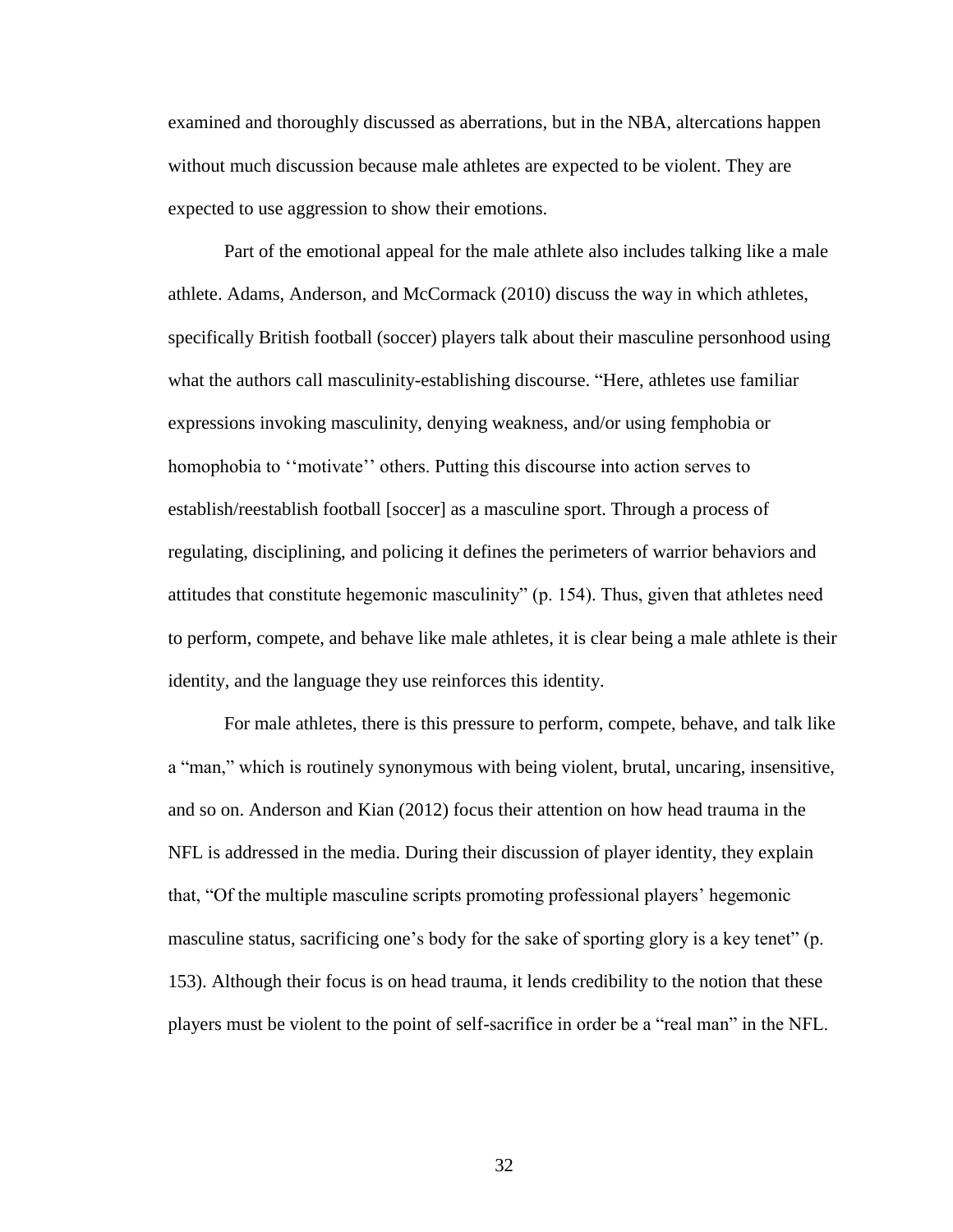This identity of the male athlete centers on masculine personhood, violence, and the expression of that masculine personhood.

This aggressiveness and masculine personhood reified through talk and behavior is not just limited to the players but to the entire NFL speech community, just as language use is constitutive of the fantasy football speech community. Thus, NFL fans must also act and talk in ways that fall in line with their speech community. Veri and Liberti (2013) explain that these aggressive perspectives of masculine personhood found in the NFL and college football are also found in football-related activities, much like the television show *Tailgate Warriors*. However, if this sexist and overly masculine sensibility is found in a show about a football-related activity, it must also be a factor for males who watch football. In their own examination of televised professional football, Bryant, Comisky, and Zillman (1981) find that enjoyment of televised football play was found to increase with the degree of roughness and violence. Even more, through their research, they found that this relationship was reliable specifically for male viewers only.

The identity of sports fans is also shaped by their social media habits. Sanderson (2013) explores the dynamic between sports fans, social media, and social identities. He argues, "these media outlets have become prime avenues for expressing social identity and mitigating social identity threats that arise from an athlete or sports figure voluntarily leaving the team" (p. 505). This progression, from merely watching to participating online, represents a critical juncture in sports research. Sanderson's work presents the transition from a passive fan to an active one who participates online and makes connections to the football community. This transition will be further examined through the entry point of fantasy football.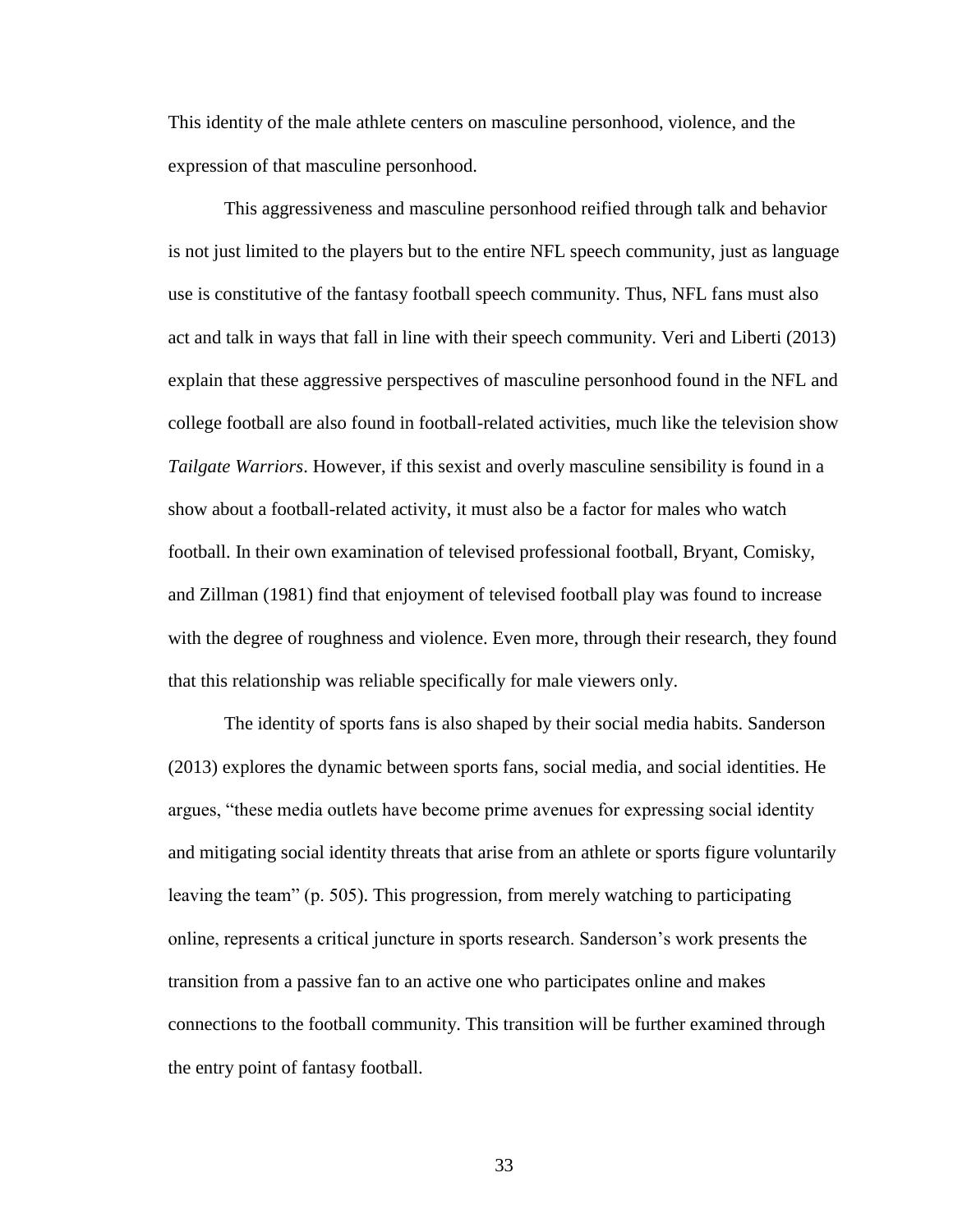# **Fantasy Sports in Academia**

The majority of nonacademic literature produced on fantasy football has focused on giving a brief overview of its inception followed by strategies on how to be successful (Bales, 2013; Bales, 2014; Barmack & Handelman, 2006; Berry, 2014; Mass, 2011; St. Amant, 2005); however, given the drafting and strategy practices as well as the significant growth in the industry, academia has turned its attention to a number of issues at stake within and around fantasy sports. In their work on fantasy sports, Davis and Duncan (2006) took a pro-feminist approach in their attempt to understand the identities that are privileged through fantasy sports. Through their mixed-methods approach of observations, textual analysis and focus groups, they argue that fantasy sports maintains the hegemonic ideologies that are inherent within sport spectatorship. They also find that fantasy sports emphasize sports knowledge, competition, male-bonding, and traditional gender roles. Though this approach to fantasy sports is fruitful, the changing landscape of the industry calls for a more specific analysis, given that there are now leagues for a multitude of sports. Moreover, their focus on the participants removes the onus from fantasy sport experts who, I propose, (re)create the discourse in the fantasy football speech community along with the fans.

Another focus in the fantasy football literature is on the virtual control of NFL players by fantasy football owners. In her doctoral dissertation, Hill (2010) reads fantasy football through the lens of critical race theory. By looking at/analyzing a fantasy football article, a fantasy football documentary, a fantasy website community, and the FX television show *The League*, she argues that fantasy sports, specifically fantasy football, allows white sports consumers to extend virtual control over the black bodies of NFL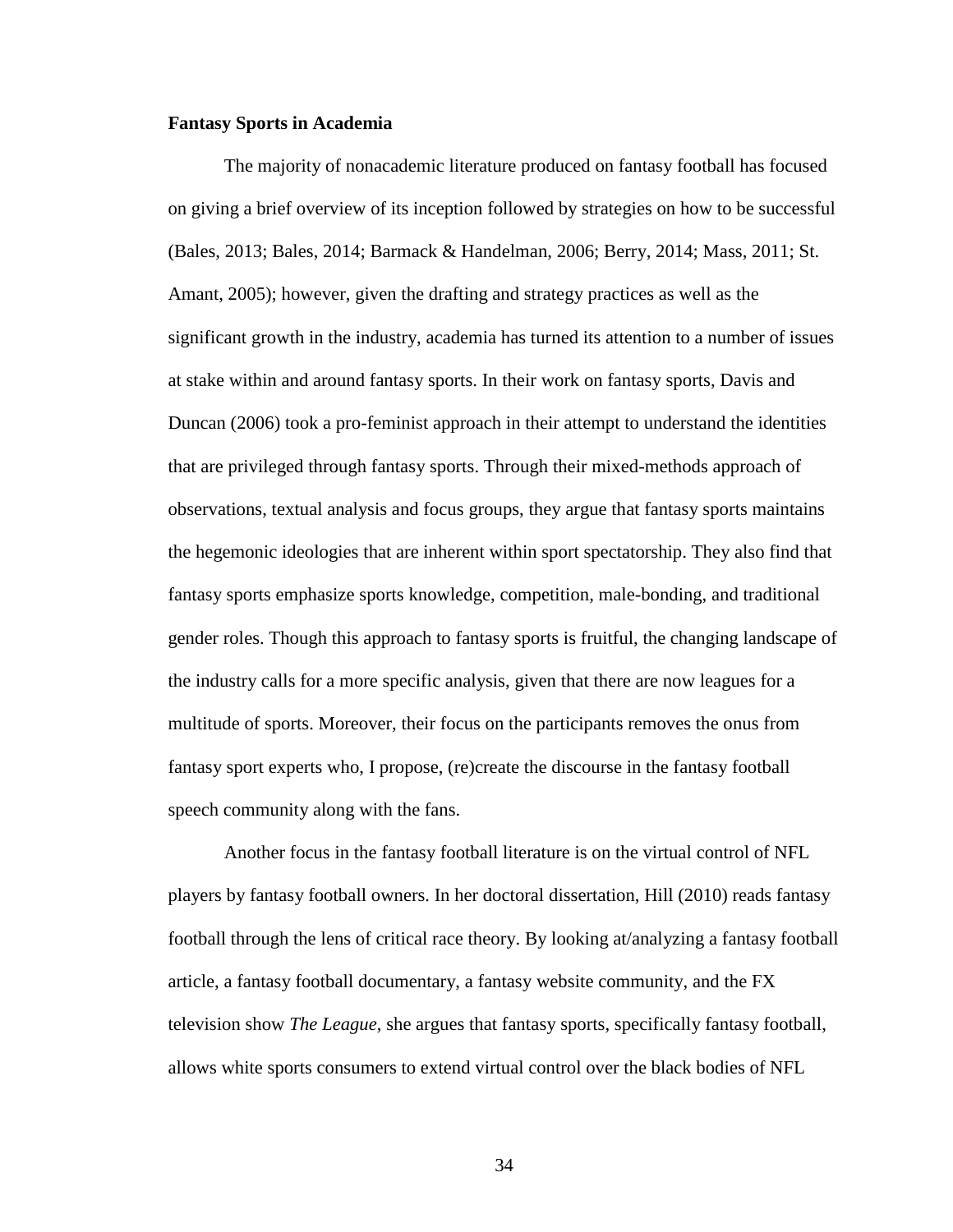players. This process reveals "socio-cultural dogma of racialized masculinity with psychosocial links to fetish" (p. 7-8). Hill's work buttresses the fact that fantasy football can serve as a site to study and understand control. Using an approach like Hill, Kellam's (2012) dissertation focuses on the colonial rhetorics of fantasy football, as well as the illusion of control. By looking at two fantasy football publications, conducting a visual analysis of a fantasy football website, and deconstructing the FX television show *The League*, Kellam is able to examine fantasy football and explain how it otherizes, commodifies, and dehumanizes NFL players. He also argues that these colonial representations serve to influence black and white relations in the United States.

This focus on power and control within fantasy football has been examined from a variety of perspectives. Kwak, Lee, & Maham (2013) focus their attention on the illusion of control as well. They find that participation was very much affected by the emphasis on control heuristics and expert knowledge in promotional information. When there was a strong emphasis, consumers believed they would have more control over the outcome and would thus be more likely to participate. Kwak, Lee & Maham's work clearly shows that perception of control plays a pivotal role in fantasy sports, and in turn, prioritizes the role of power in fantasy sports.

There are a number of other issues at play within fantasy football that relate to the notion of control. Lee, Kwak, Lim, Pedersen & Miloch (2011) continued work on gender within fantasy sports and focused their efforts on the personality, attitudes, and intentions of fantasy game participants. They looked at a number of factors including the role of gender, sensation seeking, locus of control, and recognition in hopes of predicting attitudes and intentions with regard to participating in fantasy sports. Through their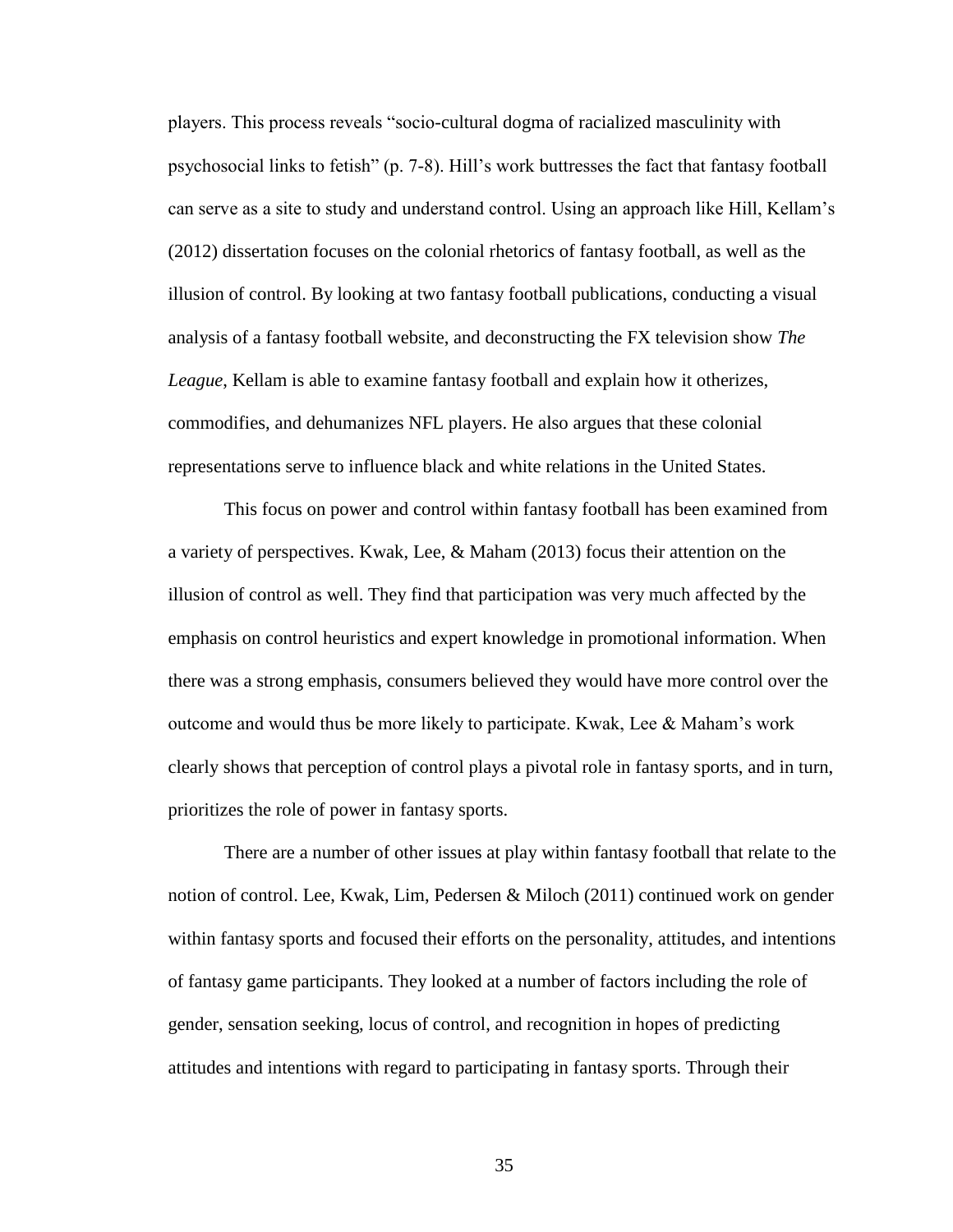quantitative analysis, they found that for males, sensation seeking and locus of control, combined with perceived football knowledge, were all related to both attitudes and intentions towards fantasy games. Thus, while entertainment does play a role in male participation, there is a function of control that also appeals to them. While these critical and quantitative approaches to fantasy football have provided a tremendous amount of useful data, there have been few academic inquiries into fantasy football that provide an understanding of the various facets that constitute the social world of fantasy football.

However, some work has been done that provides insight into the fantasy football community. McGuire, Armfield, and Boone (2013) found fantasy football fan were more interested in winning in fantasy football than in the success of their favorite NFL team. Similarly, Billings and Ruihley (2013) look at the relationship between fantasy sport fans and non-fantasy sports fans. After surveying 1,261 traditional and fantasy sports consumers, they determined that "in the majority of measures, fantasy sport users represent the core fan: the uberfollower who lives and breathes sport media" (p. 22). The critical connection between Billings and Ruihley's work and Kwak, Lee, & Maham's work is that the level of fanship and the role of power involved in fantasy sports facilitate the transference of fantasy discourse into the construction of identity and community. Martin and Nelson (2014) conducted one of the most recent studies on fantasy sports. Their focus was on the relationship between fantasy sports participation and gamblingrelated problems. Although the gambling aspect of fantasy sports does not have a direct relationship with this study, the real life ramifications of fantasy sports are legitimized through Martin and Nelson's work. Clearly, the popularity of fantasy sports has yielded new scholarship—scholarship that is fruitful and provides an entry point for this study.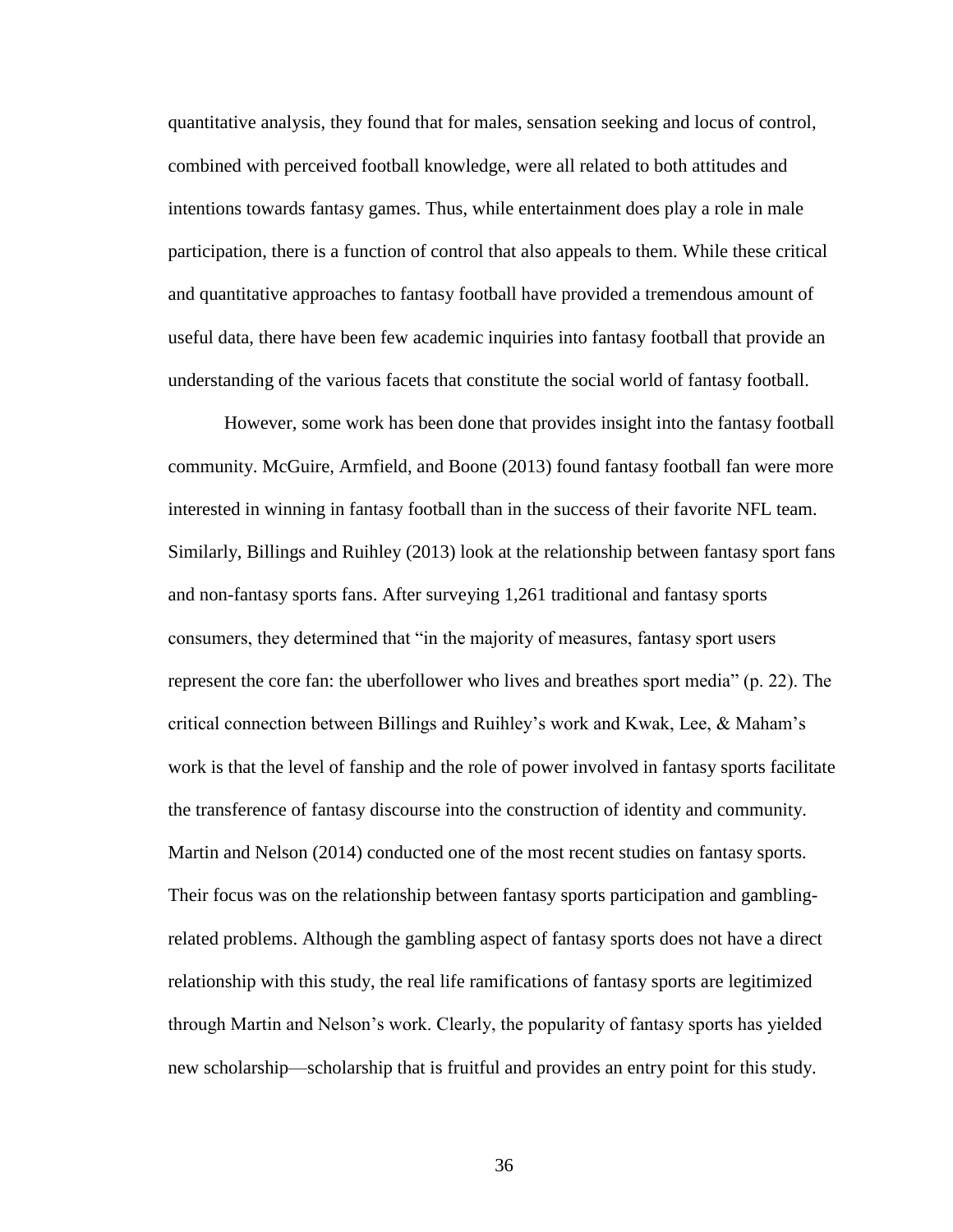These projects highlight the connection between fantasy football and real life, but they do not provide a sufficient description of the fantasy football community they are studying.

In order to describe this speech community, I will employ a method that combines the necessary theoretical and methodological frameworks to answer my research questions. I approach this study as an ethnographer of communication and ground my work in the theoretical framework of speech codes theory. Methodologically, I employ an adaptation to the metaphor/cluster analysis outlined by Foss (2009). I will provide a more thorough description of my methodology in the next chapter.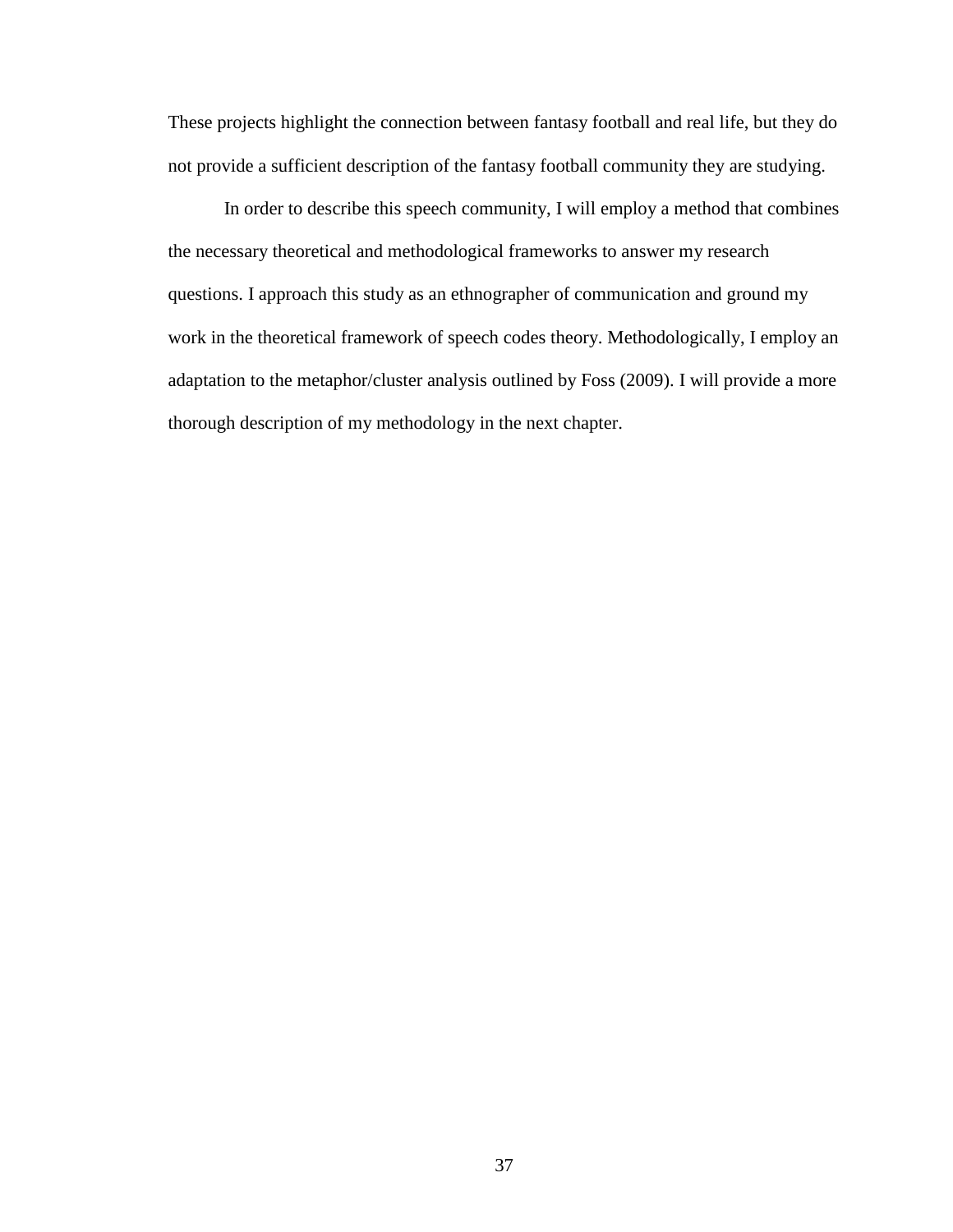#### **Chapter 3**

#### **Methodology**

# **Method Overview**

In order to adequately answer my research questions, it was necessary to ground my work in a suitable theoretical and methodological framework. Given the scope of my questions, I will be using the ethnography of communication and speech codes theory as my theoretical framework in order to effectively examine the fantasy football speech community. I will first begin by detailing the preliminary study that led to my current investigation. I then provide a brief overview of speech codes theory and how it is situated within and informs my methodology. This will be followed by a discussion of metaphor analysis and the specific way it was employed for my project. I will then discuss the specifics of my data collection and analysis, followed by a sample data display for the reader to review.

# **Preliminary Theorizing**

Prior to formulating my research questions and problems, I conducted a generative critique on the September 5<sup>th</sup> episode of the *ESPN: Fantasy Focus Football* podcast. I listened to the podcast following Foss's (2009) process of generative criticism. She describes this process as essential in generating units of analysis without utilizing a previously developed method. Moreover, this criticism followed the foundational approach of the ethnography of communication that prioritizes the speech community and the data that emerges from the community.

After encountering the artifact, I coded it in general by entering any figure of speech or phrase that was directed toward a player, team, position group or coach. It was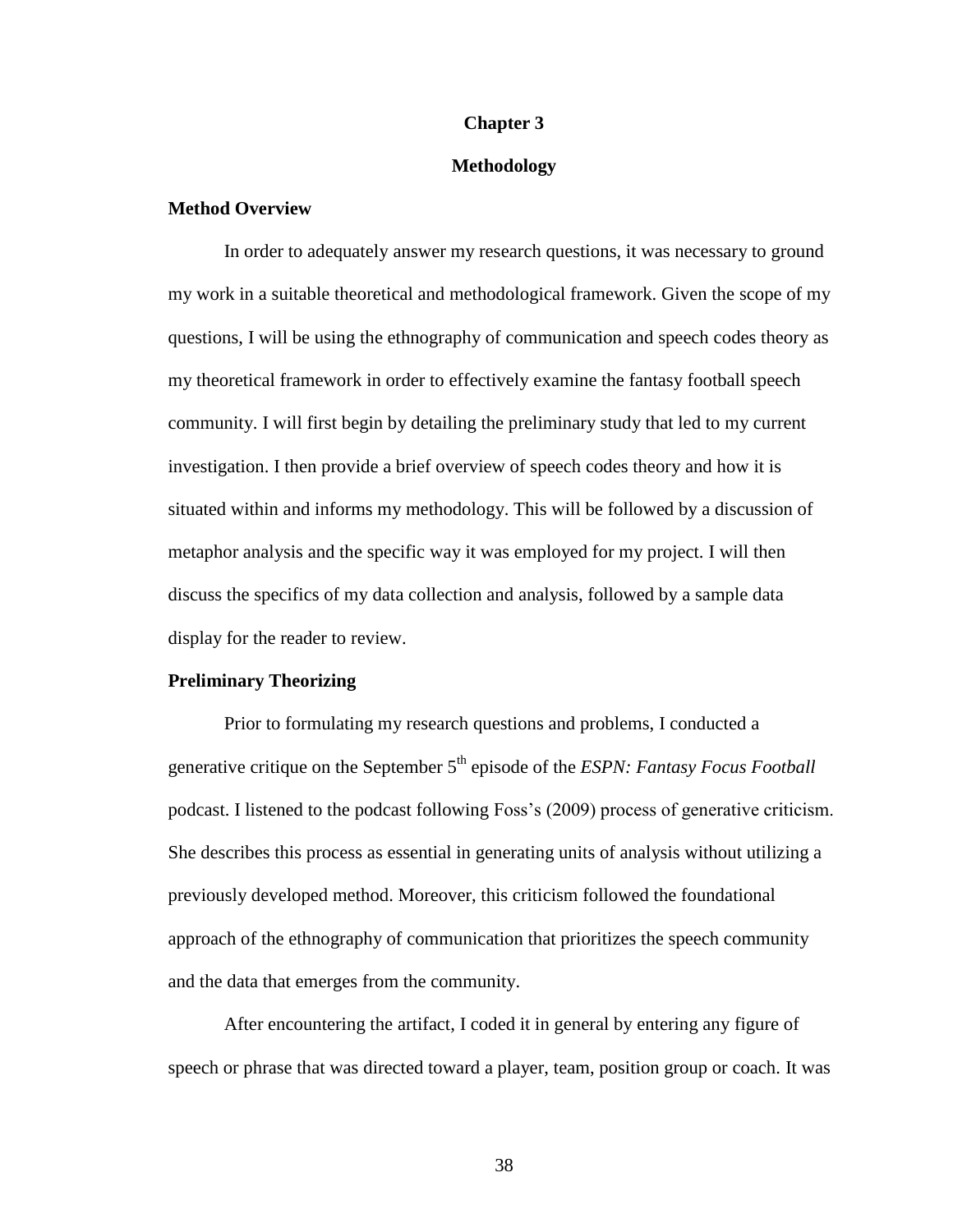during this coding that figurative language emerged as being an integral theme throughout the episode. More specifically, three major themes emerged (animals, war, and machines), and figurative language was used to discuss players, teams, position groups and coaches. From this preliminary inquiry, I gained insight into the communicative conduct of fantasy football experts, specifically their rampant use of metaphors. This allowed me to formulate the research problem and questions for the current study, and also led to my selection of metaphor criticism as my primary method. Thus, whenever I discuss the methodology and methods used, I am referring to the current study that followed my preliminary coding

#### **Theoretical Framework**

#### *Ethnography of Communication*

This study is couched in the theoretical frameworks of the ethnography of communication and speech codes theory. This theoretical and methodological approach to cultural communication is grounded in the interpretative paradigm (Philipsen & Coutu, 2005). Philipsen's (1992) theoretical scheme establishes the notion that in order to "understand speaking in a particular speech community, one must come to understand how it is culturally shaped and constituted"  $(p, 7)$  With regard to the communication acts and behavior that will be analyzed, speech codes theory (Philipsen, Coutu, & Covarrubias, 2005) provides a suitable framework for my theoretical and methodological assumptions. Philipsen, Coutu and Covarrubias (2005) explain speech codes theory in the following:

Grounded in the observation of communicative conduct in particular times, [speech codes theory] posits a way to interpret or explain observed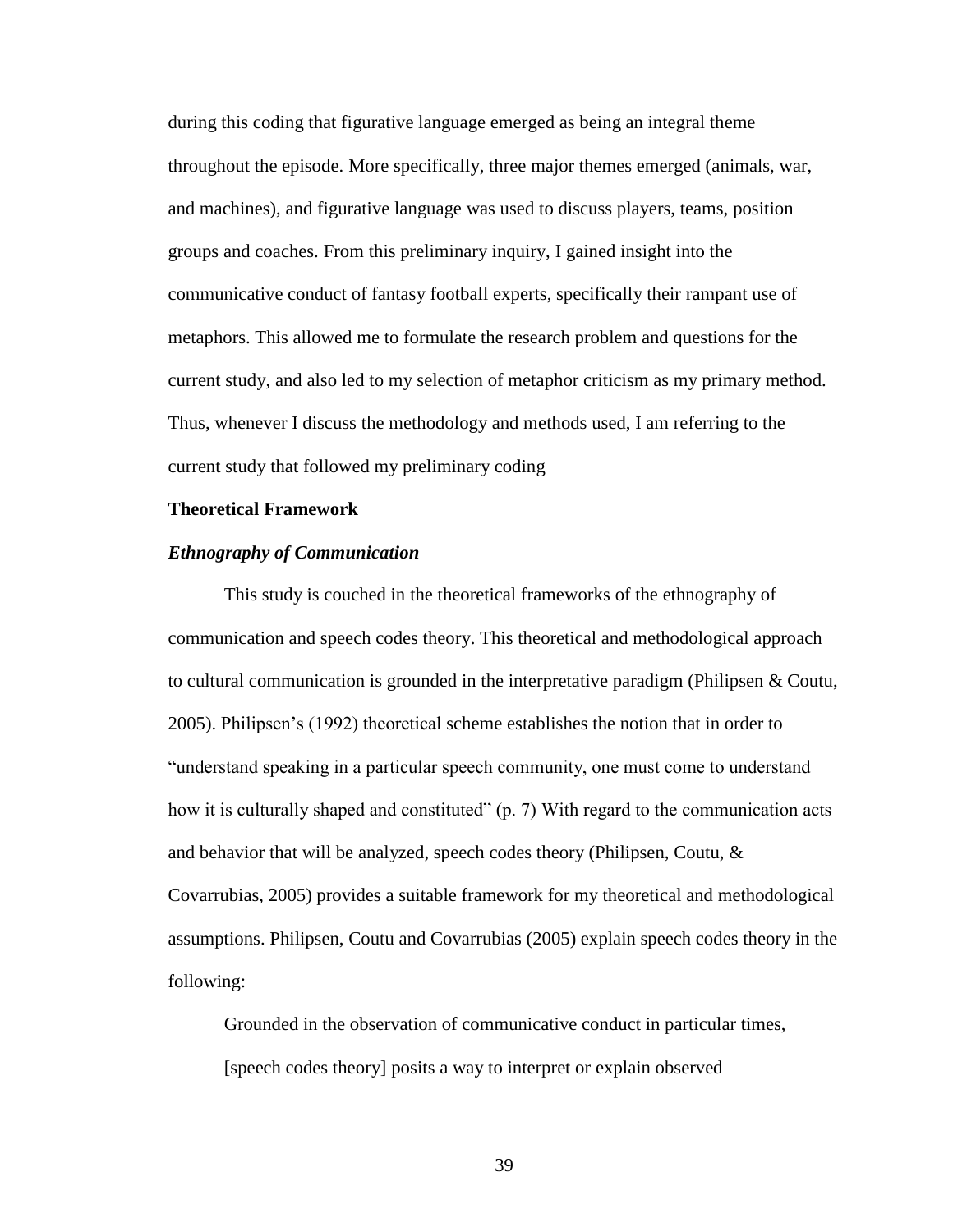communicative conduct by reference to situated codes of meaning and values, and

provides a general understanding of communicative conduct. (p. 56-57) Although the ethnography of communication and speech codes theory typically are applied to face-to-face communication, specifically observation, both theories establish a framework for exploring and understanding the communication acts and behaviors occurring and co-occurring in media, specifically podcasts. Moreover, given the interdependent relationship between fantasy football analysts and fantasy football players, these two theories provide a substantial set of standards for observing this communication in a way that reflects the cultural communication in fantasy football. Finally, the ethnography of communication and speech codes theory are concerned with communicative conduct and the terms and meanings, rules, and premises that characterize this communicative conduct. In terms of the fantasy football speaking community, metaphors emerged as a primary linguistic tool used in communicative conduct, and thus, I decided that I would also employ metaphoric criticism to answer my research questions.

#### *Metaphoric Criticism*

In order to answer *RQ2*'s aim of outlining the rules of metaphor use and *RQ3*'s focus on the construction of fantasy football as a social world, it is necessary to understand how and when metaphors are used and to what end. In order to answer these questions surrounding metaphor use in fantasy football, the method employed to determine the intended message(s) or tenor (Foss, 2009) of these metaphors was a variation of a metaphor/cluster analysis. Metaphoric analysis seeks to understand the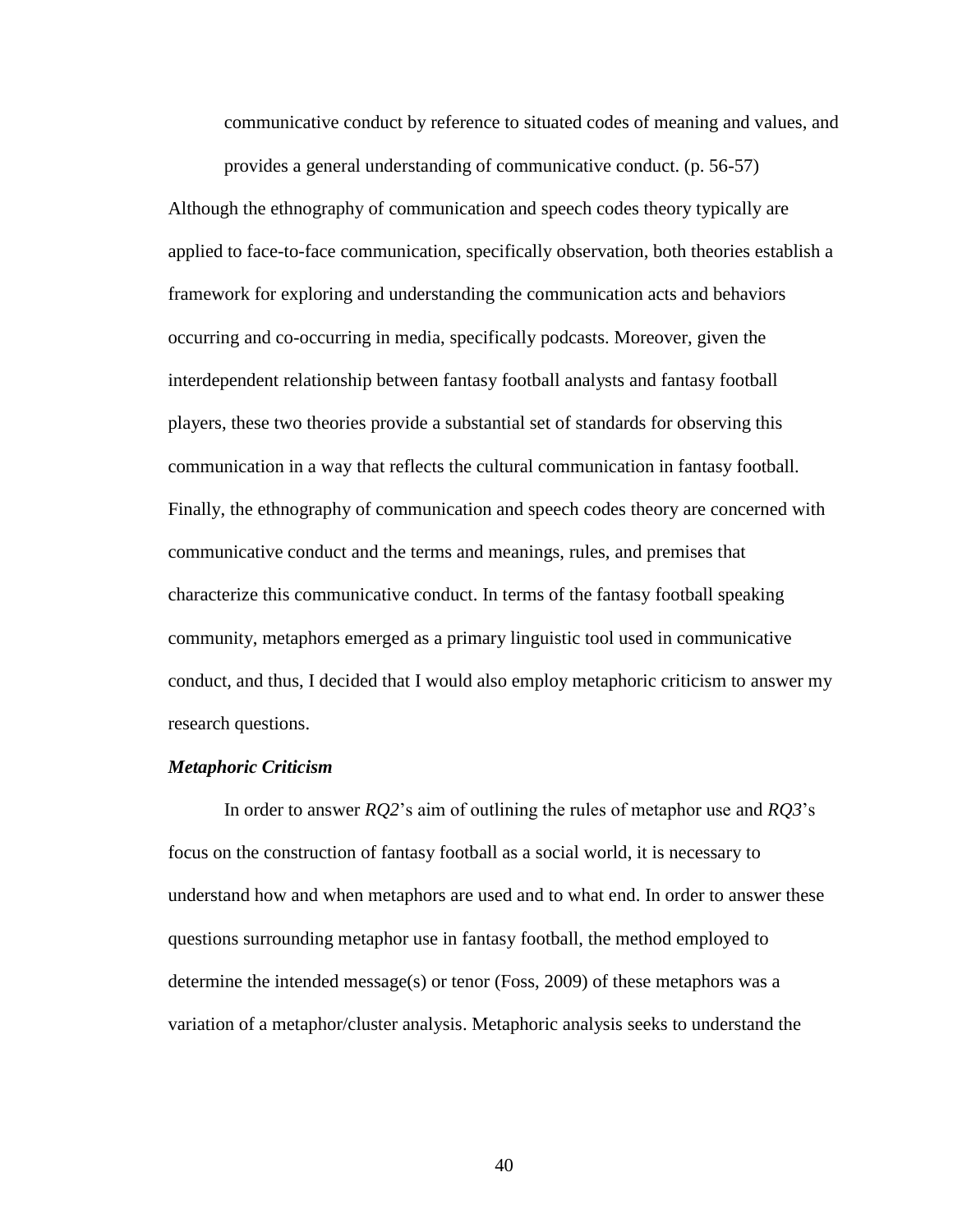primary message in an artifact by understanding the reality being addressed through the metaphor.

The fundamental tenets of a metaphor are the tenor and the vehicle as outlined by Richards (1936). The tenor is the primary subject being addressed and the "vehicle is the mechanism or lens through which the topic is viewed" (p. 96). In his criticism of Richards's work, Douglass (2000) also praised some of the stronger points behind the model in the following statement:

The great strength of Richards' [tenor-vehicle] model, ambiguities notwithstanding, is that it represents a pragmatic perspective, one that encourages inquiry into how metaphor means… Richards' model directs our attention to linguistic and conceptual interplay, the step-by-step process by which metaphors are experienced. In this capacity, it serves as a link between the theory of interactionism and its application in criticism. (pp. 420-421)

Because metaphor use was an integral element of the podcasts, I utilized a more detailed method for metaphor categorization that extended beyond the vehicle-tenor model proposed by Richards (1936) and followed more closely to that outlined by Foss (2009).

Guided by Foss, the initial step was an examination of the artifact to understand the context and "dimensions." The second step entailed isolating the metaphors present throughout the podcasts. Once the metaphors present in the podcasts were found, the next step called for them to be sorted "into groups according to vehicle or tenor." The final step and end result of this process is the discovery of the explanation for the artifact. However, as I will discuss later in this chapter, because of the subject matter, I found it necessary to categorize the metaphors in more detail, particularly given how often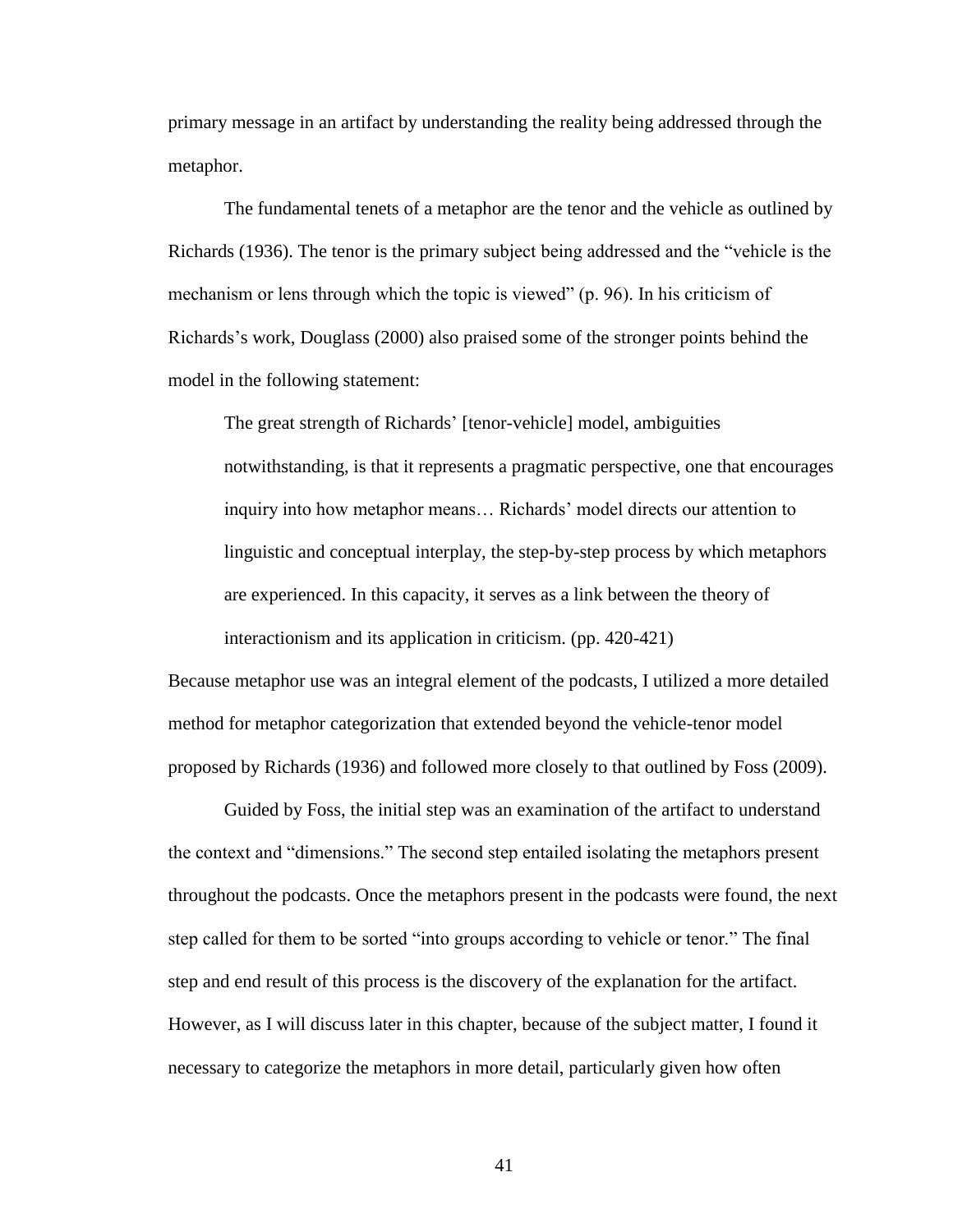analysts were using metaphors in their discussion of players, teams, and coaches. In addition to this metaphoric analysis, I used a particular tenet of cluster analysis to categorize the metaphors that were used.

Kenneth Burke (1957) explained that each communication act serves as an indication of an individual's motives. Thus, to assess these motives, a researcher can examine a communicative act to derive understanding of motive. Cluster analysis seeks to understand the link between ideas and the concepts of the artifact that are interdependent upon each other. However, the only facet of cluster analysis that was used for this study was employed during my data analysis and is connected to the first step of cluster analysis.

The first step in the cluster analysis process is to identify the key terms in the artifact. Foss (2009) argues that the most crucial elements to use are frequency and intensity. Foss argues that, if a word or phrase is used often in an artifact or if it used in a forceful way or critical moment, it is most likely a key term for the speaker. The second step involves identifying the words that cluster around the key terms. Finally, the third step seeks an explanation for the artifact or the meaning behind the artifact. For this study, the frequency and intensity functions of a cluster analysis were used on the 1,836 metaphoric entries that emerged from the 32 podcast episodes. However, in order to better clarify this notion of intensity, I use Carbaugh's (1988) value of something being "deeply felt." Carbaugh defines something deeply felt as something that must "enact, invoke, or create, an ethos that is felt intensely" (p. 38). By utilizing this variation of a metaphor/cluster analysis, the explanation for the artifact, or the overall meanings, as well as metaphor use patterns were found.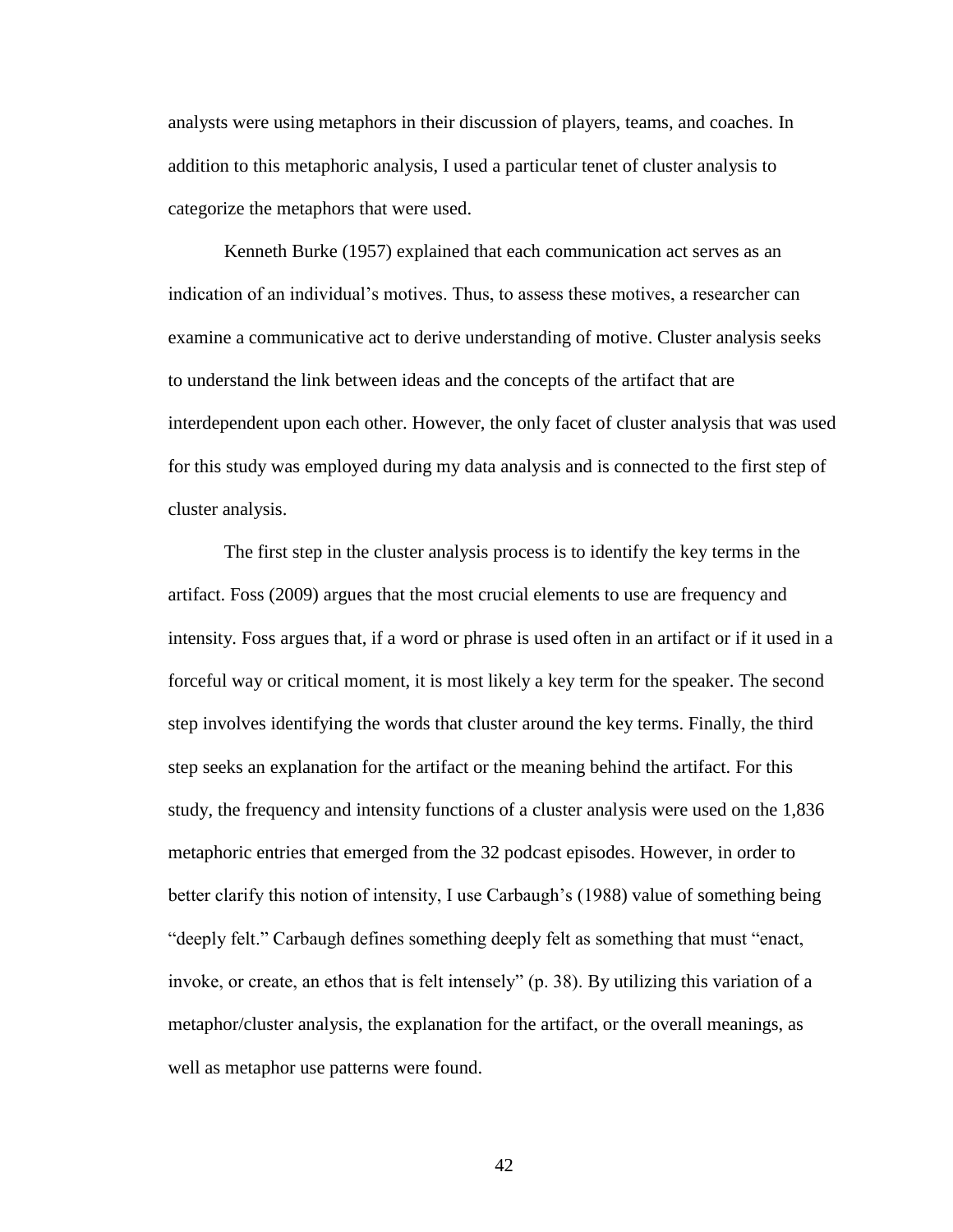# **Data Selection**

With the dearth of literature surrounding fantasy football, I felt it was necessary to approach the text in a way that would allow for understanding and constructing fantasy football as a social world. While there would be a benefit to studying the rules and premises that govern communicative conduct in fantasy football by observing an actual league, the slight variations that can occur from league to league make it difficult to approach the study of this speech community in that way. Given this dynamic nature of the fantasy football speech community, I decided the most effective way to examine this community was to focus on fantasy football experts. Rather than looking at static texts like magazines or television parodies like *The League*, I elected to focus my examination on two popular fantasy football podcasts, particularly because these analysts are also part of the fantasy football community and because of the large audience they communicate to and with.

#### **Is This the Real Life? Is This Just Fantasy?**

#### *"ESPN: Fantasy Focus Football Podcast" as a Text for Analysis*

This media text was selected for its popularity, which was determined by its ranking on Apple's iTunes media application. These rankings are determined by the number of downloads a podcast receives. The podcast rankings are somewhat flawed because some podcasts have five to six episodes per week while others only have one or two. Moreover, there is the possibility that some individuals simply download the podcast and do not listen to it. However, after much consideration, the iTunes ranking was the one of the best criteria to use for determining which fantasy football podcast would be the best text for analysis.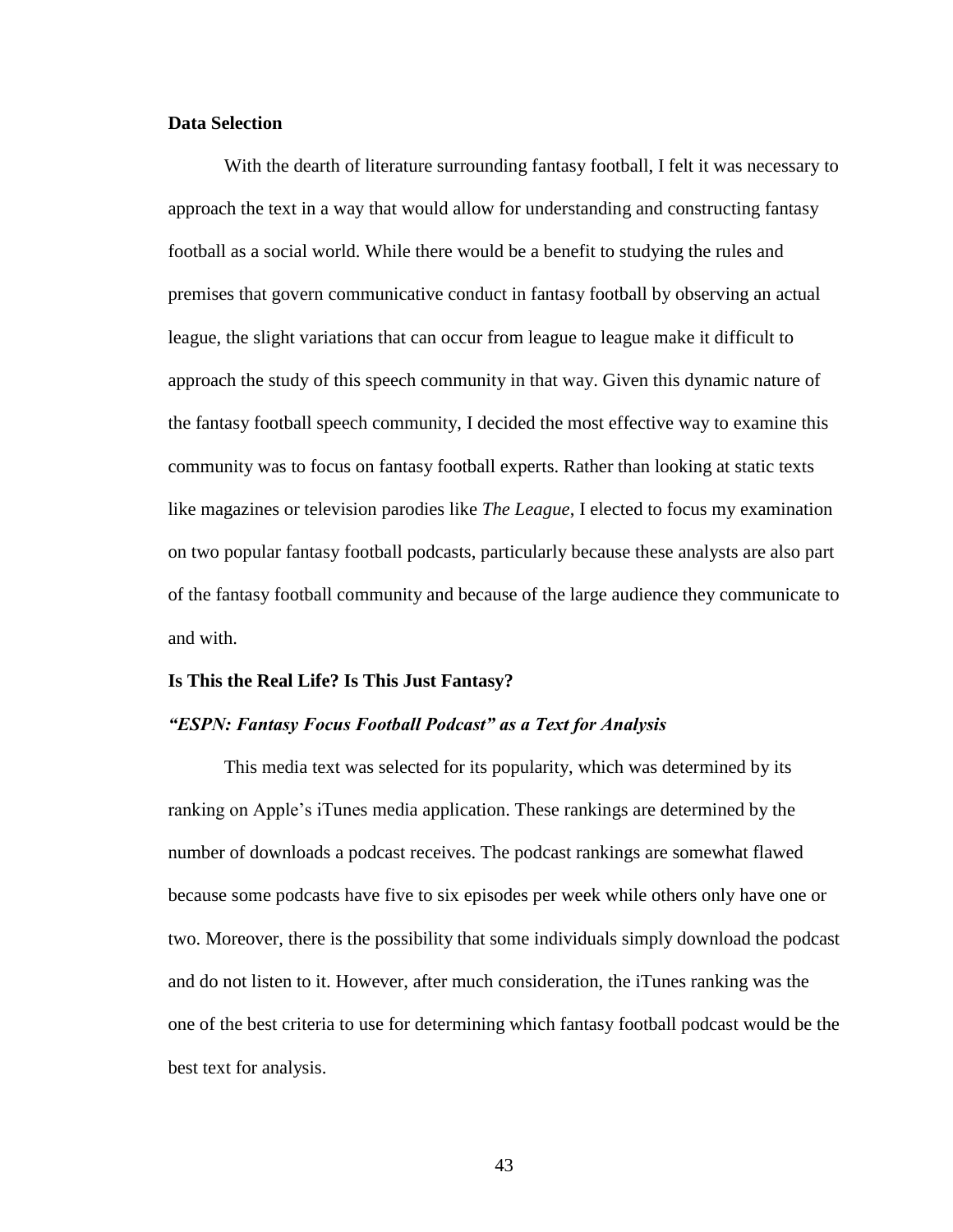The first podcast that was selected was *ESPN: Fantasy Focus Football Podcast*, an ESPN podcast that has been airing since 2007. At the time of my text selection, October 2014, not only was this podcast the highest-ranking fantasy football podcast on iTunes, but it was also the seventh most downloaded podcast in the "Sports  $\&$ Recreation" section of iTunes podcasts. This podcast is co-hosted by Matthew Berry and Nate Ravitz, and there is one podcast hosted by Berry and ESPN football analyst Field Yates. Daniel Dopp produced the specific podcast episodes I analyzed. On some episodes, Stephania Bell, a licensed physical therapist, also participates and provides updates and insights on injured NFL players. The podcast airs Monday through Friday from August to January except for holidays, and the hosts cover a variety of topics throughout the week. However, they cover the same topics on Fridays and Mondays each week. On Fridays, they review the performances by players during the Thursday night game and preview all the games for Sunday. On Mondays, they review the games played on Sunday and preview the Monday night game. In addition to the podcasts they air during the NFL and fantasy football seasons, they also air throughout the year after key NFL events, such as NFL free agency and the NFL draft.

#### *"Fantasy Feast: Eatin'"Podcast as a Text for Analysis*

After coding one episode of *Fantasy Focus*, I determined this study required a deeper examination of the fantasy football speech community and decided to add another text for analysis. I wanted to select a podcast that differed from the *Fantasy Focus* in order to obtain a broader segment of the fantasy football speech community. The *Fantasy Feast: Eatin'* podcast differed for a number of reasons. First, while the *Fantasy Focus*  has been on for eight years, *Fantasy Feast* was in its first year of production. Second,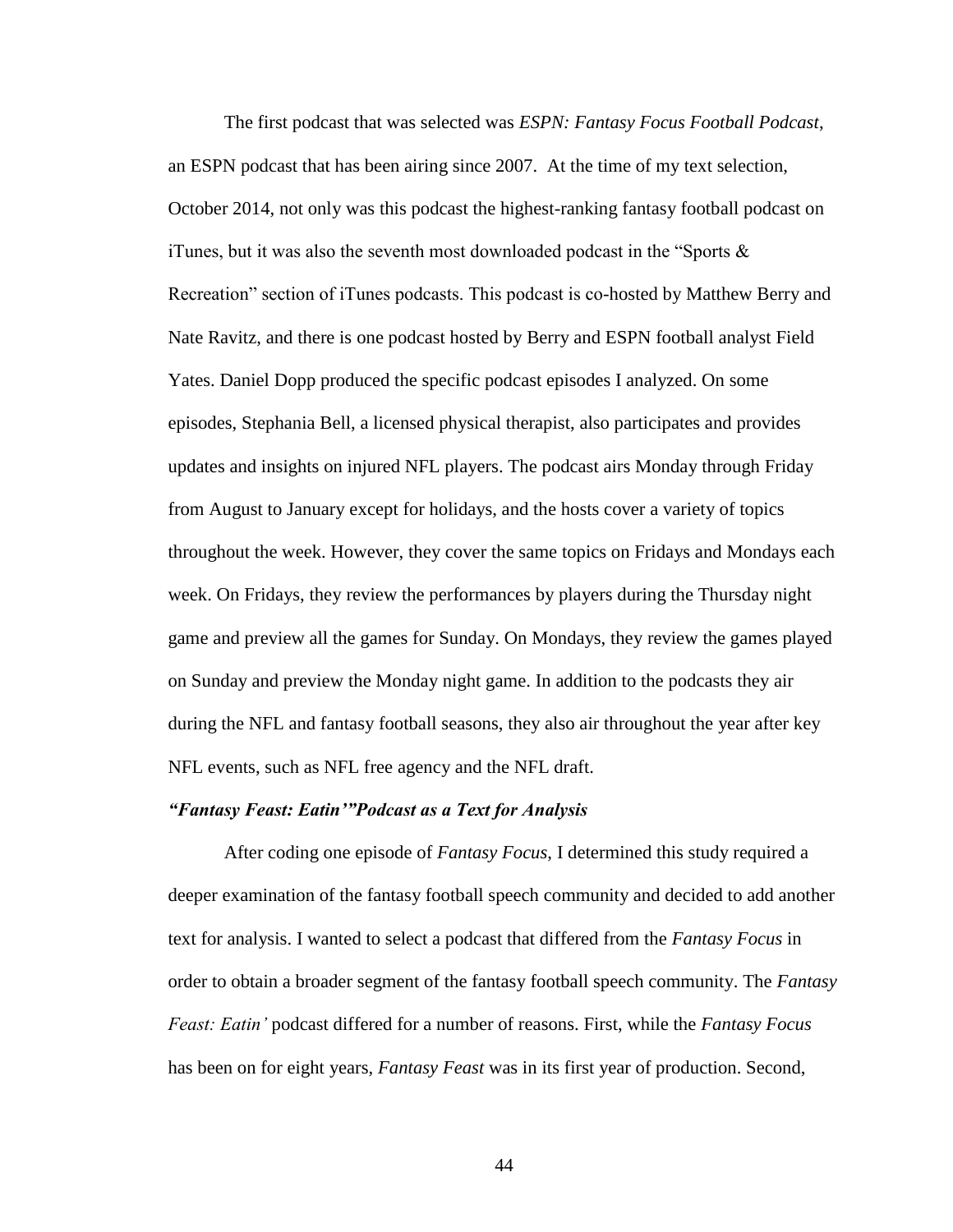*Fantasy Feast* is not affiliated with any of the major sports websites/companies (i.e. ESPN, Yahoo!, NFL, etc.). They are sponsored by the daily fantasy website Draft Kings, but are not regulated by a larger entity like the NFL or ESPN. Finally, it is the only nonaffiliated fantasy football podcast that has a former NFL player as well as a fantasy football analyst.

The hosts of the show are Ross Tucker and Evan Silva. Tucker is a former NFL offensive lineman, and labels himself a journeyman, which means he was an average to slightly above average player who played for a number of teams. He is also a first time player of fantasy football. His co-host is Evan Silva, the senior football editor for Rotoworld, a popular fantasy sports website responsible for providing articles and rankings on a number of fantasy sports. The podcast airs twice a week every week, and typically air every Wednesday and Thursday. One episode entails previewing all the fantasy relevant players from AFC teams, and the other episode discusses the fantasy relevant players from NFC teams.

# **Data Collection**

Because there are different segments/topics, it was necessary for me to select episodes that were dedicated to both how the experts expected players to perform and the discourse they used to describe a player and his performance. Moreover, I wanted to ensure that I had the same number of episodes for each podcast. Because *Fantasy Feast*  only uploads two episodes every week, I had to select two episodes of the *Fantasy Focus* to examine for my analysis. For that reason, I decided to listen to the Friday and Monday episodes as they present the most thorough discussion of NFL players, teams and coaches.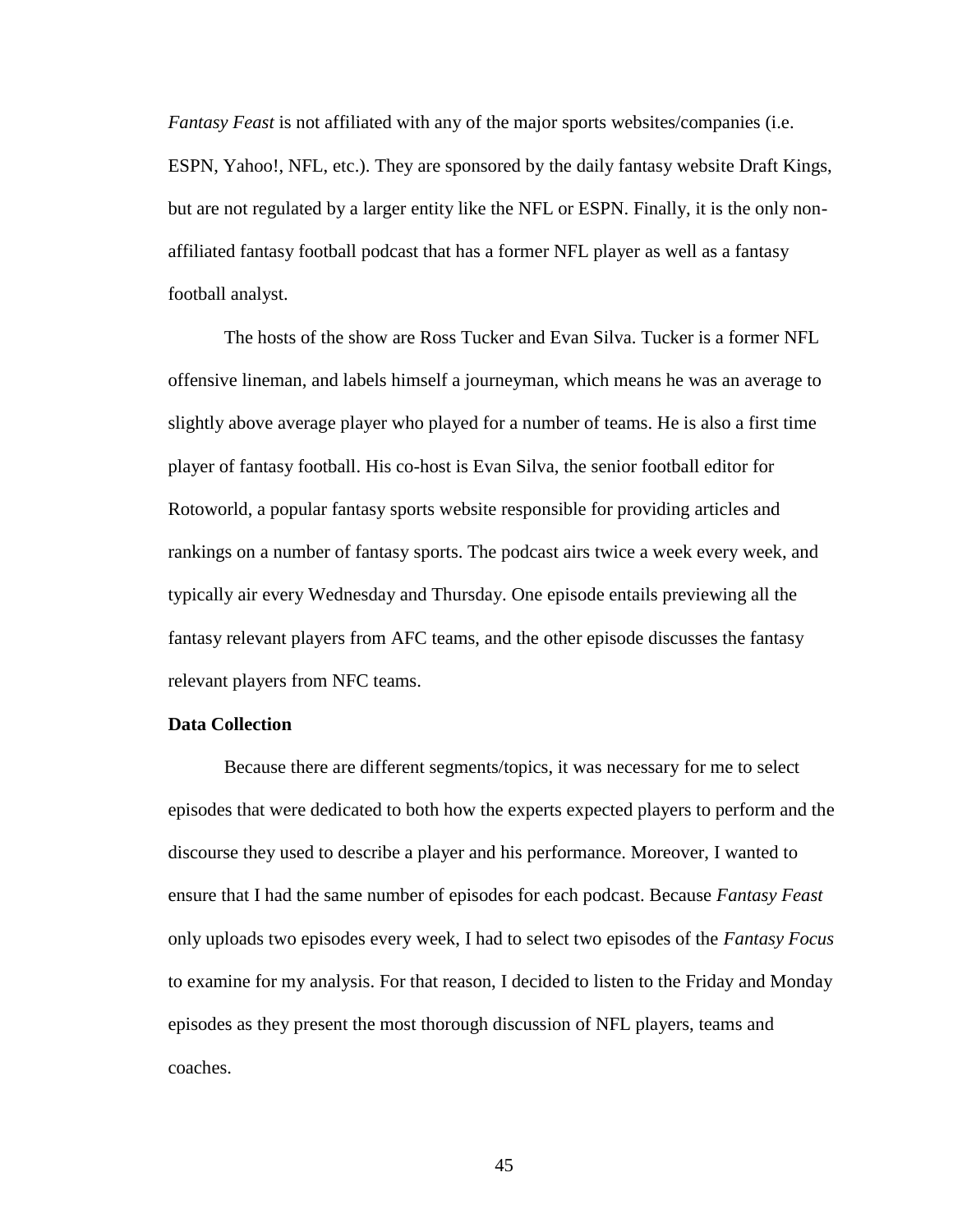In addition to the selection of podcasts, I had to determine which episodes I should code and analyze. After my preliminary coding, I decided the most beneficial episodes would come from week eight, the midpoint of the NFL regular season, to week 16, which is typically the week of the fantasy football championship for most leagues. This would allow for some players to have a reputation with the analysts given their performance and would allow for an analysis of metaphor use during the regular season of fantasy football and the playoffs.

# **Data Analysis**

In order to analyze the data, I chose to extend the process of metaphoric criticism to account for the pertinent information surrounding each metaphor. Thus, rather than simply gathering the vehicle and tenor for each metaphor, I chose to include the following information: (1) metaphor, (2) player, (3) player's position, (4) player's team, (5) which analyst was speaking, (6) the context of the metaphor, (7) whether the metaphor was intended to be positive or negative for that player, (8) the episode date, and (9) which week of the NFL season the episode aired. This information allowed for a thorough analysis of metaphor use by applying the cluster analysis function of frequency and intensity. For an example of how the data looked in a chart, I have provided tables 3.1, 3.2, and 3.3.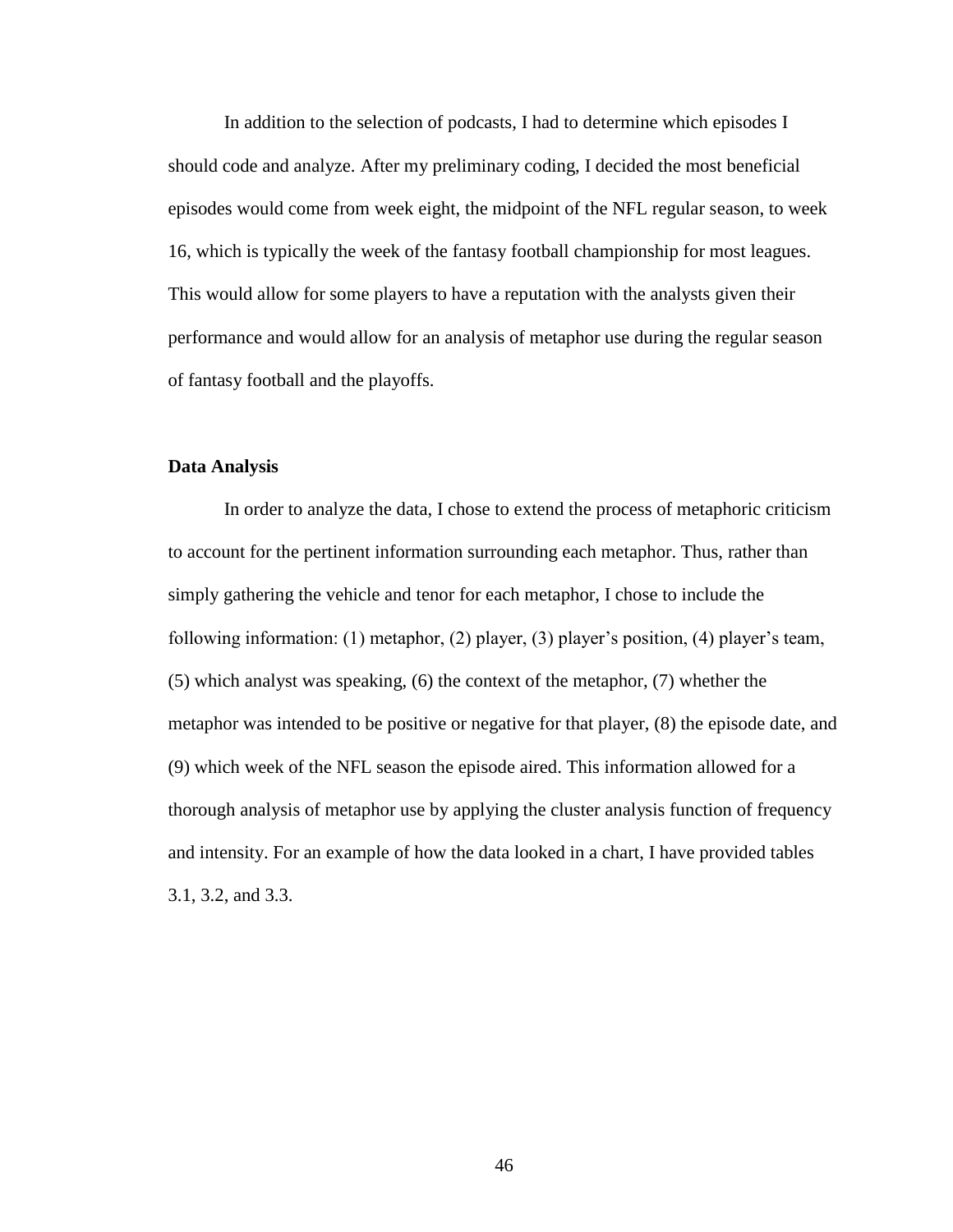# *Table 3.1*

|                          | <b>Animals</b>                                                                                                                                 |  |
|--------------------------|------------------------------------------------------------------------------------------------------------------------------------------------|--|
| <b>Metaphor</b>          | Stud                                                                                                                                           |  |
| <b>Player</b>            | Arian Foster                                                                                                                                   |  |
| <b>Position</b>          | Running back                                                                                                                                   |  |
| <b>Team</b>              | <b>Houston Texans</b>                                                                                                                          |  |
| <b>Analyst</b>           | Evan Silva                                                                                                                                     |  |
| <b>Context</b>           | Discussing the way Foster has been playing throughout the<br>season; metaphor for a player who plays exceedingly well on a<br>consistent basis |  |
| <b>Positive/Negative</b> | Positive                                                                                                                                       |  |
| <b>Episode Date</b>      | October 30                                                                                                                                     |  |
| <b>NFL Week</b>          | Week 9                                                                                                                                         |  |

# *Table 3.2*

|                          | <b>Monstrosities</b>                                               |  |
|--------------------------|--------------------------------------------------------------------|--|
| <b>Metaphor</b>          | Athletic freak                                                     |  |
| <b>Player</b>            | Latavius Murray                                                    |  |
| <b>Position</b>          | Running back                                                       |  |
| <b>Team</b>              | <b>Oakland Raiders</b>                                             |  |
| <b>Analyst</b>           | <b>Matthew Berry</b>                                               |  |
| <b>Context</b>           | Discussing Murray's physique, natural abilities and skills (speed, |  |
|                          | size, and strength)                                                |  |
| <b>Positive/Negative</b> | Positive                                                           |  |
| <b>Episode Date</b>      | November 21                                                        |  |
| <b>NFL Week</b>          | Week 12                                                            |  |

# *Table 3.3*

|                          | <b>Fire</b>                                                       |  |
|--------------------------|-------------------------------------------------------------------|--|
| <b>Metaphor</b>          | Dumpster fire                                                     |  |
| <b>Player</b>            | Washington team                                                   |  |
| <b>Position</b>          | Team                                                              |  |
| <b>Team</b>              | Washington                                                        |  |
| <b>Analyst</b>           | Evan Silva                                                        |  |
| <b>Context</b>           | Metaphor for there being no fantasy relevant players on the team; |  |
|                          | also for a team that is just overall a bad team                   |  |
| <b>Positive/Negative</b> | Negative                                                          |  |
| <b>Episode Date</b>      | November 20                                                       |  |
| <b>NFL Week</b>          | Week 12                                                           |  |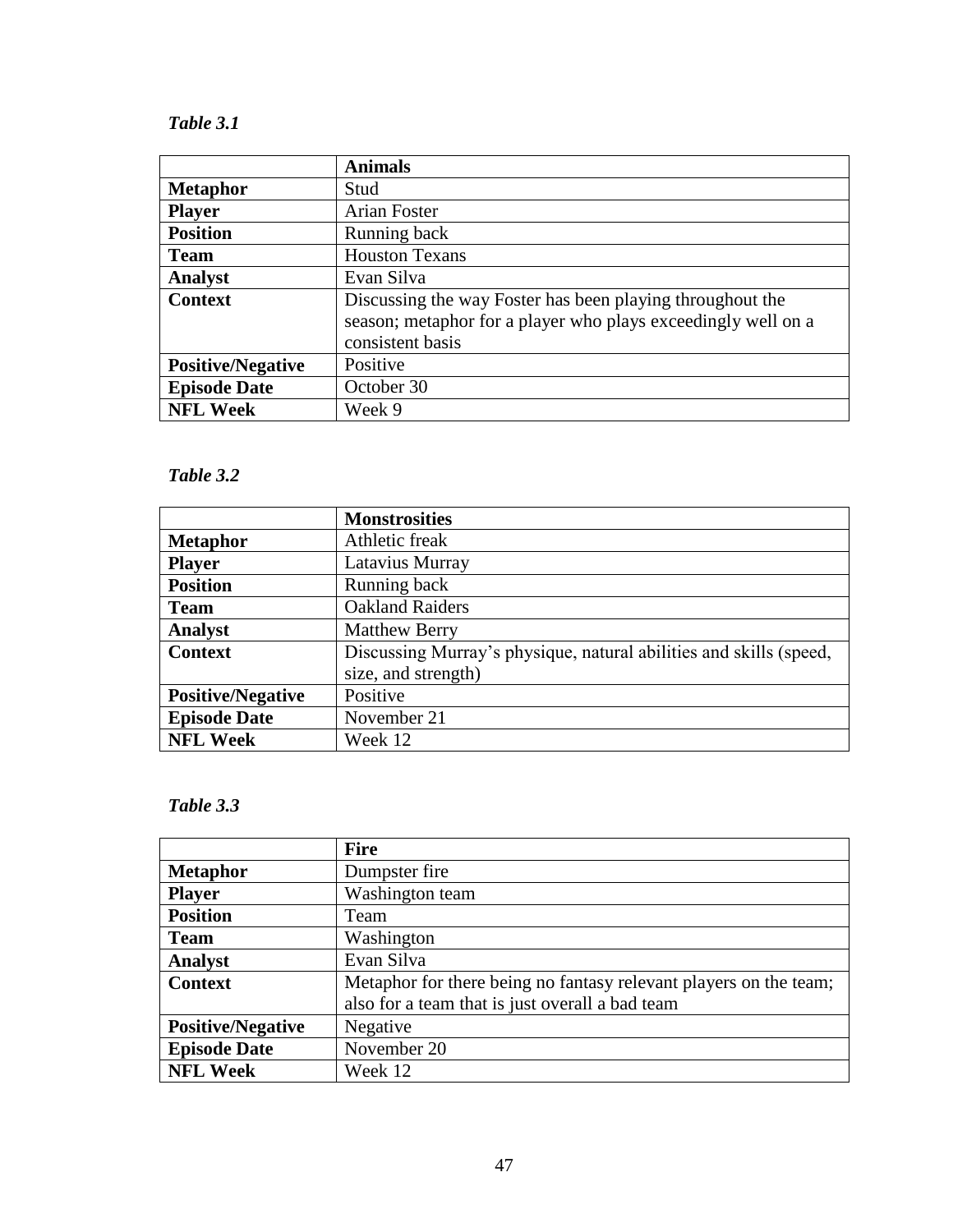# **Role of the Researcher**

In terms of the subject of study, I admit my affinity for fantasy football. As I previously stated, my participation in fantasy football has extended beyond being a casual user. I participate in a number of season-long leagues, enter in weekly contests, and provide fantasy football advice through my own website. It is for this very reason why I was so drawn to delineating the communicative conduct that defines the social world of fantasy football. While many have taken on the academic endeavor of searching for the power differences in the way fantasy football owners "use" NFL players, there has not been a communicative examination to determine what actually constitutes fantasy football as a social world. With 33 million people participating in fantasy football, it seems careless to ignore this large of a speech community. Thus, despite my interest in the hobby of fantasy football, this scholarly endeavor is focused on understanding the means of communication of fantasy football as a social world so that future studies on the subject may benefit.

In terms of my approach as a scholar, I consider myself an ethnographer of communication. As a scholar, I feel the only defining voice of a community is that community itself. That is, a community should be understood on its own terms (Philipsen, 1992). Whether it is through direct communication or the intrinsic speech codes utilized, there is no better way to understand, predict and explain a particular community than by allowing that community to explain and express itself. It is this emic analysis (Carbaugh, 1991) that drives me towards the ethnography of communication and speech codes theory as my preferred theoretical and methodological approaches, and why I consider myself an ethnographer of communication. It is why, despite the variety of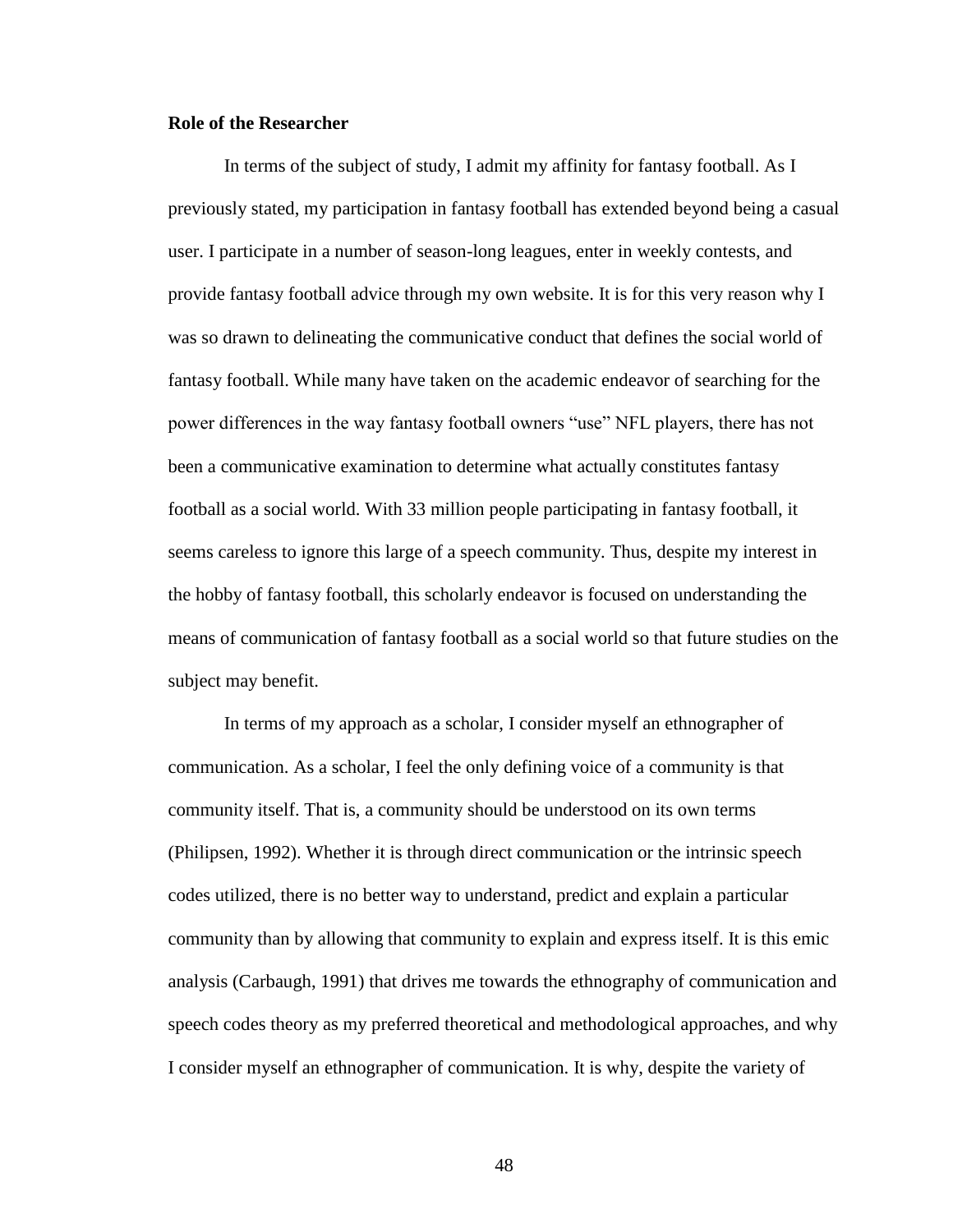methods I may use (i.e. metaphor analysis), I still approach my research as an ethnographer of communication.

Finally, in terms of my discussion and analysis, I should preface each by noting that when necessary, I provide the city and mascot of the NFL team discussed. However, this is different when speaking about the Washington football team. I feel the team's mascot is offensive, racist, and, should be changed, so thus, I refuse to use it in this academic endeavor. Some may argue that this decision breaches my stance as an ethnographer of communication given my responsibility to accurately represent and share the communicative behavior of the community. However, because I elected to code for metaphors rather than conducting a full transcription of the podcasts, I am not removing the terminology from the speakers I am analyzing (the fantasy football experts). Rather I use my own voice to describe the NFL football context needed to understand the fantasy football context and metaphors used by the fantasy football analysts. This provides me with the agency to maintain my position on the Washington name and mascot. Given this position, I will simply call them Washington in this paper.

#### **Conclusion**

In conclusion, I created a method comprised of an adaptation to metaphor/cluster analysis couched in the ethnography of communication and employed it to analyze 32 total podcasts comprised of 16 episodes from two different fantasy football podcast series. In terms of the context provided in my analysis, all statistics, player information and game information were found through the NFL's official website (National Football League, 2015). Whenever I discuss a player's productivity (i.e. rushing yards, receiving yards, touchdowns, etc.), unless otherwise noted, I am referring to the 2014-2015 NFL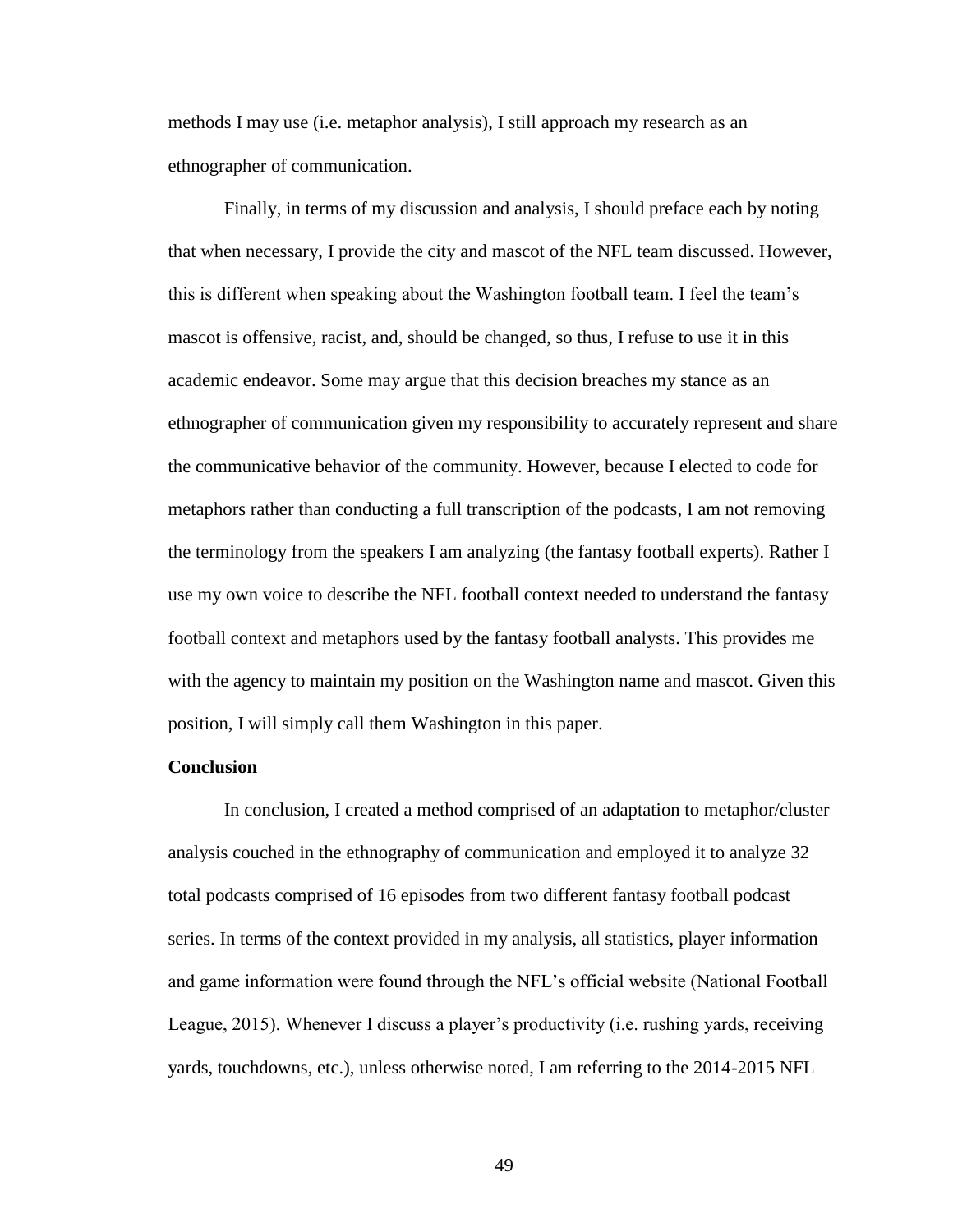season. This combination of theories and methods were utilized to determine the rules for metaphor use in terms of the communicative conduct for fantasy football experts. This in turn was used to discover how the discourse used by fantasy football experts serves as a site for the construction of fantasy football as a social world. I hope the findings of this study will serve a dual purpose of 1) establishing fantasy football as a relevant speech community and thus a crucial locus of study and 2) uncovering the communicative codes of conduct that define an aspect of this speech community.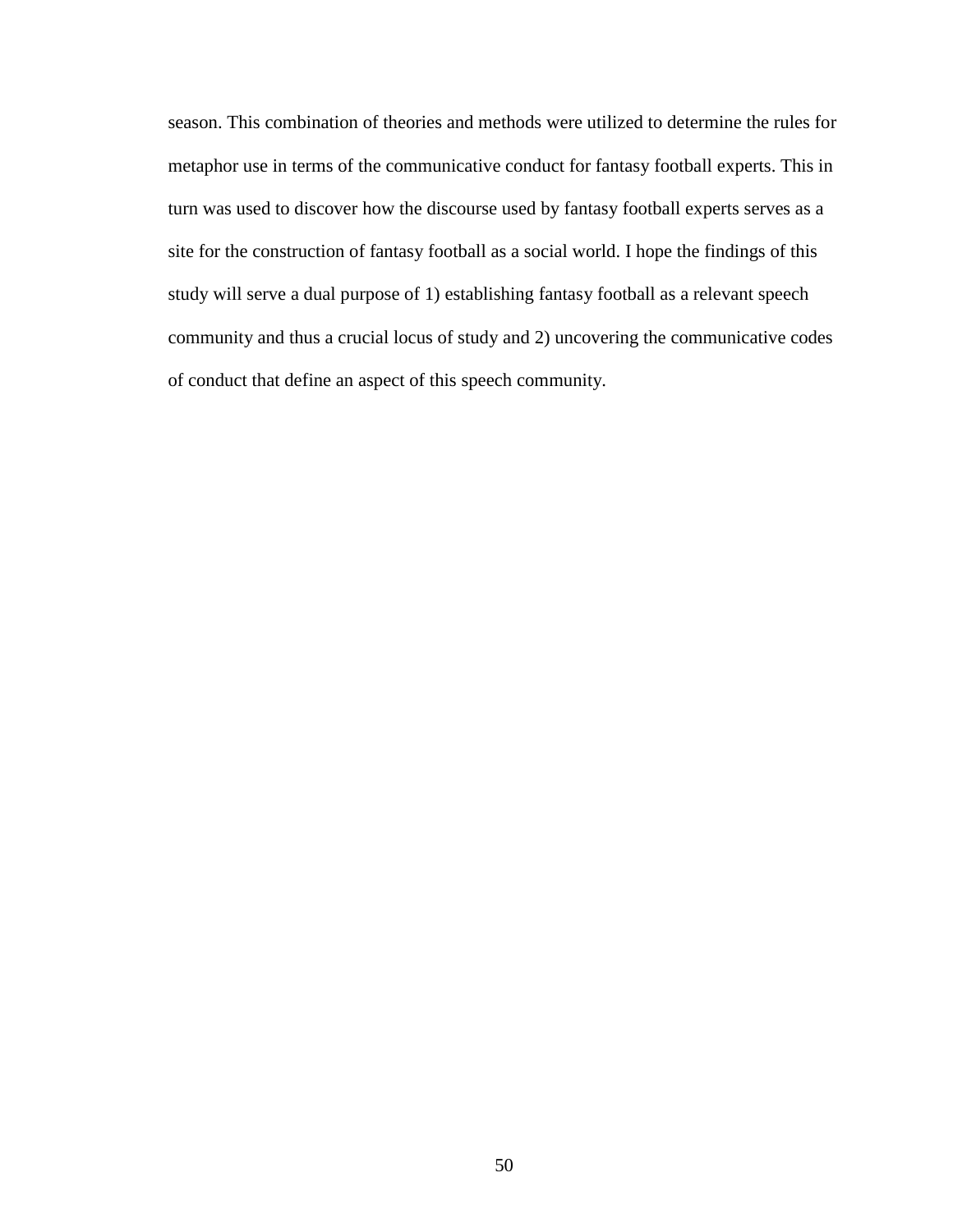#### **Chapter 4**

#### **Findings**

By employing an adaptation of metaphoric/cluster analysis couched in the ethnography of communication, I examined two fantasy football podcast series to determine the means of speech for fantasy football experts. By determining these means of speech, the rules for metaphor use can be outlined, which will allow for the construction of the social world of fantasy football. In order to find these means, premises, and rules, I coded 32 total podcasts for metaphors. In my effort to be as comprehensive as possible, I coded for any type of figurative language that could potentially be labeled as a metaphor. There were 1,836 total entries of figurative language between the two podcasts. There were 818 entries for the *ESPN: Fantasy Focus Football*  podcast and 1,018 entries in the *Fantasy Feast: Eatin'* podcast. Then, based on frequency and intensity, I extracted 11 defined categories of metaphors from the data. I labeled these categories based on the content that emerged, and they include (1) zoomorphic metaphors; (2) fire metaphors; (3) commodity metaphors; (4) war metaphors; (5) monstrosity metaphors; (6) machine metaphors; (7) chaos metaphors; (8) container metaphors; (9) medical metaphors; (10) agricultural metaphors; and (11) sports metaphors. Finally, in terms of metaphor rules, 15 rules/patterns of metaphor use emerged from the data and will be discussed in the final chapter. Given the popularity and success of particular players in the NFL and fantasy football, any one player can and was mentioned in more than one category. In terms of the experts referenced throughout the chapter, please use table 4.1 as a guide.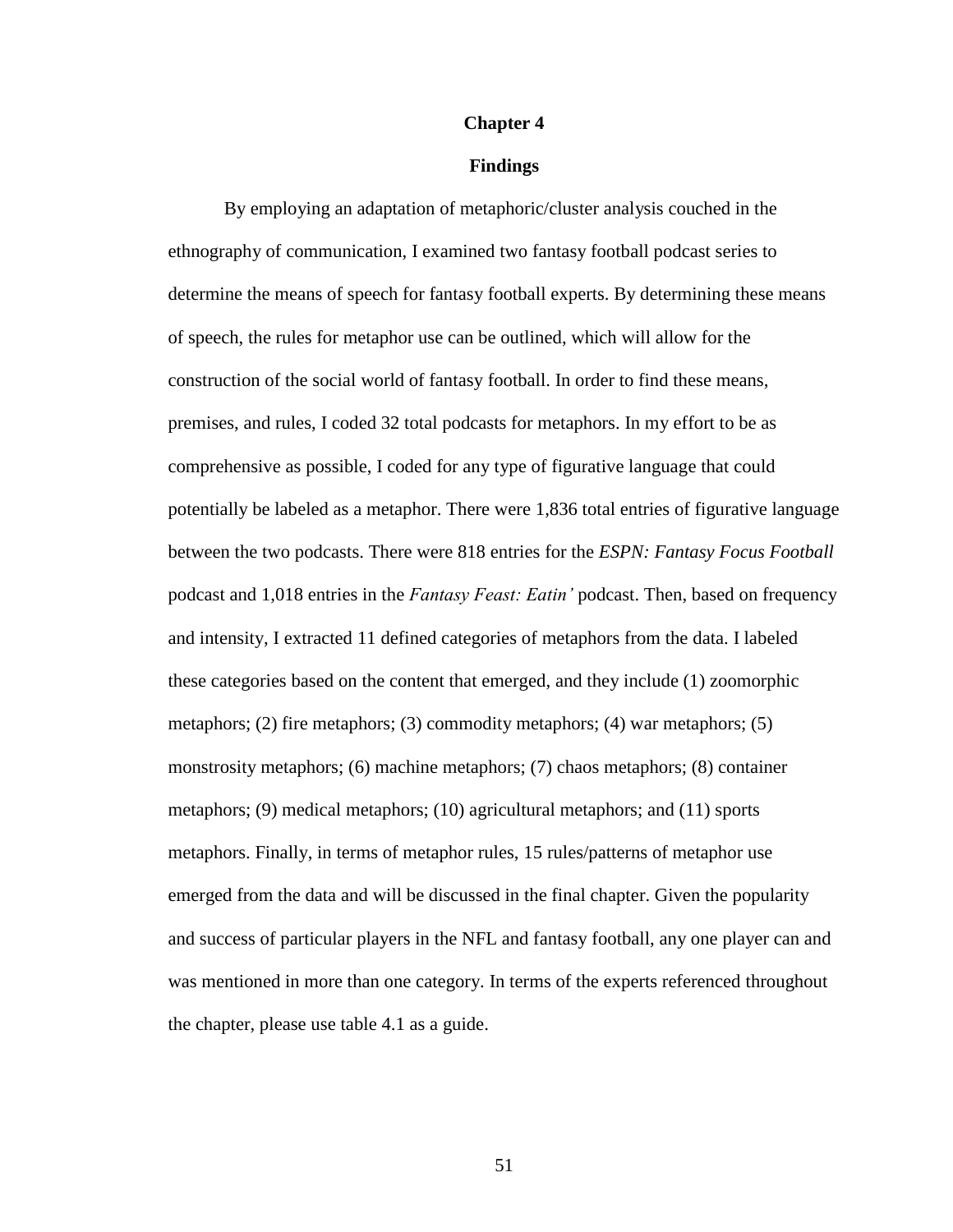# *Table 4.1*

| <b>ESPN: Fantasy Focus Football</b> | <b>Fantasy Feast: Eatin'</b> |
|-------------------------------------|------------------------------|
| <b>Matthew Berry</b>                | Evan Silva                   |
| Nate Ravitz                         | Ross Tucker                  |
| Stephania Bell                      |                              |
| <b>Field Yates</b>                  |                              |

# **Zoomorphic Metaphors**

Zoomorphic metaphors, those that conceptualized players as animals, comprised the bulk of metaphors used in both podcasts. In the 32 podcasts I coded, there were 121 zoomorphic metaphors used to discuss players, teams, or the actions of players. In addition to being the most salient metaphor category, the most widely used metaphor was also a zoomorphic metaphor—"stud." Although many people think of lions, tigers, bears, and similar ferocious animals when they think of American football and the mascots for various NFL teams (i.e. Detroit Lions, Cincinnati Bengals, Chicago Bears), these were not the predominant animals used to describe players. For the most part, the zoomorphic metaphors that were used centered on livestock or beasts of burden—possibly harkening back to a time when animals were a vital resource for maintaining land, transportation, and food.

With regard to the relationship between zoomorphic metaphors and player position, running backs were far and away the position group that was most often discussed using these metaphors. Out of the 119 instances where a zoomorphic metaphor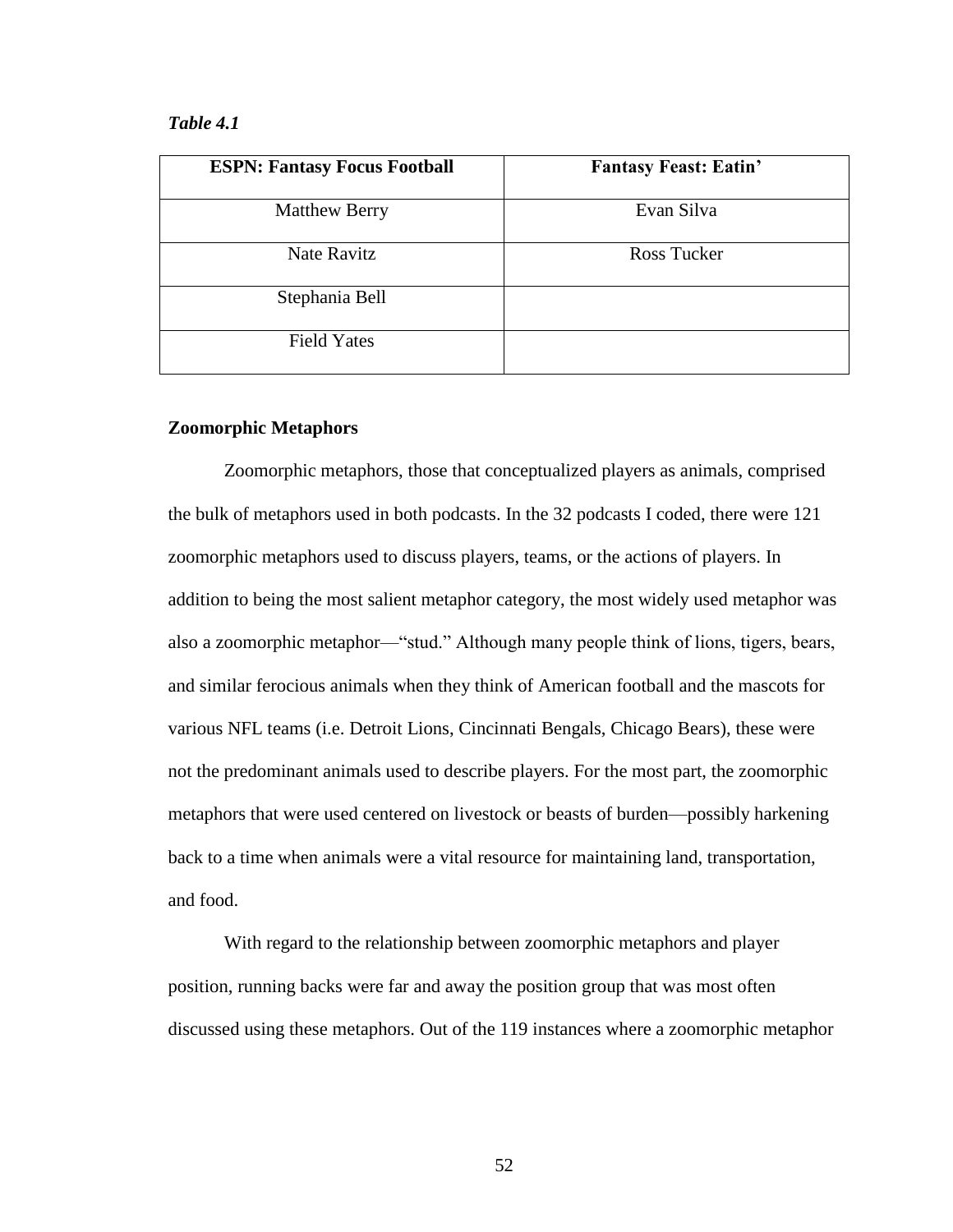was utilized, 55 of those were used for running backs. Of those 55, the most commonly used metaphors were "stud," "workhorse," and "bell cow."

#### *Studs*

In the 2014-2015 season, the Broncos were favorites to win their division and once again repeat their trip to the Super Bowl. In terms of fantasy football, quarterback Peyton Manning, wide receiver Demaryius Thomas, and tight end Julius Thomas were all viewed as great fantasy players at their respective positions. However, there was one other player from the Broncos who was expected to have a good season—running back Montee Ball. Entering his second season in the league, he was expected to begin the season as the starting running back. However, a combination of injury and poor production forced Ball out of the starting position, and back up running back Ronnie Hillman was given the start. Hillman did have some success in his games as the starting running back, but in week ten, third-string running back CJ Anderson was given the ball 17 times (carries/receptions) and produced 163 total yards and a touchdown. From that point on, Anderson was the starting running back for the Broncos, produced great NFL and fantasy football numbers, and was a reliable starter in fantasy football, which is the context needed to understand why fantasy football experts, Field Yates (Dopp, 2014, November 26) and Evan Silva (Tucker, 2014, December 4) referred to him as a "stud" in their discussion of his performances and production.

In terms of the actual word, *stud* is routinely used when discussing animal breeding (horses, dogs, ewes, etc.). Typically, the owner of a stud animal receives payment for allowing others to use that animal for breeding, which can be fairly profitable, depending on the quality and rating of the stud. This often occurs in certain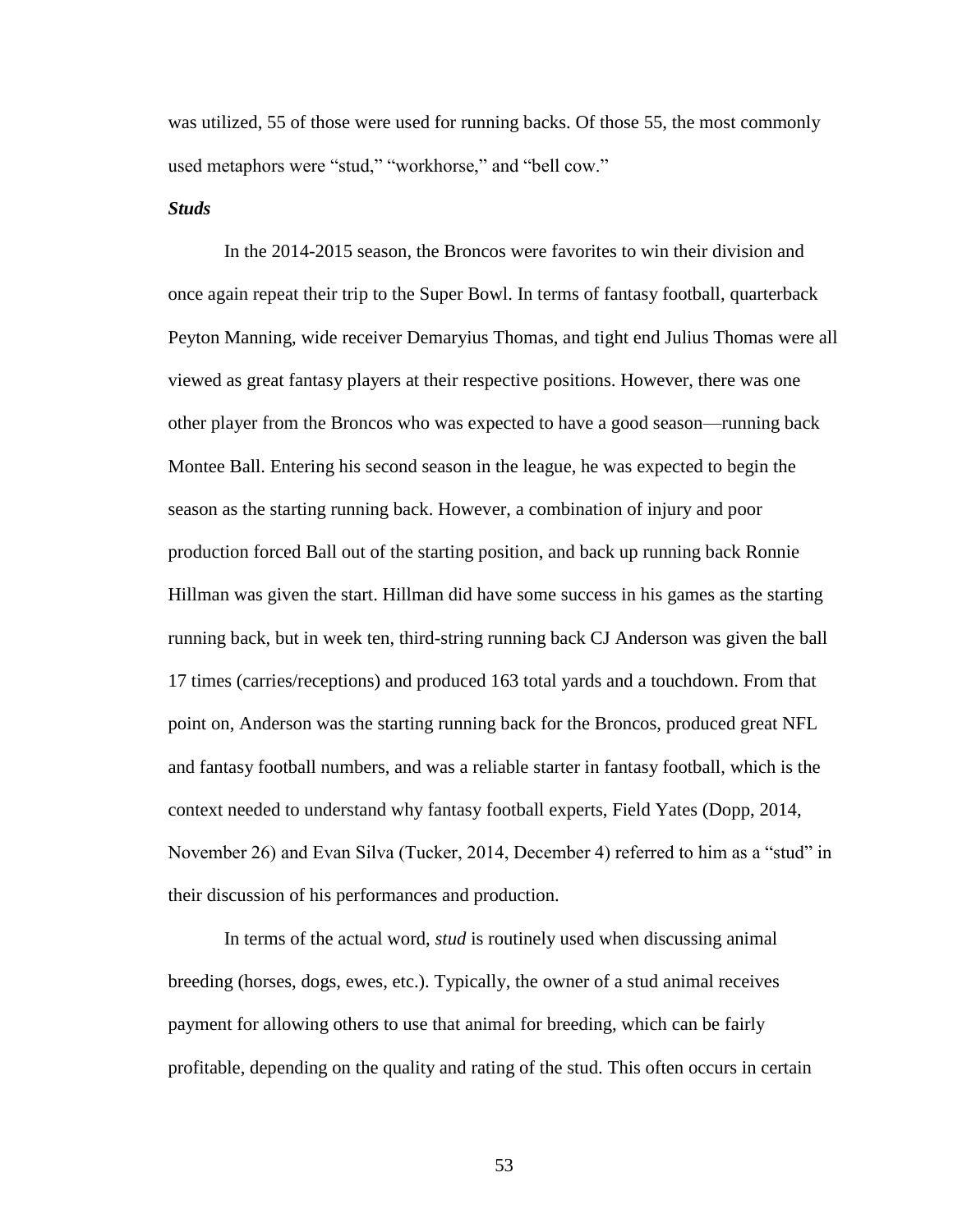canine breeds like English bulldogs. The better quality animal, or the animal that can reliably produce will produce the higher fee for breeding. That said, fantasy football analysts are conceptualizing star NFL players as studs because of the profit (fantasy points) they can bring to their owner. The NFL player who has be the best talent/skills or the player who has been producing the most consistent number of high-scoring fantasy games will be classified as a stud.

This metaphor was predominantly used for running backs, but it should be noted that "stud" was also used for a number of other NFL positions. Three different fantasy analysts used this metaphor to talk about different players at different positions, including defensive players who are not typically included in standard fantasy football leagues. In each instance, the zoomorphic metaphor was used to essentialize the player by their skill, talent, abilities, and most importantly, reliability. The term *stud* also alludes to a sense of virility, further gendering these NFL players by how they perform as men, highlighting the physicality, aggressiveness, and brut strength of a player over their intellect.

In fantasy football, while it is important to look for underrated NFL players who have the potential to have a fantasy game that yields a high number of fantasy points in a single given week, it is much more sound to have players who consistently produce high fantasy numbers week-to-week based on their animalistic skills, talents, and abilities. In terms of what this metaphor means for the fantasy football community and constructing a winning team, this one-word term is loaded with context and provides fantasy football players with direction as to which players have a good combination of skill, talent, and consistency.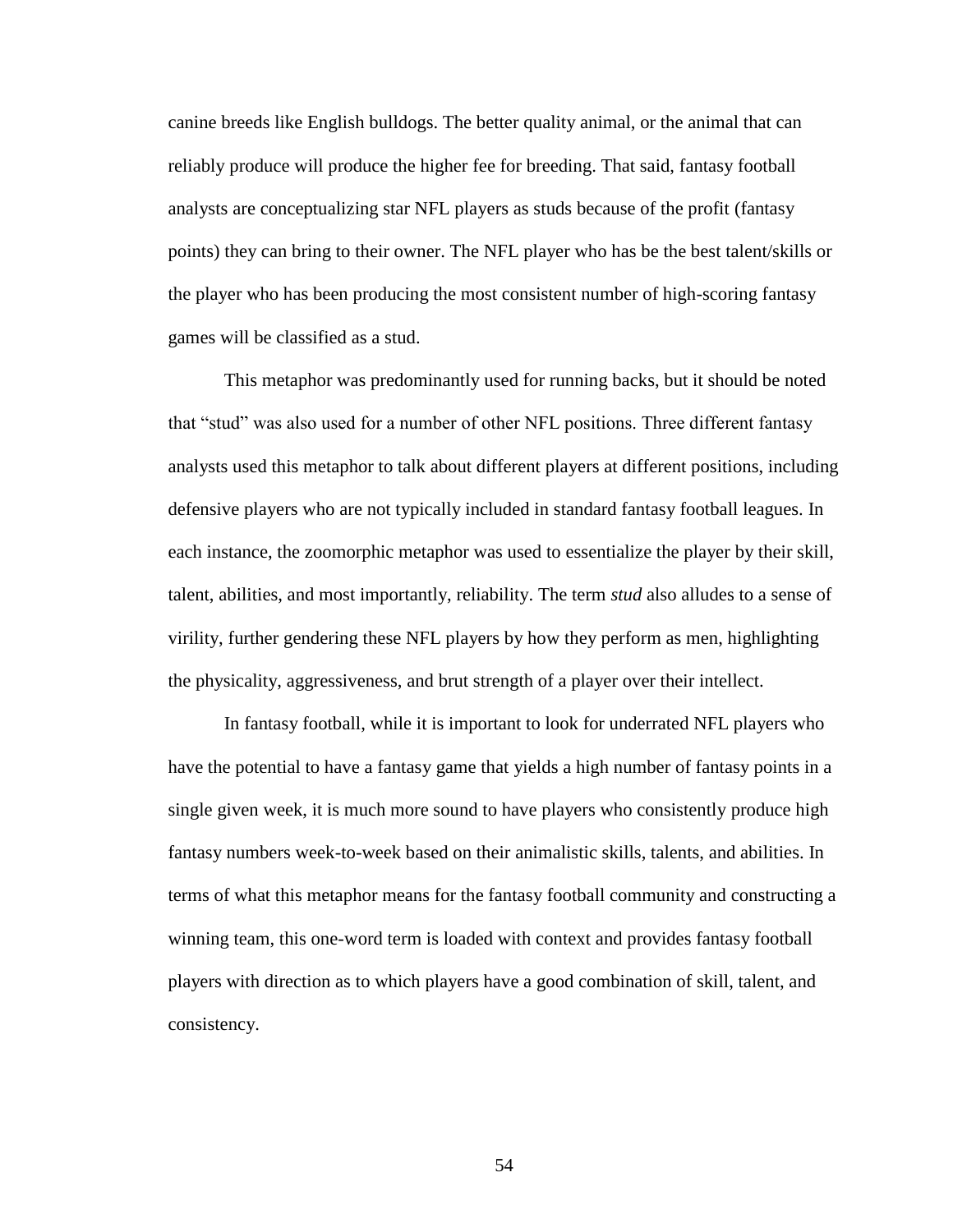# *Bell Cows*

While "stud" can and was used for more than one position, the "bell cow" metaphor was used exclusively for running backs. As previously mentioned, CJ Anderson became the primary back for the Broncos. In addition to being called a "stud" for his performance, Silva also said the Broncos had " a big time, bell cow running back in CJ Anderson" (Tucker, 2014, December 17). Similarly, Silva discussed this season's running back situation for the St. Louis Rams. Throughout the season, they struggled to find a reliable running back, which Silva found odd because in the 2013-2014 season, Zac Stacy had emerged as the primary running back for the team. In discussing that situation, Silva said Stacy was a "bell cow running back" last season (Tucker, 2014, November 12).

With regard to the term, a *bell cow* is defined by the bell it wears around its neck. This cow wears the bell because it is the one who leads the entire herd. The "bell cow" metaphor is used in a similar fashion—to define the leader of a group. Running backs have earned this metaphor based on the importance they have with regard to the success of their team. Each NFL team runs their own specific offense based on the talent and qualities of their offensive players, primarily their quarterback, running backs, wide receivers, and tight ends. Some teams use two or three different running backs equally because they each do a particular thing well (i.e. run, receive, block). However, for some teams with a talented and multidimensional running back, like the Denver Broncos, they allow one running back to get the majority of touches (carries and receptions) because they can do all things well. In this case, like CJ Anderson, these running backs are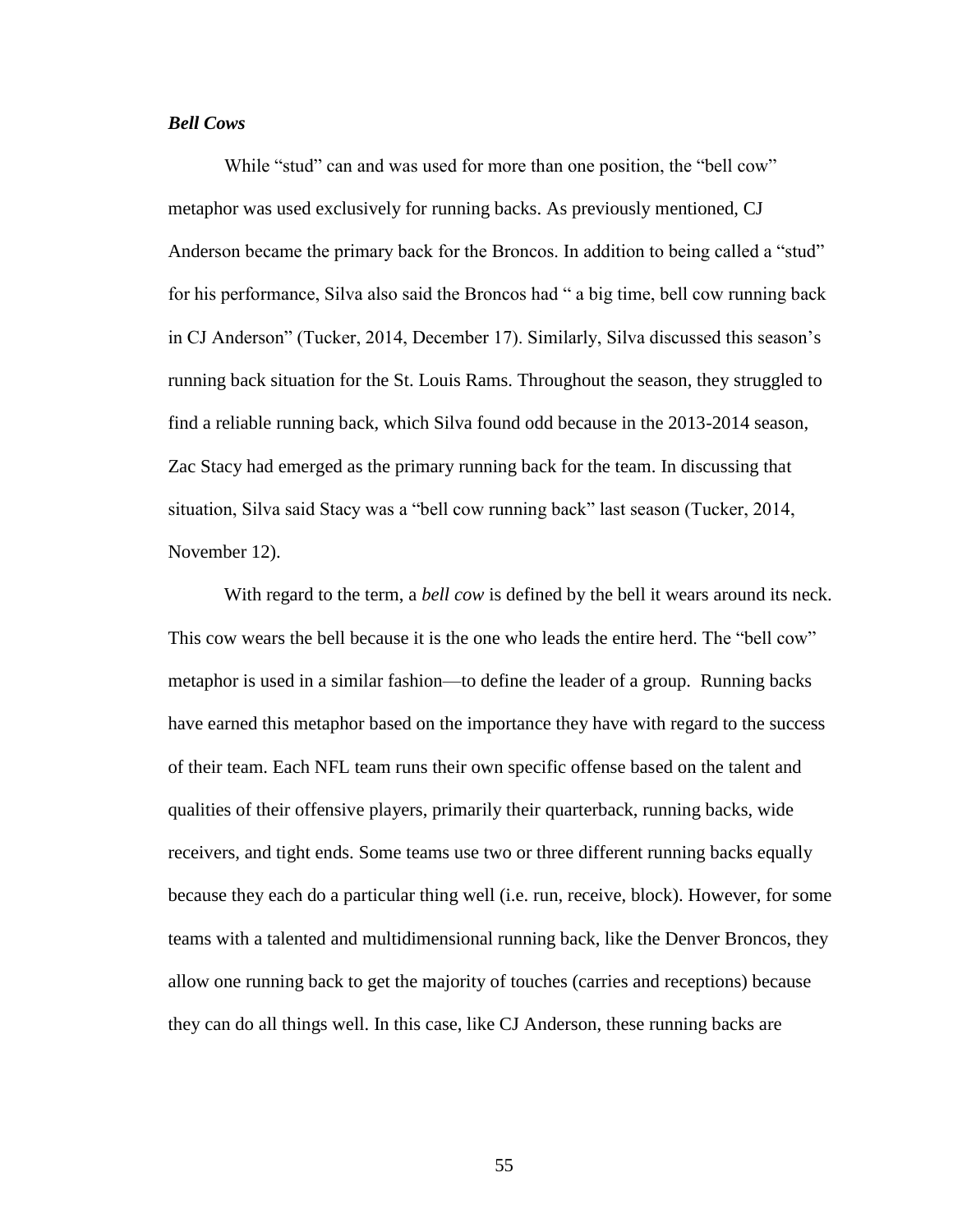referred to as "bell cows" because they are leading the running back group in playing time.

For the fantasy football community, knowing that a player has been deemed the "bell cow" is particularly important because there is a correlation many fantasy owners make between playing time and fantasy points. The longer an NFL player is on the field, the more opportunities he has to score fantasy points. Although the majority of running backs who have earned this metaphor are some of the best at their position, there are some who have earned it because of injury to other players on the team. Thus, if a subpar running back were to become the starter because of injury to another player, they might receive the majority of playing time. By default, they would become the *bell cow* of the team, which would inform fantasy football owners that they should acquire that player.

# *Horses*

As previously discussed, for NFL teams who have a strong, reliable running back, the offensive focus centers on that running back and the team getting the ball to that player as much as they can. For this reason, fantasy football analysts label these running backs as "horses" or "workhorses" because they are often the primary contributors on the offense, and they are the players who do most of the work in getting an offense from one side of the field to the other. For example, on the *Fantasy Feast* podcast, Silva and Tucker each took turns using zoomorphic metaphors to discuss Seattle Seahawks running back Marshawn Lynch in week 9, 10, and 11. In week 9, Silva argued the Seahawks should focus on winning through "feeding Marshawn Lynch" (Tucker, 2014, October 29). In week 10, Tucker referred to some of the struggles the Seahawks offense had, and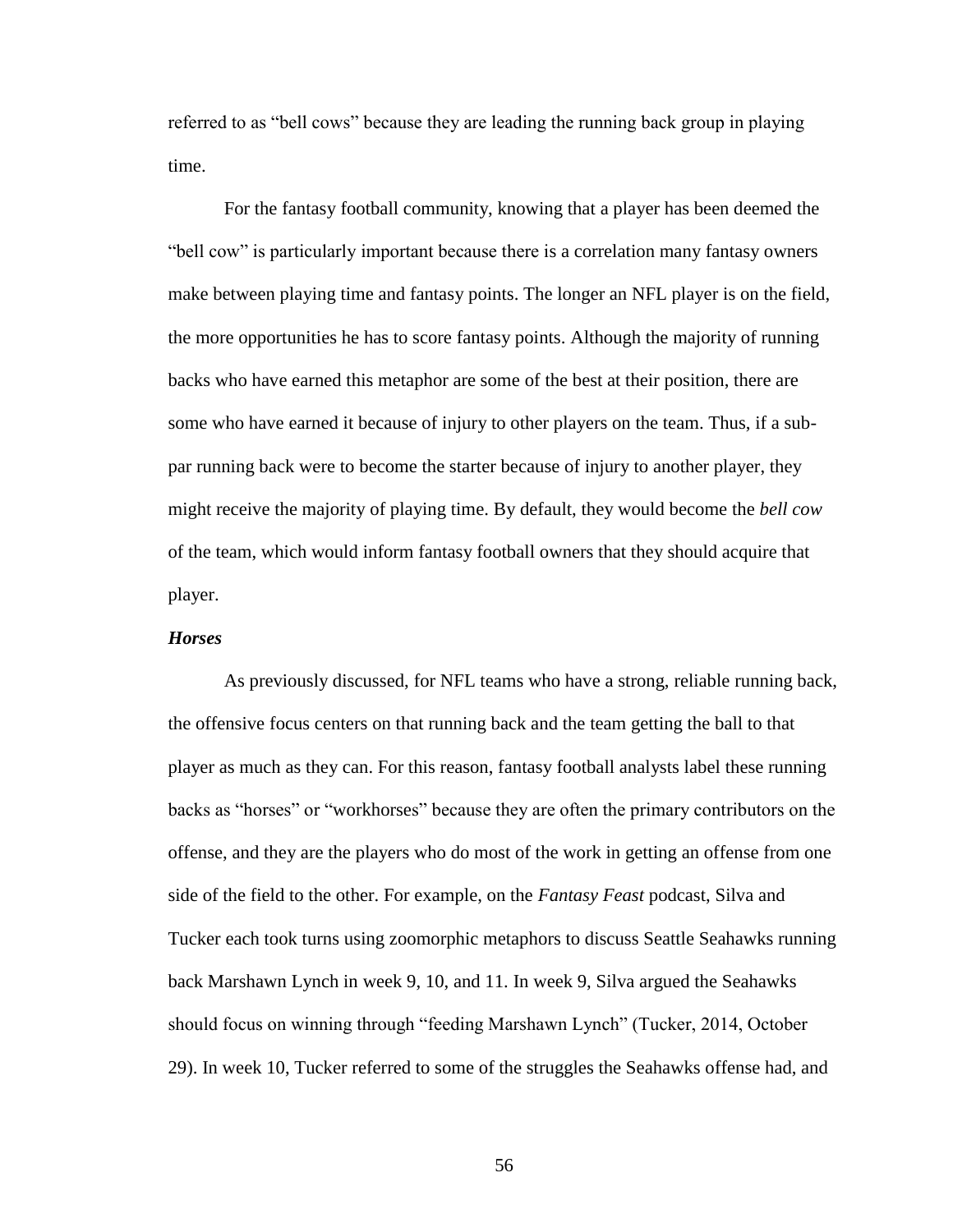said Lynch was "still a horse" (Tucker, 2014, November 6). Finally, in week 11, Silva explained that the reason Seattle had been winning was because the team had "put the offense on the back of Marshawn Lynch‖ (Tucker, 2014, November 13). Tucker and Silva each spoke about Lynch as a horse that the team fed and then used for their benefit.

This is not the only time analysts discuss players in terms of how they can carry their team. In addition to the actual metaphoric labels used to discuss running backs, metaphoric verbs were often used that reified this burden-carrying beast quality. On a number of occasions, Silva discusses the fact that coaches need to "feed" the "rock" to a particular running back, a metaphor for giving the player the ball. Moreover, he and other analysts talk about running backs "carrying the load," "carrying their team," "eating yardage," and teams "riding" a particular running back. In terms of the ramification for the fantasy football speech community, these metaphors, as well as the metaphors "stud" and "bell cow" were and are used to highlight the importance of having a good running back on a fantasy football team.

# *Vultures*

In addition to the "stud," "bell cow," and "workhorse" metaphors, another common zoomorphic metaphor centered around the vulture. There was a frequent use by analysts on both podcasts of the phrase "vulture" as well as their own construction of the verb "vulturing." For example, Trent Richardson began the season as the starting running back for the Indianapolis Colts. Unfortunately for him and the Colts, he did not perform well, and eventually, veteran running back Ahmad Bradshaw became the starter. As the starter, the Colts coaching staff would allow Bradshaw to run with the offense all the way until they got near the goal line and then substitute in Richardson, who would score the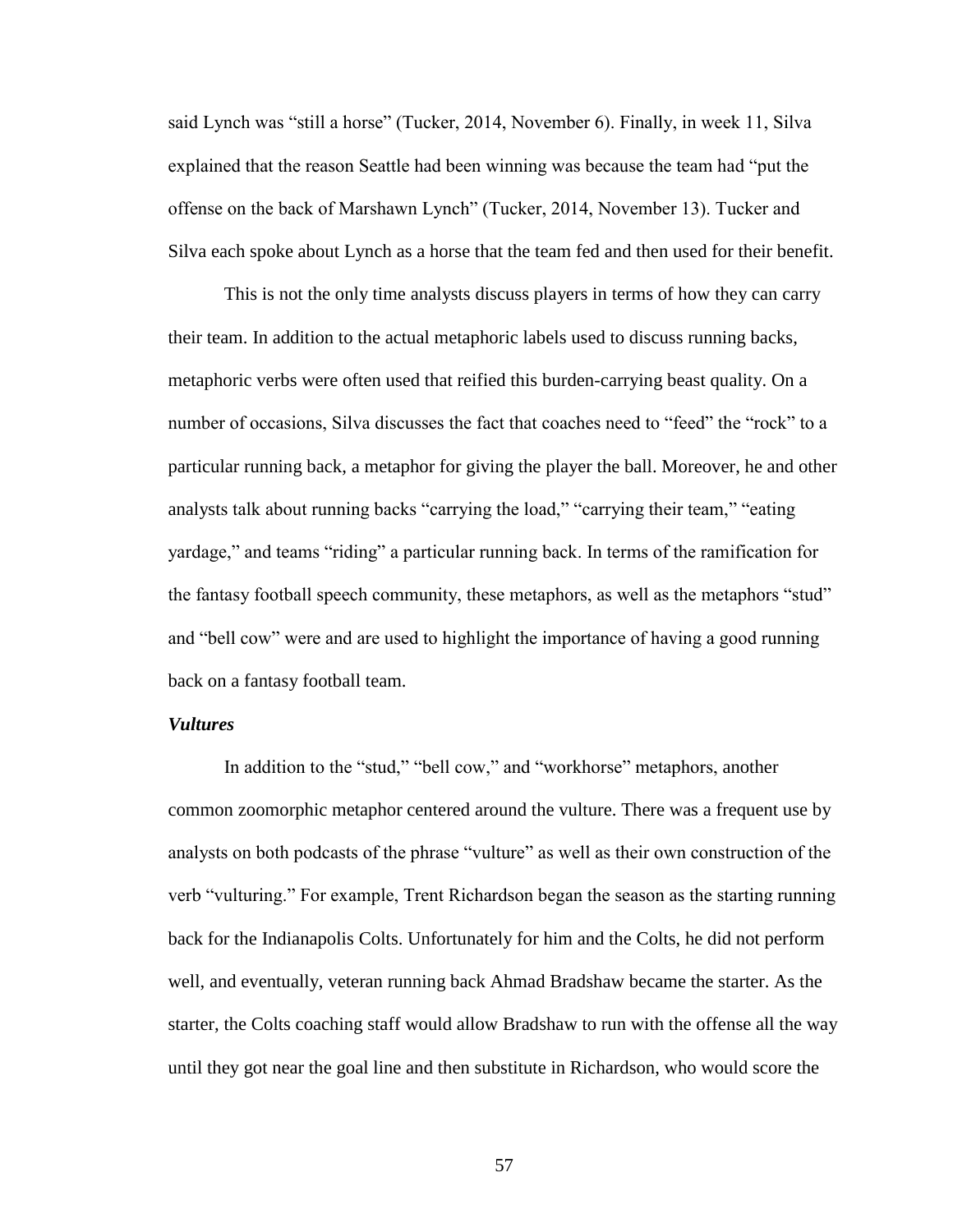touchdown. In their week 11 against the Patriots, Bradshaw was injured and left the game. In his place, the Colts began giving the rushing attempts to third string running back Dan Herron. Herron did a great job getting the ball down the field throughout the game, but the coaching staff stuck with their pattern and would substitute in Richardson, who would score the touchdown. While discussing this game, Berry said, "Richardson" vultures the touchdown‖ (Dopp, 2014, November 24). A similar situation occurred with Philadelphia Eagles running back LeSean McCoy, who in week 15, was substituted out a number of times, allowing back up running backs Chris Polk and Darren Sproles to each score a touchdown. In recap of the game, Berry said LeSean McCoy got "vultured not once, not twice, but three times" (Dopp, 2014, December 15).

Vultures are often thought of as scavenger birds. They are known to wait until after a predatory animal has attacked, killed, and eaten their fill of another animal before approaching the dead carcass to pick at the scraps that are left. In a sense, they allow the stronger animal to do all the work, and then swoop in and get their reward. It is this characteristic that allows fantasy football experts to conceptualize NFL running backs as this type of bird.

As previously mentioned, good running backs are often coveted by both NFL and fantasy football teams. One reason for this is that often, when teams get in the red zone (20 yards from the end zone), they prioritize their run game. Moreover, teams rely on their running backs when they get even closer, particularly at the goal line. In fact, Goldner  $(2014)$  explains that, "teams on the 1-yard line have run the ball 73.97% of the time since 2000 and are successful 53.88% of the time. Teams passing from the 1-yard line have posted a 48.34% success rate" (para. 7). Thus, not only do teams run the ball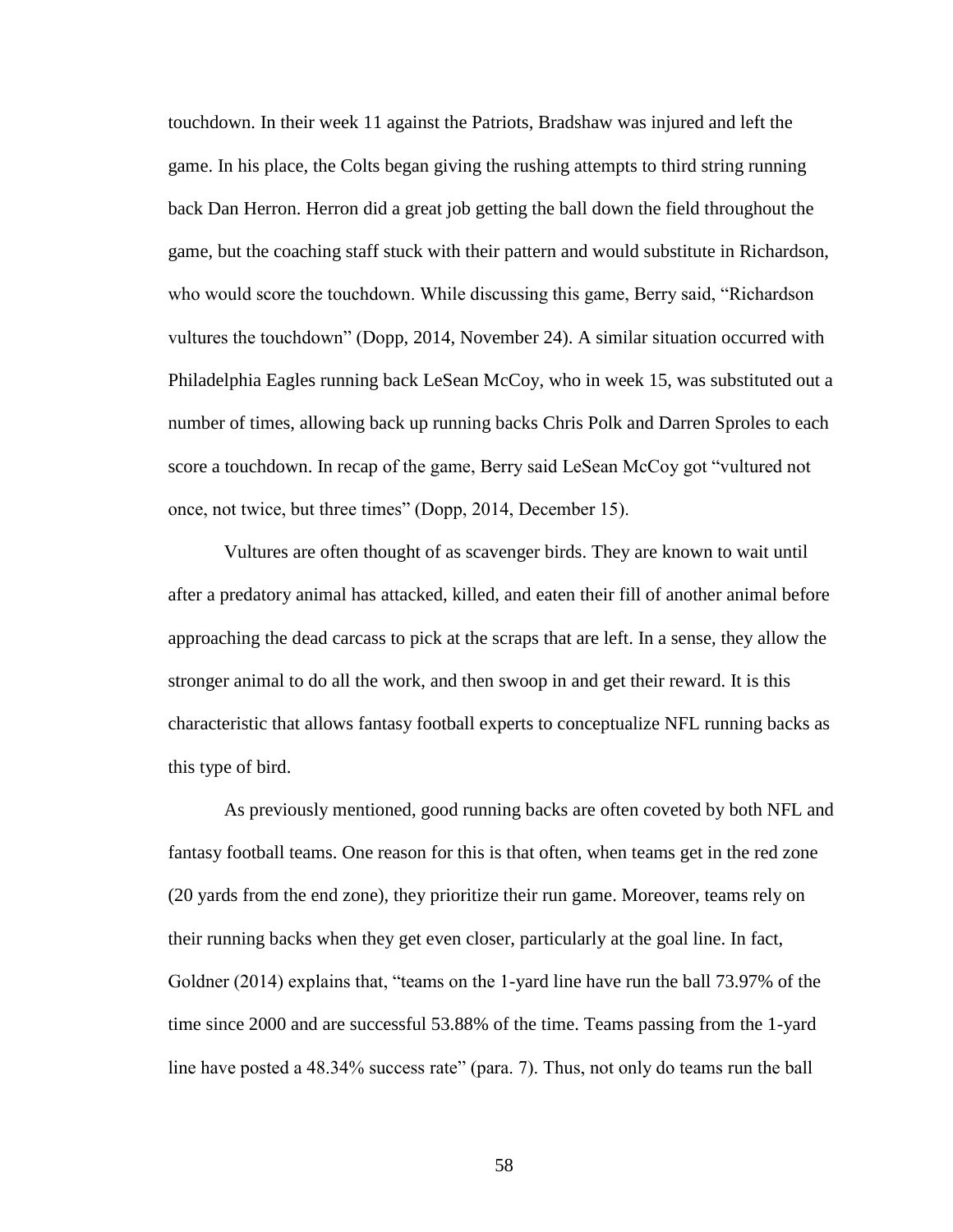more often when they are on the goal line, but they are also more likely to score a touchdown if they run the ball than if they pass in the same situation.

Given this, there are some instances were one running back is used from the beginning of a drive and helps move the offense from one end of the field to the other. However, once the running back gets to the goal line, the coach will put in a different running back—often one that is bigger/stronger—and use that running back to score the touchdown. Using the second example from above, LeSean McCoy was used as a "workhorse" and was "vultured" by Chris Polk and Darren Sproles.

In terms of what this means for fantasy football players, this metaphor is used to explain a particular context associated with a certain running back. LeSean McCoy was still a good fantasy running back, and his owners were still starting him on their teams. However, this metaphor serves as a warning that owners should not expect touchdowns to always go to the player who continually gets "vultured." In addition to these animalspecific metaphors, there were also some relevant action metaphors that also had animalistic traits.

#### *Zoomorphic Action Metaphors*

As the categories highlight, many successful NFL players are conceptualized as animals using specific metaphors. As previously mentioned, the use of metaphors often creates a connection between the metaphor used and the identity of a thing or person for which the metaphor is used. Similarly, their actions are discussed using zoomorphic metaphors, buttressing the gendered identity constructed through strength and virility, and maintaining the conceptualization of NFL players as animals.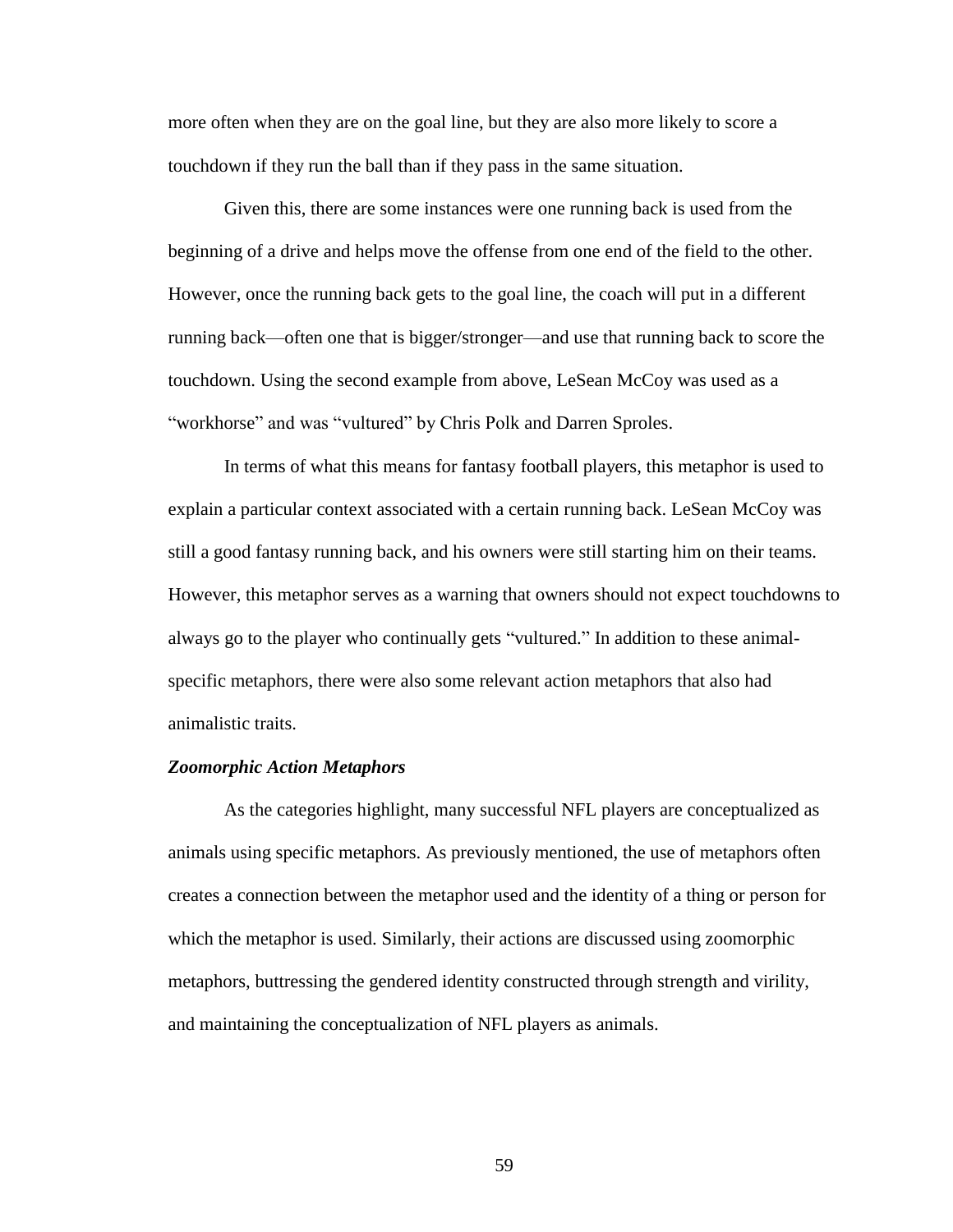Given that many NFL teams are focusing their offensive efforts on passing the ball, it has become difficult for NFL running backs to rush for 100 yards, a feat that came much easier even a decade ago. However, in week 11 of the 2014-2015 season, the Pittsburgh Steelers played against the Tennessee Titans. In that game, Le'Veon Bell ran the ball 33 times for 204 yards, averaging 6.2 yards-per-carry, and scored one touchdown. Two weeks later, Evan Silva discussed Arian Foster and his upcoming game against the Titans. In his recommendation for starting Foster against Tennessee, he explained that in week 11, "Le'Veon Bell shredded them" (Tucker, 2014, November 27). In week 10, Matthew Berry explained that Tennessee Titans quarterback Zach Mettenberger could have a good game against the Baltimore Ravens because Pittsburgh Steelers quarterback Ben Roethlisberger "took 'em apart" in week 9 (Dopp, 2014, November 7). In advising fans to start Philadelphia Eagles running back LeSean McCoy in week 15, Evan Silva explained that McCoy "ripped up Dallas on Thanksgiving" (Tucker, 2014, December 10). Another example of this is in week 15 when Silva predicted Peyton Manning (QB) to have a good game against the San Diego Chargers. He said, "I think Manning picks them apart" (Tucker, 2014, December 10).

These types of metaphors allude to the violent behavior of a wild animal. In some cases, these fantasy analysts conceptualize a player's success as an animal attacking a weaker species and having its way with it, and other times, particularly with quarterbacks, player success is conceptualized as a vicious animal that is picking apart its prey, piece by piece. These verbal metaphors maintain the conceptualization of NFL players as animals and communicate to fantasy football owners both the success of some players and the potential poor performance by others.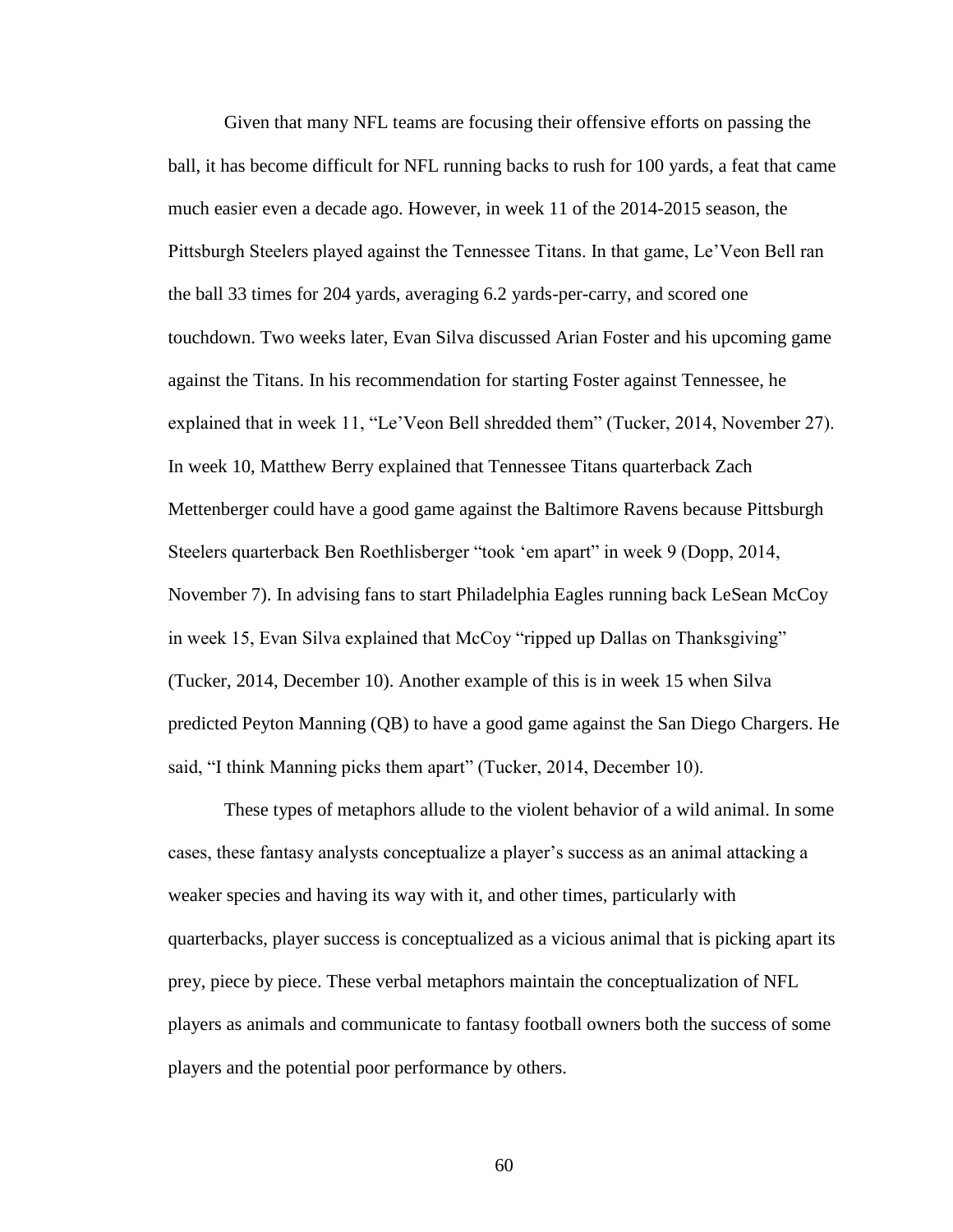# *Intensity Over Frequency*

While the previously mentioned zoomorphic metaphors were used routinely, and for similar situations and players, there were some zoomorphic metaphors used that were more intense, or struck me differently than some of the others.

#### *Fantasy Goat*

One metaphor that is specific to the *ESPN Fantasy Focus Football* podcast is ―fantasy goat.‖ It is even included on the show's glossary, which they have and maintain on their website. On the website, it is defined as "a player who is either underperforming or is the lone person on a team to not perform in a big game." Although this metaphor was not used often, in week 13, it was used by Matthew Berry to conceptualize one of the best tight ends in the league, Jimmy Graham (Dopp, 2014, December 1). The New Orleans Saints faced the Pittsburgh Steelers, and in that game, the Steelers focused their defensive efforts on Saints tight end Jimmy Graham. Their strategy worked, and not only did Graham not score, he was not even targeted by quarterback Drew Brees who threw for 257 yards and five touchdowns. In this case, while the majority of the Saints offensive players had some fantasy success, Graham scored zero fantasy points. This warranted the use of the "fantasy goat" metaphor created by Berry and Ravitz.

#### *Insects*

The other two metaphors that were different in their intensity used insects as the conceptualization tool. In his explanation of which Patriots wide receiver would have the most success in week 13 against the Packers, Silva explained that the larger receivers and tight end Rob Gronkowski would most likely be more productive. He then called Julian Edelman a "5 foot 9 little jitterbug" (Tucker, 2014, November 27). This metaphor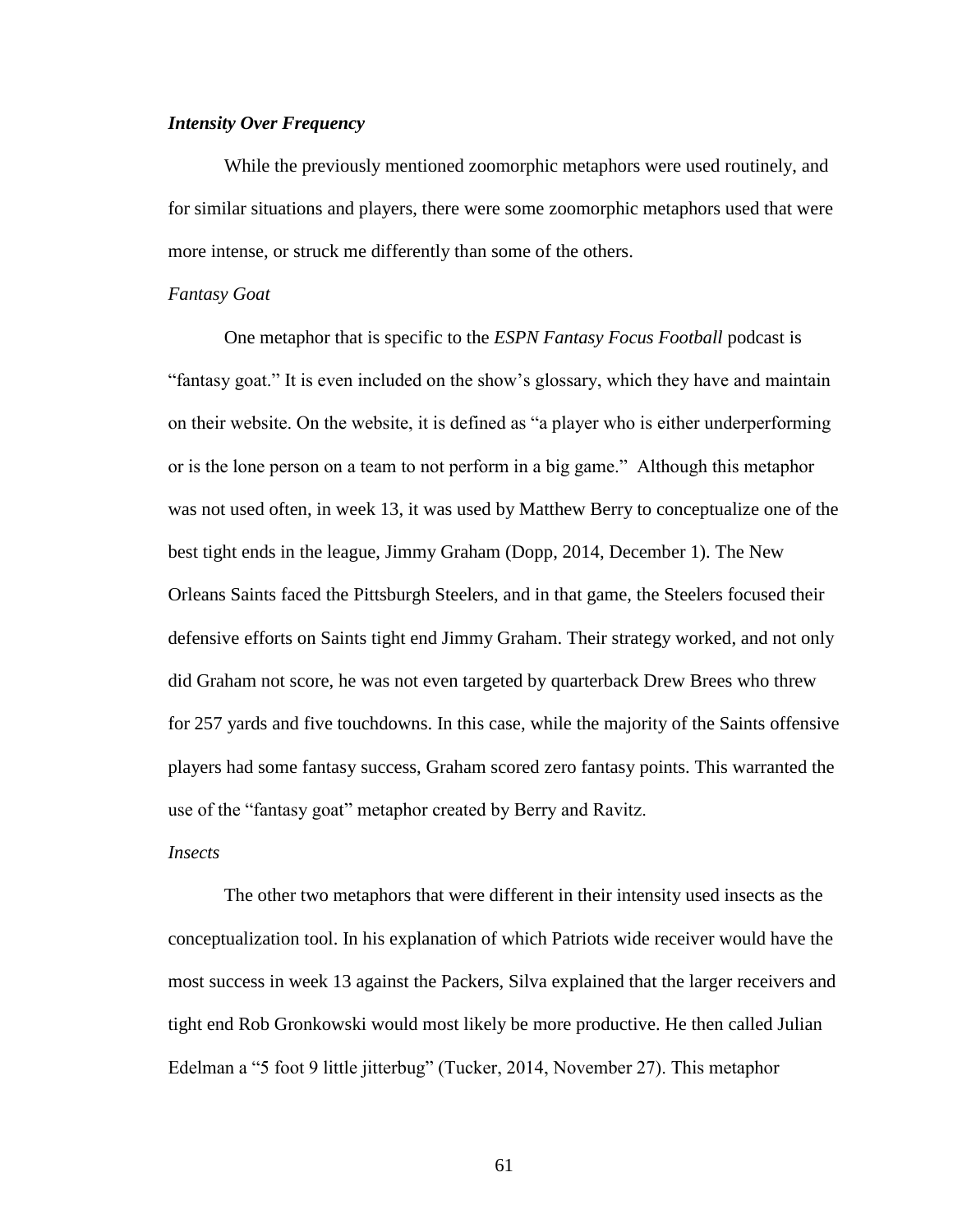focused on Edelman's size, speed, and the fact that he is often used in specific ways in the Patriots offense. Silva also used an insect metaphor in week 14 to discuss Chris Johnson (RB), a polarizing player who had three successful NFL seasons followed by three inconsistent ones that made him difficult to rank in terms of fantasy football. The 2014 season was his first with the New York Jets, and he never established himself as a reliable fantasy option. Thus, when discussing Johnson's 105-yard rushing game against Miami in week 13, Silva said, "the cockroaches come out at night," explaining that this type of production came at a time when fantasy owners were not paying attention and not expecting it (Tucker, 2014, December 4). This particular metaphor was one of the most intense given the conceptualization used for the player. Cockroaches are seen as the lowest of the low in societal terms, and the term conceptualizes the player as being gross, disgusting, and an overall unnecessary vermin.

# **Fire Metaphors**

There were 86 metaphors that alluded to fire in some fashion. Evan Silva of *Fantasy Feast* utilized these types of metaphors more often than any other expert on either podcast, and the primary metaphor in this category was conceptualizing a player lighting up either a person or a team/defense. The other most commonly used metaphors conceptualized players in relation to heat. Players were discussed as being hot, on fire or torching an opposing defense.

#### *Lighting or Torching*

In week 14, the Baltimore Ravens faced the Seattle Seahawks. On the *Fantasy Feast* podcast, Evan Silva and Ross Tucker discussed the fantasy relevance of Seattle quarterback Russell Wilson. Silva advised fantasy owners to start Wilson, and to justify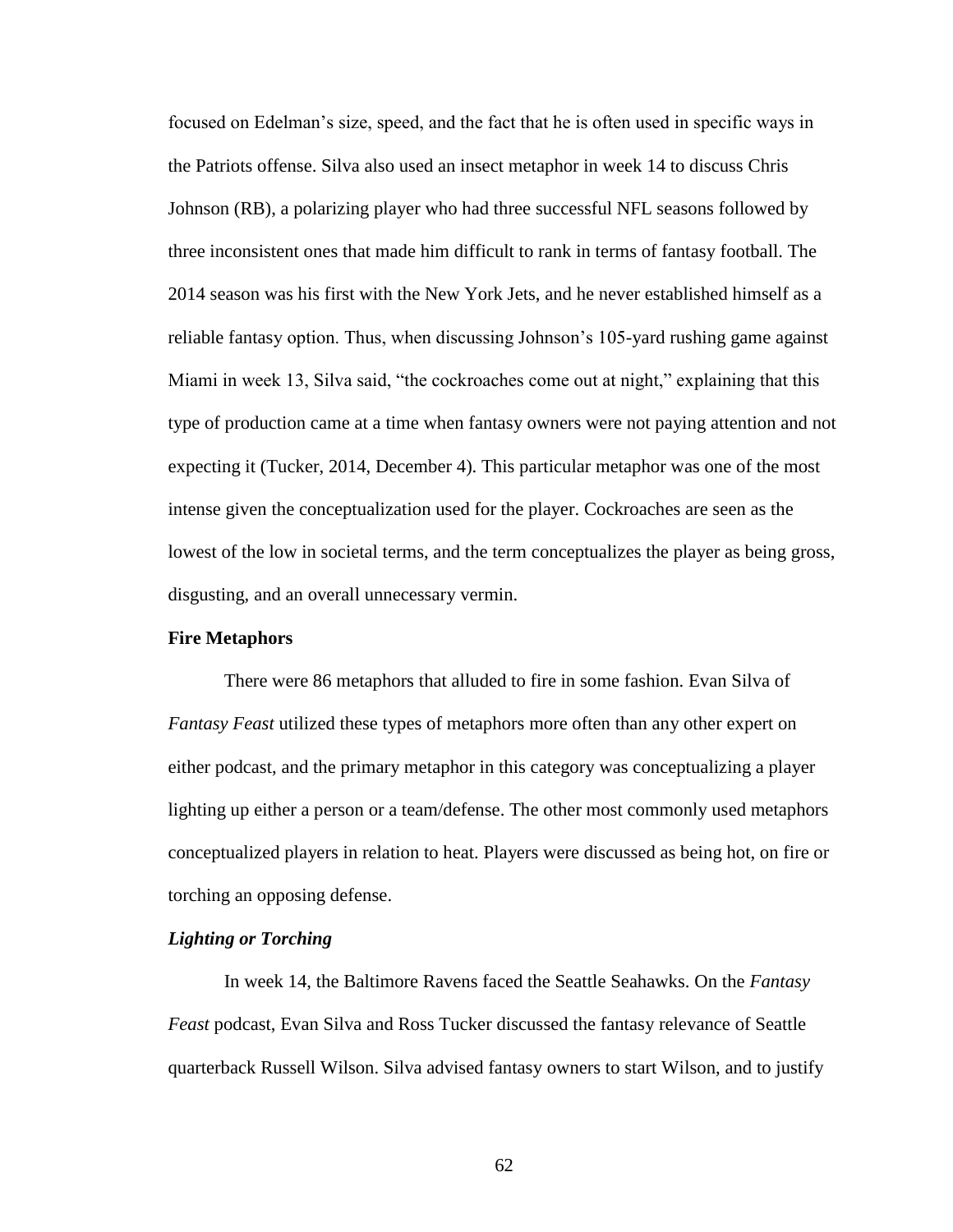this opinion, he discussed the Ravens' defense. He referred back to when the Ravens played the Pittsburgh Steelers—a game where Steelers quarterback Ben Roethlisberger threw for 340 yards and six touchdowns. Rather than referring to statistics, Silva said, "Ben Roethlisberger lit them up" (Tucker, 2014, December 4). This metaphor is not position specific. In week 15, Silva discussed the poor performance by the Green Bay Packers' defense/special teams against the Atlanta Falcons and their number one wide receiver, and stated, "Julio Jones lit them up" (Tucker, 2014, December 11).

It is also used in terms of predicting how well an analyst thinks a player will perform. While previewing the games in week 13, Silva and Tucker discussed the match up between the Indianapolis Colts and Washington. During their discussion, Silva advocated for Colts quarterback Andrew Luck as a strong fantasy quarterback start, saying, "I think Andrew Luck lights them up" (Tucker, 2014, November 27). Similarly, Silva uses the phrase "torch" to discuss when a player performs well against a defense or a particular player. In week 15, in determining whether Seattle Seahawks quarterback Russell Wilson would have a good fantasy game against the San Francisco 49ers, Silva explained that in the previous week, the 49ers "just got torched by Derek Carr" [quarterback for the Oakland Raiders]" (Tucker, 2014, December 10).

When something gets lit or torched, this often leads to its destruction. Similarly, this metaphor was used when an NFL player performed so well against a player or defense, that that player or defense was essentially destroyed. Within the fantasy football speech community, these terms are indicative of how well a player has performed in the past as well as how that analyst feels they will play in a given week. However, they also speak to the play of a particular defense. Although three of these examples are specific to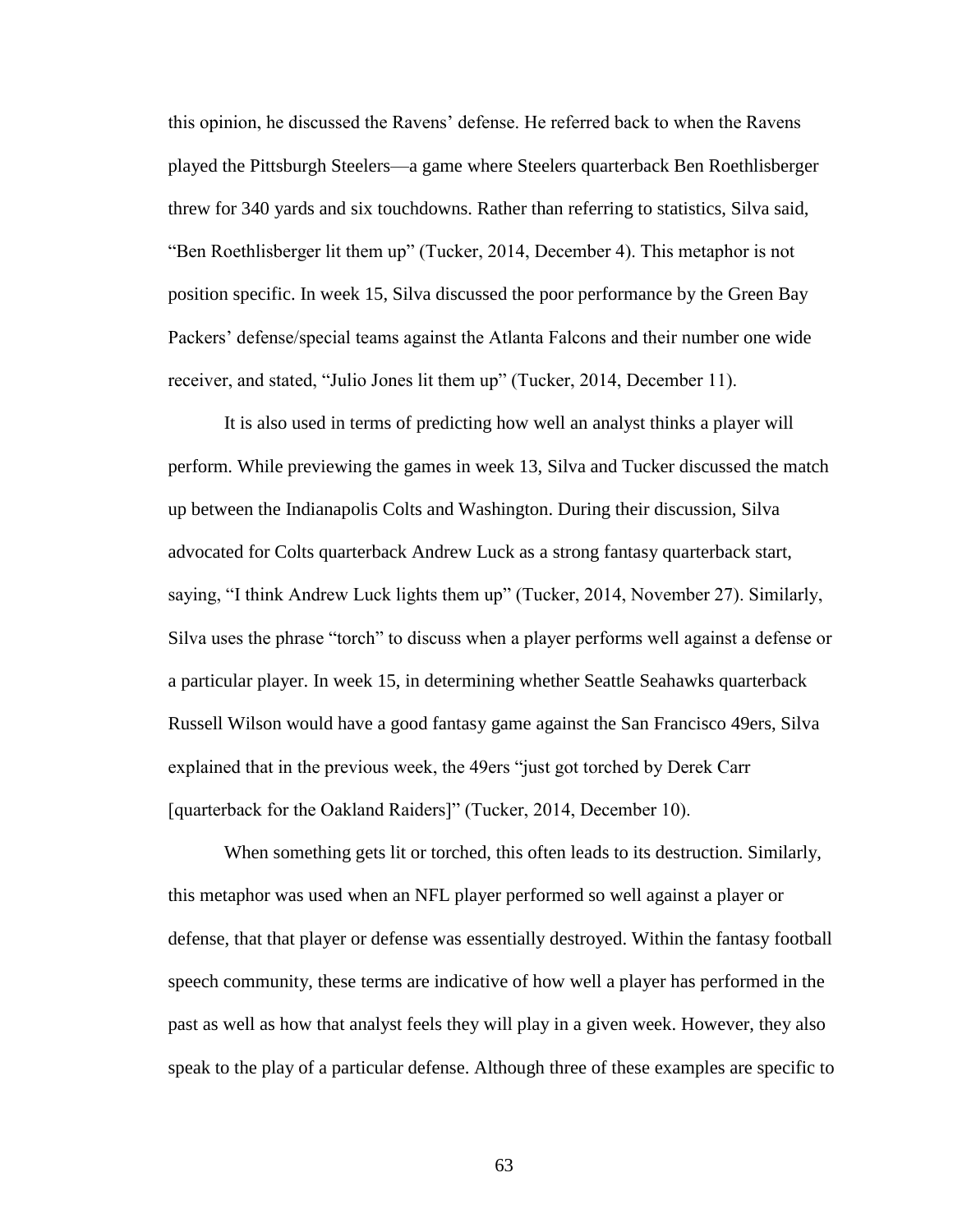Roethlisberger, Jones, Luck, and Wilson, as the last one illustrates, it also indicates that Baltimore, Green Bay, Washington, and San Francisco have defenses that play poorly against quarterbacks (Baltimore, Washington, and San Francisco) and wide receivers (Green Bay). This has ramifications for fantasy football owners in terms of which NFL players they will start, and which they will add to their team for future games against poor defenses.

## *He's Hot and On Fire*

Mark Ingram, running back for the New Orleans Saints, was entering his fourth year in the season. He was a first round draft pick by the Saints in 2011, but was never given the role as the primary back in the Saints offense. However, in the 2014-2015 season, he was given the opportunity and exceeded expectations. He averaged over four yards per carry and would have easily rushed for over 1,000 yards had he not been injured and missed three weeks. He rushed for at least 100 yards in two straight games, from week eight to week nine, and had scored six total touchdowns since the beginning of the season. Silva discussed Ingram's production on the field and his outlook for week ten, and said, "He's been so hot" and advocated for owners to start Ingram (Tucker, 2014, November 6). In week ten, Ingram rushed for 120 yards and caught three passes for 19 yards, so when Silva discussed Ingram's outlook for week 11, Silva called him "one of the hottest running backs in the league" (Tucker, 2014, November 13). Silva conceptualized Ingram in terms of fire or heat and used these metaphors to speak positively about his performance and production.

Matthew Berry also conceptualized success and productivity in terms of someone being hot or on fire. In week ten, he explained that Ben Roethlisberger was "red hot"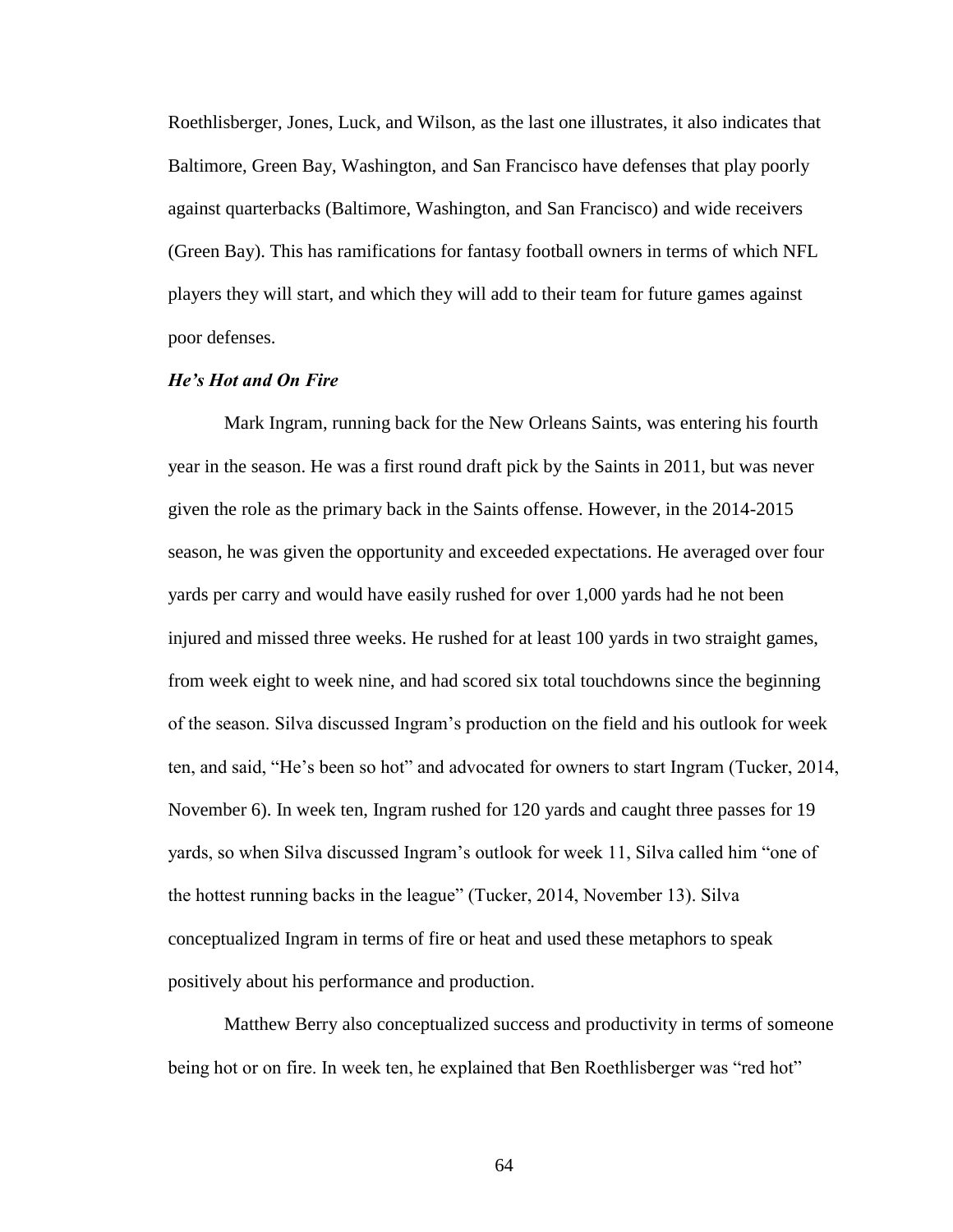(Dopp, 2014, November 7) and used the same phrase to discuss Aaron Rodgers, quarterback of the Green Bay Packers, in week 13 (Dopp, 2014, November 26). These metaphors are indicative of a player who is playing well on a consistent basis. However, there was an exception to the rule. In week 12, Houston Texans quarterback Ryan Fitzpatrick threw for 358 yards and six touchdowns, one of the best games of his career. Following this game, Berry said Fitzpatrick was "on fire" (Dopp, 2014, December 1). However, Berry's tone and the laughter that followed indicated the metaphor was used to mock Fitzpatrick, as it is not a type of game to regularly expect. Aside from exceptions like this, these metaphors served as a recommendation to continue starting an NFL player in fantasy football given their production and consistency.

## *Burning, Smoking and Roasting*

There was one other pattern with regard to fire metaphors within the podcasts conceptualizing one player setting fire to another via their performance on the field. This was often between a wide receiver and the defensive cornerback who was covering them, or between a quarterback and an opposing defense. For example, in week ten, the Tampa Bay Buccaneers faced the Atlanta Falcons. Silva discussed that game and explained that Buccaneers wide receiver Mike Evans was primarily covered by Falcons cornerback Robert Alford. In that game, Evans caught seven passes for 125 yards and a touchdown, so when Silva talked about the game, he said Robert Alford "got smoked by Mike Evans" (Tucker, 2014, November 13). Similarly, when Silva discussed the week nine game between the New Orleans Saints and the Carolina Panthers, Silva said Kenny Stills was ―burning up Antoine Cason [cornerback for the Carolina Panthers]‖ (Tucker, 2014, November 6). Finally, Evans discussed the collegiate performance of Minnesota Vikings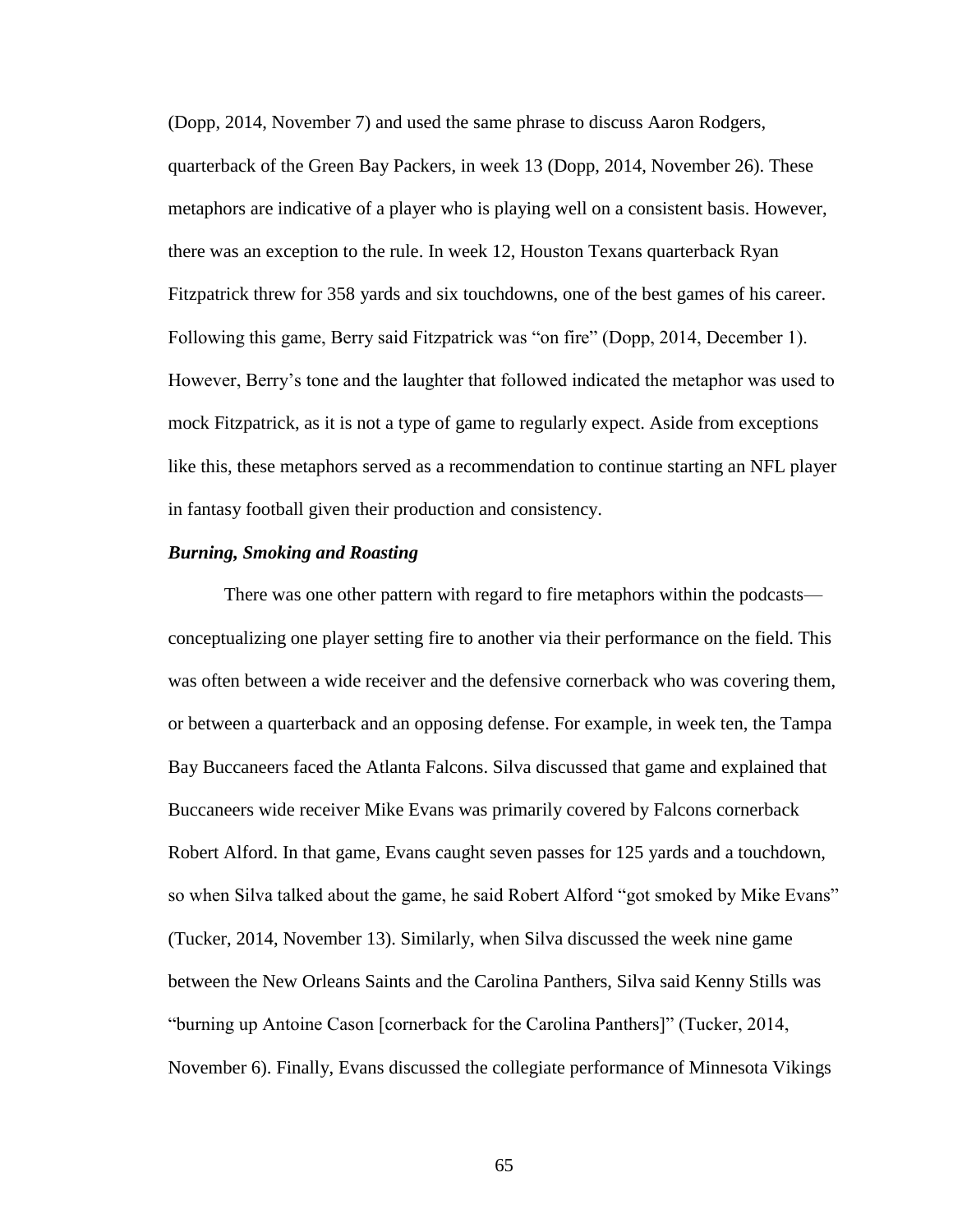wide receiver Cordarelle Patterson to justify starting him against Washington. He argued that even in college, Cordarrelle Patterson "roasted David Amerson" (Tucker, 2014, October 29). Berry also used similar metaphors. When he discussed the performance of Tennessee Titans cornerback Blidi-Wreh Wilson, Berry advised fantasy owners to start their wide receivers against the Titans because Wilson "gets burned so much" (Dopp, 2014, December 5)

This type of fire metaphor follows the pattern in highlighting both the talent and performance of an offensive player like a wide receiver or quarterback, while simultaneously criticizing the performance of a defense or defensive player. For the fantasy football community, this metaphor provides insight into players who would not normally start on your team, but could potentially have value given the recent performance of a particular defense or defensive player.

### *Metaphor Crossovers*

There were three different fire metaphors that could also be categorized into another metaphor theme. One metaphor that was used routinely by Silva was his way of advising fantasy owners to start a particular NFL player. When he discussed an NFL player who should be started, he would say that you should or can "fire him up." Outside of sports, this metaphor is typically used when starting an engine, and thus, could be categorized either as a fire metaphor or a machine metaphor.

Similarly, Ravitz and Silva both conceptualized a player having a high-scoring game as a player "exploding." Ravitz said this of Dallas Cowboys wide receiver Dez Bryant after his three-touchdown game in week 14 (Dopp, 2014, December 15). In his discussion of tight ends who could do well in week 13, Silva said Kansas City Chiefs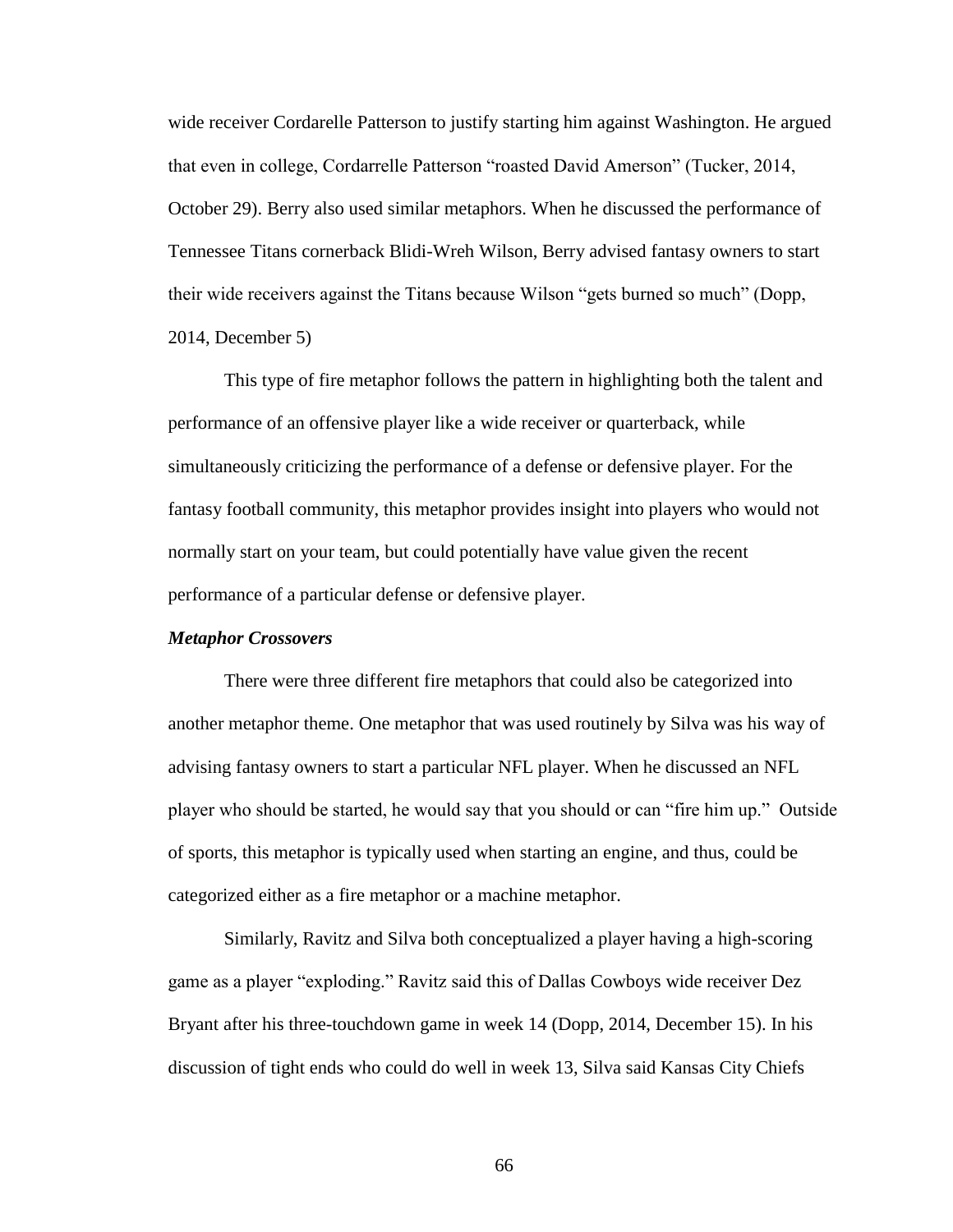tight end Travis Kelce "is an explosive player" (Tucker, 2014, November 27) something he also said about Houston Texans wide receiver DeAndre Hopkins (Tucker, 2014, December 4) and Arizona Cardinals wide receiver John Brown (Tucker, 2014, November 26). This type of metaphor was clearly categorized as a fire metaphor given the connection between fire and explosions, but could have also fallen into the war metaphor category given the connection between battle and explosives. This conceptualizes players as weapons, and the particularly talented ones can be used as a fiery explosion served to destroy an opponent.

The final fire metaphor I want to highlight was unique because of its potential categorization into two categories as well as the intensity of the metaphor itself. In week 12, Silva discussed the match up between Washington and the San Francisco 49ers. At this point, Washington's record was 3-7 going into the game, and running back Alfred Morris was the only fantasy relevant player on the team. Even then, his production had diminished as the season went on. This led Evan Silva to label the team a "dumpster fire" (Tucker, 2014, November 20). Not only is the imagery of that metaphor intense, but it could also be categorized as a fire metaphor and as a chaos metaphor. It takes an already desolate metaphor like a dumpster and amplifies it with the imagery of fire.

### **Commodity Metaphors**

One metaphor category that was expected to emerge from the data was that of a type of commodity (i.e. money, gambling, stocks, etc.). Given some of the previous critical fantasy football scholarship by Hill (2010) and Kellam (2012), I was expecting to find metaphors that conceptualized player and player performance in terms of value and resources. There were 67 total commodity metaphors throughout the 32 podcasts, and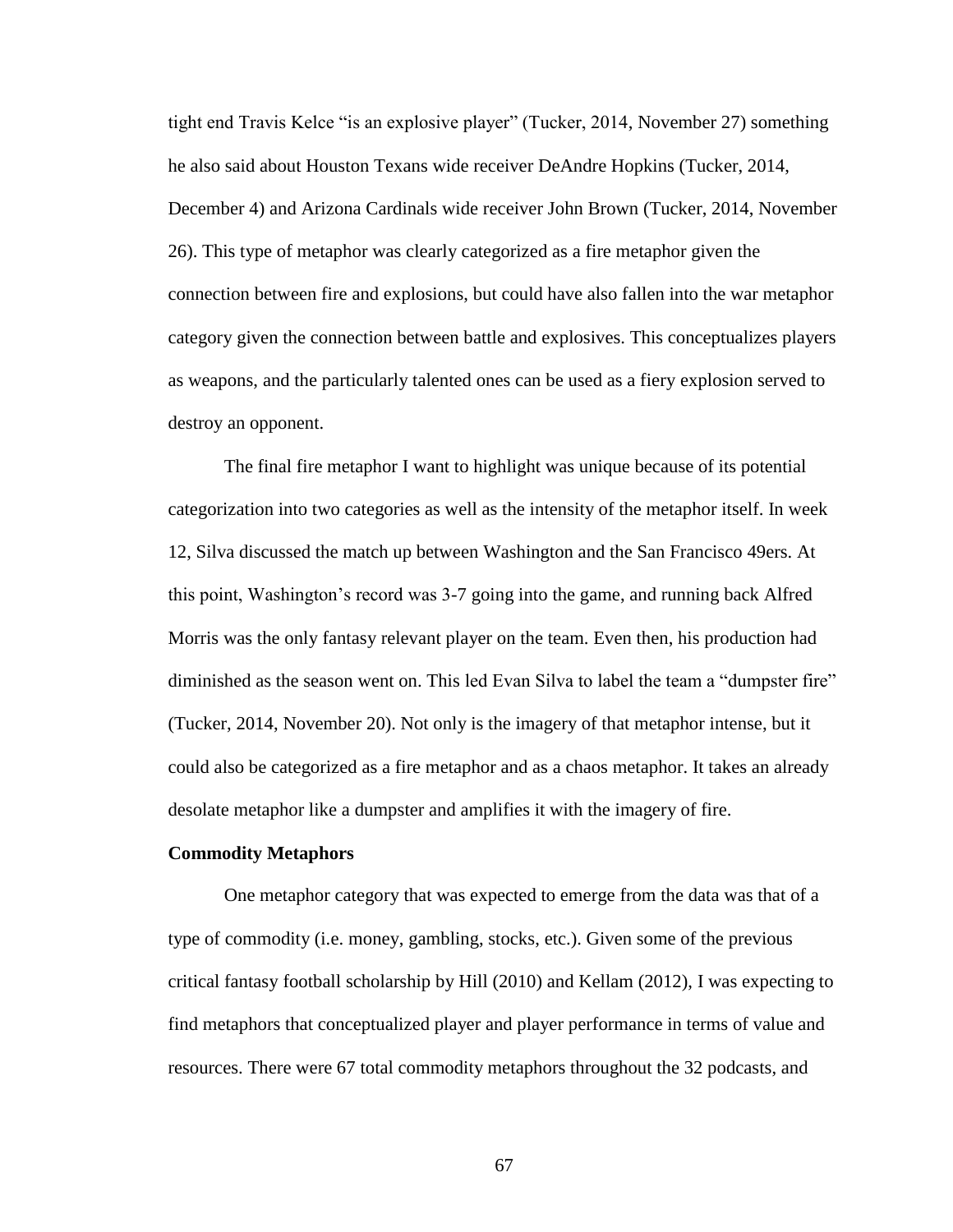two primary themes emerged within the category—gambling and stocks. Players were either conceptualized as something you would wager on or as a stock that fantasy owners invest, trade, and/or dump.

# *Gambling and Wagering*

Throughout the season, the Detroit Lions had established themselves as a team/defense that defended well against the run. In week 13, they faced the Chicago Bears whose running back, Matt Forte, was on his way to another 1,000-plus yard rushing season. In terms of fantasy, Forte, despite his sporadic low-scoring games, had established himself as a top running back. Nonetheless, the matchup against the Lions was a difficult one. On the *Fantasy Focus* podcast, Ravitz asked Berry if owners should try trading Forte given he was going to face the Lions in week 13 as well as week 16, the fantasy football championships for many leagues. Berry responded, saying, "I'm gonna" roll the dice with him in week 16" (Dopp, 2014, December 1). Oddly enough, Berry used the same metaphor for Lions running back Joique Bell that very week. However, he was not worried about the opponent, but rather which Lions running back would receive more carries and receptions, Bell or Reggie Bush. Based on what he knew and how they had performed up to that point, Berry said he would "continue to role the dice with [Bell]" (Dopp, 2014, December 1).

Silva also used gambling metaphors when discussing players, but he conceptualized players and their potential for fantasy football in terms of bets being wagered. In week nine, the Kansas City Chiefs played the New York Jets, who had been one of the worst teams in the league at defending tight ends. That said, when Silva discussed this game, he said that Chiefs tight end Travis Kelce was a "good bet to score"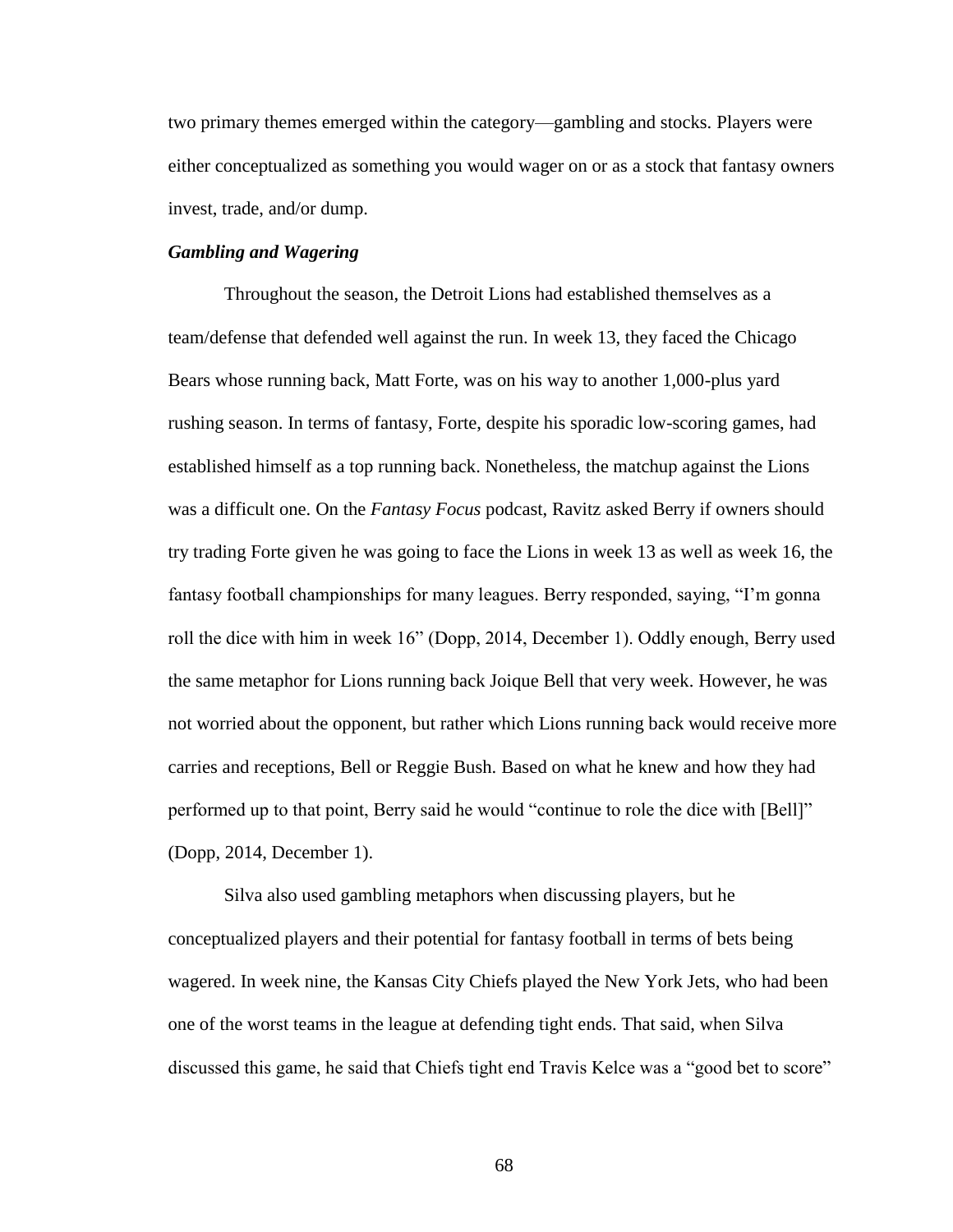(Tucker, 2014, October 30). He also discussed Joique Bell in week 13 as Berry did, saying that Bell was a "good bet for 18-plus touches" (Tucker, 2014, November 26).

Ravitz used gambling metaphors, but rather than focusing on the potential of a player and their expected production, he used these metaphors to express his confidence in a particular player and his belief that the player was emerging as a reliable option for fantasy football purposes. For example, in week eight, Oakland Raiders tight end Mychal Rivera caught seven passes for 83 yards. In week nine, he caught eight for 38 yards and two touchdowns. Based on these two performances as well as the opponent the Raiders were facing in week 10, the Denver Broncos, Ravitz explained to Berry that he was "all in on Mychal Rivera" (Dopp, 2014, November 7). Similarly, Minnesota Vikings wide receiver Charles Johnson had put together good to great performances in weeks 11 through 13, which allowed Ravitz to say that he "was all in" on Johnson as a legitimate fantasy relevant wide receiver (Dopp, 2014, December 8).

With the act of gambling, there is a certain amount of risk and reward at play. People wager their money on something they believe will benefit them financially. Similarly, when a fantasy football owner decides to wager on a particular player, they are making a decision based on what they feel will benefit their fantasy team the most. In the fantasy football speech community, these types of metaphors either warn owners that certain NFL players come with both risk and upside (rolling the dice and good bets) or that fantasy football owners can start believing in the reliability of a particular NFL player (being all in). These metaphors are of particular importance given that often fantasy football leagues have some type of monetary prize at stake for the winner of the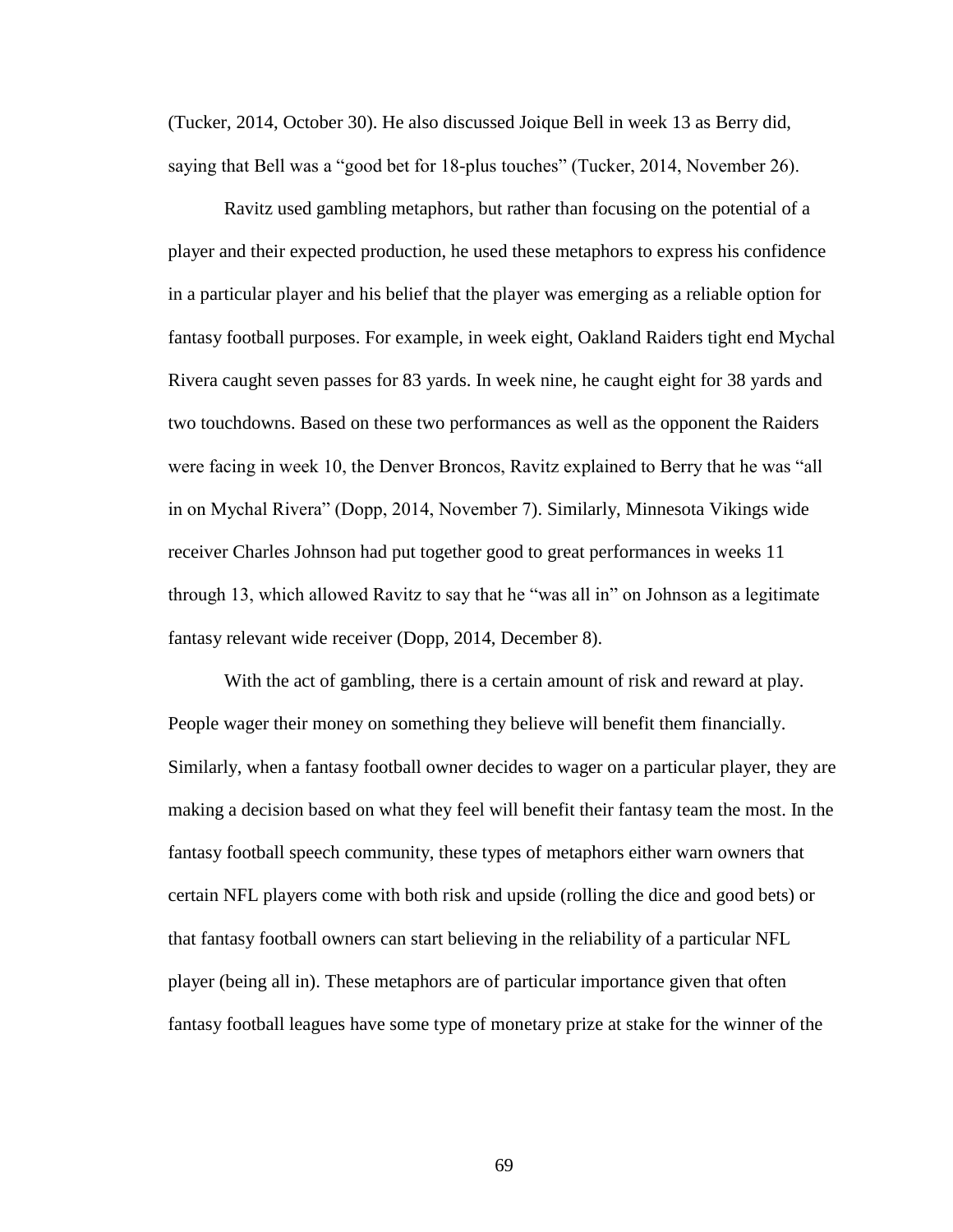league. Thus, fantasy football experts are using gambling metaphors to discuss players they are using to gamble.

# *Are You Buying or Selling?*

In addition to the gambling metaphors that are being used, analysts also conceptualized players as stocks or bonds that fantasy football owners can buy, sell, or trade. This was particularly evident on the *Fantasy Focus* podcast where they routinely used the metaphors "sell-high" or "buy-low." For example, New Orleans Saints running back Mark Ingram started off the season with 60 rushing yards and two touchdowns in week one and 83 rushing yards and one touchdown in week two. He broke his hand in week two and missed the next three games. When he returned, he had a poor game against a tough Detroit Lions defense but followed that with a 172 rushing game with one touchdown against the Green Bay Packers in week eight. This led Stephania Bell to label Ingram a "sell-high" based on his high-perceived value combined with his injury history (Dopp, 2014, October 31). In other words, given the combination of production and injury, Ingram's value was at its highest, which meant fantasy football owners could get the most via trade at that point in the season.

The opposite of a *sell-high* is a *buy-low*. Baltimore Ravens running back Justin Forsett's value in week nine is a prime example of what scenario would facilitate the use of the buy-low metaphor. Forsett's production in terms of rushing yards and touchdowns had been inconsistent up to week nine. However, he had a few above average fantasy games, particularly in weeks six and seven. Given his potential for success as well as the poor performance he had in week eight, Ravitz deemed Forsett a "buy-low" (Dopp, 2014, November 3). His perceived value was such that a fantasy football owner could acquire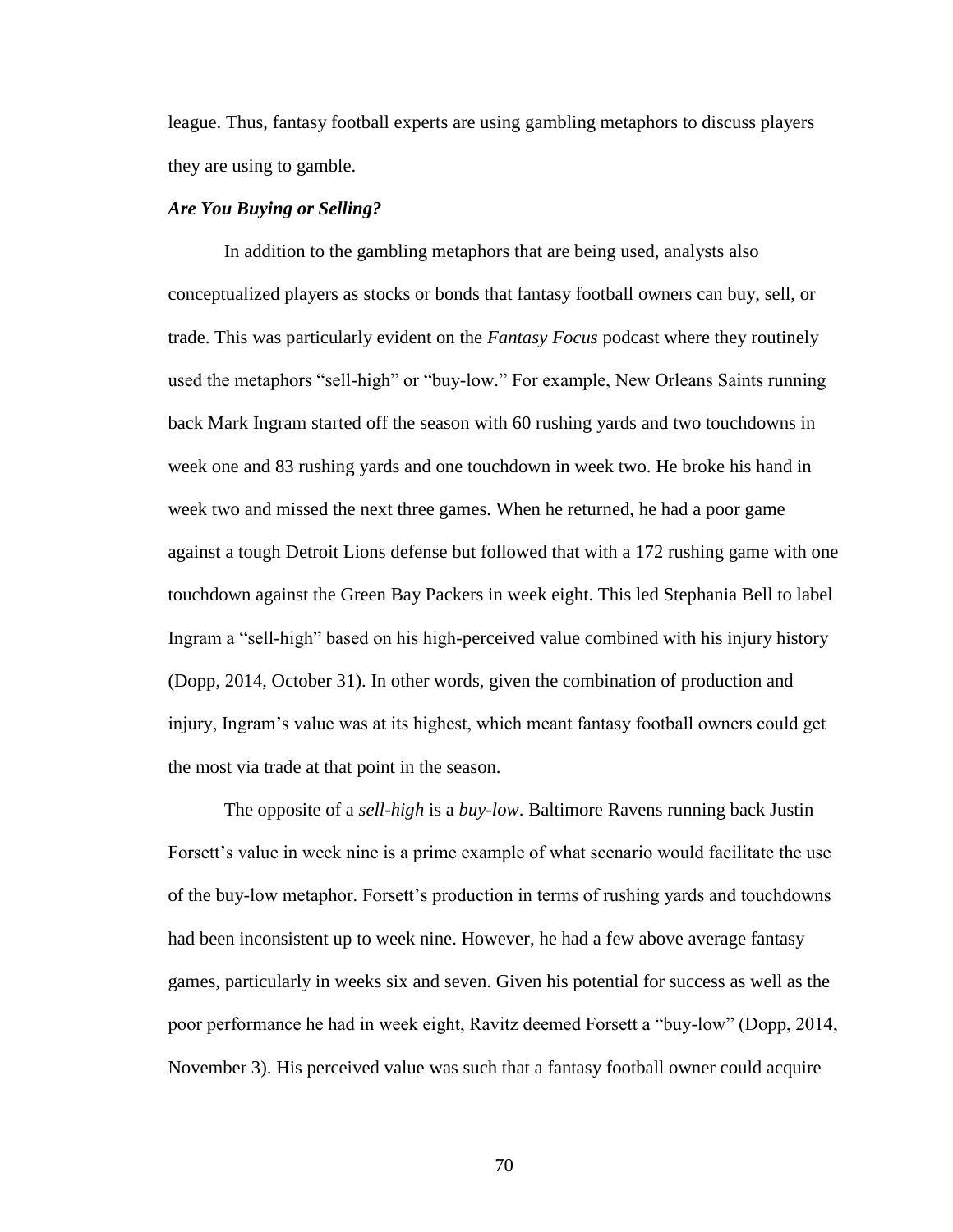Forsett via trade with another team without having to trade away a high-value player to get him.

The "sell-high" and "buy-low" metaphors serve a vital purpose within the fantasy football speech community. The primary objective in fantasy football is to construct a winning team each and every week. In addition to the draft, trades and the waiver wire are the only avenues owners have to construct the best possible team. When an analyst labels a player as a "sell-high" or a "buy-low," it provides some owners with sufficient evidence to either trade away or acquire a player.

## *Daily vs. Weekly Commodities*

The majority of metaphors used are specific to standard fantasy football leagues that have teams compete for the first 12 weeks of the regular season, followed by the fantasy playoffs between weeks 13 and either 16 or 17, depending on the league. However, there was one metaphor used by Evan Silva that was specific to a different type of fantasy football league—daily. As previously mentioned, the key to daily fantasy football is to find a combination of high-priced NFL players and NFL players that are priced much lower but who have potential to exceed their perceived value.

This information is necessary to understand why Silva discussed an NFL player's ability to "pay dividends." For example, in week 15, the Baltimore Ravens played against the Jacksonville Jaguars. Silva explained that the Jaguars defense had performed poorly against the run, and that Jaguars quarterback Blake Bortles had turned the ball over to opposing defenses at least once per game. Given this information, he advised daily fantasy owners to start both the Ravens defense as well as Ravens running back Justin Forsett. Given the price of each one on daily fantasy sites, if they had big fantasy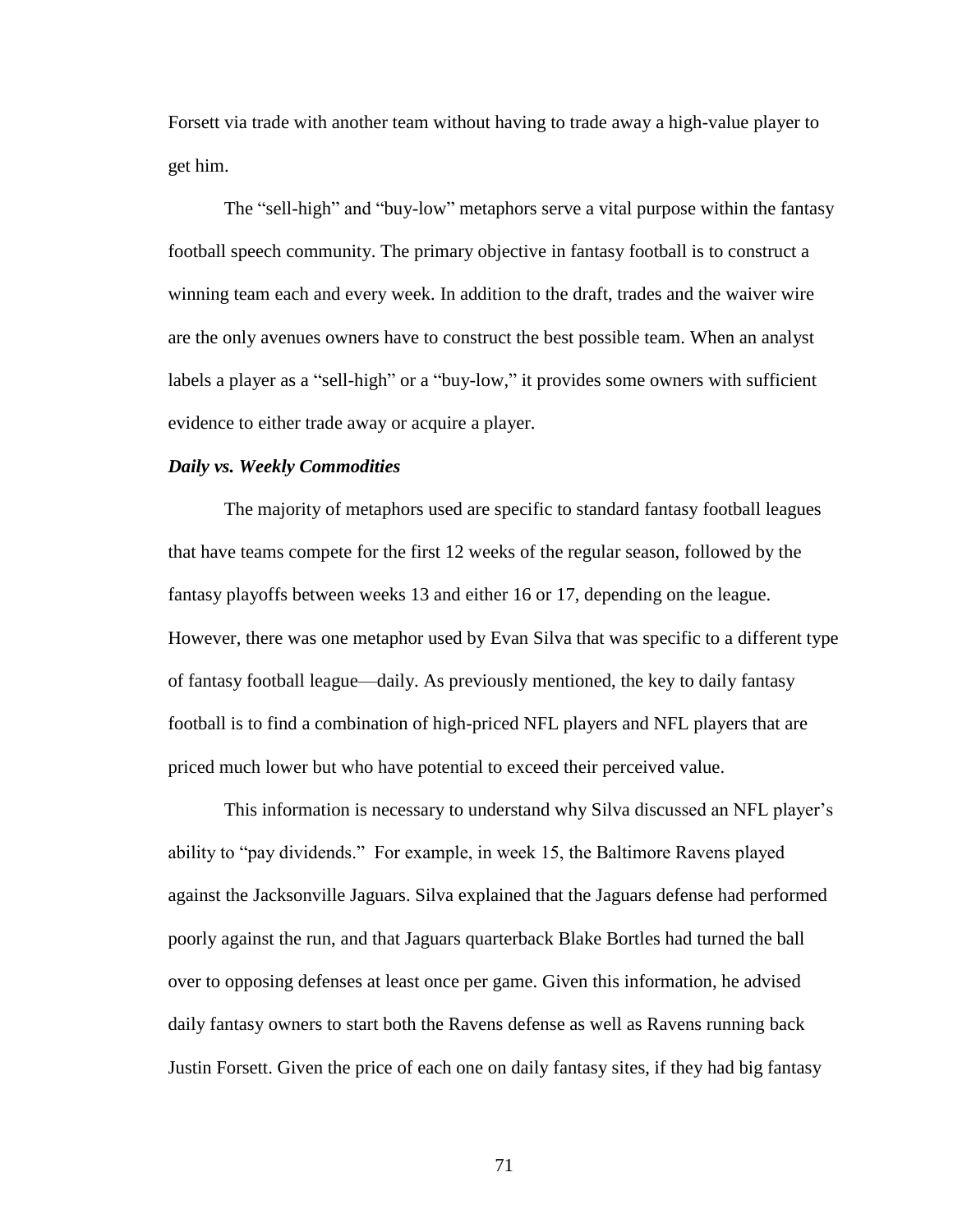performances, Silva claimed it "could pay big dividends" (Tucker, 2014, December 11). In other words, the profit (fantasy points) based on the Ravens' defense and running back's combined performance would exceed the price paid to use them in daily leagues. Silva used the same metaphor to encourage the use of Philadelphia Eagles wide receiver Jordan Matthews in daily leagues in week ten (Tucker, 2014, November 7) and discuss Oakland Raiders tight end Mychal Rivera's performance in week 11 (Tucker, 2014, November 13).

This metaphor is specific to fantasy football owners who compete in daily fantasy leagues and essential given how much some fantasy football owners have invested in these contests. Entry fees run as high as \$5,300 and can pay first place upwards of one million dollars. For this speech community, understanding which players can "pay" dividends" has ramifications that exceed beyond friendly competition. Thus, this metaphor holds a significant value for those within the speech community who participate in this type of fantasy football league.

## **War Metaphors**

There were 61 metaphors that were categorized as being related to war in some fashion. Within this category, three primary themes emerged—strategy, weaponry, and battle. Some were specific to a team, while others were focused on individual players.

# *The Art of War*

One of the most common metaphors within this category is not specific to a player but rather is used when discussing how one team might scheme or strategize against an opposing team given their strengths and weaknesses. Analysts on both podcasts discussed teams and defenses in terms of the way opposing teams might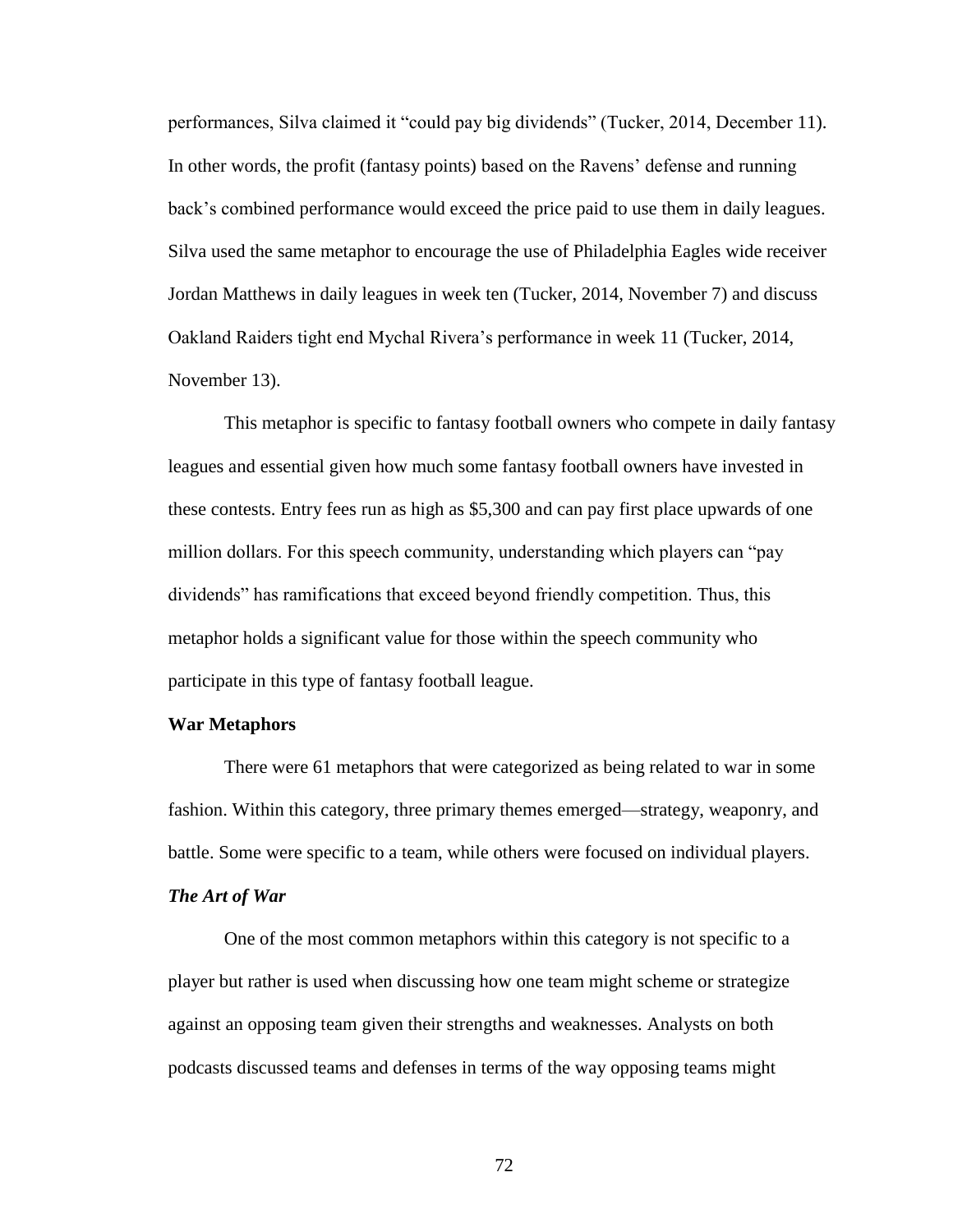"attack" them (either by running or passing the football). For example, in week 16, the Philadelphia Eagles faced Washington for the second time in the season. Silva explained that throughout the season, offenses had not had success running the ball against Washington given how strong their rush defense had been. That said, most teams that faced Washington either strategized for or eventually turned to passing the football more than rushing. Silva addressed this by saying most teams "attack [Washington] with the pass‖ (Tucker, 2014, December 18). When Silva discussed the Dallas Cowboys and the Chicago Bears in week 14, He explained that the "best way to attack the Cowboys is on the ground" (Tucker, 2014, December 3). He used this metaphor to advise fantasy owners to start Bears running back Matt Forte.

These scenarios highlight the way these metaphors are used. While analysts use certain metaphors to emphasize a player's talents or a team's weakness, these metaphors are used to create context for the opinions and rankings of the analyst. In week 15, Berry advocated for starting Buffalo Bills running back Fred Jackson in the Bills' game against the Green Bay Packers. He believed Buffalo would run the football often with Jackson, so he argued, "That's the way to attack Green Bay" (Dopp, 2014, December 12). While Berry's experience as an analyst should suffice for his rankings of Jackson, he used this metaphor to create justification for his rankings and confidence in Jackson.

### *Weapons of Fast Production*

Another primary theme within this category is the conceptualization of NFL players as weapons. For example, when Berry of the *Fantasy Focus* podcast discussed the Philadelphia Eagles' week 13 game against the Dallas Cowboys, he advocated for starting Eagles quarterback Mark Sanchez by saying he had "a lot of weapons" (Dopp,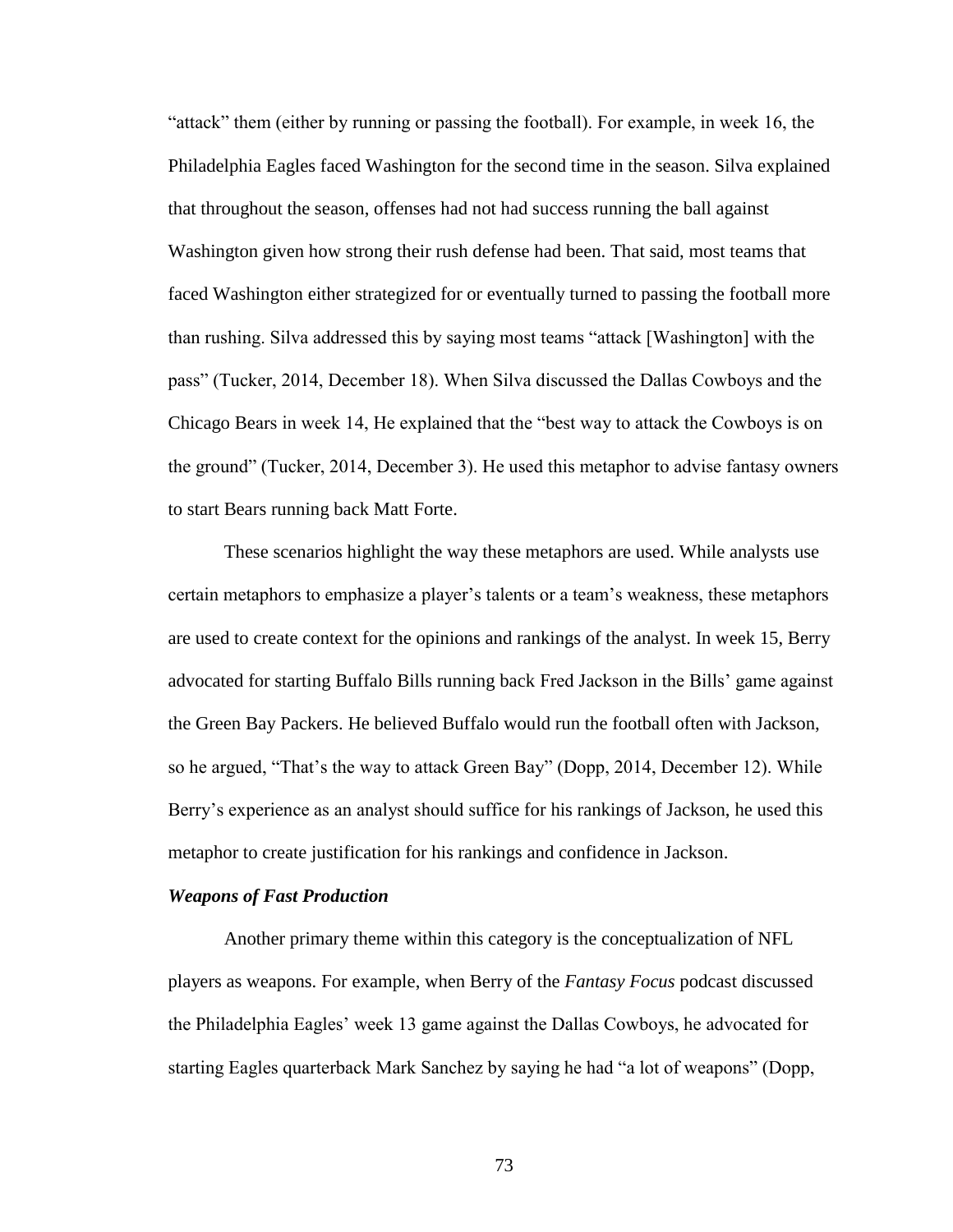2014, November 26). He then listed wide receivers Jeremy Maclin and Jordan Matthews, tight end Zach Ertz, and running back LeSean McCoy. In that same week, Silva of the *Fantasy Feast* podcast discussed the exact same game, advising owners to start Mark Sanchez because "he's got good weapons" (Tucker, 2014, November 26). These two analysts used the exact same metaphor to discuss the same player and the same context, both advocating for Sanchez as a viable fantasy option.

While the weapon metaphor is impactful, analysts were often more specific when discussing certain players. Berry discussed the Baltimore Ravens' week ten game against the Tennessee Titans and began discussing the match up between the Ravens' speedy wide receiver Torrey Smith, and the Titans defense that had struggled against the pass. He then said that Smith was a "threat to catch a deep bomb," meaning that there was always a chance that Smith could race down the field, outrun the defense and catch a long touchdown pass (Dopp, 2014, November 10). Similarly, Silva discussed the Cleveland Browns' primary receiving options, wide receiver Josh Gordon and tight end Jordan Cameron, and called them "the Browns' big guns" (Tucker, 2014, November 27). Finally, while Berry discussed the Pittsburgh Steelers' strategy against the New Orleans Saints in week 13, Berry explained "the Steelers intended to keep Jimmy Graham from going off" (Dopp, 2014, December 1). He conceptualized Graham as a weapon, specifically a bomb that could "go off" and destroy the Steelers defense.

This type of metaphor is indicative of the competitive nature of the fantasy football speech community. These players are discussed as weapons that NFL teams use against one another. In turn, fantasy players begin conceptualizing these players as weapons they use themselves in their own match ups.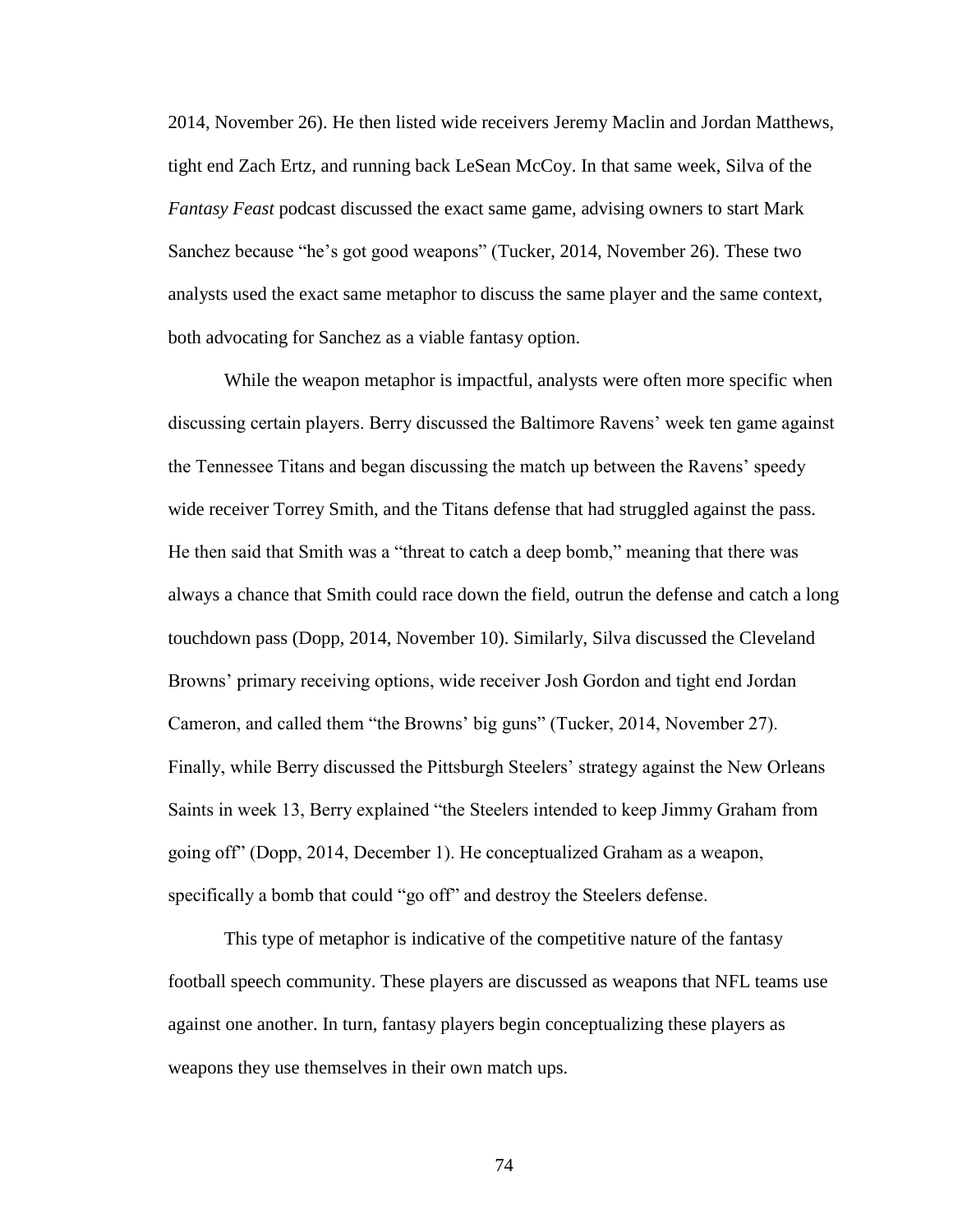# *War on the Gridiron*

The final theme within this war category is battle itself. In week ten, the San Francisco 49ers faced the New Orleans Saints. Silva predicted this to be a high-scoring game because of the productivity of the offenses, calling it a "shootout" (Tucker, 2014, November 6). Similarly, Berry expected a "shootout" from the Chicago Bears and the Tampa Bay Buccaneers in week 12, but for a different reason. He reasoned that both teams had such poor defenses that the offenses would be able to have success in scoring points (Dopp, 2014, November 21).

In both these examples, the metaphor of a "shootout" was used to conceptualize the game as two armies exchanging fire on the battlefield. For the fantasy football community, a shootout is viewed as something positive because if teams are scoring early and often, players on each team have a strong likelihood of scoring fantasy points.

There are other metaphors surrounding a battle or fighting that were used during the podcasts. In week 12, Silva discussed Minnesota Vikings rookie quarterback Teddy Bridgewater and explained that after getting sacked a number of times, Bridgewater often looked scared and hesitant when throwing the football, claiming Bridgewater looked ―shell-shocked‖ (Tucker, 2014, November 20). When Berry discussed the week 14 game between the Atlanta Falcons and the Green Bay Packers, he discussed the Falcons, saying, "They're going to get destroyed" (Dopp, 2014, December 8). Finally, Silva discussed the Dallas Cowboys' game against Washington in week eight where Cowboys running backs DeMarco Murray and Lance Dunbar each put up good rushing yards. However, rather than focusing on the Cowboys, Silva discussed Washington saying their defense "got gashed" (Tucker, 2014, October 29).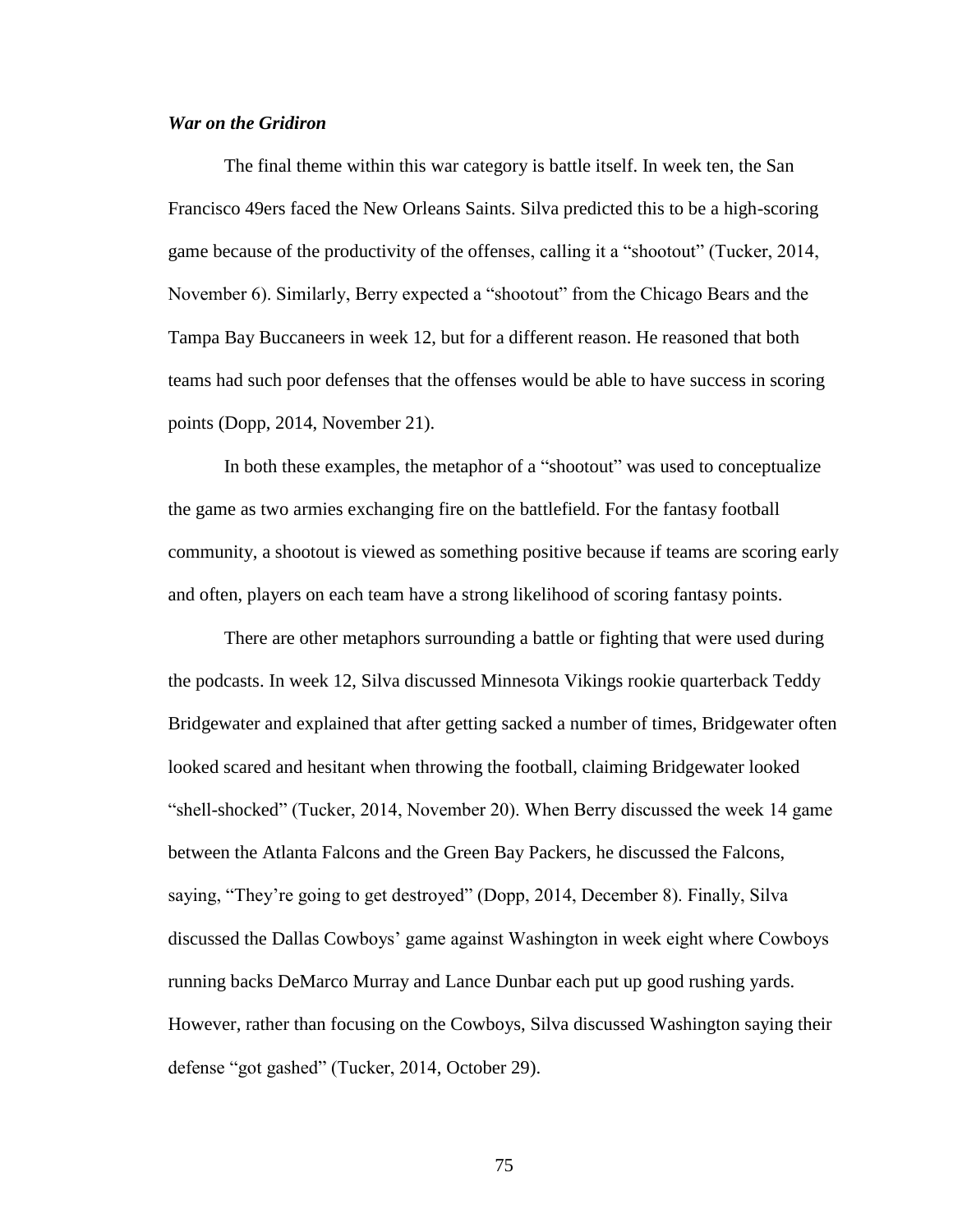These metaphors are indicative of a particular characteristic of the fantasy football speech community. Teams are in shootouts, running backs are gashing defenses, and receivers are catching bombs. These are not soft, subtle or delicate metaphors. The speech used to communicate within this community is aggressive and violent, similar to the gendered communication used to discuss the violent nature of men in sports.

## **Monstrosity Metaphors**

One metaphor that nearly each analyst used throughout the 32 podcasts conceptualized players as possessing qualities of a superhuman or monster. There were 48 monstrosity metaphors found in the data set, and the three primary themes within this category were "beasts," "freaks," and "monsters."

## *Beasts*

The "beast" metaphor was used routinely in a similar fashion as "stud" and for a similar effect. As mentioned in previous categories, Saints running back Mark Ingram had high-scoring games, both in real life and in fantasy, in weeks eight and nine. He had more than 100 all-purpose yards in each game and scored three touchdowns over those two weeks. Given his production, Berry discussed Ingram's potential for week ten, and in that discussion, he called Ingram a "beast" (Dopp, 2014, November 10). In that same two-game stretch, Philadelphia Eagles wide receiver Jeremy Maclin caught 18 total passes for 345 yards and four touchdowns, which led Berry to call him a beast as well (Dopp, 2014, November 3). In these examples, the combination of an NFL player's talent, production, and reliability was conceptualized as an animal/human hybrid.

Ross Tucker also used the "beast" metaphor, but for a different reason. In week 13, Tucker discussed the New York Jets and their running backs. He discussed running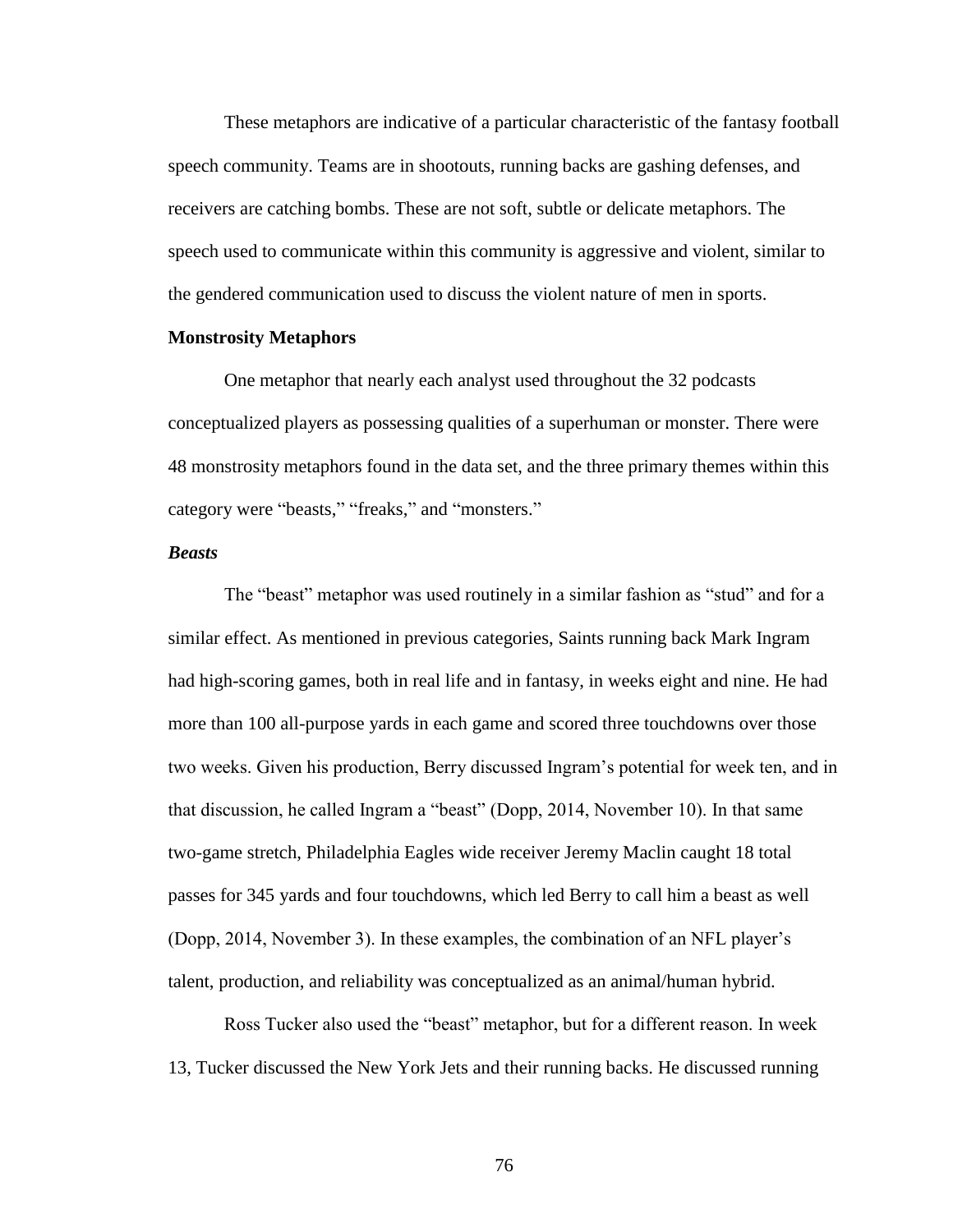back Chris Ivory and labeled him a "beast" (Tucker, 2014, November 27). In this instance, he used the metaphor to conceptualize the running style of Ivory. He explained that Ivory runs aggressively and often runs over opposing defenders. As mentioned before, this metaphor is used to emphasize a player's talent, production and reliability. However, what is different with this metaphor than the "stud" metaphor is the way in which Tucker conceptualized Ivory and Ivory's running style. Ivory was not viewed as a particularly reliable player. While he did have a good fantasy game in the game Tucker referenced, the "beast" metaphor was used to conceptualize his skills, and not so much his talent or consistency.

## *Freaks*

In week 13, the Atlanta Falcons faced the Arizona Cardinals. In that game, Falcons wide receiver Julio Jones caught 10 passes for 189 yards and a touchdown. He followed that in week 14 by catching 11 passes for 259 yards and a touchdown against the Green Bay Packers. This led Evan Silva to call Jones a "freak of nature" (Tucker, 2014, December 10). He used that same metaphor for Tampa Bay Buccaneers wide receiver Mike Evans after Evans caught 21 passes, for over 450 yards and five touchdowns over a three-week span (Tucker, 2014, November 20). Berry tweaked the metaphor when he called Oakland Raiders running back Latavius Murray an "athletic freak" (Dopp, 2014, November 21) and Houston Texans wide receiver DeAndre Hopkins a "physical freak" (Dopp, 2014, November 26). In addition to the production these four players had on the field, they also share a few other qualities. They are all over six feet tall (in fact most are 6'3" or taller), and each weighs over 200 pounds (National Football League, 2015).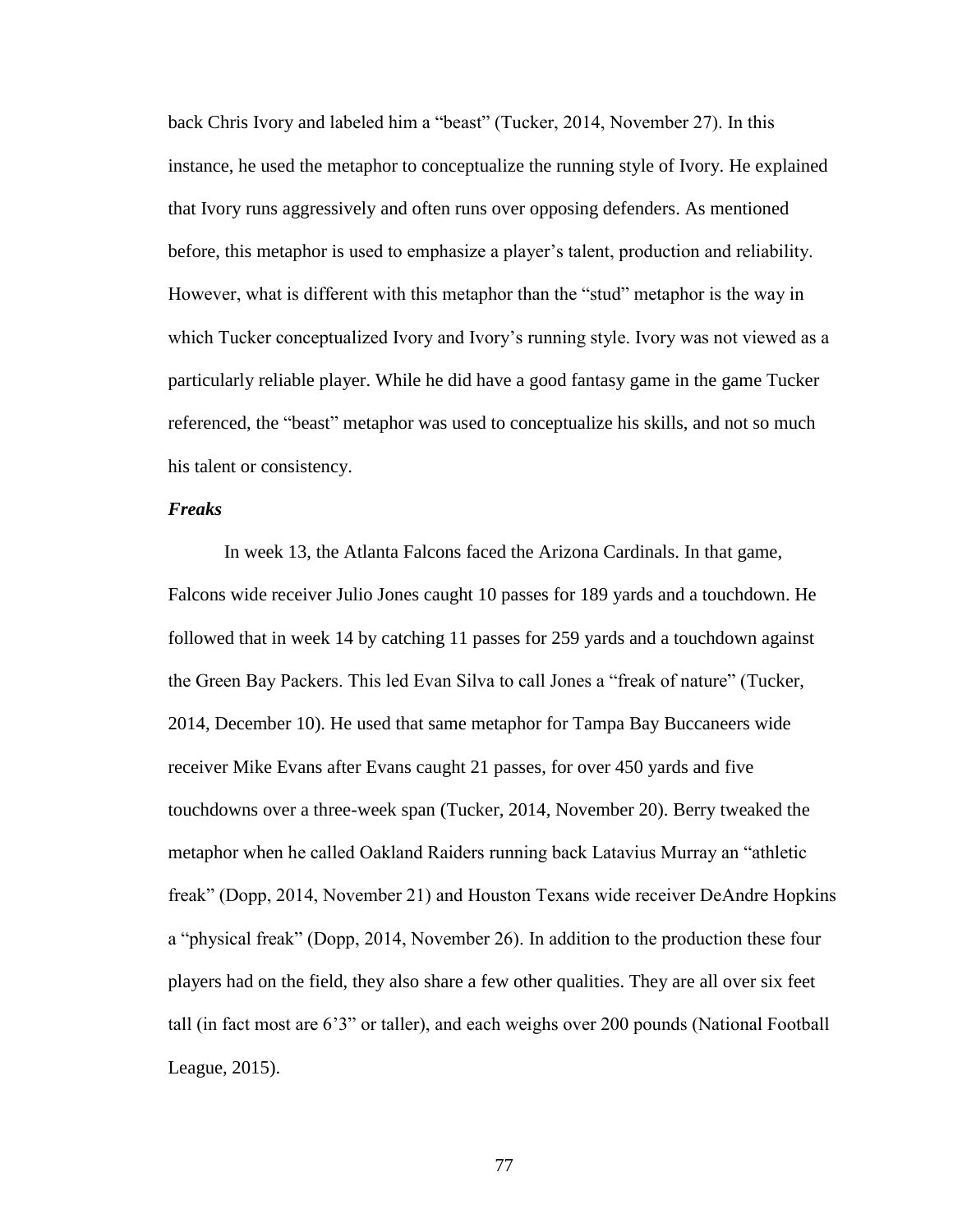The term *freak* is typically used to discuss something that is not human, and is often used to speak negatively about a particular person or being. However, for the fantasy football speech community, the term *freak* does not hold a negative connotation. This metaphor is indicative of a player whose combination of size and talent make him abnormal. In this case, it is an abnormality that is celebrated and welcomed. It is a characteristic fantasy football owners are looking for from NFL players.

## *Monsters*

"Monster" was the most commonly used metaphor in this category and was used for a similar effect as "beast" and "freak." The distinguishing factor between the "monster" metaphor and the "freak" and "beast" metaphors is that size is not a requirement. For example, Indianapolis Colts wide receiver T.Y. Hilton is 5'9" and weighs 178 pounds. However, he had six games of over 100 yards receiving, two of which were over 150 yards. Thus, in week 15, when the Colts faced the Houston Texans, Berry explained that Hilton was a "monster play" given his recent production and the poor performance of the Texans' passing defense (Dopp, 2014, December 12). Analysts used this metaphor when discussing a player having an incredibly productive game or to discuss a player who had been performing well and producing large numbers on a consistent basis.

There was also an instance of metaphor use similar to how Tucker conceptualized Chris Ivory as a "beast." In week 15, Cincinnati Bengals running back Jeremy Hill rushed 25 times for 148 yards and two touchdowns. However, when Evan Silva discussed Hill's outlook for week 16, he did not focus on Hill's production but rather on his aggressive style of running, leading Silva to call him a "monster" (Tucker, 2014, December 17).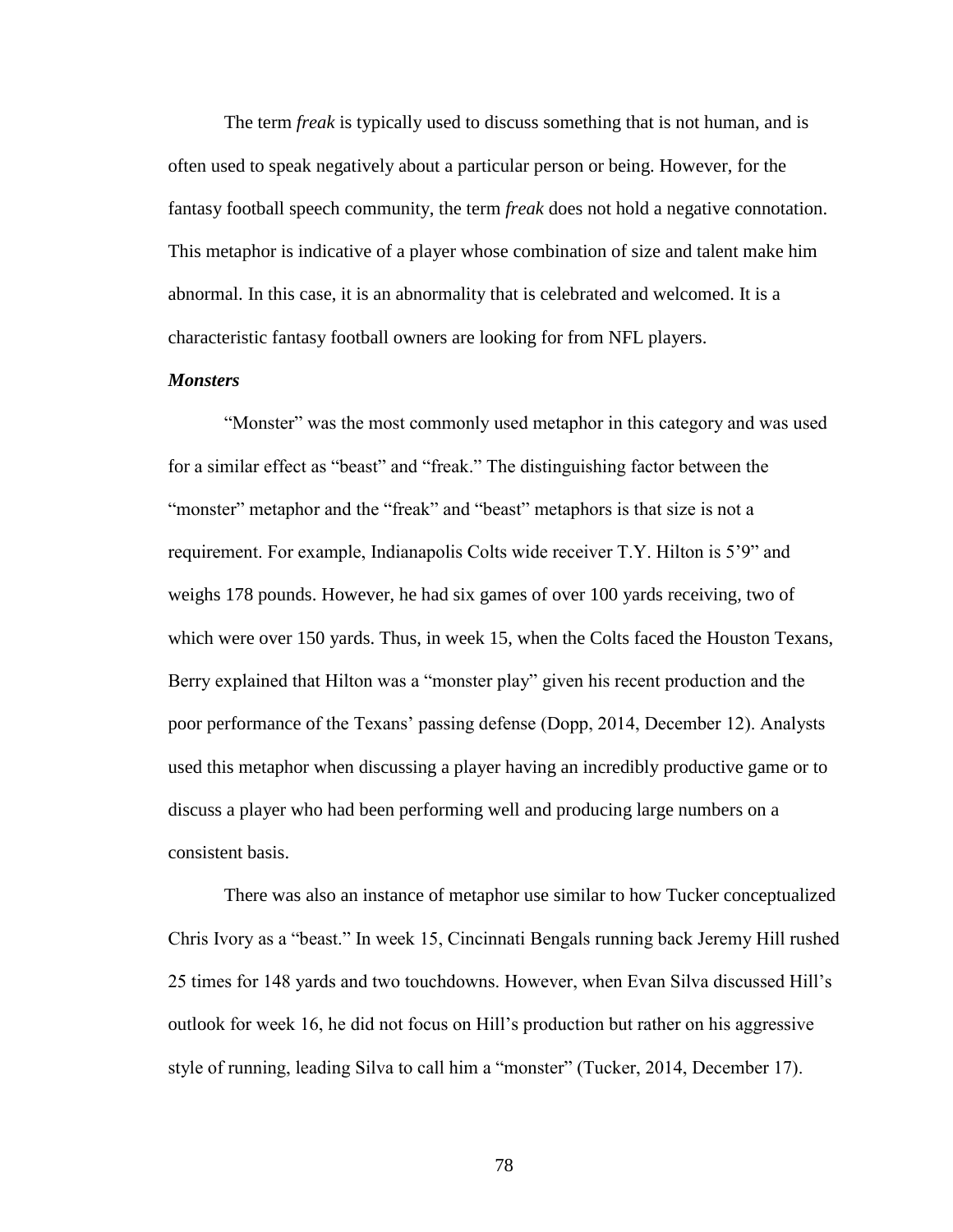For the fantasy football speech community, metaphor use centered on beasts, freaks, and monsters is indicative of a player who is talented and produces good numbers on a consistent basis. A player performing in a way that exceeds human expectations is viewed as a positive characteristic. However, there were some "monster" metaphor uses that strayed from the norm. For example, one *Fantasy Focus*-specific metaphor is a "fantasy zombie," a term that can be found on the podcast's website. It is defined as a once-great fantasy player who returns to relevance after a prolonged period of being completely worthless. While this metaphor signifies a player having a productive fantasy game, it also speaks negatively of their typical fantasy production.

# **Machine Metaphors**

There were 48 metaphors throughout the podcasts that conceptualized players as machines. One of the most commonly used metaphors by Evan Silva was the term "machine." The second most common theme was discussing players as having qualities of a machine. Finally, often players were labeled as a specific type of machine or given a particular label that has machine-like qualities.

### *Man or Machine*

Much like the "stud," "beast," and "monster" metaphors, the "machine" metaphor was used to conceptualize a player who is talented, had been producing strong fantasy numbers, and was reliable. For example, Houston Texans running back Arian Foster had a great fantasy football season, averaging 95 yards per game and almost five yards per carry. Despite some injuries that held him out of three games and hindered him from two others, he was one of the most reliable running backs in fantasy football. This led Silva to call Foster a "machine" in week nine of the NFL season (Tucker, 2014, October 30).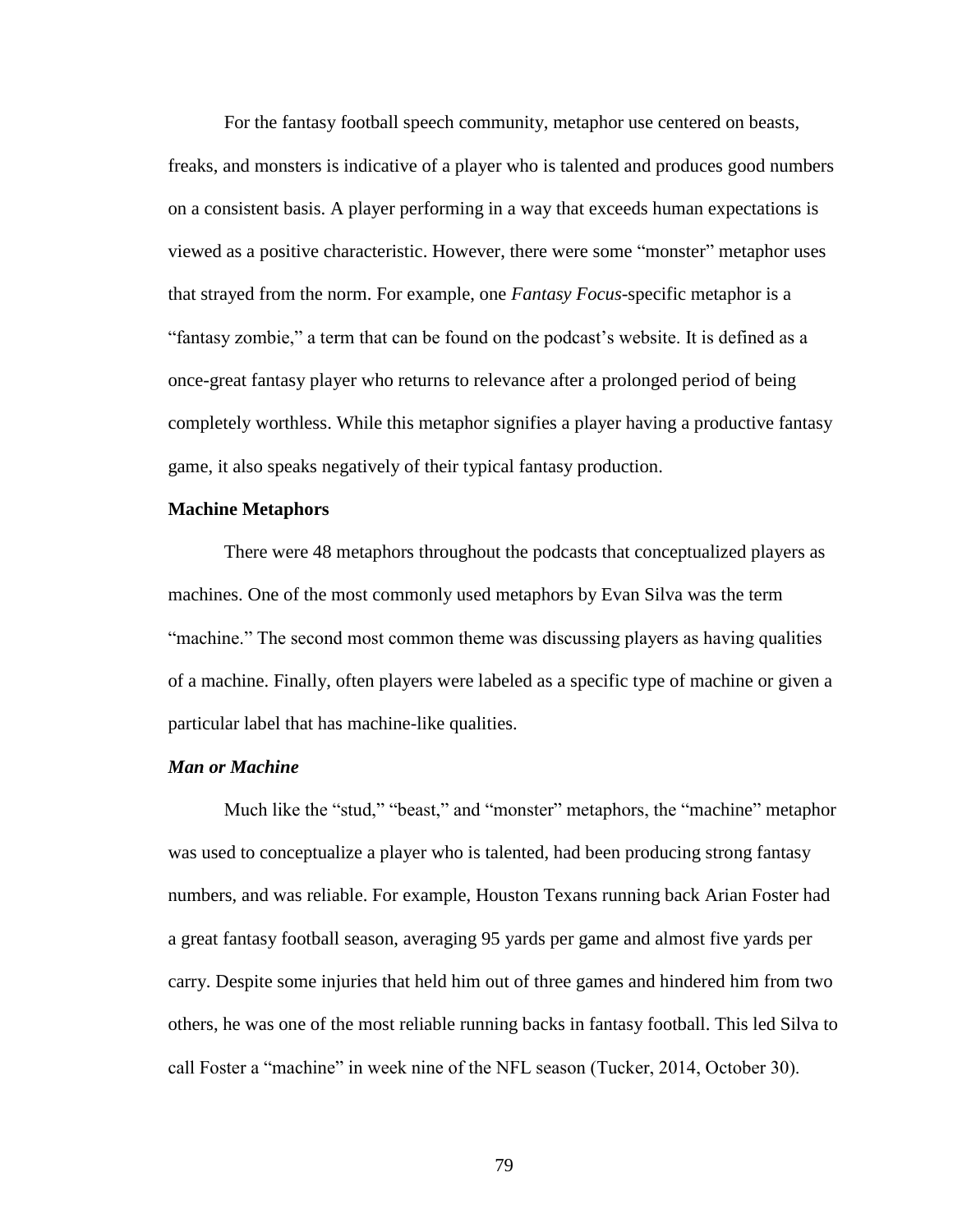Similarly, Chicago Bears running back Matt Forte also had a great season, averaging over 100 total yards per game, and scoring ten total touchdowns. His continual success by rushing and/or receiving led Silva to label him a "machine" in his discussion of Forte's game against the Vikings in week 11 (Tucker, 2014, November 13).

In addition to this machine metaphor, analysts also specified what type of machine some players were based on their performance. From week seven to nine, Pittsburgh Steelers rookie wide receiver Martavis Bryant scored at least one touchdown in each game. This led Silva to call him a "touchdown maker" leading up to the Steelers game against the New York Jets in week ten (Tucker, 2014, November 5). Similarly, Detroit Lions running back Joique Bell scored two touchdowns in weeks 13 and 14. In turn, when Silva discussed Bell's outlook for week 15 against the Minnesota Vikings, he called him a "touchdown-scoring machine" (Tucker, 2014, December 10). However, not every player was conceptualized as a machine with a positive connotation.

If a player performed poorly on a consistent basis or followed a particular negative pattern for an extended period, this often lead fantasy football analysts to use the "machine" metaphor negatively. Jacksonville Jaguars rookie quarterback Blake Bortles played well during the preseason, but did not play in a regular season game until week three. Although his performance in terms of yardage and touchdowns varied throughout the season, Bortles turned the football over at least once either by fumble or interception in every game but one. In turn, Silva labeled him a "turnover machine" in week 12 (Tucker, 2014, November 20).

For the fantasy football speech community, this machine metaphor speaks both to the perception of the player as either positive or negative as well as the potential match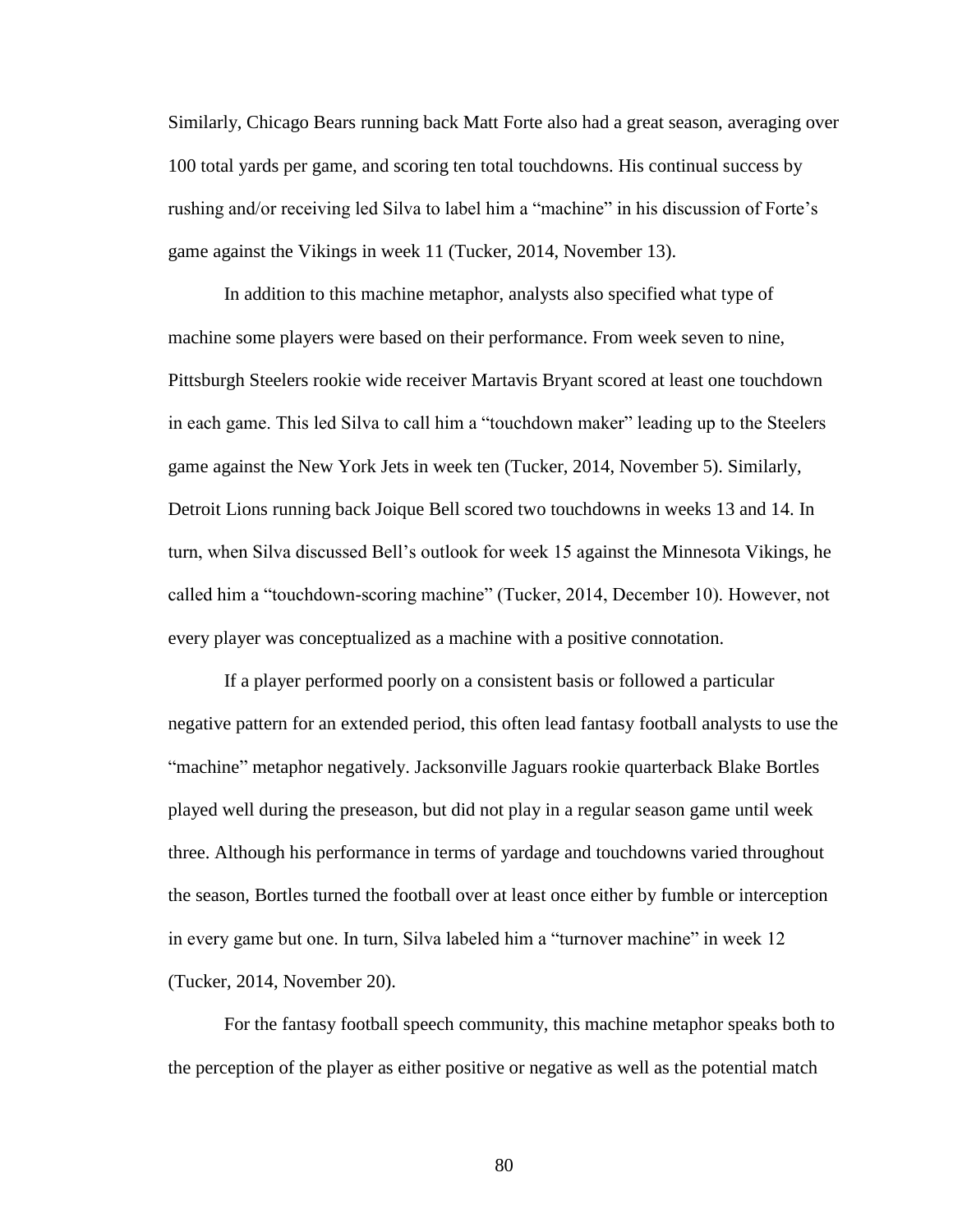up a fantasy defense may have. For instance, in the previous example with Bortles, Silva called Bortles a "turnover machine" and then proceeded to advise fantasy football owners to start the Indianapolis Colts defense given Bortles' propensity to turn the ball over. These metaphors are also indicative of a certain pattern. Just as one expects a machine to function, as needed, each time it is used, fantasy football owners know what to expect from certain players.

## *Machine-Like Action*

Some analysts used specific machine metaphors to conceptualize players; others used machine-like action metaphors for a similar effect. The St. Louis Rams defense and special teams served as a suitable example of this type of action metaphor. In week nine, they held the San Francisco 49ers to ten points. In week 11, they only allowed the Denver Broncos to score seven points, and in weeks 13 and 14, they prevented the Oakland Raiders and Washington from scoring any points at all. This streak of success led Evan Silva to discuss the Rams' defense multiple times on the podcast between weeks 12 and 15. During that time, he said they had "shut down Peyton Manning," "shut down Carson Palmer," "crushed Colin Kaepernick," and "shut down Alfred Morris and CJ Anderson" (Tucker, 2014, November 19; December 3; December 10). In each of these examples, Silva discussed the Rams as a machine that was used to crush or shut down other players. In fact, given that Silva used the "shut down" metaphor for Peyton Manning, CJ Anderson and Alfred Morris (players who were often ranked in the top 10 at their position), it could be argued that the Rams defense were discussed as a machine used to shut down the opposing team's "touchdown machine."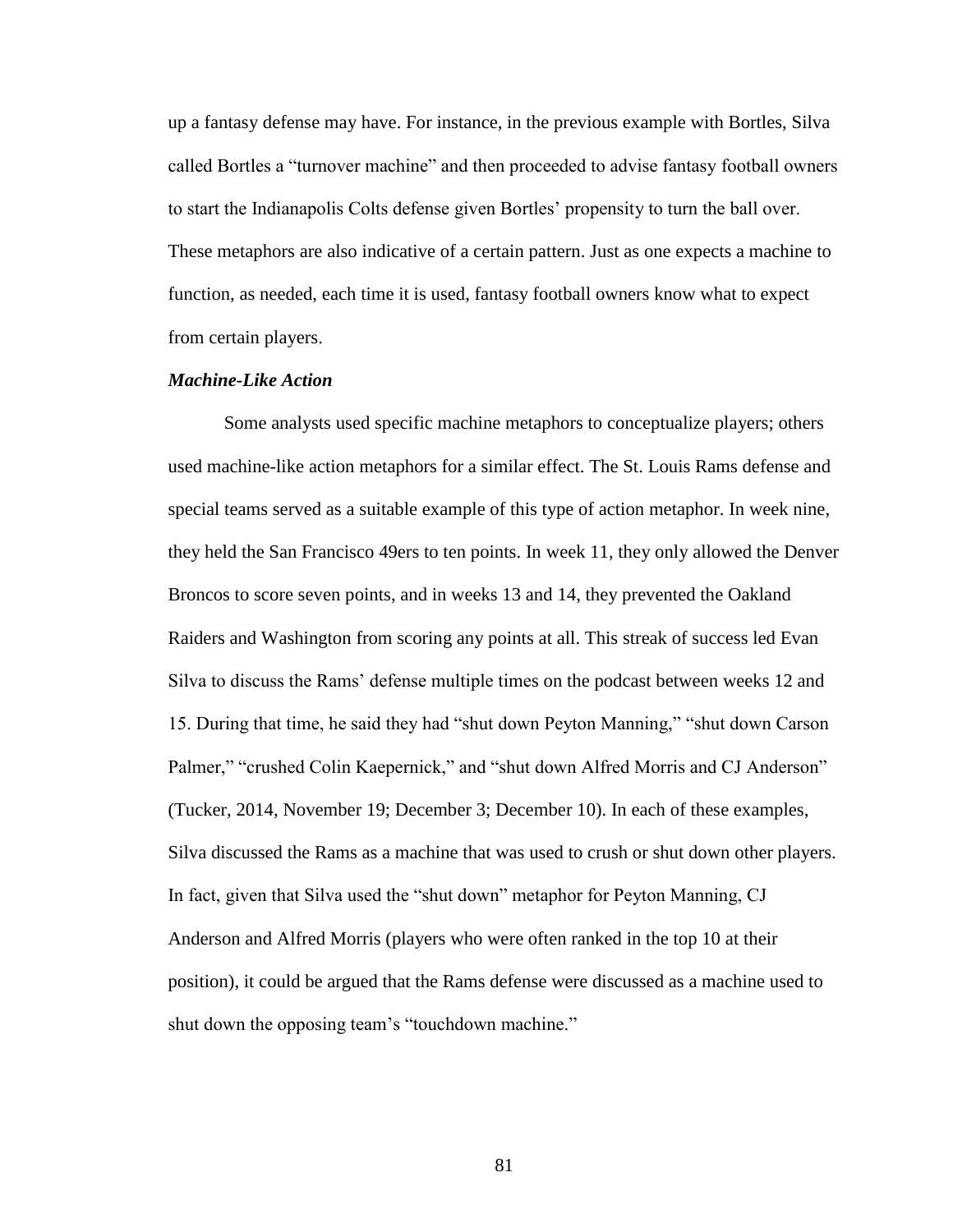This type of action metaphor was also used for individual players. After starting the season by going over 100 receiving yards in four out of the first six games, Baltimore Ravens veteran wide receiver Steven Smith's production started to dwindle. In fact in the remaining ten games, he only came close to 100 yards twice, so when Ravitz discussed Smith in week 10, he said that Smith was "running out of steam" (2014, November 10). By week 16, when Smith was no longer a receiver fantasy owners could rely on, Ravitz claimed the decrease in production was because Smith "ran out of steam" as the season progressed (Dopp, 2014, December 22).

These metaphors gave machine-like qualities to players, and were used both positively and negatively. In some cases, a machine-like metaphor conceptualized an NFL player or a defense as a machine that both dominated opponents and also did so on a consistent basis. Other times, it was used as a way to discuss how a player, much like a machine, can still fall apart. Silva used this type of machine-like metaphor when he discussed Cincinnati Bengals running back Giovani Bernard. After being used as the Bengals's primary running back for the first eight weeks of the season, Giovani Bernard was injured and missed three games. During that time, backup rookie running back Jeremy Hill took over as the starter and kept that position even when Bernard was healthy. Silva agreed with this use of the Bengals running backs, and in week 14, when he discussed this situation, claimed Bernard was "not built to withstand 20 to 24 touches a game" (Tucker, 2014, October 30). He was arguing that Bernard was too small to handle as many carries and receptions as he was given and would be better suited as a back up used in specific situations. To prove this point, he used a machine-like metaphor to discuss Bernard's limitations, much like how machines come with certain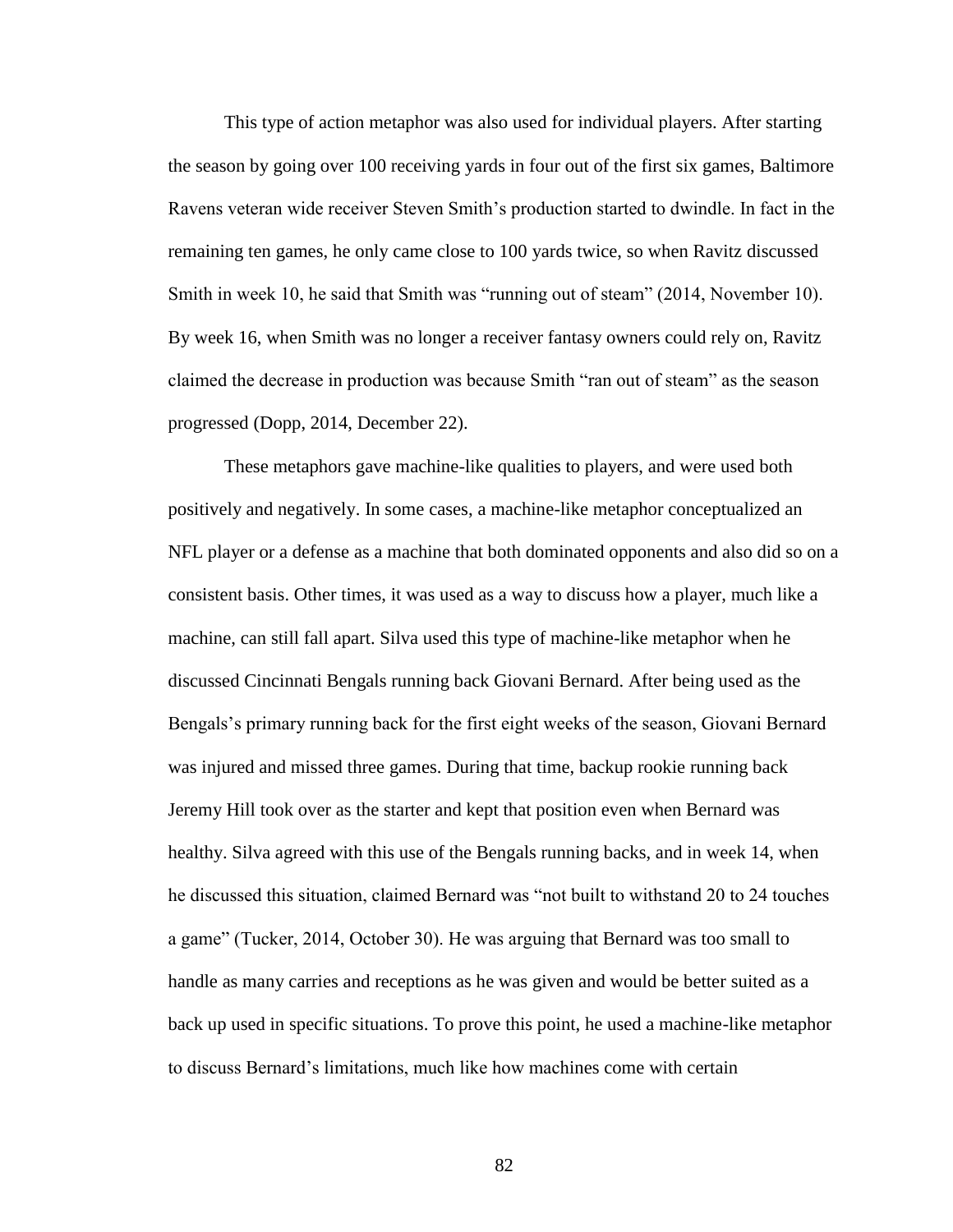specifications in terms of weight and use. This type of metaphor draws a comparison to machines, allowing fantasy football owners to use the proper machine for each given week.

# *Gadgets and Gizmos*

There were four specific metaphors used in the podcasts that conceptualized players as a specific type of machine or mechanism—ones that differed from the "turnover machines" and "touchdown making machines" previously discussed. One of the most commonly used machine-specific metaphors merges the first two metaphor types in this category—a "shutdown corner." This metaphor was used so often, I was able to define it based on the context of the metaphor. I define it as a cornerback that can completely cover an opposing team's best receiver and prevent that receiver from being productive in terms of yards and scoring. Not every cornerback in the NFL is considered a "shutdown corner," and it was a metaphor typically reserved for elite cornerbacks. For example, Berry used it to discuss Indianapolis cornerback Vonta Davis in weeks 11 and 15 and Minnesota Vikings cornerback Xavier Rhodes in week 15 (Dopp, 2014, November 14; December 12). This metaphor is of particular interest for the fantasy football community, because if the wide receiver of an owner's team is playing against a ―shutdown corner,‖ that might be enough motivation to place that player on the team bench and start a different NFL player.

The other metaphor that was used by multiple analysts was the term "handcuff." This is a fantasy football-specific metaphor used primarily to discuss running backs. As previously mentioned, having a productive and reliable running back is key in both NFL and fantasy football. That said, if a fantasy football owner happens to have one of the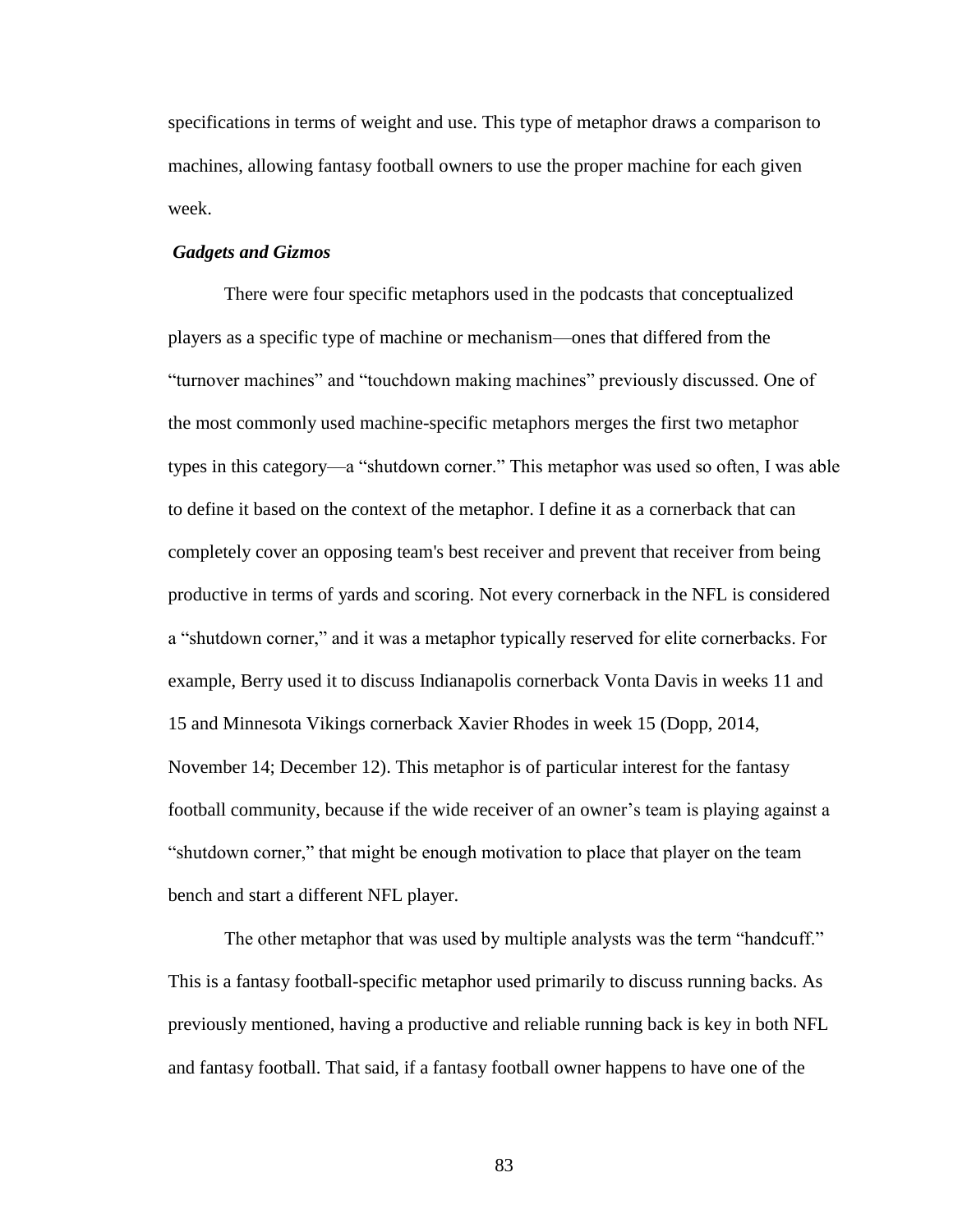better running backs on their team, it is wise to have the second string running back from that team as a precaution should the starting running back get injured. For example, as previously discussed, Houston Texans running back Arian Foster was one of the better running backs in the league. However, he missed three games and was hindered in two others because of injury. In the games he missed, Texans back up running back Alfred Blue was the starter and received more carries than any other running back on the team, which led Silva to label him Arian Foster's "handcuff" (Tucker, 2014, November 27). Berry said the same about Philadelphia Eagles running back Chris Polk. Polk had been receiving an increased workload as the season progressed, which in Berry's opinion, led to him being the "handcuff" to starter LeSean McCoy (Dopp, 2014, November 3).

Handcuffs are most commonly associated with law enforcement as a tool or machine used to "lock up" a perpetrator. Similarly, in fantasy football, a handcuff is used to "lock up" a particular team's top wide receiver or running back position. For example, if a fantasy football player were to own Texans running back Arian Foster, and Foster were to get injured, they would need his back up in order to "lock up" the Texans running back position. In this case, that player is Alfred Blue, making Blue the Arian Foster handcuff. In the podcasts that I analyzed, fantasy football analysts often used these metaphors as a warning to those fantasy football owners who had a reliable starting running back. Analysts who used this metaphor often used it congruently with a message, heeding owners to acquire the handcuff to their starting running back, whether it was by free agency or trade. Knowing which player serves as a handcuff is essential in constructing a good fantasy football team given how often NFL players get injured.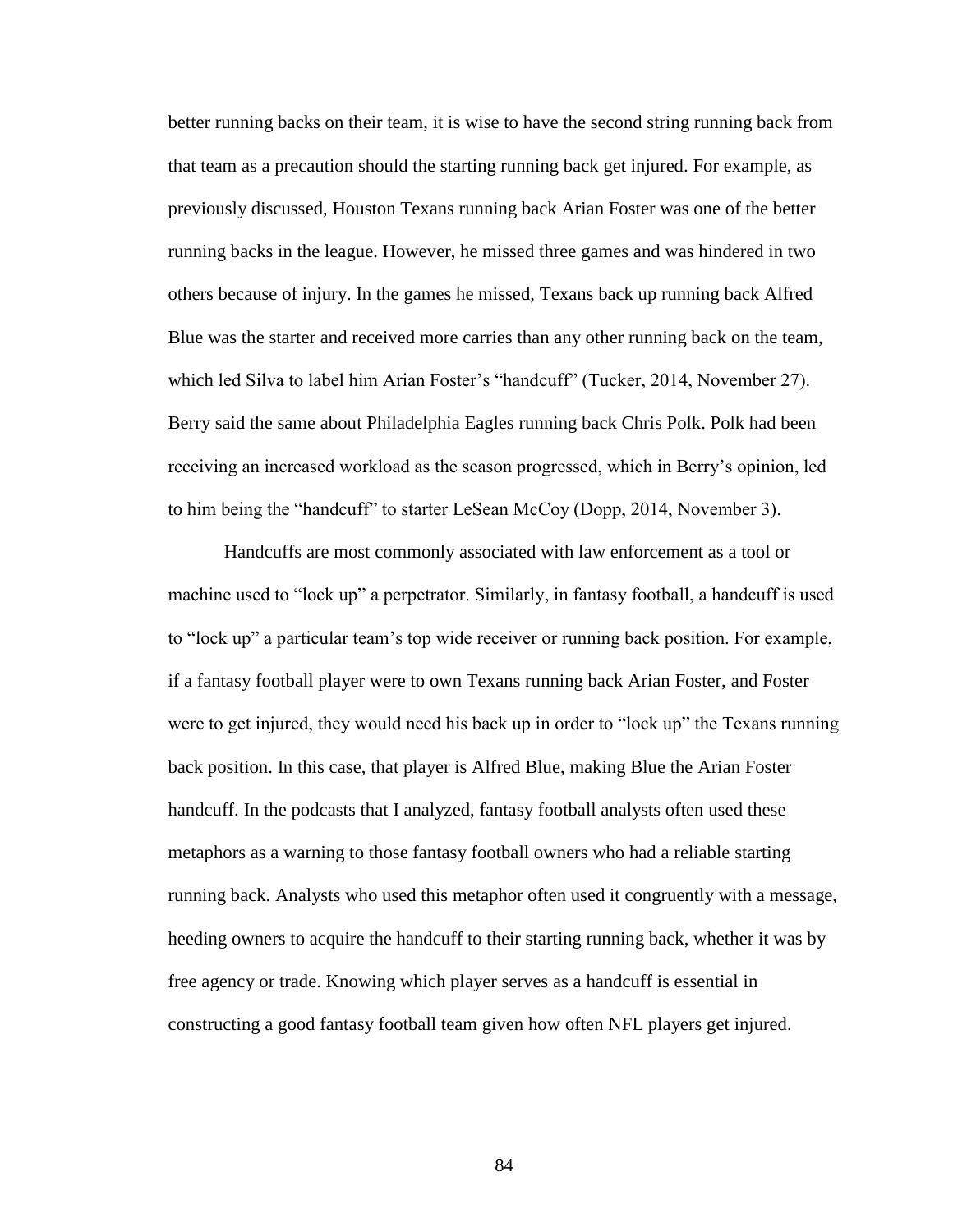# *Intensity Over Frequency*

The last two metaphors in this category are listed because of their intensity rather than their frequency. The first came in week nine when Berry and Ravitz were discussing how the Philadelphia Eagles coaching staff were using running back Darren Sproles. Sproles had a few productive games, but nothing reliable. Moreover, despite being a running back, he was often used more as a wide receiver or in other unconventional ways. This led Berry to label him a "gadget guy" (Dopp, 2014, November 3). In this instance, the use of "gadget guy" is not to allude to Sproles' affinity for technology. Rather, Berry is using the metaphor to label Sproles a gadget—a tool you only use for a specific job. Berry used this metaphor as an argument for why Sproles was no longer a fantasy relevant running back, because the coaching staff was only using him for specific situations.

There was also a metaphor used exclusively on the *Fantasy Focus* podcast for football players who sporadically had a great game but typically did not perform very well— "fantasy Whac-a-mole," taken from the arcade game Whac-a-mole where a player uses a padded mallet and attempts to hit the moles that pop up from the game board. This metaphor was created based on the difficulty some have in determining when a player will "pop up" and have a good game and when they will "disappear;" it was used to highlight a player who could potentially be good and have a productive game, but who could equally put up zero to few fantasy points. These final two metaphors are used to conceptualize players in a way that highlights their role and (in)consistencies. In the fantasy speech community, these high-context metaphors have larger implications in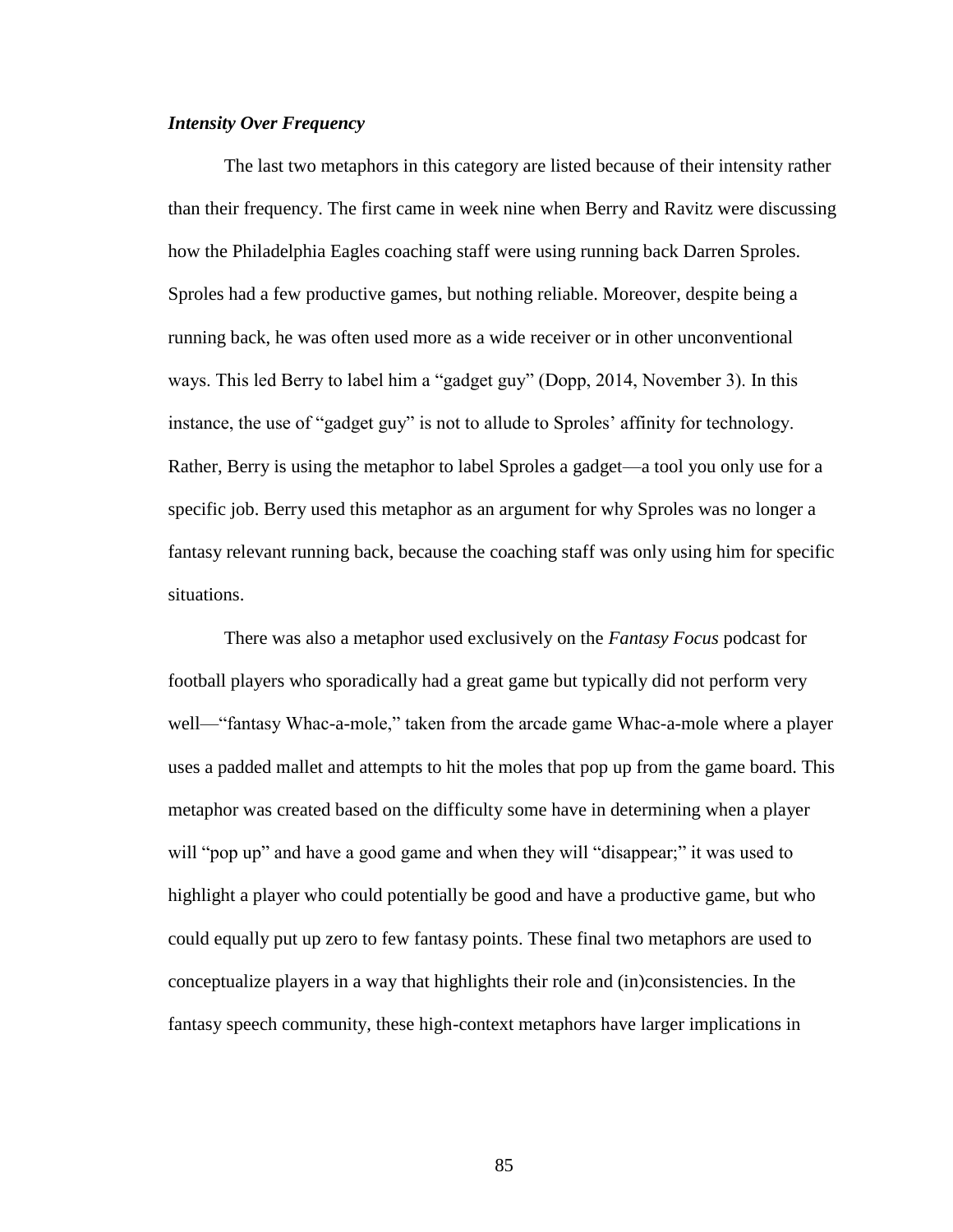terms of team construction and weekly lineups as neither metaphor conceptualizes an NFL player as being a reliable fantasy option.

## **Chaos Metaphors**

Throughout the 32 podcasts that were analyzed, analysts used metaphors that alluded to some type of mess or disaster 42 times. I have labeled these types of metaphors as "chaos" metaphors. The analysts on *ESPN Fantasy Focus* mostly used them, but there were some used on *Fantasy Feast*. Three of the primary chaos metaphors that were used are specific to *ESPN Fantasy Focus*. They include the following: "fantasy quagmire," "fantasy wasteland," and "welcome to Dumpsville." Despite being used frequently throughout the podcasts, these metaphors are not listed in the *Fantasy Focus* glossary and thus require further explanation.

#### *Welcome to Dumpsville – Population: You*

The 2014-2015 season marked Marques Colston's ninth year in the league. While he had some success as the primary receiver on the New Orleans Saints, his productivity had trailed off in the 2013-2014 season. During the 2014-2015 season, Colston never reestablished himself as a reliable fantasy wide receiver. In fact, in the second game of the season, he did not catch one pass. Colston's below average productivity, along with his poor week nine performance, led Matthew Berry to say the following: "Welcome to Dumpsville" (Dopp, 2014, November 10). Berry and Ravitz used this phrase as a metaphor for when a player had performed poorly on a consecutive basis, creating a pattern. Based on that pattern, that player was no longer worthy of being on a fantasy football team roster and could be dropped to make room for a free agent player with more upside. Berry repeated this exact phrase the following week after Colston caught two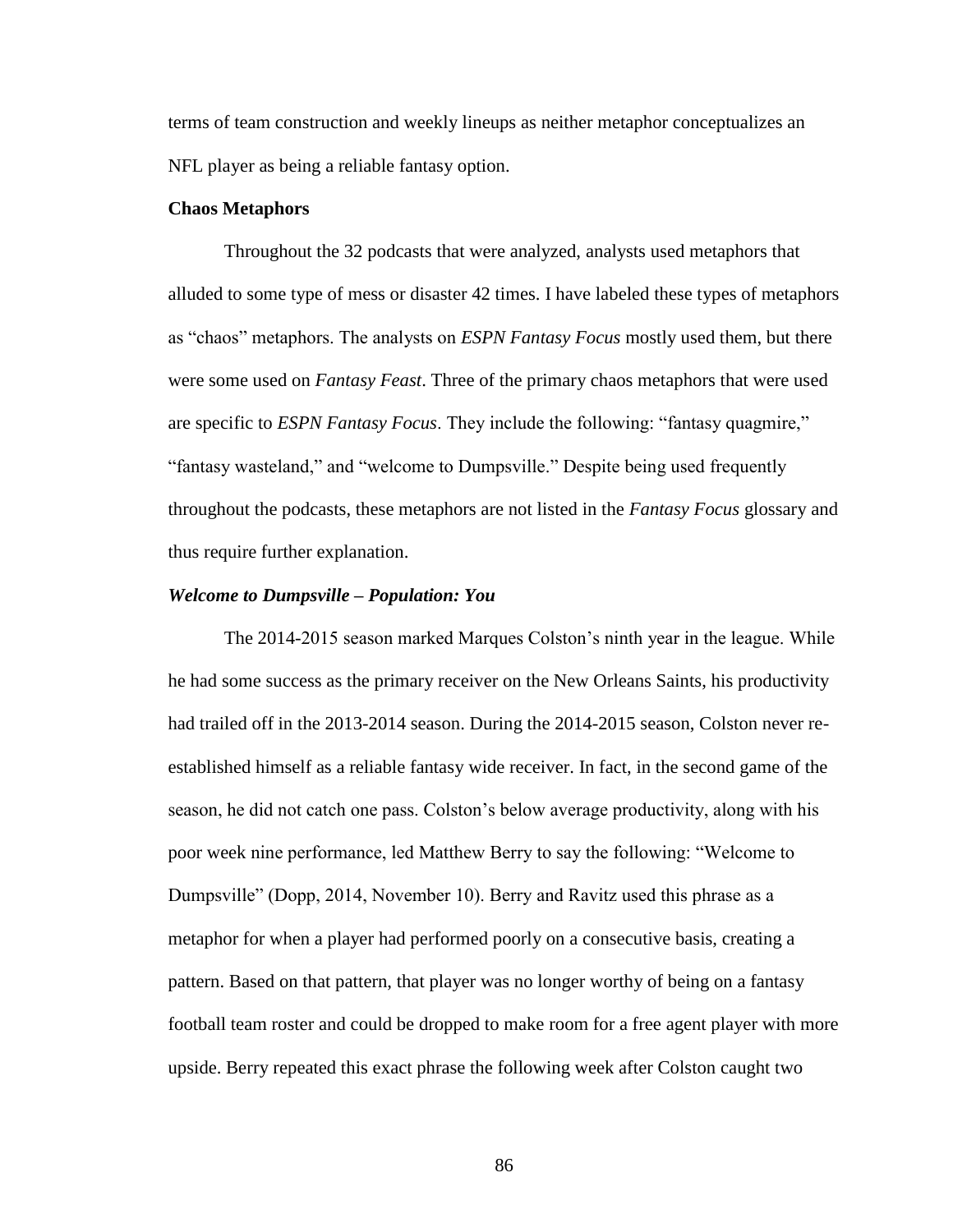passes for 36 yards in week ten (Dopp, November 17). Colston was not the only wide receiver to have this metaphor used more than once in reference to their relevance in fantasy football.

Michael Crabtree of the San Francisco 49ers was entering his sixth year in the league and coming off a season that was plagued with injury. Although he was hoping to reassert himself as a productive and reliable NFL wide receiver, he never recorded a 100 yard receiving game all season and averaged only ten receiving yards per game. This led to Berry welcoming Crabtree to "Dumpsville" in week nine as well as week 10 (Dopp, 2014, November 3; November 10).

The importance of this metaphor lies in its meaning to listeners of the *Fantasy Focus*. While other metaphors were used to conceptualize the physique or talent of a particular player, this metaphor was indicative of both the value of the player for fantasy as well as what fantasy football owners should do in terms of their roster. When Berry or Ravitz used this metaphor about a particular NFL player, they were advocating for fantasy football owners to drop that player and look for one with more potential. Other metaphors might highlight the talent and skill of an NFL player, while others conceptualize the poor performance of players or teams, but this metaphor holds a stronger connection with regard to roster construction. Because owners often hold on to players to see if they ever become productive, this metaphor had a stronger meaning for owners, as it served as the final motivator to drop that player from their team.

#### *Fantasy Wasteland*

Based on their record, the Tampa Bay Buccaneers and the Tennessee Titans were the two worst teams in the league. However, what separated these two teams in terms of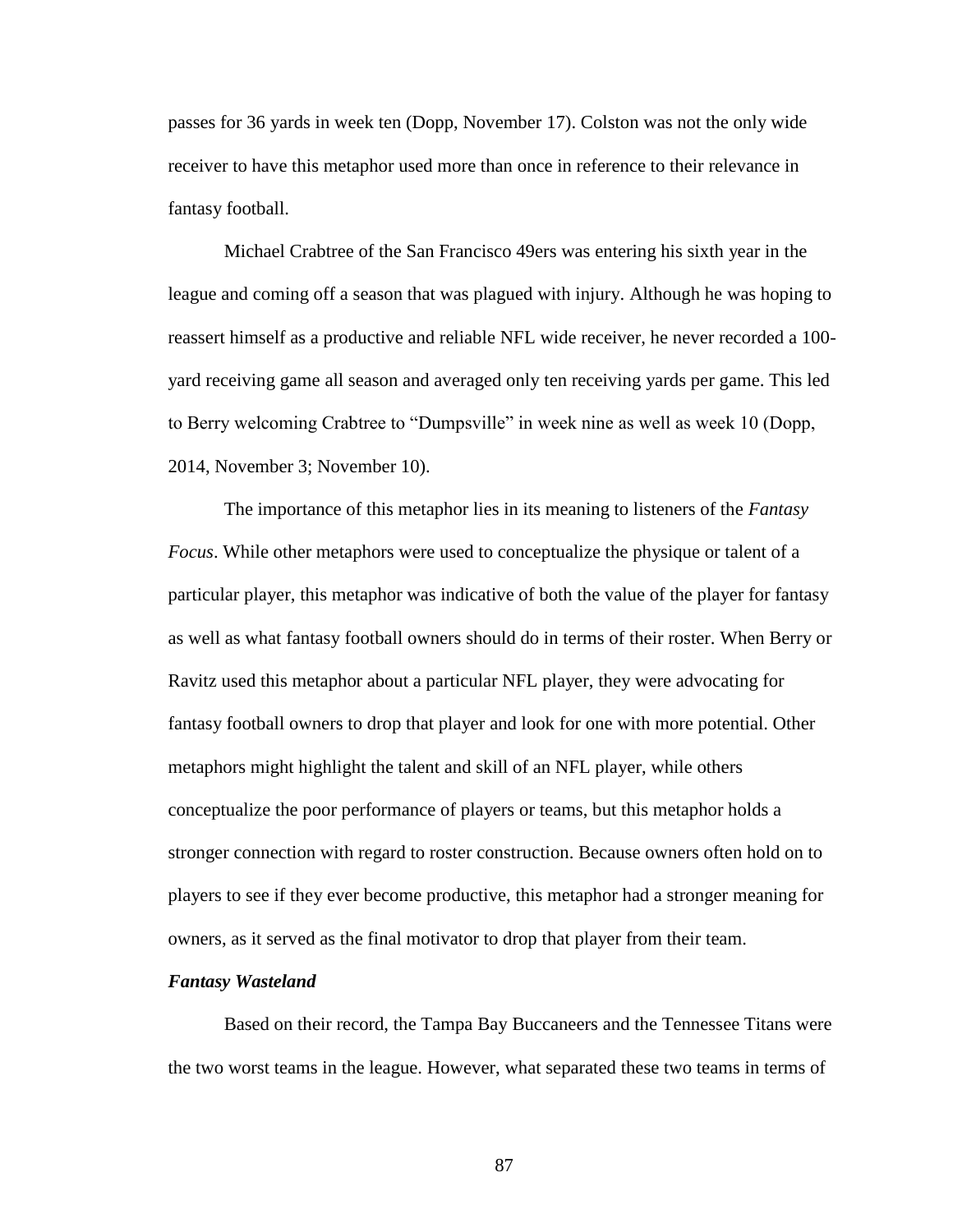fantasy football was the number of fantasy relevant players on each team. Tampa Bay had two wide receivers, Mike Evans and Vincent Jackson, who could be relied on consistently. In addition, throughout the season, depending on injury, you could start one of their running backs, such as Bobby Rainey or Doug Martin. However, the Titans' only fantasy relevant player was tight end Delanie Walker, and even he only had some weeks where he had good fantasy numbers. Thus, when discussing the fantasy relevant players for each game, Ravitz brought up the Titans, and Berry said the entire team was a ―fantasy wasteland‖ (Dopp, 2014, November 10). He used this same metaphor in week 13 to discuss the Arizona Cardinals after their starting quarterback and running back were out for the season with injury (Dopp, 2014, December 1).

This metaphor was not just limited to teams. In some situations, due to injury or lack of reliable fantasy options, there were entire games that were labeled "fantasy" wastelands." In week 11, the San Diego Chargers played the Oakland Raiders, and given the lack of production by offensive players on both teams, Ravitz determined there were no viable fantasy starters in the entire game and labeled it a "fantasy wasteland" (Dopp, 2014, November 14). Similarly, when the Vikings played the Panthers in week 13, Ravitz also deemed that game a "fantasy wasteland" (Dopp, 2014, November 26).

Much like the previous metaphor, the gravity of this metaphor lies in the effect it has on fantasy owners. Although some owners may have reliable starters for their team, others, due to player injury or bye weeks (the one week during the regular season when an NFL team does not play) are scrambling and struggling to find quality starters for their team on any given week. So when an analyst claims that an entire game is a fantasy wasteland, for many listeners of the podcast, it negates any of the players in that game as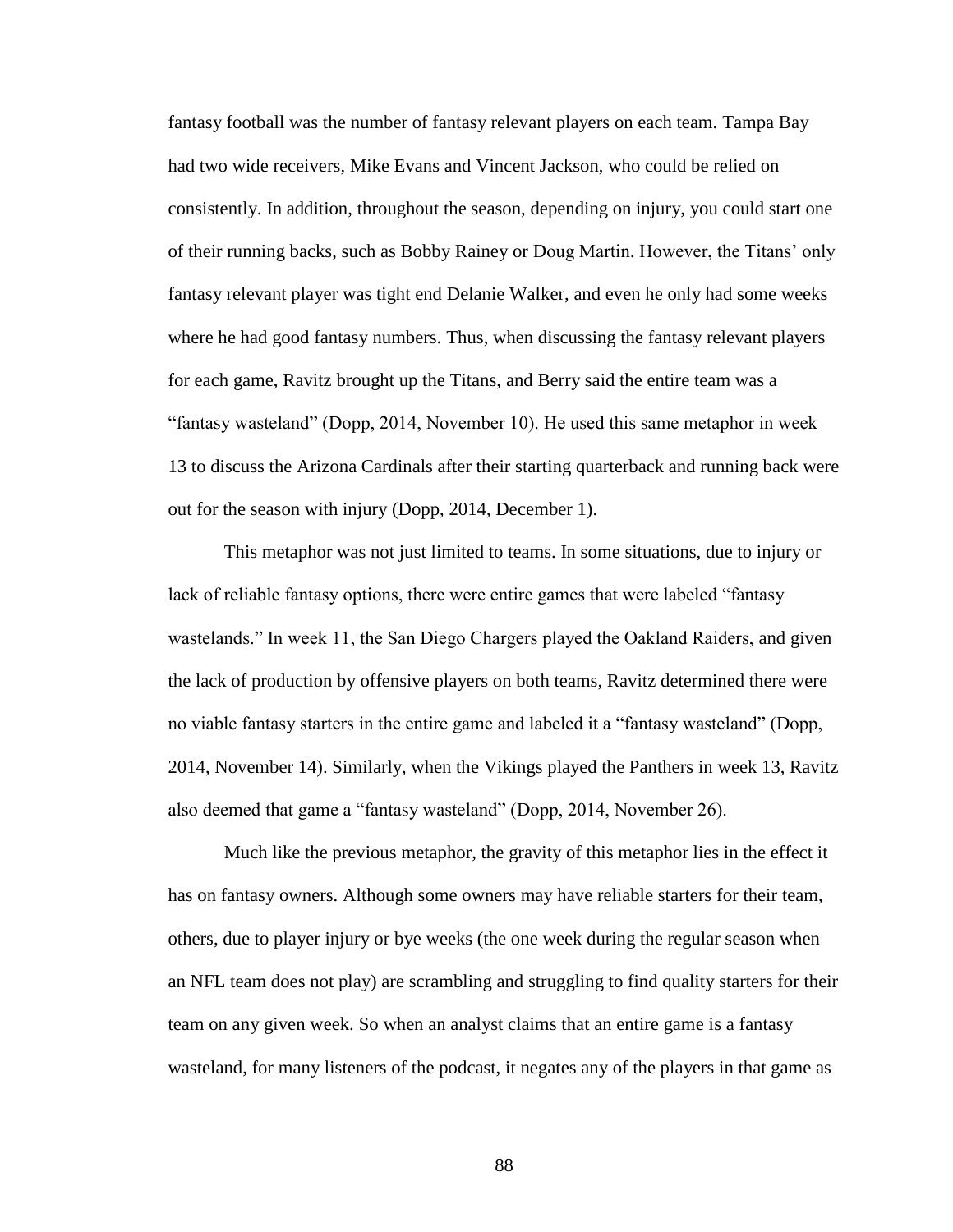relevant fantasy options. Thus, for the fantasy football speech community, this two-word metaphor strongly impacts what potential actions will be taken on any given week.

# *Fantasy Quagmire*

 $\overline{a}$ 

After week one of the season, Adrian Peterson, starting running back for the Minnesota Vikings, was indicted on a felony count of reckless or negligent injury to a child. After the team conferred with the league, Vikings owners, brothers Zygi Wilf and Mark Wilf, placed Peterson on the NFL exempt list, which barred him from all team activities until the case was resolved (Werder, Goessling, & Associated Press, 2014)<sup>1</sup>.

From a team standpoint, the Vikings were left with veteran running backs Matt Asiata and Joe Banyard and rooking running back Jerick McKinnon. Later in the season, the team signed Ben Tate. These four running backs each have a different style of running, and each running back had some type of success throughout the season. That said, in a standard fantasy football league, fantasy football owners need to start at least two running backs, and if an owner were looking for the best Vikings running back to start, it became more difficult as the season went on. This sequence of events led to Berry calling the Vikings running back group a "fantasy quagmire" in weeks 13 and 14 (Dopp, 2014, December 1; December 5).

<sup>&</sup>lt;sup>1</sup> There were and are clear social and moral implications to this situation. I do not want to casually gloss over this incident, as it deserves attention for a variety of reasons. However, it is not the focus of this study, but it is necessary to understand these events to know the effect on the Vikings as well as what this meant for fantasy football.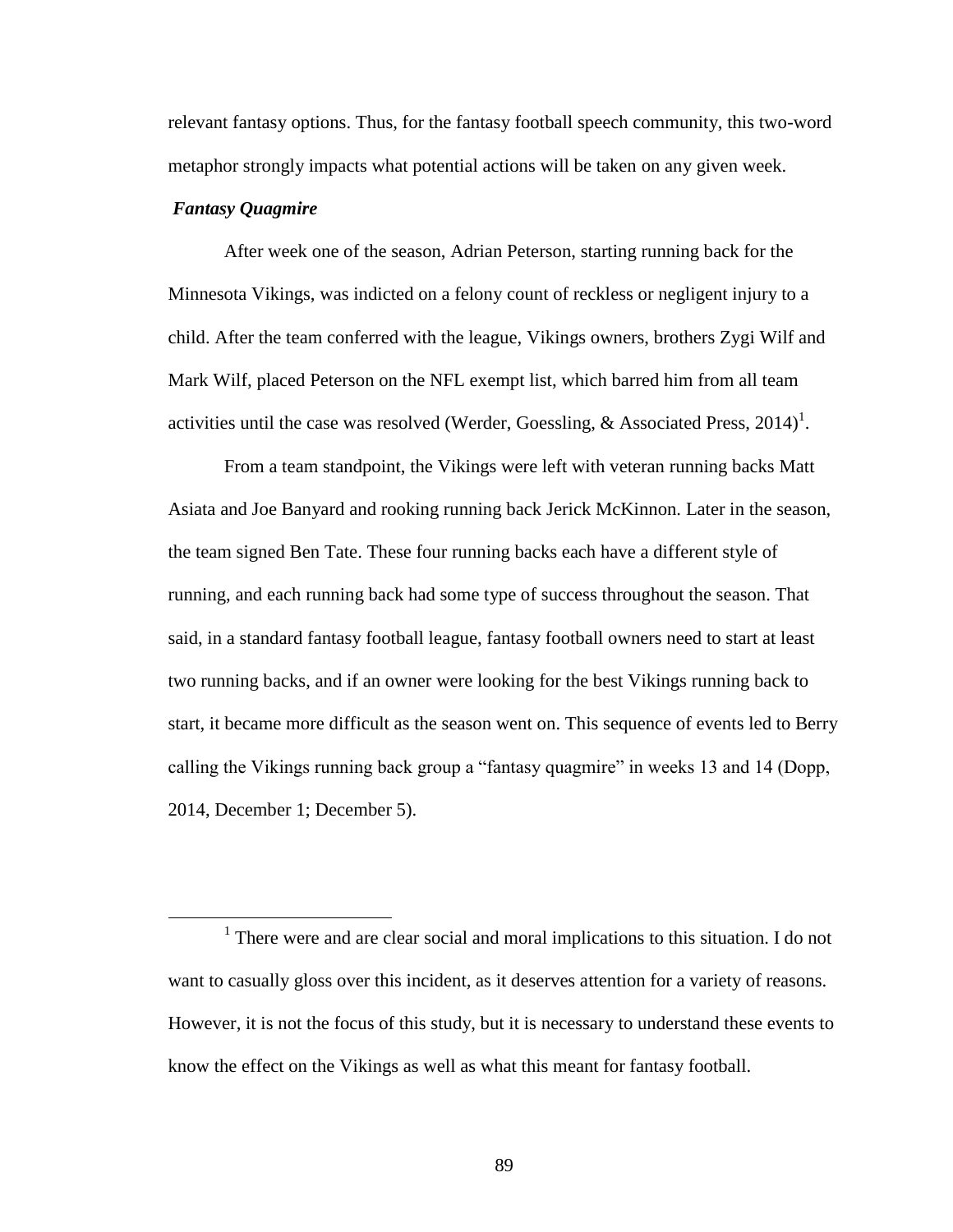The actual term *quagmire* is used to describe a muddy area that is so dense, that if someone were to fall into this quagmire, it would become difficult to move and/or get out. Similarly, fantasy football experts use this term to discuss how difficult it is to "make" a move" with regard to a particular position on an NFL team. The metaphor "fantasy" quagmire" is used to describe a position group (wide receivers, running backs, tight ends, etc.) on a particular NFL team where the distribution of passes and/or carries makes it difficult to determine which player is the most fantasy relevant. In other words, because the number of passes or carries changes for each player in that position group, it becomes difficult to decide which player to start on your fantasy team. Often, Berry and Ravitz discussed a position group as a "fantasy quagmire" and reiterated it by then calling that same group a "mess."

## **Container Metaphors**

Throughout the 32 podcasts I analyzed, the fantasy football experts often used container metaphors. Lakoff and Johnson (1980) explain people use container metaphors to "impose boundaries—marking off territory so that it has an inside and bounding surface" (p. 29). There were 29 total container metaphors used, and while the majority of these instances were on the *Fantasy Focus* podcast (23), Evan Silva from *Fantasy Feast* used container metaphors as well. A container, by its definition, contains something—it is used to hold something in or to keep something out. There were two primary uses of the container metaphor, and each was unique to the podcast in which it was used. Berry and Ravitz of *Fantasy Focus* often used container metaphors to discuss their player rankings, while Evan Silva used container metaphors to discuss a player or team's talent.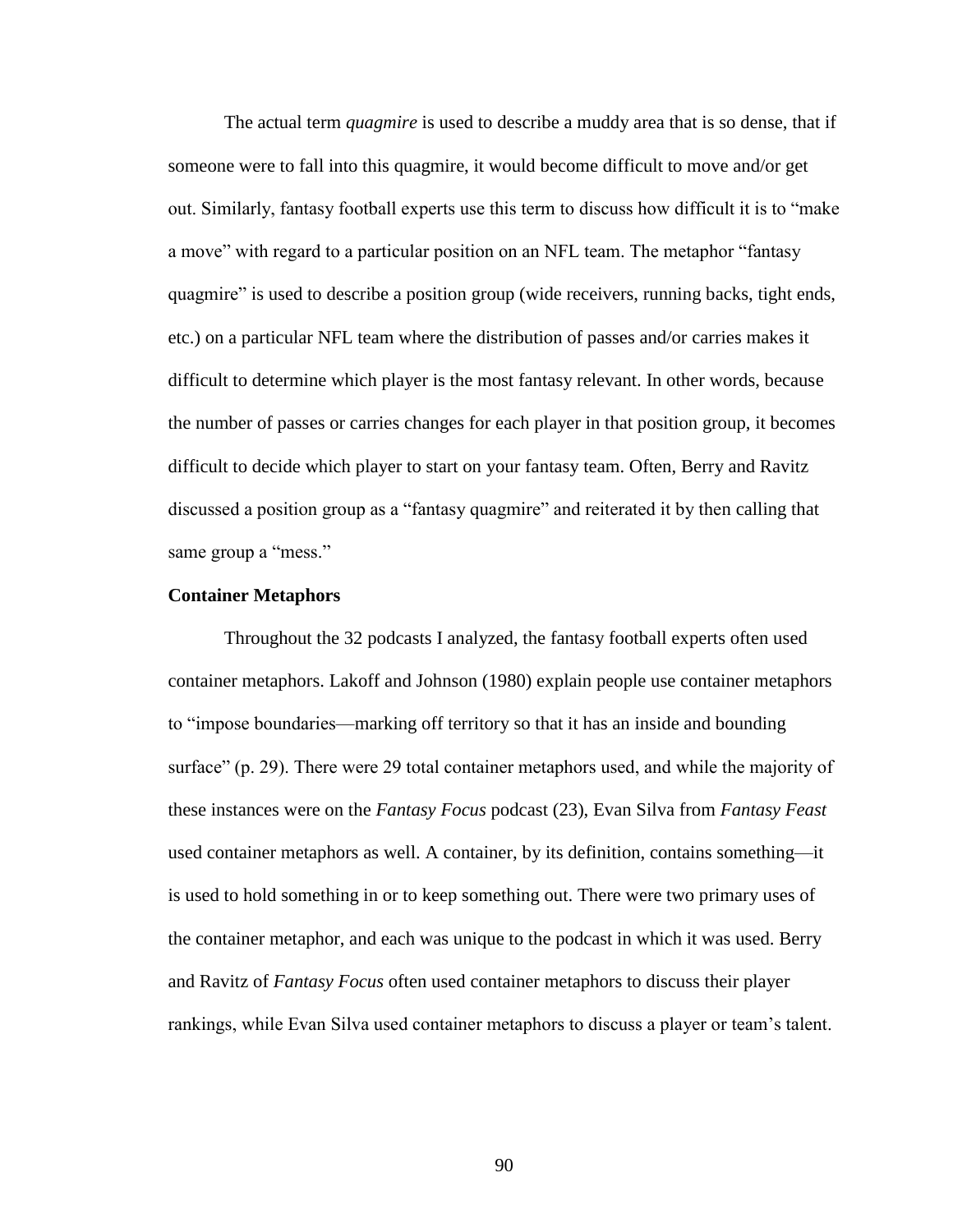# *Sneaking Into The Rankings*

At the beginning of the NFL season, Toby Gerhart, running back for the Jacksonville Jaguars, was the expected starter for the team. However, he started the season off slowly, never rushing for more than 50 yards and only scoring one touchdown in the first half of the season. He was injured in the fifth game of the season and was forced to sit out weeks six and seven. In week six, Jacksonville started rookie running back Storm Johnson, but he did not have much success, rushing ten times for only 21 yards. However, in week seven, they tried back up running back Denard Robinson and gave him the majority of running back touches (carries/receptions). In that game, Robinson rushed the ball 22 times and ran for 127 yards and a touchdown. The following week, they started him again, and he responded with 18 carries for 108 yards and 10 receiving yards. He continued this streak all the way through the team's bye week in week 11 (National Football League, 2015).

Some games, Robinson scored his fantasy points by rushing, others by receiving, and in some, the only fantasy points he scored were from scoring a touchdown or multiple touchdowns. As each week passed, Robinson continued to move up in the running back rankings among fantasy football analysts, and in week 13, on the *Fantasy Focus* podcast, Ravitz discussed Matthew Berry's rankings and explained that Robinson had "sneaked into [Berry's] top 15" (Dopp, 2014, November 26). As previously discussed, a container is meant to keep something in or to keep something out. In this case, Berry's top-15 running backs ranking is a container meant to only hold the top 15 NFL players in that position. Because Robinson was not expected to start for the Jaguars,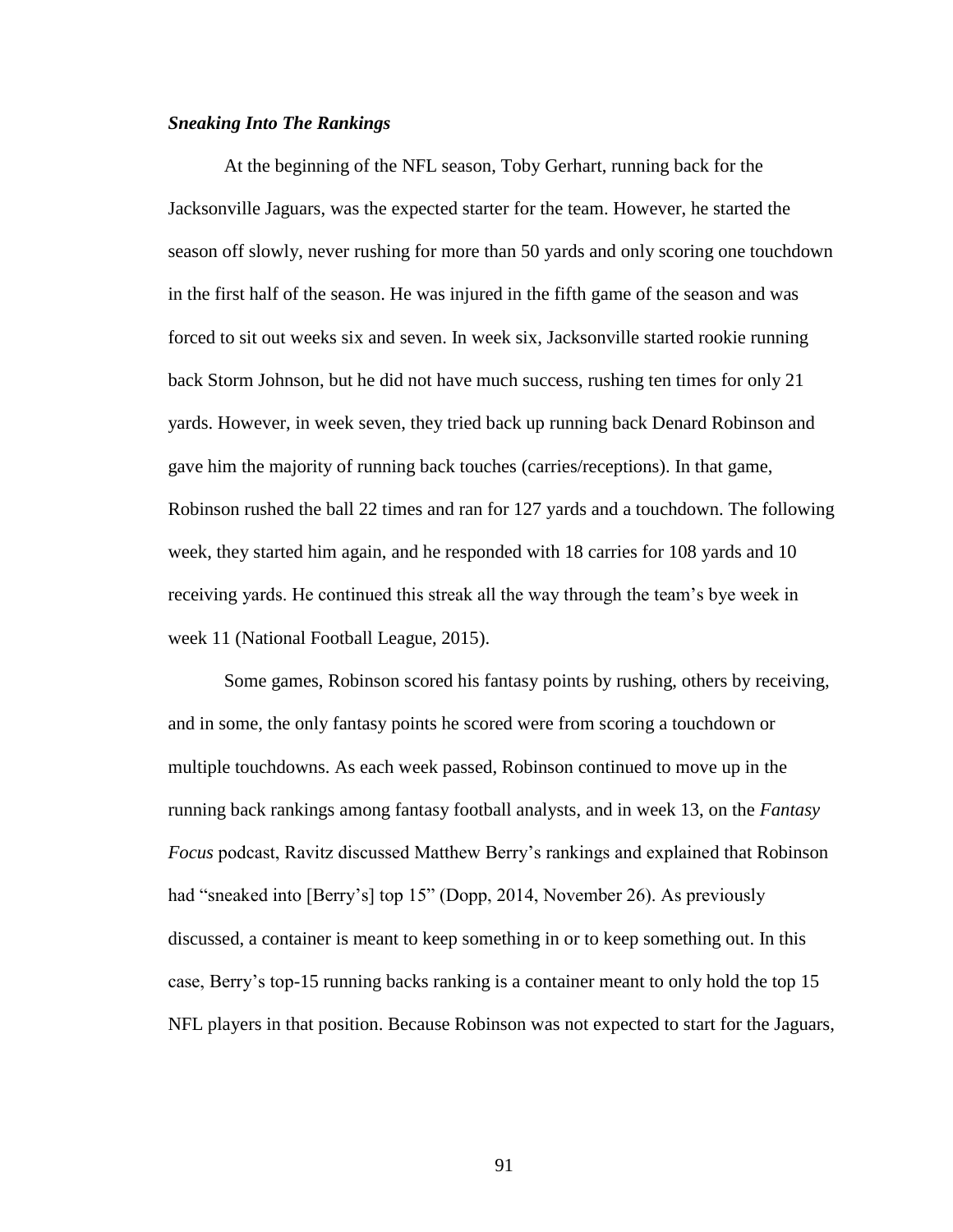let alone become a top-15 running back, Ravitz uses this metaphor to describe how Robinson got into this container.

This type of metaphor was used often on the *Fantasy Focus* podcast, particularly because Berry is the only analyst on either podcast who ranks players on a weekly basis. That said, Berry and Ravitz both discuss these rankings in terms of a container—one that some earn their way into, and others earn their way out of. For example, after Berry had Robinson in his top-15 for week 13, Robinson had a below average performance that week. The following week, Ravitz and Berry discussed the Jaguars' game against the Houston Texans, and Berry explains he has Robinson "outside of [his] top 20" (Dopp, 2014, December 5).

This type of metaphor is specific to experts who rank NFL players based on how well they think that player will perform each week. If a player is ranked high, it means the analyst believes that player will score a high number of fantasy points. For some analysts, rankings are essential given that each fantasy football owner is attempting to start the best possible team they can each week. Moreover, rankings can be crucial given the financial implications often associated with fantasy football. Because every fantasy league has a certain number of owners, it is important for fantasy football owners to know where NFL players on their team rank so they know who would be a better player to start. Ravitz and Berry discussed the various tiers of Berry's rankings as different containers. If a player is in his top-10, they often accompany that tier with the phrase "must-start." Thus, for the fantasy football community, they are hoping that the NFL players on their team find their way into the higher tiers of the rankings (containers).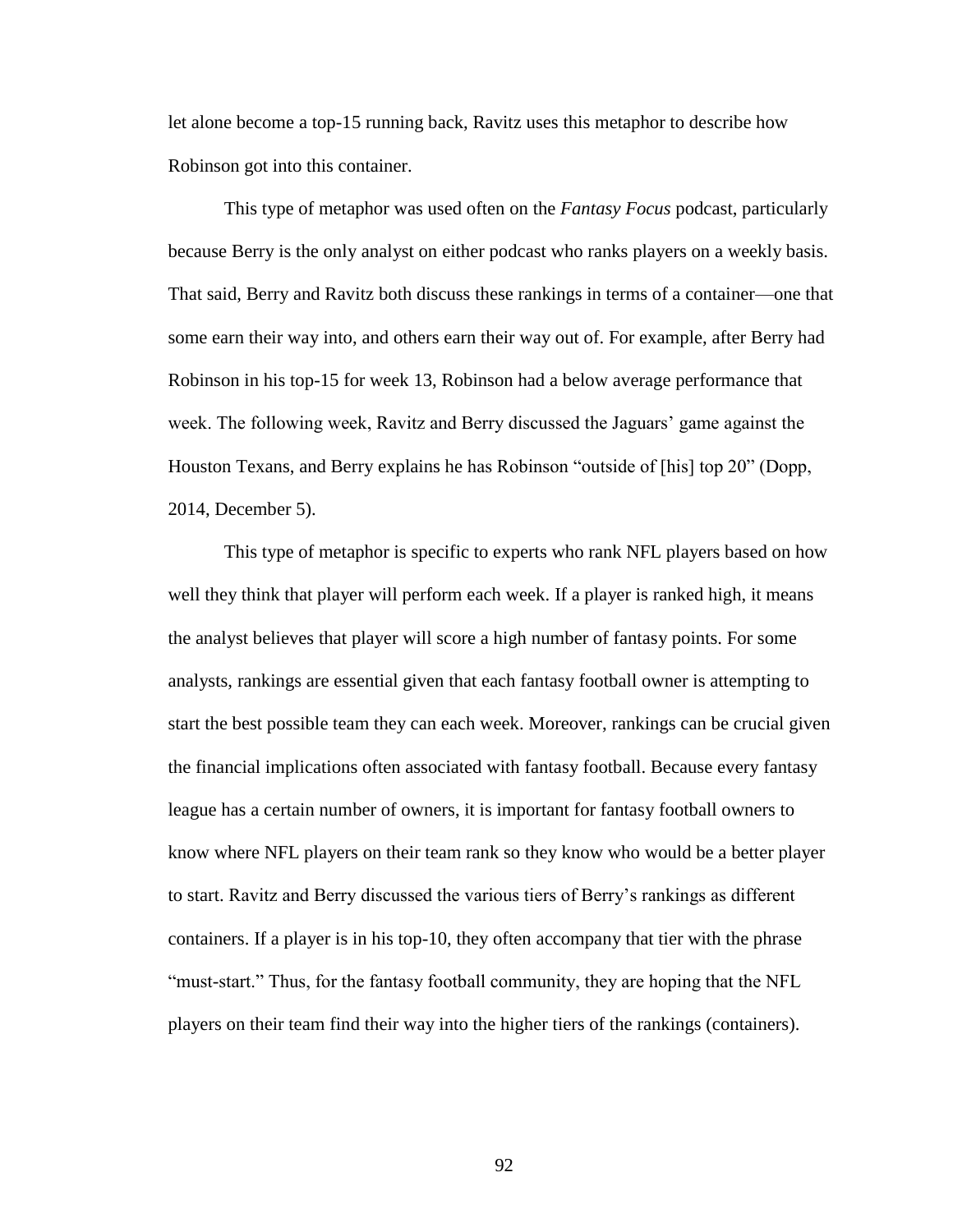This is not only relevant for the top NFL players in fantasy football. Because a fantasy owner must start multiple players at the running back and wide receiver positions, depending on how many owners are in the league (standard leagues have ten), there are at least thirty to forty running backs and wide receivers started in any given week. Thus, an NFL player who moved into the top-30 wide reciever container is still relevant for fantasy purposes. For example, New York Jets wide receiver Eric Decker dealt with injuries throughout the season, which affected his fantasy number. Despite this, he still managed to produce average to above average fantasy numbers multiple times throughout the season. He was coming off of a week 13 game where he put up poor fantasy numbers due to injury, but was playing against a Minnesota Vikings' defense that had performed poorly against the pass for much of the season. In the preview podcast leading up to week 14, Ravitz began discussing Decker's health. He argued that if Decker were healthy, that he "would creep back into [Berry's] top 25, certainly [his] top 30" (Dopp, 2014, December 8). Although Decker was not a top 10, or even top 20 player, the container he was in was still relevant for the fantasy football community. In addition to this type of container metaphor use, Silva of the *Fantasy Feast* podcast provides a different type of container metaphor.

# *Holding It All Together*

As previously discussed, Seattle Seahawks running back Marshawn Lynch was called the "horse" of the team and a "beast" on the field. Lynch had a successful 2014-2015 season; he rushed 280 times for 1,306 yards and 13 touchdowns, and caught 37 passes for 367 yards and four touchdowns. However, as the season went on, a pattern began to develop—Lynch scored the majority of his touchdown in home games. This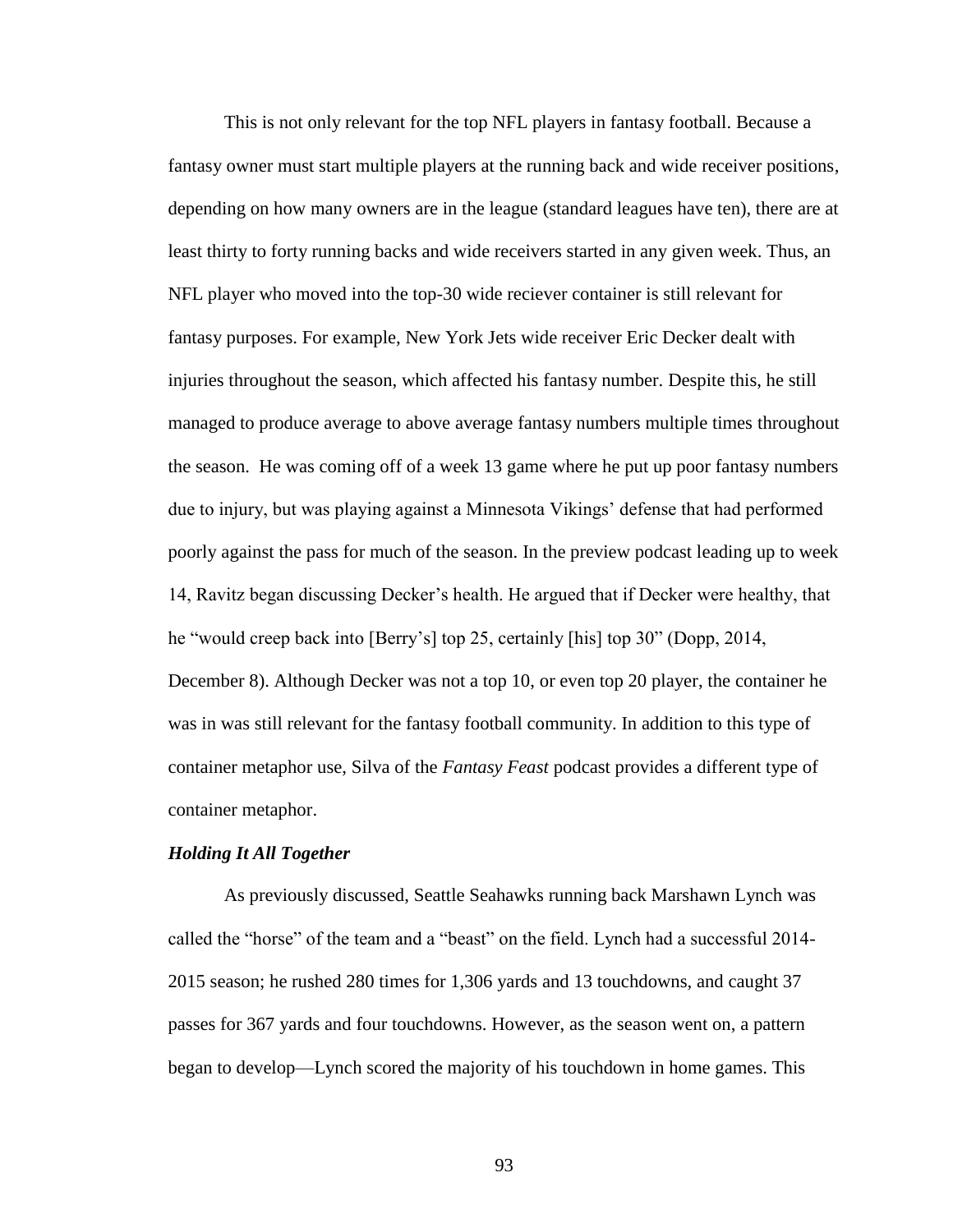prompted Silva to discuss this pattern on the *Fantasy Feast* podcast leading up week 16, a week where many fantasy football teams are in the championship game. When he discussed Lynch's lack of touchdowns in away games, Silva said, ―his touchdown rate, the bottom falls out on it in road games" (Tucker, 2014, December 18). For Silva, Lynch's production of touchdowns was conceptualized as a container. During home games, Lynch was able to pull touchdowns out of that container at will, but when he was playing an away game, "the bottom fell out" on the container, and there were no more touchdowns for Lynch to pull out.

Silva also used this type of container metaphor to discuss the success of defenses. Jon Beason is a middle linebacker for the New York Giants. He was injured in week 7 and was then placed on the injured/reserve list, meaning his 2014-2015 season was over. This had an effect on the Giants' rushing defense, in that, running backs from opposing teams were rushing for more than 50 yards, and often closer to or surpassing 100 yards. This lead to Silva saying in week 11 that the "bottom [had] fallen out" on the Giants' defense (Tucker, 2014, November 13). In this example, a container metaphor was used to describe the function of the Giants' defense. Before Beason was injured, the defense was able to "hold" opposing running backs to a certain capacity within their container (rushing yards and touchdowns). However, once Beason was out for the season, the "bottom" had fallen out, and opposing running backs were finding success against the Giants.

The way in which this type of container metaphor was utilized served the fantasy football community by providing insight into the dynamics of team construction. This type of container metaphor can be used as an indictment of a particular NFL player or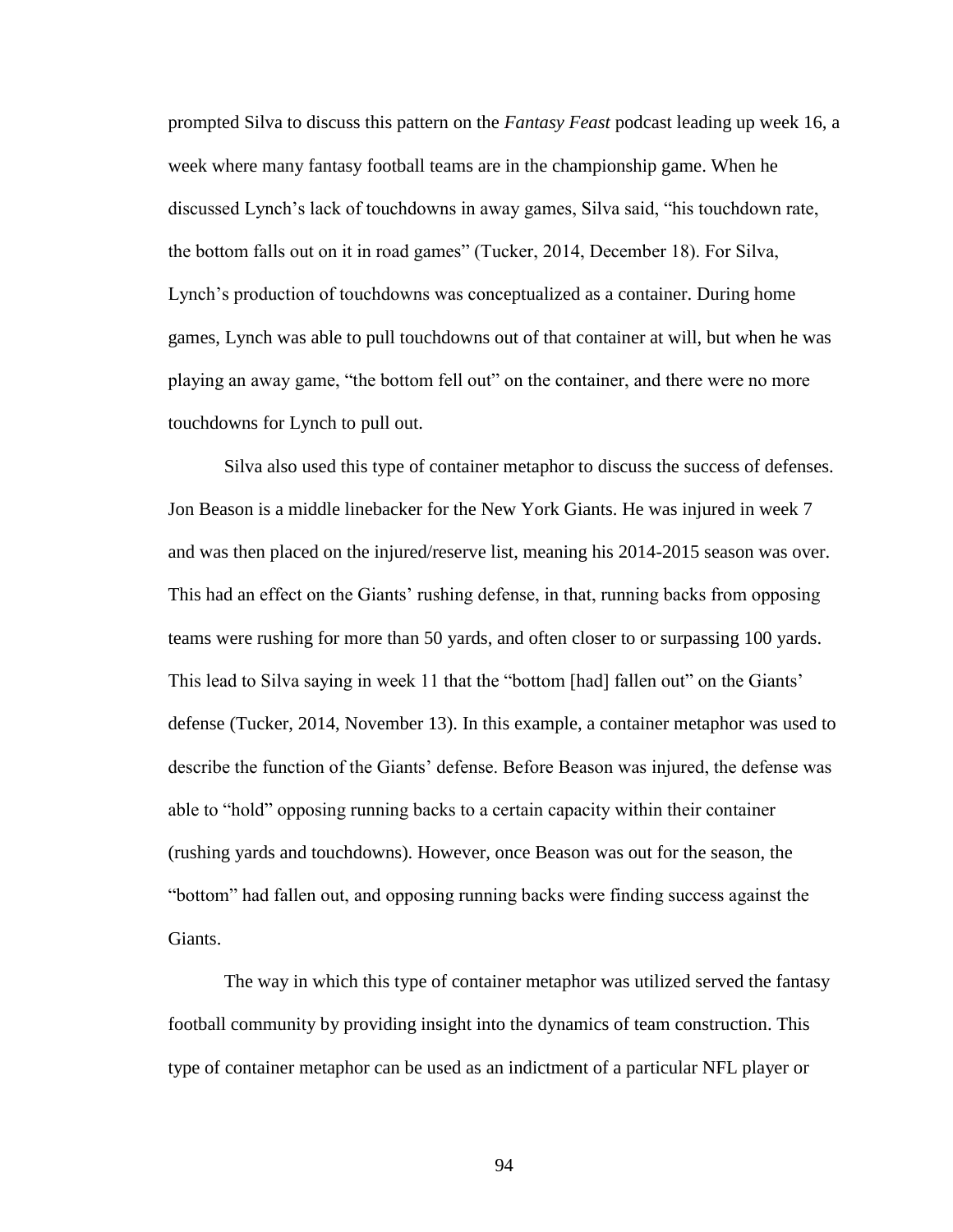team and also serve as a suggestion to fantasy football owners. In the case of Marshawn Lynch, owners were warned to not expect a touchdown from Lynch in week 16 in their game against the Arizona Cardinals, and with regard to the Giants, fantasy owners were advised to start their fantasy running backs if they were facing the Giants.

#### **Medical Metaphors**

Another category that emerged from the data was medical metaphors. There were seven total metaphors that centered on the medical field, and the two subcategories that emerged were surgical metaphors and metaphors associated with a type of mania. In each case, medical metaphors were used to positively discuss NFL players.

## *Surgical Metaphors*

In week nine, Pittsburgh Steelers quarterback Ben Roethlisberger threw for 522 yards and six touchdowns against the Indianapolis Colts. Following this game, Evan Silva called him a "surgeon" (Tucker, 2014, October 30). Silva used another medical metaphor in his discussion of Denver Broncos running back CJ Anderson. In week 15, Silva explained the advantage Anderson had in playing with a quarterback like Peyton Manning. He argued that a great quarterback like Manning forces opposing defenses to spread out to cover as many receivers as possible. Often this allowed running backs to have more success when running the ball. In this case, Evans claimed Anderson had "more room to operate" (Tucker, 2014, November 12).

Surgeons are often associated with being intelligent, detail-oriented, and able to perform difficult procedures that many other people cannot do, even other physicians. In both these examples, a surgical metaphor was used to highlight the precision of a player, conceptualizing their performance as a surgeon carefully operating on a patient. These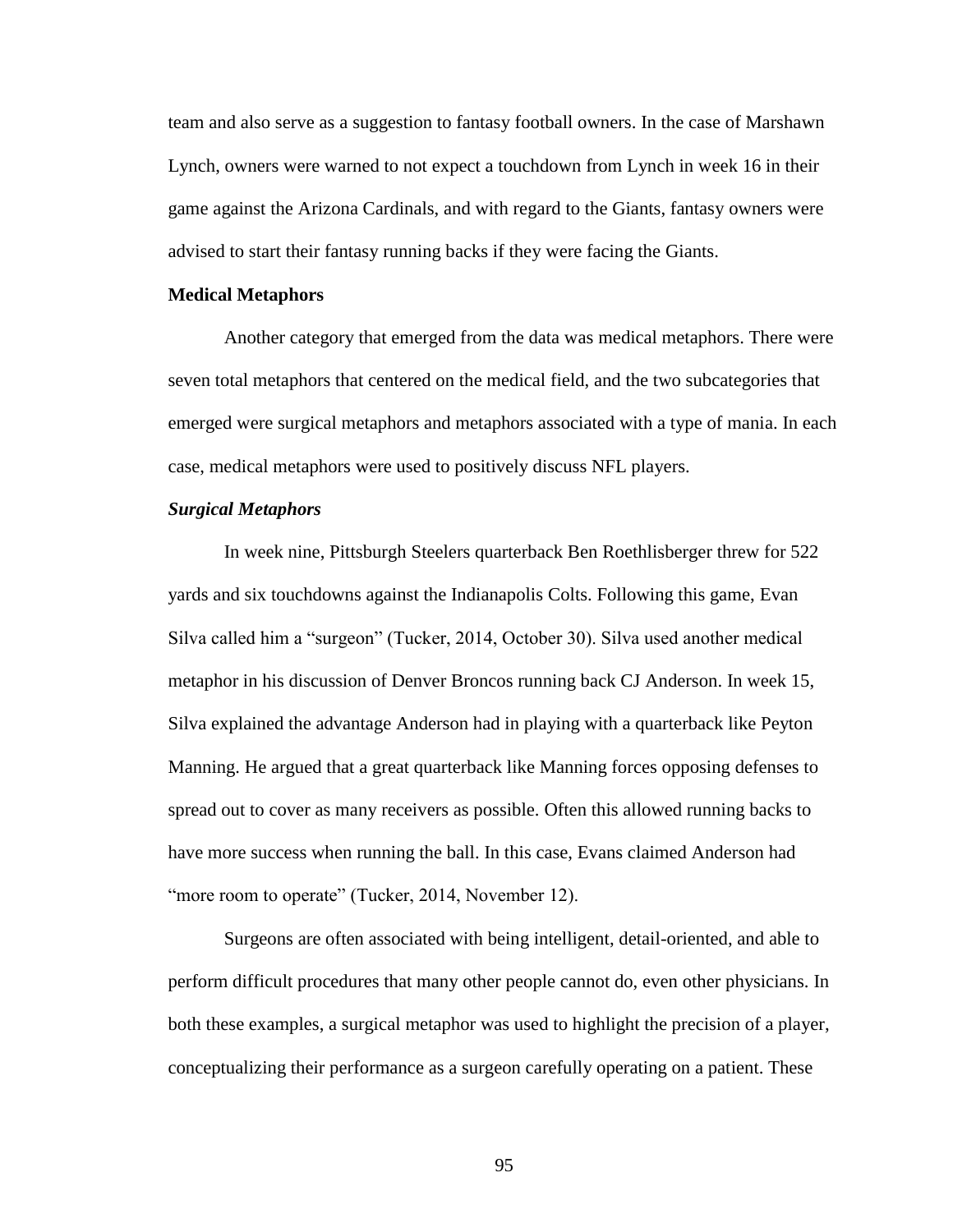examples also echoed the sentiments of the zoomorphic metaphor where an animal rips and shreds apart its prey. However in this case, the player was a surgeon, carefully operating in all the correct areas, using the most efficient techniques.

# *Mania Metaphors*

The second medical metaphor theme that emerged was conceptualizing a player's great fantasy game as a form of mania. In week four, the New England Patriots faced the Indianapolis Colts, and in that game, Patriots running back Jonas Gray ran the ball 37 times for 201 yards and four touchdowns. In reviewing the game, Matthew Berry discussed how the Patriots often run the ball effectively against the Colts. During this discussion, Berry referenced the previous season when the Colts went against the Patriots in the playoffs. Ravitz and Berry recalled how Patriots running back LeGarrette Blount had a great running game. Berry explained this by saying Blount "went absolutely nuts" (Dopp, 2014, November 17). Silva discussed New Orleans Saints wide receiver Kenny Stills' good fantasy performance in week 13 in a similar fashion, saying he "went" berserk‖ (Tucker, 2014, December 3). Silva used a similar metaphor in his discussion of the Saints' game in week 11 against the Cincinnati Bengals who had struggled against opposing running backs all season. That said, Silva argued, "Mark Ingram could go nuts" given how well he had performed to that point and how poorly the Bengals defense had been against the run (Tucker, 2014, November 12).

Typically when one thinks of this type of mania, it is associated with an individual's inability to have control or be controlled. Mania is often associated with mental institutions where individuals need to be medicated in order to maintain a sense of control. Similarly, this type of mania metaphor was used to highlight a player who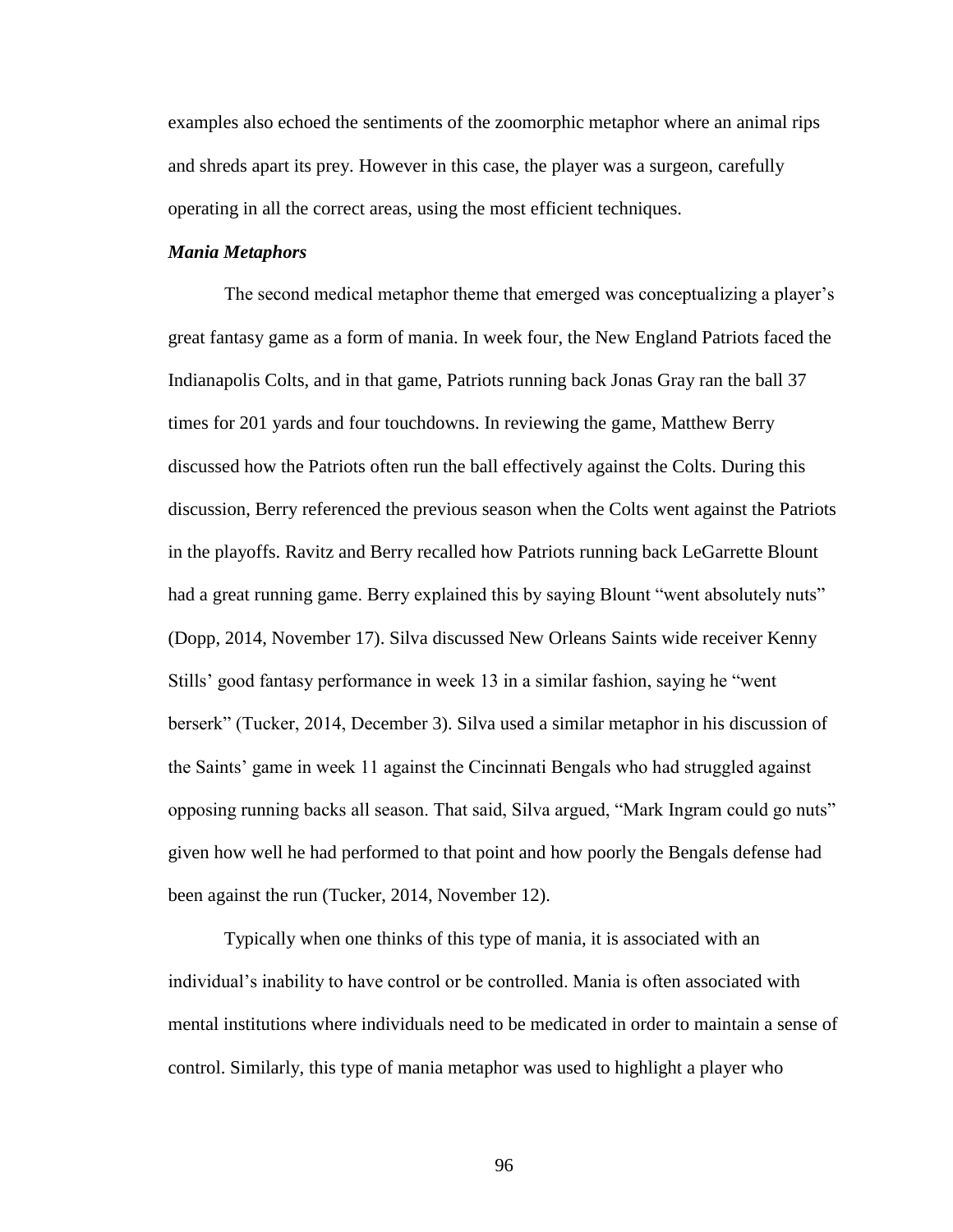performed or could perform so well and score so many points, both fantasy and real-life, that they were/are uncontrollable. For fantasy football purposes, this is a good trait to have as it always an indicator of an NFL player having a high-scoring fantasy game.

Both of these medical metaphors were used to emphasize the performance and production of players, both in recalling previous performance and future production. For the fantasy football speech community, these metaphors are indicative of players who could be an integral part of a winning fantasy football team. Additionally, as in the case of Ingram against the Bengals, this metaphor can also reiterate what position group fantasy football owners should start against a particular defense (ex. running backs against the Bengals.)

## **Agricultural Metaphors**

Another small category that emerged from the data was a collection of metaphors associated with agriculture. Analysts from both podcasts used these types of metaphors, and agricultural metaphors were used to discuss NFL players both positively and negatively. Within this category, two subcategories were identified—water metaphors and plant metaphors.

#### *Water Metaphors*

Atlanta Falcons wide receiver Julio Jones had established himself as a premier wide receiver in the NFL given his receptions, receiving yards and touchdowns over the past three season. The 2014-2015 season was no different as Jones recorded 104 receptions for 1,593 yards and six touchdowns. However, after scoring three touchdowns over the first three weeks of the season, Jones had a streak of seven games without catching a single touchdown. Despite this streak, Evan Silva argued he still had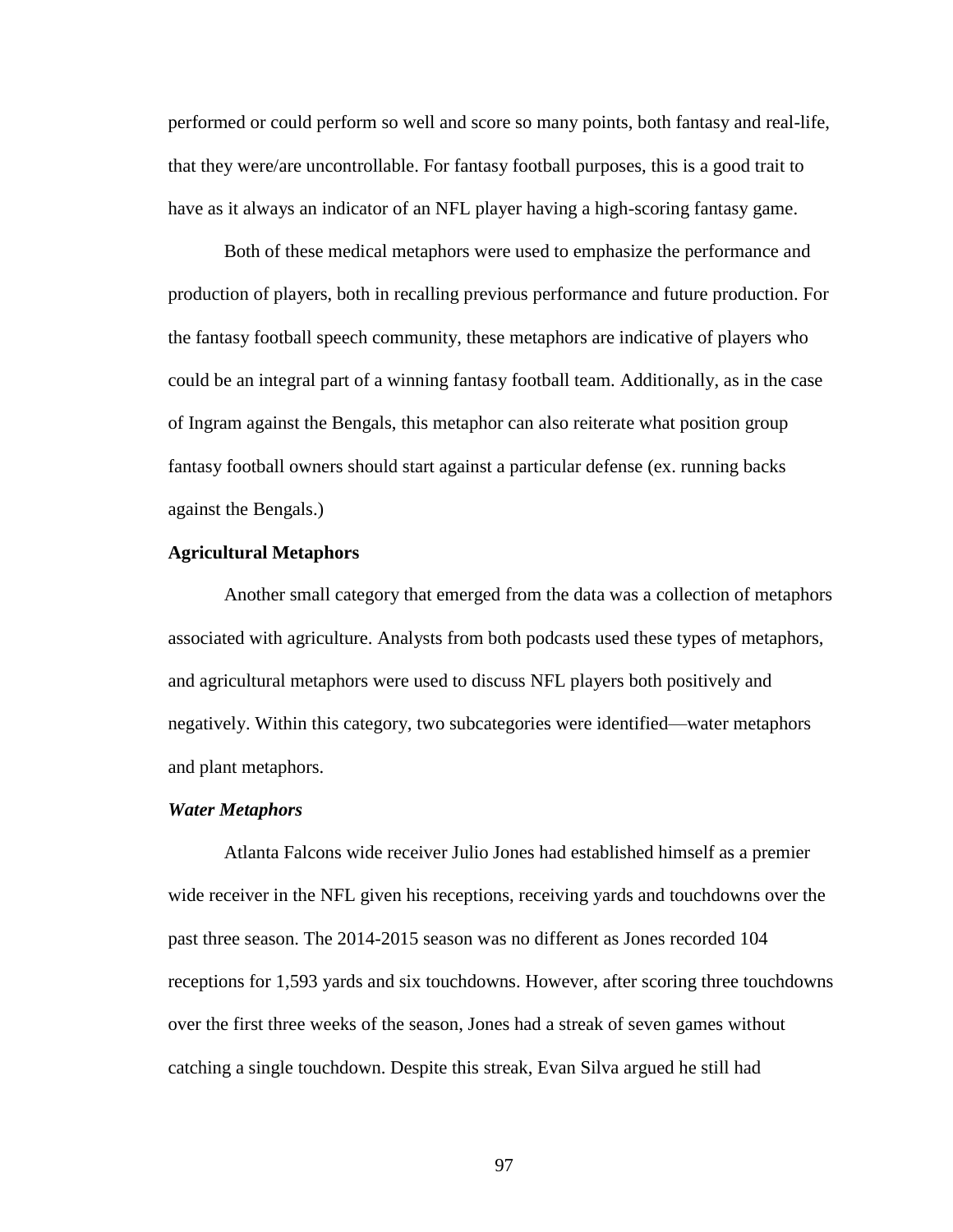confidence in starting Jones as top receiver, and said that he did not care that Jones "had a drought where he went five or six games without a touchdown" (Tucker, 2014, December3). Silva used a similar metaphor to discuss Arizona Cardinals wide receiver Michael Floyd. Floyd was expected to have a good season, but was radically inconsistent. He had over 100 yards receiving in week one, followed by 19 yards in week two, 114 yards in week three and seven yards in week four. However, after this seven-yard performance, he put up back-to-back games of over 40 yards and a touchdown. After those performances, Silva told Tucker Floyd had not "evaporated" from the offense (Tucker, 2014, October 29).

With regard to agriculture, water is viewed as vital resource. The success of an entire crop is predicated on the amount of water it receives. Similarly, the receptions, yardage and touchdowns of NFL players are vital resources for fantasy football players. If an expert states that an NFL player is going through a "drought" or has seemingly ―evaporated‖ from the offense, this leads fantasy football players to search for alternatives to those players.

#### *Plant Metaphors*

Another agriculture metaphor used by Silva that falls in this category came from a week ten podcast where he predicted Miami Dolphins quarterback Ryan Tannehill to turn ―back into a pumpkin‖ in the Dolphins game against the Detroit Lions (Tucker, 2014, November 5). Although this was another inanimate object, it harkened to the Cinderella fairytale where a girl had the opportunity to live the life she desired for a short amount of time, but was subjected to her old life as soon as the clock struck midnight. Similarly, in week nine against the San Diego Chargers, Tannehill threw for 288 yards and three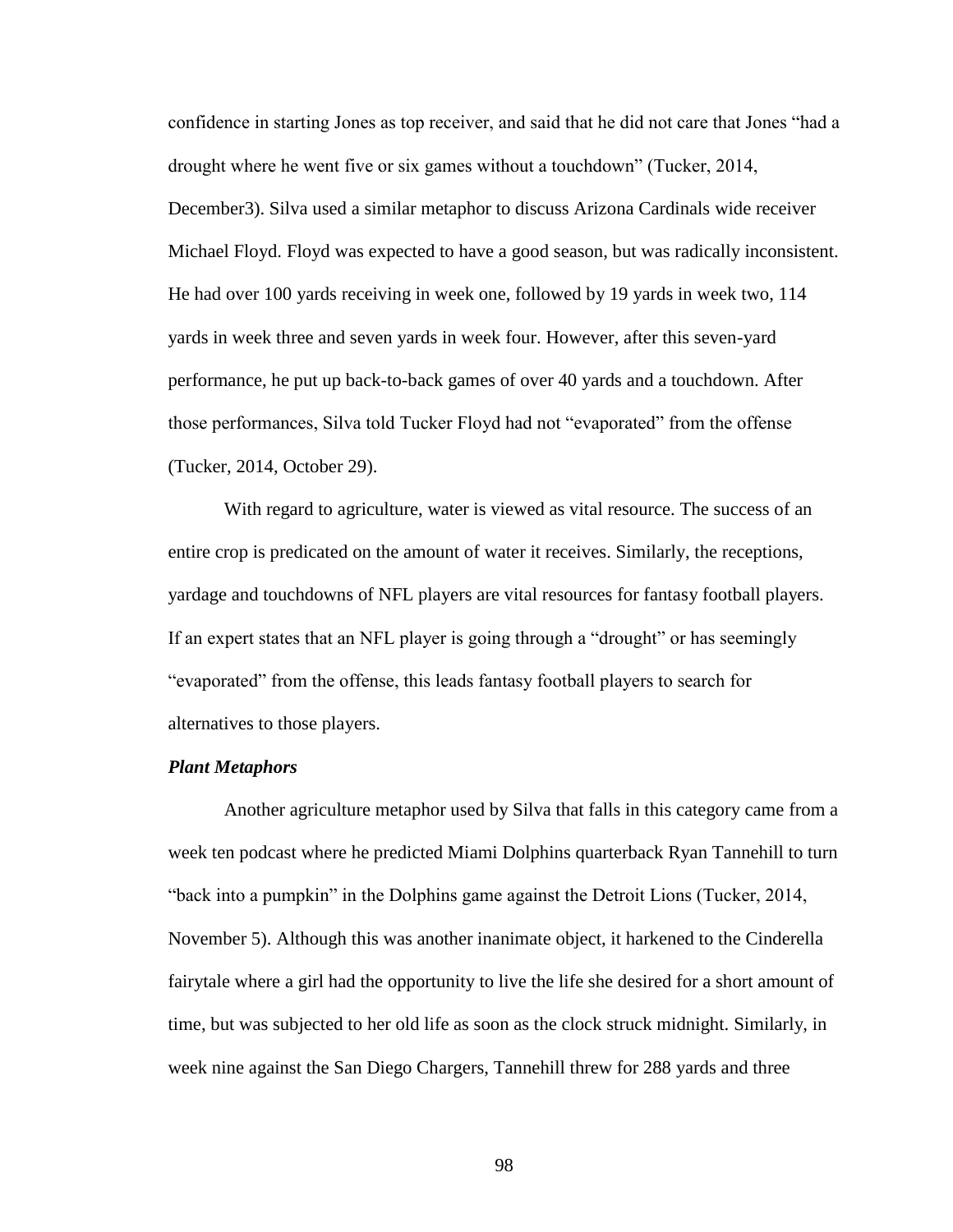touchdowns and also ran for 47 yards, scoring 25 fantasy points. Given how good the Lions' defense had been up to that point, Silva predicted Tannehill to revert back to the average number of fantasy points he typically had been scoring, the metaphorical clock striking midnight. This was not the only negative plant metaphor used to describe a player. Ronnie Brown is a running back and has played for four different NFL teams in his career. However, in recent years, he mostly had been used as a second- or third-string running back, and in terms of fantasy football, had been called a "vulture" on more than one occasion. He began the 2014-2015 season with the Houston Texans, was cut midway through the season, and signed by the San Diego Chargers. After getting signed, Berry called Brown "the weed that just won't get away" (Dopp, 2014, December 15).

Each of these metaphors was used to discuss both the talent of a player as well as their reputation in fantasy football. In terms of the fantasy football speaking community, the use of this type of agriculture metaphor informs fantasy football players of what to expect from certain NFL players, despite what type of production they may have on a given week. Moreover, as is evident in both instances, often the player is discussed as a nuisance or annoyance. However, there was one type of plant metaphor that was used positively.

There were two instances in which a specific plant metaphor was used to conceptualize the actions of an NFL player. In week 13, San Diego Chargers quarterback Philip Rivers threw for 383 yards and three touchdowns against the Baltimore Ravens. In recapping the game, Silva discussed the Ravens' defense and said, "Philip Rivers kind of carved them up" (Tucker, 2014, December 4). Silva used the same phrase twice when discussing the Eagles' performance against the Dallas Cowboys. He said it specifically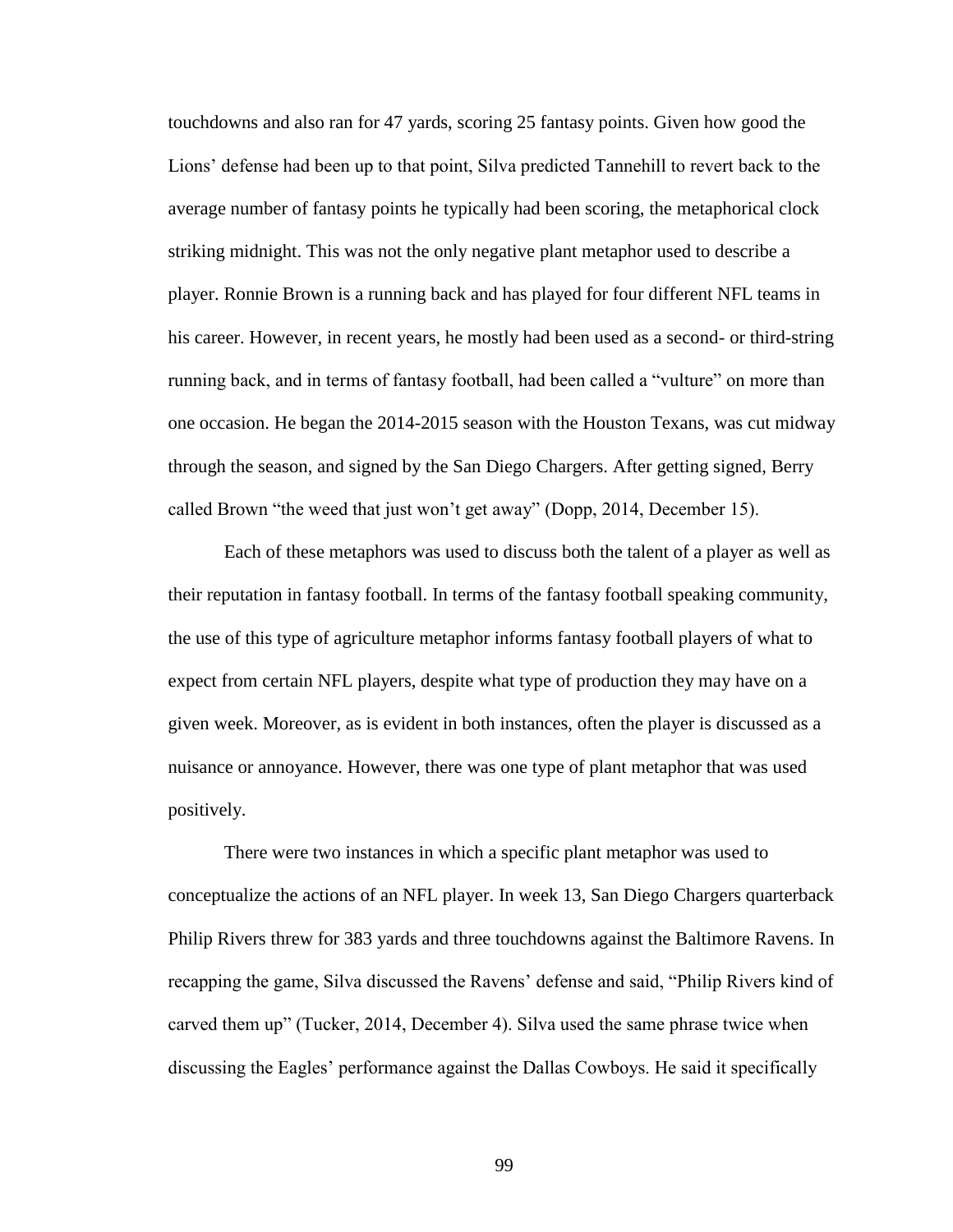for Eagles running back LeSean McCoy who ran for 159 yards and a touchdown, and he also used it for the entire Eagles offense that racked up 464 total offense yards and 33 points.

The action of carving is often associated with carving pumpkins, but could also be associated with carving a turkey. In either case, the carver has complete control of the object it is carving. In this case, Silva used the metaphor much like the "burning" metaphor in which one player is praised for his success while another player or defense is criticized for his or their poor performance. For the fantasy football speech community, this type of metaphor was most often indicative of a poor performance of a defense. In each of the examples I provided, Silva was discussed a team's defense before employing the "carving" metaphor. Thus, if a particular NFL player "carved up" another team, fantasy football owners are encouraged to start their players against the defense that was "carved up."

### **Sports Metaphors**

The final category that emerged was sports metaphors, specifically ones that were not football-related, and it consists of six entries. Unlike the other ten categories, this category did not allow for subcategories, and there was only one metaphor that was repeated. However, there were still enough metaphor entries around this central theme to create this final category.

In week seven of the 2014-2015 season, the Seattle Seahawks traded wide receiver Percy Harvin to the New York Jets. In his first game with the Jets in week eight, Harvin caught three balls for 22 yards and ran the ball four times for 28 yards. In their discussion of Harvin for week nine, Ravitz and Berry determined that Harvin was not a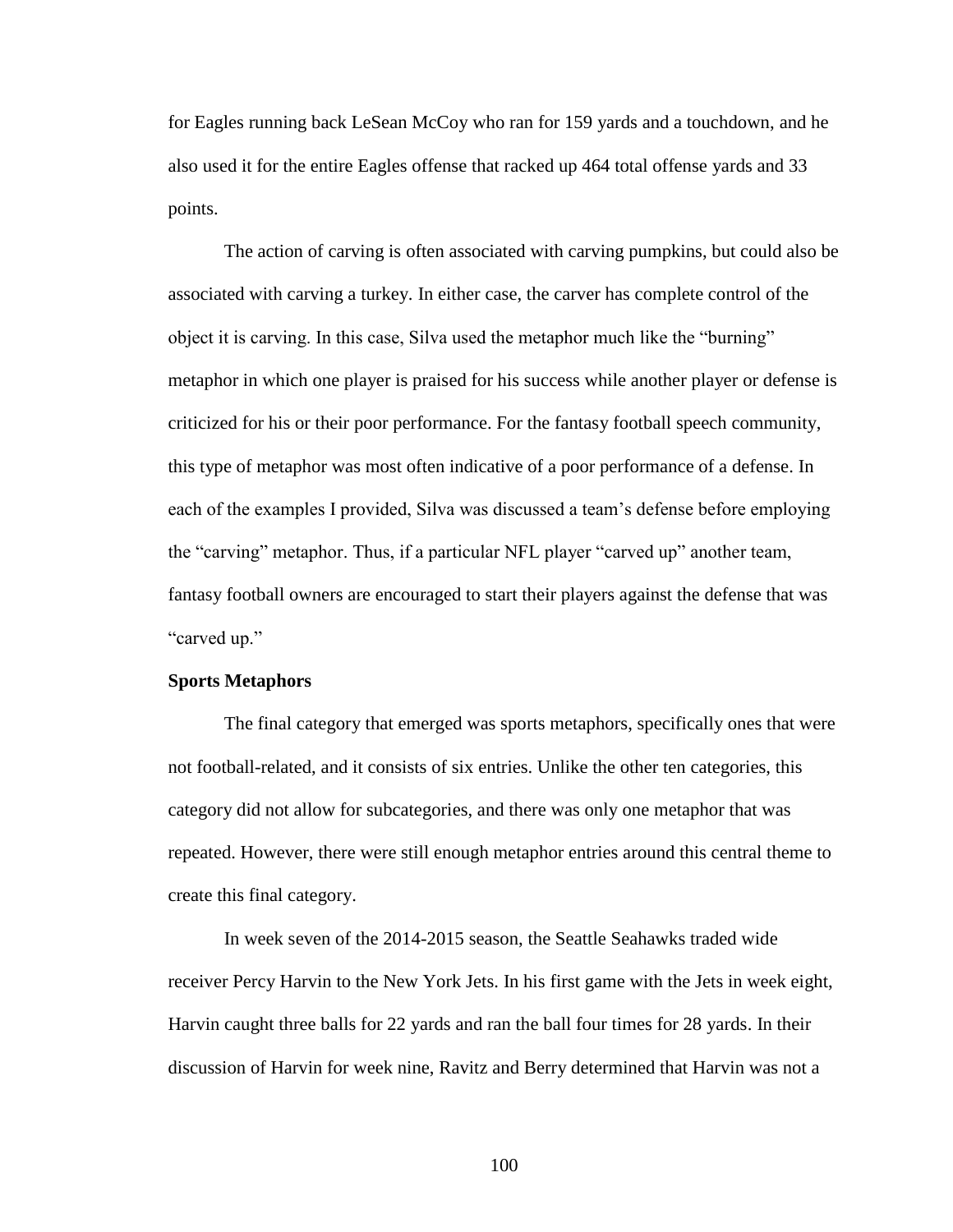good player to start, and Berry explained that Harvin did not "have a puncher's chance to score" (Dopp, 2014, October 31). In this case, Berry used a boxing metaphor to explain that Harvin did not have a good chance of scoring a touchdown. Although he used this sports metaphor to prevent fantasy owners from starting Harvin, Berry also used sports metaphors to advocate for other players.

Midway through the 2014-2015 season, New York Giants wide receiver Odell Beckham, Jr. emerged as the most productive wide receiver on the team in terms of receptions, yards, and touchdowns. However, he was not the only fantasy football relevant receiver on the team. Over weeks 11 through 13, Rueben Randle caught 13 total passes for 200 total yards. This led to Berry calling him a "cheap dart throw" in his week 14 preview. He used the same metaphor to discuss Baltimore Ravens wide receiver Kamar Aiken in week 15. In the sports of darts, players are often skilled enough to hit their intended target. However, in this metaphor, Berry is alluding to people who play darts casually, whereby a player may be aiming at the entire board but might coincidentally hit a bullseye. Similarly, this metaphor was used to highlight NFL players who can be started in fantasy football and who could potentially have a great game. Given that so many running backs and wide receivers are started each week, Berry used this metaphor to provide some insight for those fantasy football players who are desperately seeking a wide receiver to start. In addition to discussing the potential upside of an NFL player, Berry also used sports metaphors to discuss the physicality of NFL players.

In their discussion of the week 12 game between the Tampa Bay Buccaneers and the Chicago Bears, Ravitz and Berry discussed the tight end and primary wide receivers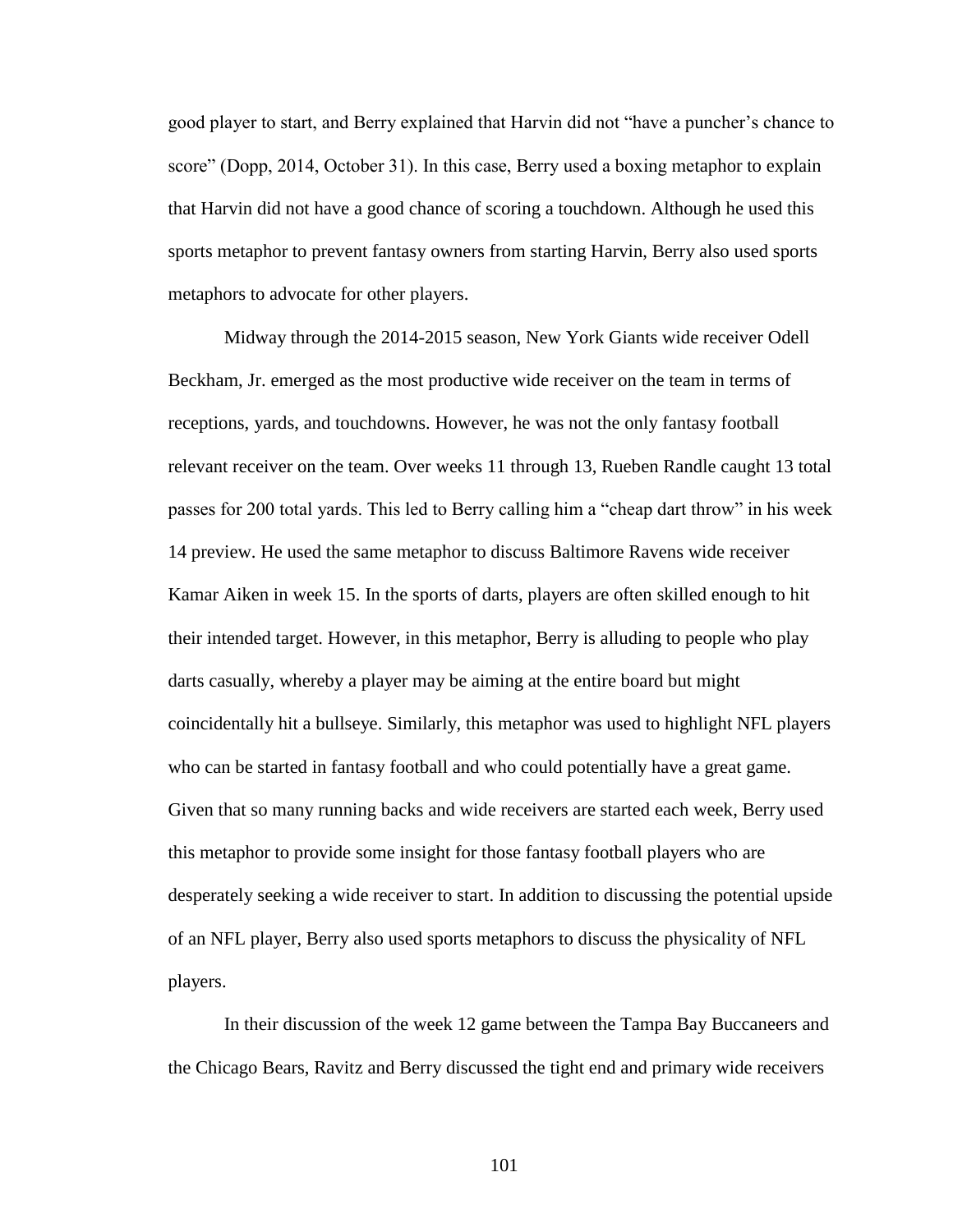for the Buccaneers. In this discussion, Berry said the Buccaneers' receiving options could "lead the league in rebounding" (Dopp, 2014, November 24). This basketball metaphor was used to discuss the physical characteristics of these NFL players. Rookie-wide receiver Mike Evans is 6'5" and weighs 231 pounds. Veteran-wide receiver Vincent Jackson is also 6'5" and weighs 230 pounds. Finally, rookie-tight end Austin Seferian-Jenkins is 6'5" and weighs 262 pounds. This metaphor was used to highlight the fact that these receivers are built more like basketball players. Although this metaphor does not necessarily mean that all three players will be great for fantasy football owners, the metaphor was employed positively during the discussion to advocate specifically for Evans and Jackson as they were the two players from Tampa Bay who had any type of success both in terms of NFL production and fantasy football point production. Berry used sports metaphors often to buttress his opinion of NFL players, and he was not the only fantasy football analyst to use sports metaphors in this way.

In week 9, Evan Silva discussed the Carolina Panthers and their game against the New Orleans Saints. During this discussion, Silva highlighted the fact that the Panthers had an easy second-half of the season in terms of which teams they were playing. He felt Panthers quarterback Cam Newton would eventually start playing well and would be, ―swinging for the fences‖ (Tucker, 2014, October 29). Silva used this baseball metaphor to advocate for Newton to fantasy football owners. Silva believed Newton would eventually become a good quarterback to start in fantasy football and decided a baseball metaphor that alludes to a player attempting to hit a homerun would best relay his opinion of Newton's potential.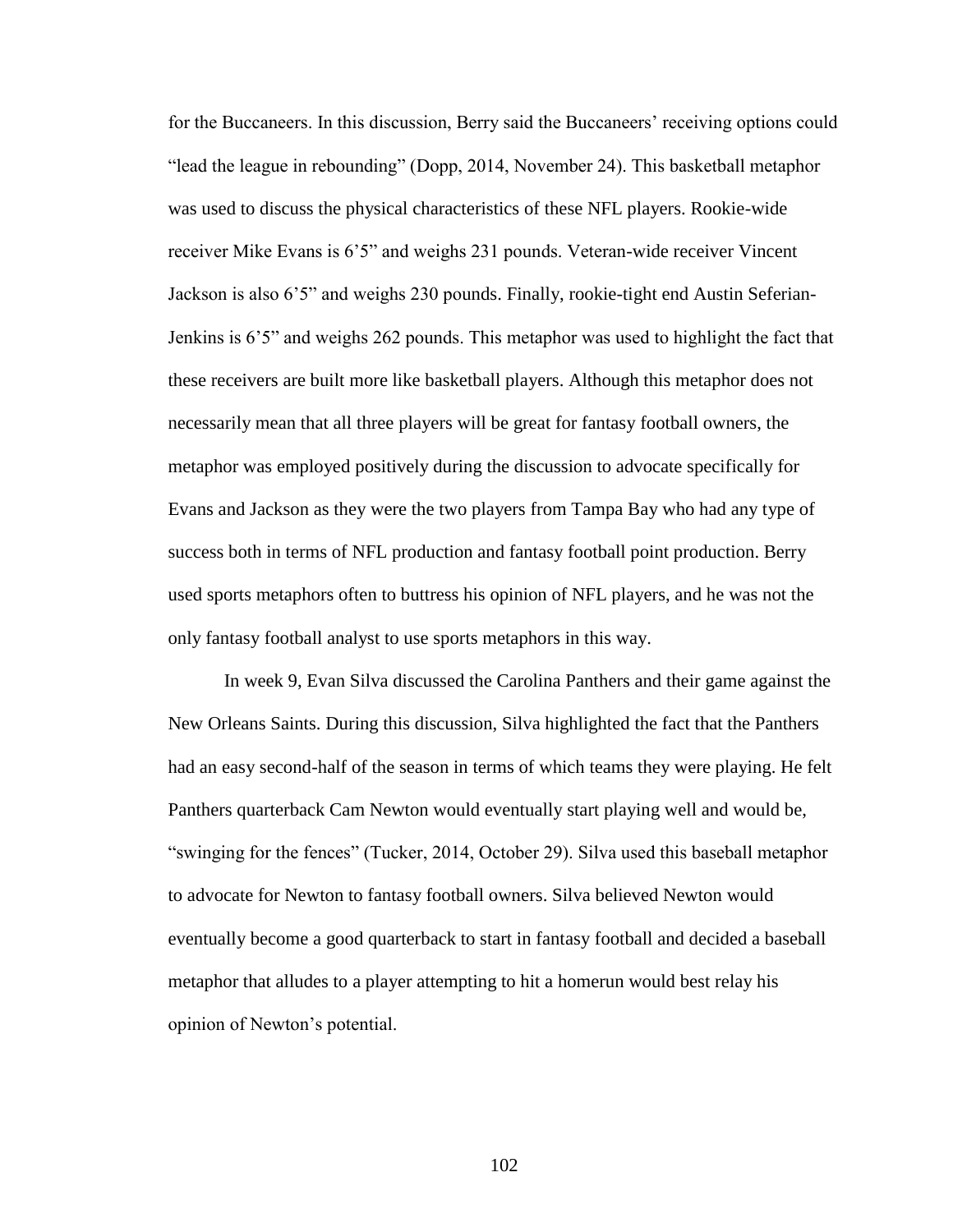The final entry for this category is a metaphor that is routinely used by fantasy football experts to conceptualize running backs as a specific inanimate object—a bowling ball. In week 11, Evan Silva used this metaphor for Denver Broncos running back CJ Anderson (Tucker, 2014, November 12). Silva said this as a conceptualization of Anderson's height, speed, and strength. Bowling balls are round, small in terms of height, are heavier than they appear given their size. They are also thrown with great speed and used to knock over pins. These details are important to know because this metaphor was and is used for running backs with similar characteristics. If an expert employs the "bowling ball" metaphor, they are characterizing the player as being short, stout, fast, as well as having the ability to run over and through opposing defenders (the pins). For fantasy football owners, this metaphor provides a description of what the running back looks like and how he is expected to perform. While some running backs may be small and weak in terms of how easily they are tackled, this metaphor informs owners that a particular running back strays from the norm.

These sports metaphor were used both positively and negatively. Moreover, aside from the "darts" metaphor, each entry had its own contextual premise. However, the commonality shared by all these entries was the fact that the fantasy football experts who used these metaphors felt that a sports term or phrase was the best vehicle to convey their message/opinion.

## **Conclusion**

In this chapter, I have thoroughly discussed my findings. In doing so, I have determined the presence of and defined the terms and meanings for speech within the fantasy football community, metaphors. In addition to these metaphors, I have provided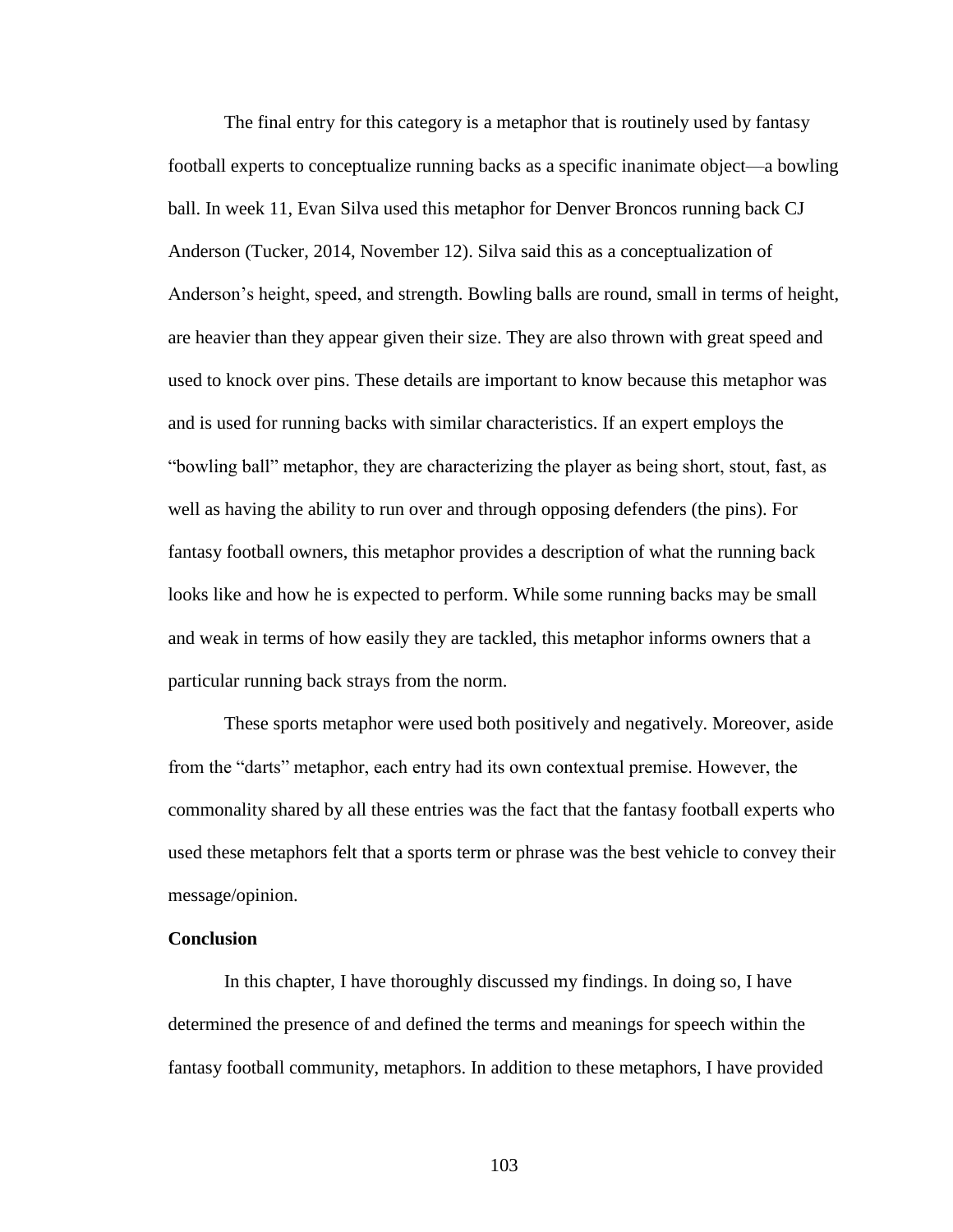the context needed for them to be employed by fantasy football analysts as well as what they mean for the fantasy football community. In the following chapter, I will use these metaphors and their premises of use to define the rules for communicative conduct for the fantasy football speech community. This will be followed by a description of the social world that is created through the use of metaphors. I will then provide an explanation of the contributions of this study, its limitations, and suggestions for future research.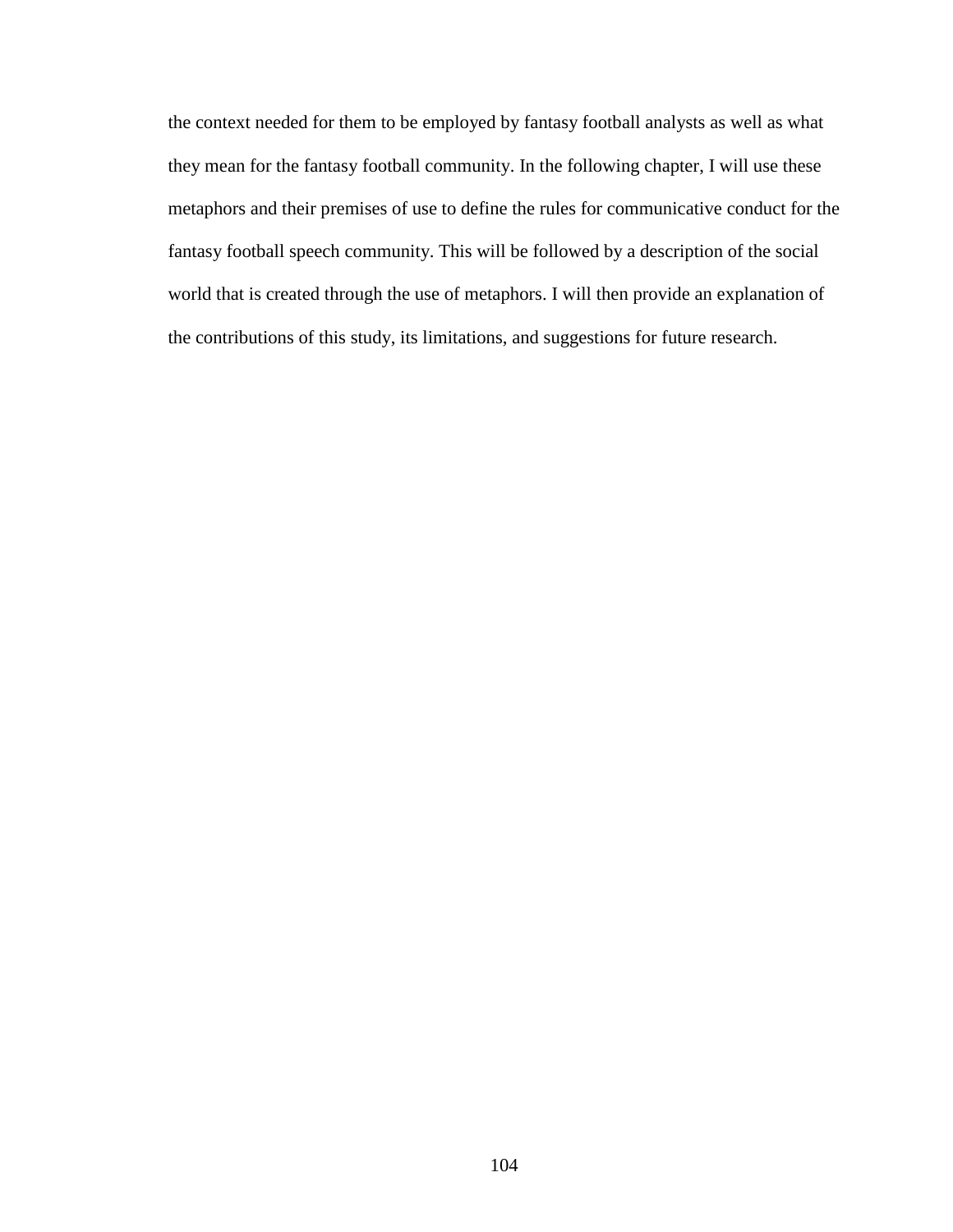#### **Chapter 5**

### **Contribution, Limitations, and Future Research**

Using the ethnography of communication (Hymes, 1962; Hymes, 1974; Philipsen & Coutu, 2005), 32 podcasts revealed 11 categories of metaphors used by fantasy football commentators or experts to create particular sociocultural meanings. As my analysis in the previous chapter showed via the presentation of context and discussion, the particular uses of metaphors implicate particular shared premises—particular beliefs and values about how NFL players should be talked about in and through the use of metaphors. Further, these premises point to the social ramifications metaphoric usage holds for this particular community, for example, how the use of metaphors by the very influential fantasy football experts help shape particular identities about NFL players. Moreover, the sociocultural premises the data suggested, in turn, informed the more specific rules about talking, metaphorically, that characterize the unique social world of fantasy football participants. The abstraction of the particular rules for metaphorical use offer additional evidence for the nuanced sociocultural meanings that give the fantasy football community its unique way of being as constructed by its unique way of speaking. I now turn to the presentation of 15 rules for metaphor usage as enacted in the fantasy football social world.

### **Rules Pertaining to Communicative Conduct**

## *1. Fantasy football-specific metaphors are used routinely to convey an opinion or position on players, coaches, and sometimes, entire teams.*

Analysts on both podcasts relied heavily on metaphors to convey their analysis on a particular player or team for a given week. They also used metaphors to describe a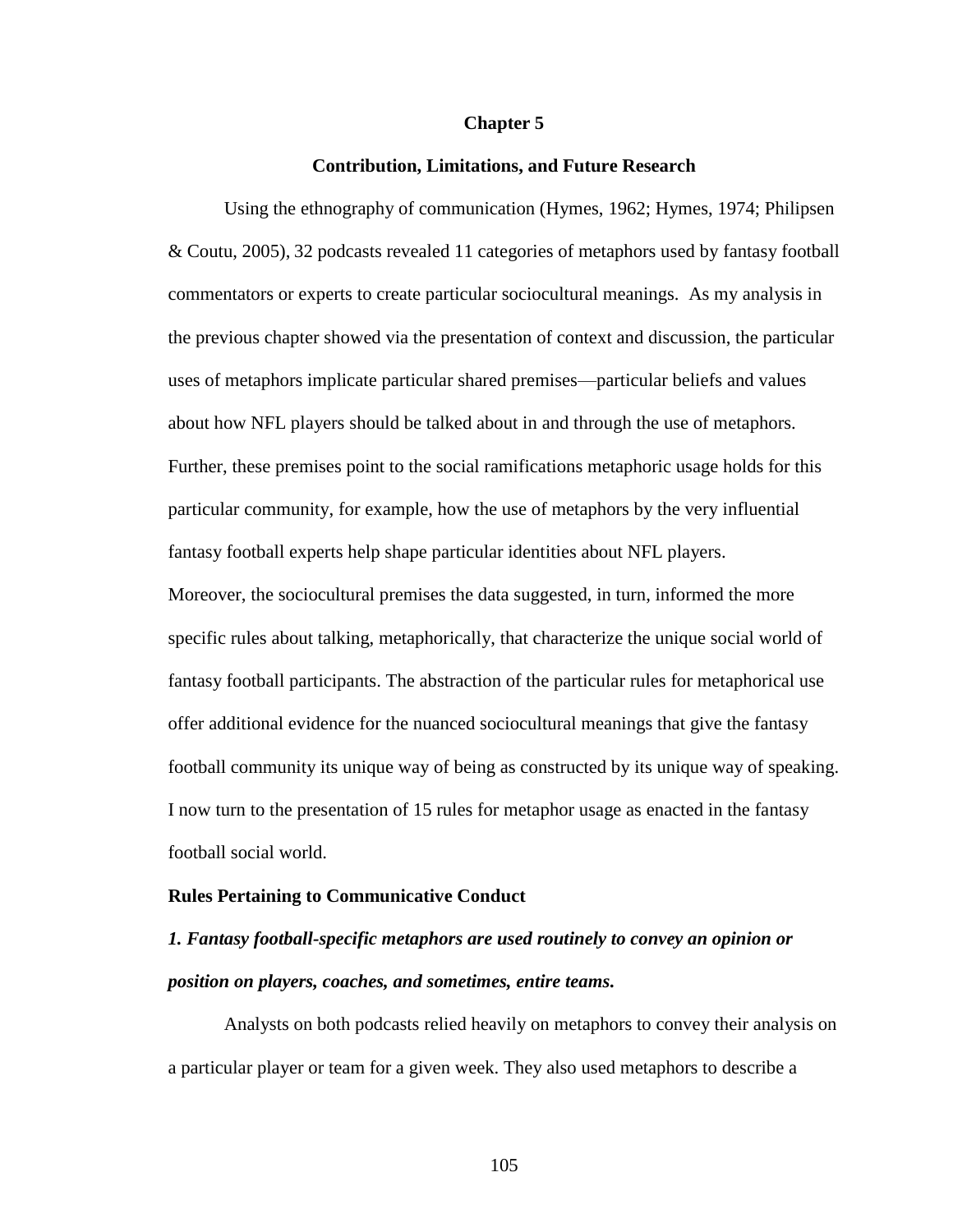player's outlook for the remainder of the season. *Fantasy Focus* analysts Berry, Ravitz, and Bell have even developed certain metaphors that are specific to their podcast, including: "welcome to Dumpsville," "fantasy wasteland," "fantasy zombie," "fantasy Whac-a-mole," and "fantasy goat." Based on the number of consistent listeners and downloads during the NFL season, these analysts lean on metaphors to convey multiple messages. As previously mentioned in chapter four, the use of positive metaphors on a player can also register as an indictment of poor performance by the opposing team or defense.

# *2. A metaphor can be used simultaneously to praise one NFL player while criticizing another.*

In addition to metaphors serving as a key symbol in the fantasy football community, they can also serve a dual purpose when they are employed. Often, when a metaphor is used positively to discuss an NFL player or team, it serves a dual purpose in that it also negatively conceptualizes the performance of a defensive player or team. For example, in week nine, when Evan Silva said Minnesota Vikings wide receiver Cordarelle Patterson "roasted David Amerson," he simultaneously praised Patterson and criticized Amerson (Tucker, 2014, October 29). Similarly, a metaphor used to discuss a defense or team negatively can also serve to praise the performance of an offense or offensive player. For example, in week 14, Silva discussed the Baltimore Ravens' defense, and said "Ben Roethlisberger lit them up" (Tucker, 2014, December). In this case, the initial use of the metaphor centered on the poor performance of the defense, but also praised the performance of Ben Roethlisberger.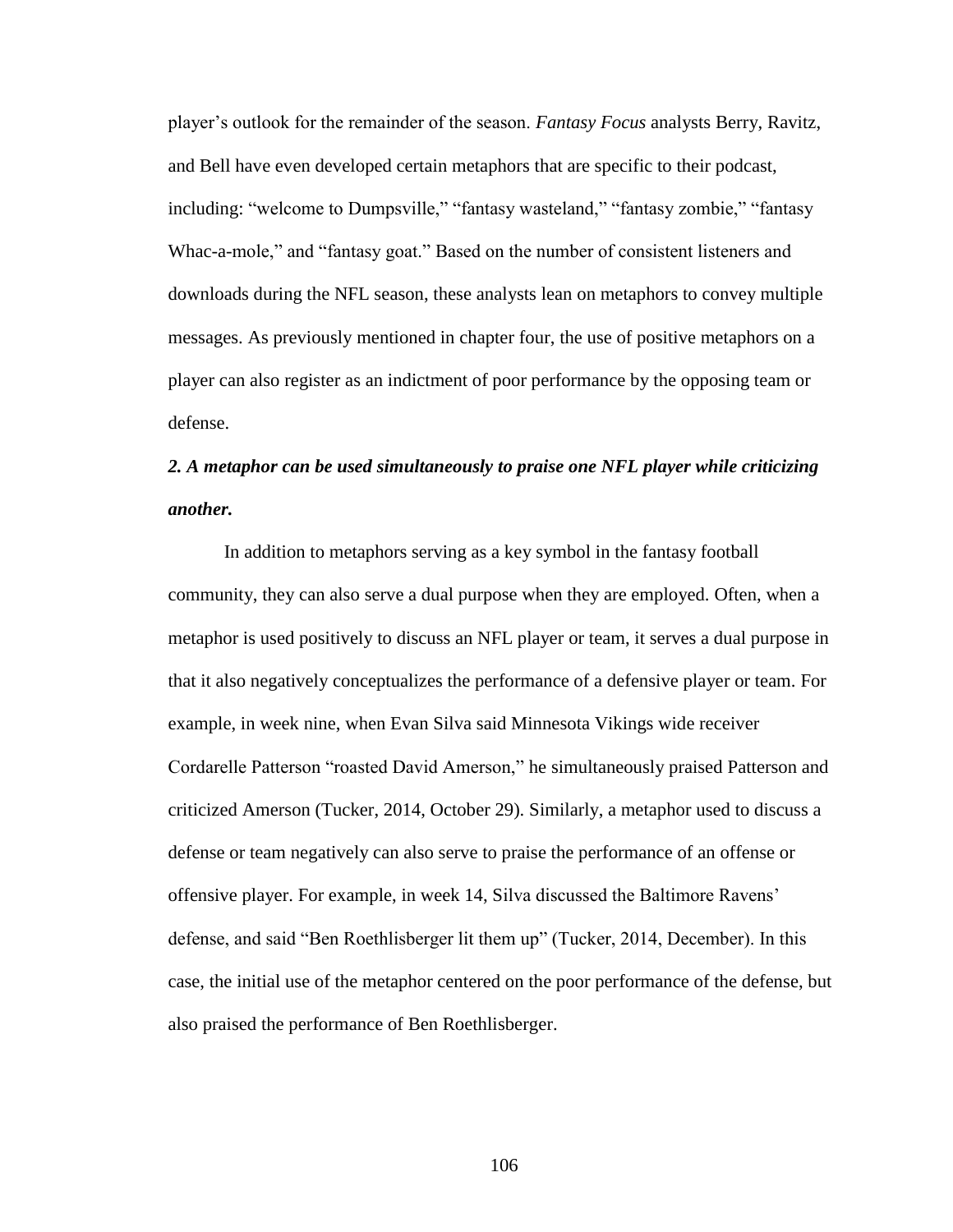## *3. The majority of fantasy football experts focus their discussion and metaphor use on players who are performing well.*

Fantasy football experts focused the majority of podcast time discussing fantasy relevant players, specifically those players who are at the top or near the top of their specific position (i.e. quarterbacks, running backs, wide receivers, etc.). Because there is such limited time on these podcasts, and because the focus for fantasy football players is to construct a winning team, experts focus their attention on those players who have been performing well and producing a high number of fantasy points. This, in turn, will dictate which NFL players fantasy football owners will start, trade for, or pick up for their team.

# *4. If an analyst wants to emphasize their positive feelings about a player or defense, they will routinely use consecutive metaphors to highlight that player or defense.*

A pattern that manifested throughout the podcasts was the difference in metaphor use between positive and negative metaphors. There was a pattern where analysts used multiple metaphors when they felt strongly about a player, particularly when they felt that a player's success would extend beyond one week. Evan Silva's discussion of running backs CJ Anderson of the Denver Broncos and Jeremy Hill of the Cincinnati Bengals served as an example of how an analyst will employ multiple metaphors in one sequence to emphasize their feelings on a player. In his week 14 preview of the Broncos' game against the Buffalo Bills, Silva used five metaphors in succession to discuss Anderson's abilities and advise fantasy owners to start him on their teams (Tucker, 2014, December 4). Similarly, he used seven consecutive metaphors when discussing his opinion on Bengals running back Jeremy Hill in week 16 (Tucker, 2014, December 17).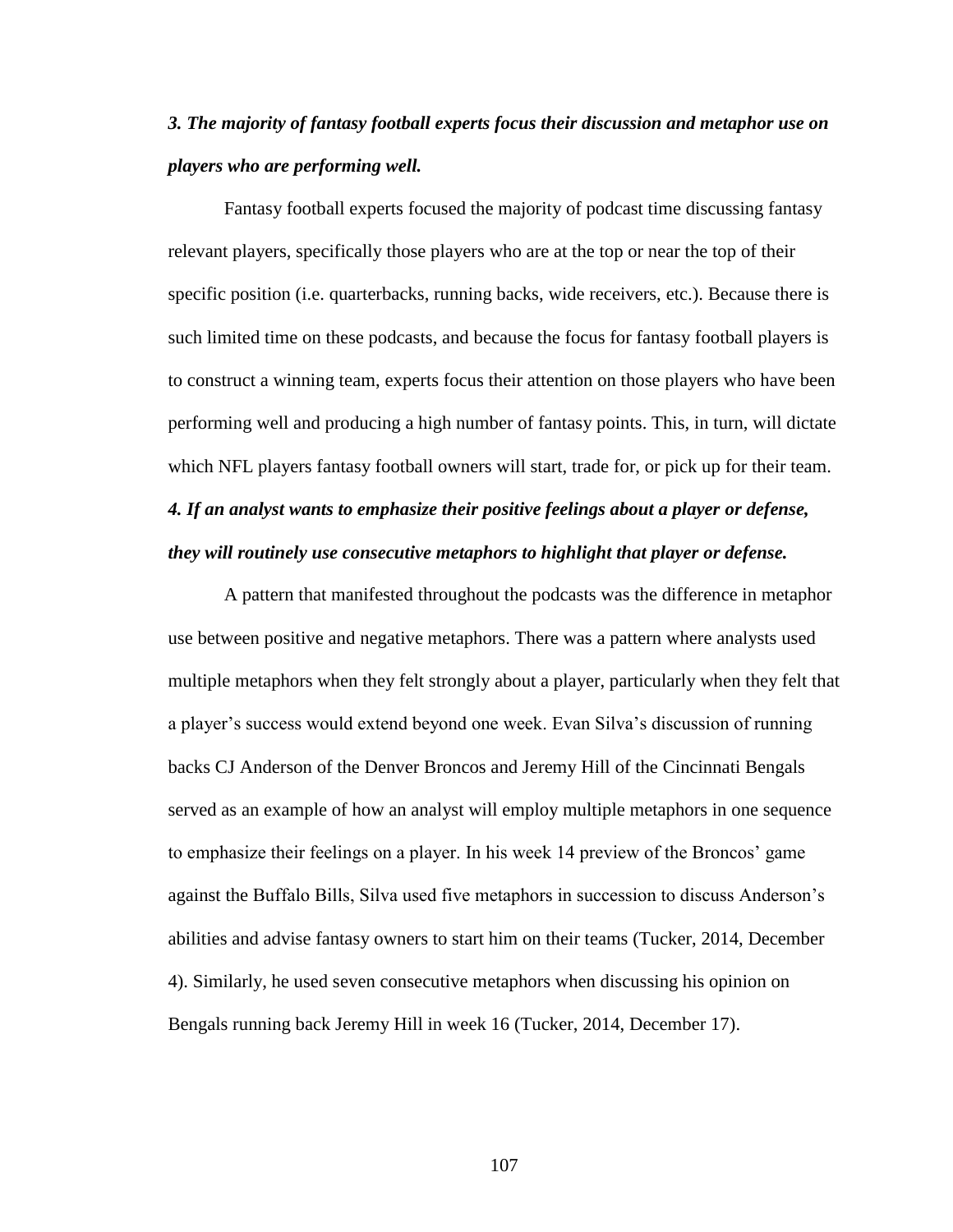Not often is this strategy used when discussing the negative opinion of a player or team. Most analysts used one metaphor, sometimes two, then moved the discussion to a different player. There were some exceptions, such as Berry and Ravitz's discussion of Jets wide receiver Percy Harvin in week nine (Dopp, 2014, October 31). Ravitz used two metaphors to speak negatively about Harvin, and Berry followed with one of his own. This would account for three total instances of negative metaphor use, but as I mentioned, this is not the norm.

## *5. Although some analysts may deam a player irrelevant early in the NFL season, they will often reiterate their disdain for that player through metaphors.*

Fantasy football analysts focused the majority of podcast time discussing fantasy relevant players, but there were moments where they found it necessary to declare a player or a team as being irrelevant in terms of fantasy football. This is particularly interesting when it comes to players who at one point in their career were good or great in terms of their value in fantasy football. As mentioned before, Berry and Ravitz deemed Michael Crabtree and Marques Colston as being irrelevant for fantasy football a number of times because they are well-known players who used to have value in fantasy. This season, both Crabtree and Colston were inconsistent and often had poor performances, but were still owned on a number of fantasy football leagues because of their notoriety. This lead to Berry and Ravitz welcoming them to "Dumpsville" on more than one occasion during the 16 episodes of the *Fantasy Focus* that were coded.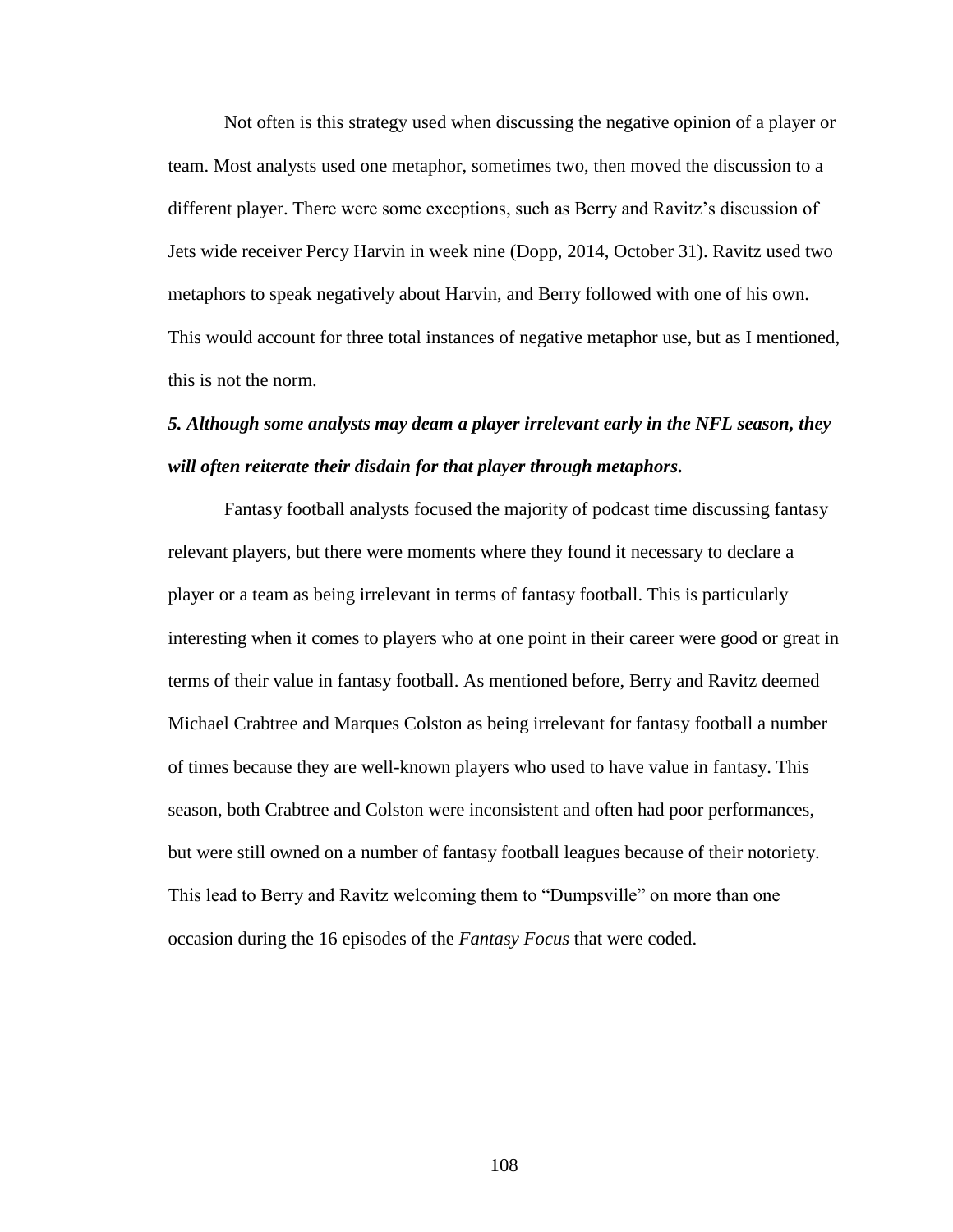## *6. There are particular yardage and touchdown thresholds that lead to positive metaphor use for NFL players.*

Based on the context that was discussed for each of these metaphors, as well as what emerged from the data, I concluded that each position has a certain numerical threshold that, if met, will yield the use of a positive metaphor. For example, if a quarterback throws for 300+ yards, often a fantasy football expert will use a metaphor to describe that performance. This yardage number is often the condition necessary for the use of a metaphor. Similarly, if a wide receiver were to accumulate 100+ receiving yards or a running back were to rush for 100+ rushing yards, those numbers would also invite the use of a metaphor to describe that player and/or their performance. Lastly, touchdowns can often lead to metaphors. A wide receiver who catches three passes for 50 yards and a touchdown, is just as likely to earn a metaphor during a game review as a wide receiver who caught seven passes for 120 yards.

## *7. There are particular yardage and touchdown thresholds that lead to negative metaphor use for opposing players and teams.*

As discussed in rule #6, there are certain numeric thresholds that often lead to the use of metaphors. However, these numbers, as well as some others will often lead to negative metaphor use to describe a team or defense. For example, if a quarterback were to throw for 300+ yards, this may lead to a metaphor that positively describes the quarterback, but also a metaphor that would negatively describe the defense or a specific defensive player. Moreover, if a team's offense were to accumulate over 400 total offensive yards, often a metaphor will be used to discuss the poor performance of the opposing defense. For example, as discussed in the agricultural metaphors, when the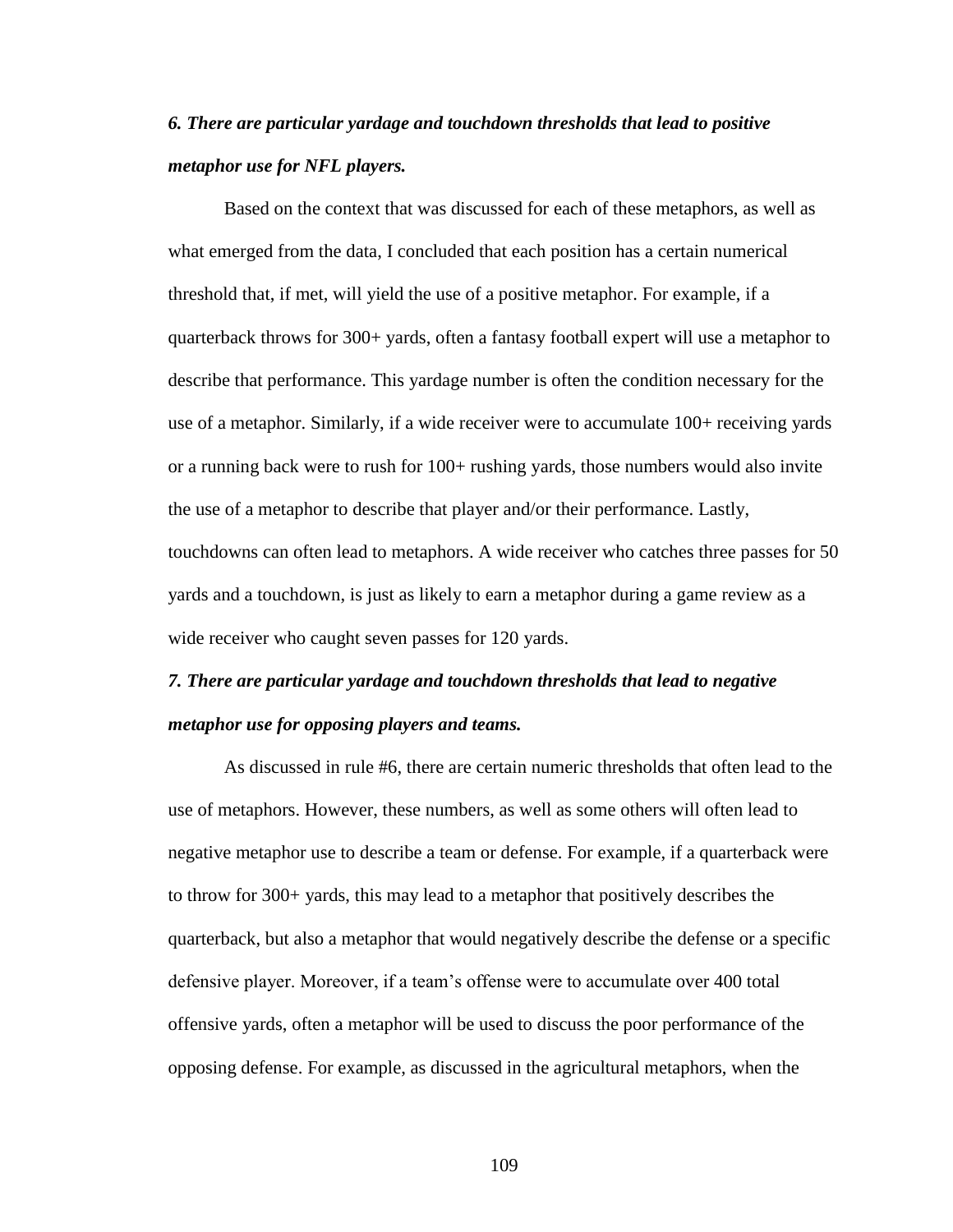Philadelphia Eagles played the Dallas Cowboys in week 13, Evan Silva used the "carving" metaphor to describe Eagles running back LeSean McCoy as well as the entire Eagles team (Tucker, 2014, December 3). The first metaphor was used to positively conceptualize McCoy's performance while the second was more of an indictment of the Cowboys' defense and special teams.

## *8. The metaphors used in fantasy football often have an opposing connotation than they do outside of the world of fantasy football (i.e. being "freak" or being a "cow").*

Many of the metaphors used by fantasy football experts hold an antonymous meaning to what they typically mean outside of fantasy football. Many metaphors that are used are terms that typically hold negative connotations in contexts outside of fantasy football. For example, most people would not want to be labeled a *monster* or a *freak*. Similarly, setting someone on fire or burning someone is not seen as a good thing. However, in the world of fantasy football, these are terms, actions, and behaviors that are valued and sought out. Moreover, the way in which fantasy football experts discuss these metaphors in relation to the statistics and performance of NFL players values a behavior and way of being that is not readily accepted outside of fantasy football society. In this world, it is acceptable for a running back on a fantasy football team to "crush" or "shred" someone. But if one were to take those actions outside the realm of fantasy football, they would be received much differently.

## *9. The most common metaphor to use within fantasy football is the zoomorphic metaphor.*

Zoomorphic metaphors were used more often than any other category. Out of the 1,836 total entries of figurative language, 121 of them were zoomorphic metaphors. The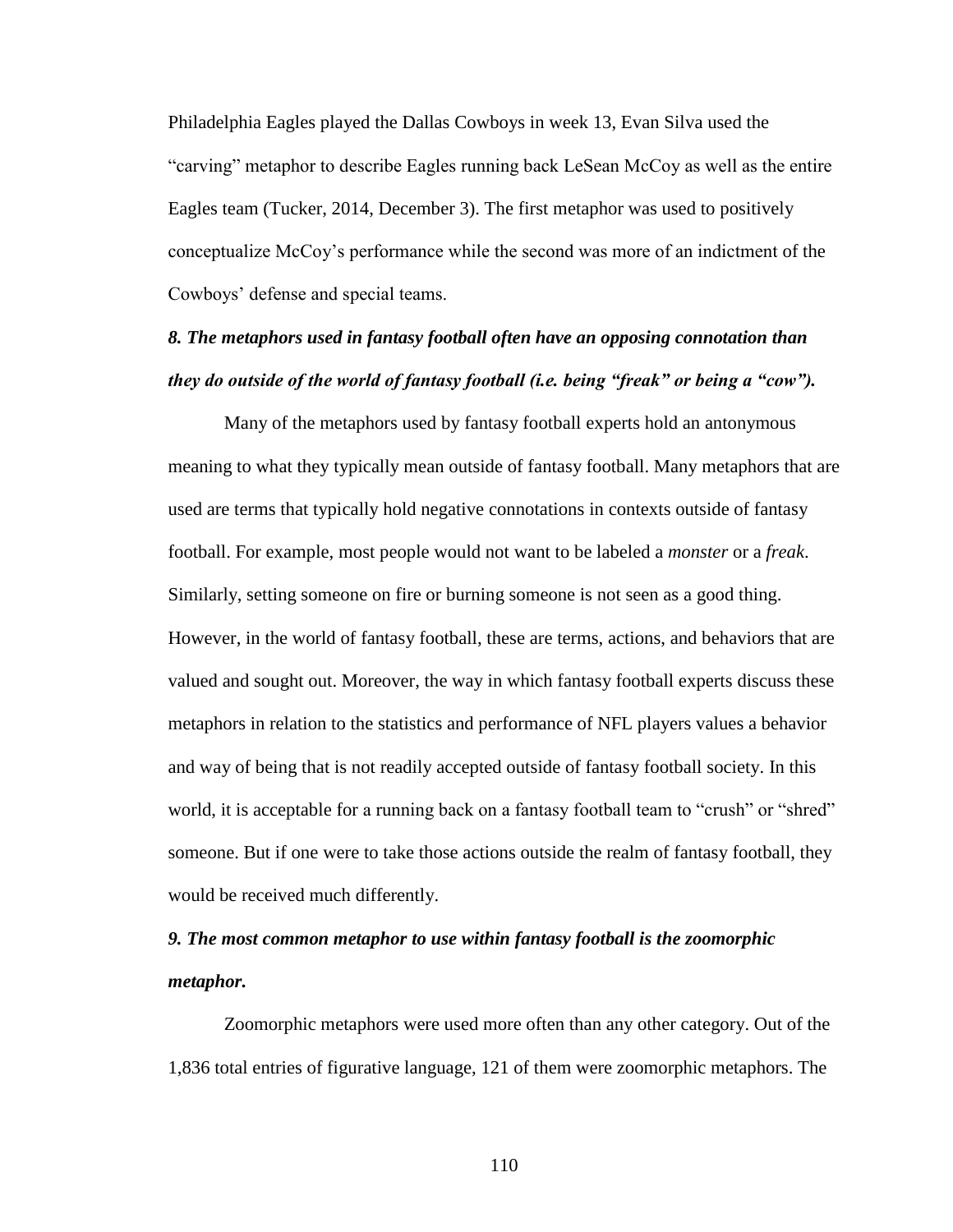next largest category was fire metaphors with 86. These zoomorphic metaphors were used to conceptualize players based on their size, talent, role within the offense, performance, and reputation. Another contributing factor for how routinely they are used is the fact that these types of metaphors and action metaphors could be used to conceptualize players both positively and negatively. Moreover, because fantasy football is primarily concerned with successful NFL players, the most successful players were often labeled as "studs," which was one of the most commonly used metaphors.

*10. Chaos metaphors are used exclusively to discuss players, teams, and coaches negatively, and are used when a particular position group (team or league-wide) does not have a primary/reliable starter(s).*

Fantasy football analysts and players tend to look for consistency in the performance and fantasy point production of NFL players. Many of the metaphors that were used for positive conceptualizations were based on a player being able to consistently perform well. In the NFL, consistency is only guaranteed when players perform well enough, for a certain period of time, to earn a starting role on the offense. However, there were some teams who lacked at certain positions throughout the season, which yielded the use of chaos metaphors to discuss those positions and/or the entire team. The Buccaneers and the Titans were a constant source of chaos metaphors, particularly by the analysts of the *Fantasy Focus*. Out of the eight weeks coded and analyzed, chaos metaphors were used to conceptualize the Titans in four of the eight weeks, and three out of the eight weeks for the Buccaneers. Some of the metaphors that were used were "fantasy quagmire," a "total mess," and an "atrocity."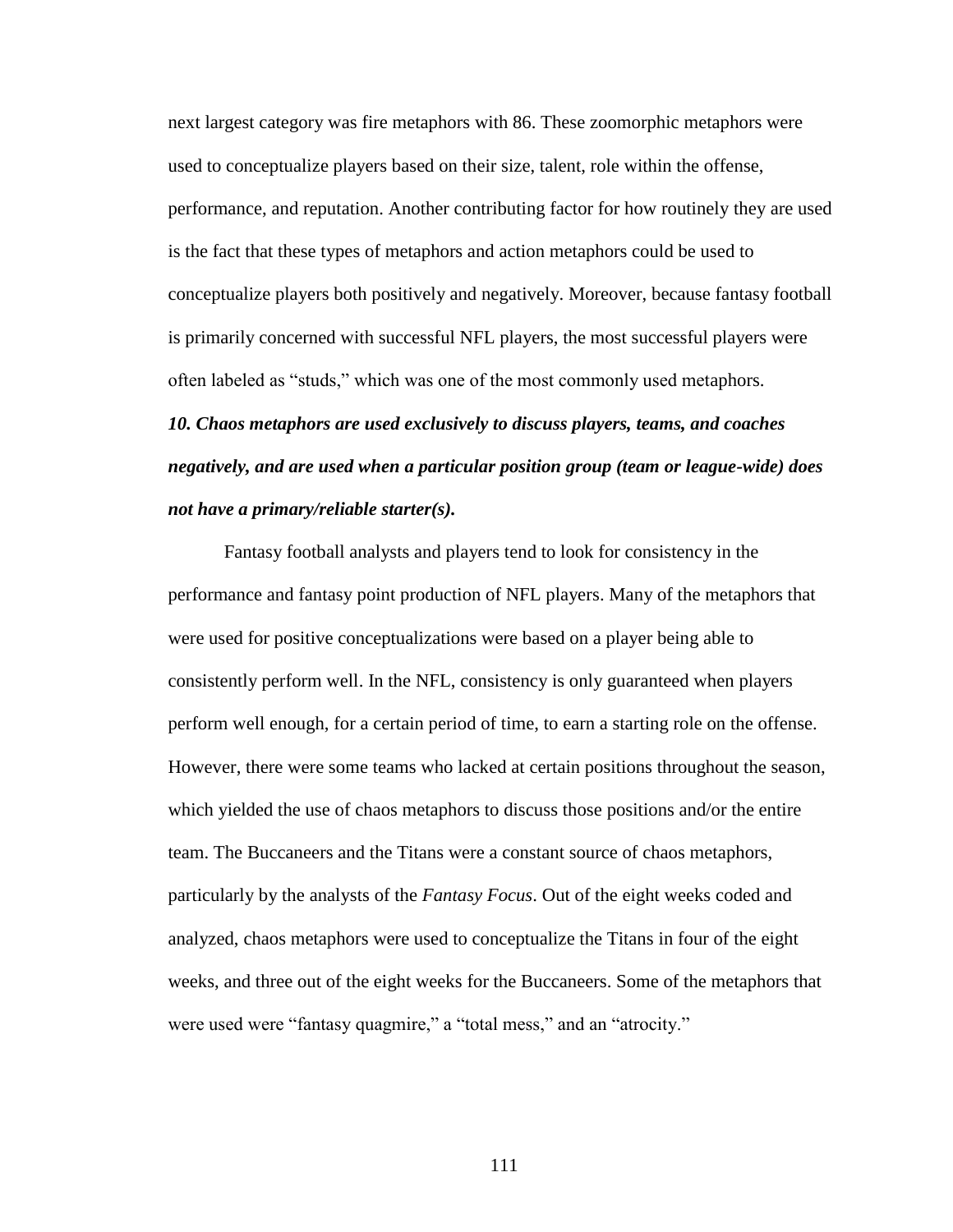# *11. Nonhuman, living-being (animal and monstrosity) metaphors are most often used as a positive conceptualization of a player.*

As discussed in the zoomorphic and monstrosity sections of the analysis, analysts most often used these types of nonhuman, living-being metaphors to positively discuss a player. They conceptualized a player as being too good to be human. These types of nonhuman metaphors differ from other categories like war or fire in that players are still conceptualized as living beings. The linkage between the nonhuman, living-being metaphors lies in the fact that they are used to discuss a player's talents, abilities, physicality, and consistency. Describing Julio Jones as a "freak" or Broncos defensive end Malik Jackson as an "animal" conceptualizes these traits positively and in way that separates them from an "average" human being.

# *12. The "bell cow" and "workhorse" metaphors are used exclusively to positively discuss a running back and their role in the offense.*

While many metaphors are used for a number of different players and positions, the "bell cow" and "workhorse" metaphors are used exclusively to discuss running backs. The "bell cow" and "workhorse" metaphors are used to discuss the role of the player. If a running back has become the starter for a team and/or is getting more playing time and touches (i.e. carries and receptions) than the other running backs on the team, the "bell cow" and "workhorse" metaphors will often be employed to emphasize the importance of that running back to his NFL team and his fantasy football owners.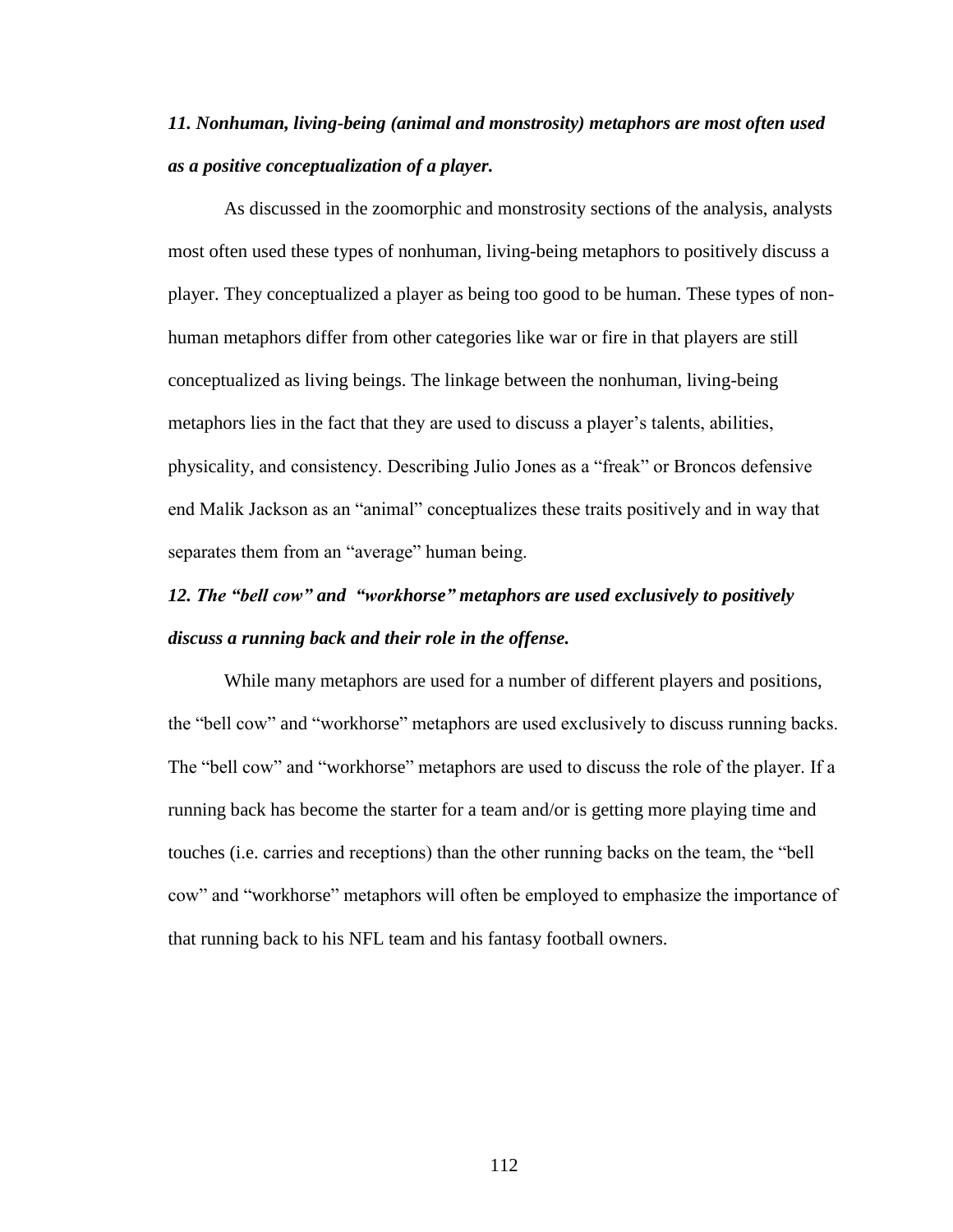## *13. "Monstrosity," "medical," and "bowling ball" metaphors are used exclusively to discuss NFL players positively.*

Out of the 11 categories that emerged, there were four categories that were exclusively used either positively or negatively. The "monstrosity," "medical," and ―bowling ball‖ metaphors are the three categories exclusively used to conceptualize the primary players and primary players' performance positively. All three categories and their five subcategories are used to positively conceptualize a primary player and/or their talents, abilities, and recent performance. As mentioned before, a metaphor of praise for one player often indicates a criticism for a secondary player or team, but for these three metaphor categories, the primary player(s) were being conceptualized positively.

# *14. Skill players (wide receivers, running backs, tight ends) are discussed through both machine metaphors and fire metaphors for their talents as well as their role as a "weapon" on fantasy teams.*

Most of the metaphor use that I coded focused on players' abilities and their role for their team. However, for skill players like wide receivers, running backs, and tight ends, fire and machine metaphors were utilized in a way that not only described them as weapons for their NFL teams, but also described them as weapons to use against opponents in fantasy football. This is relevant because the war metaphors that I coded often did not conceptualize players as weapons to be used in fantasy football, only as weapons for their NFL team. Silva consistently discussed players who either "lit someone" up" or who would "light someone up." He also used the metaphor of "firing" someone up as a way to advise fantasy owners to start a player in a similar way as you would hear some ask for missiles to be "fired up" and ready.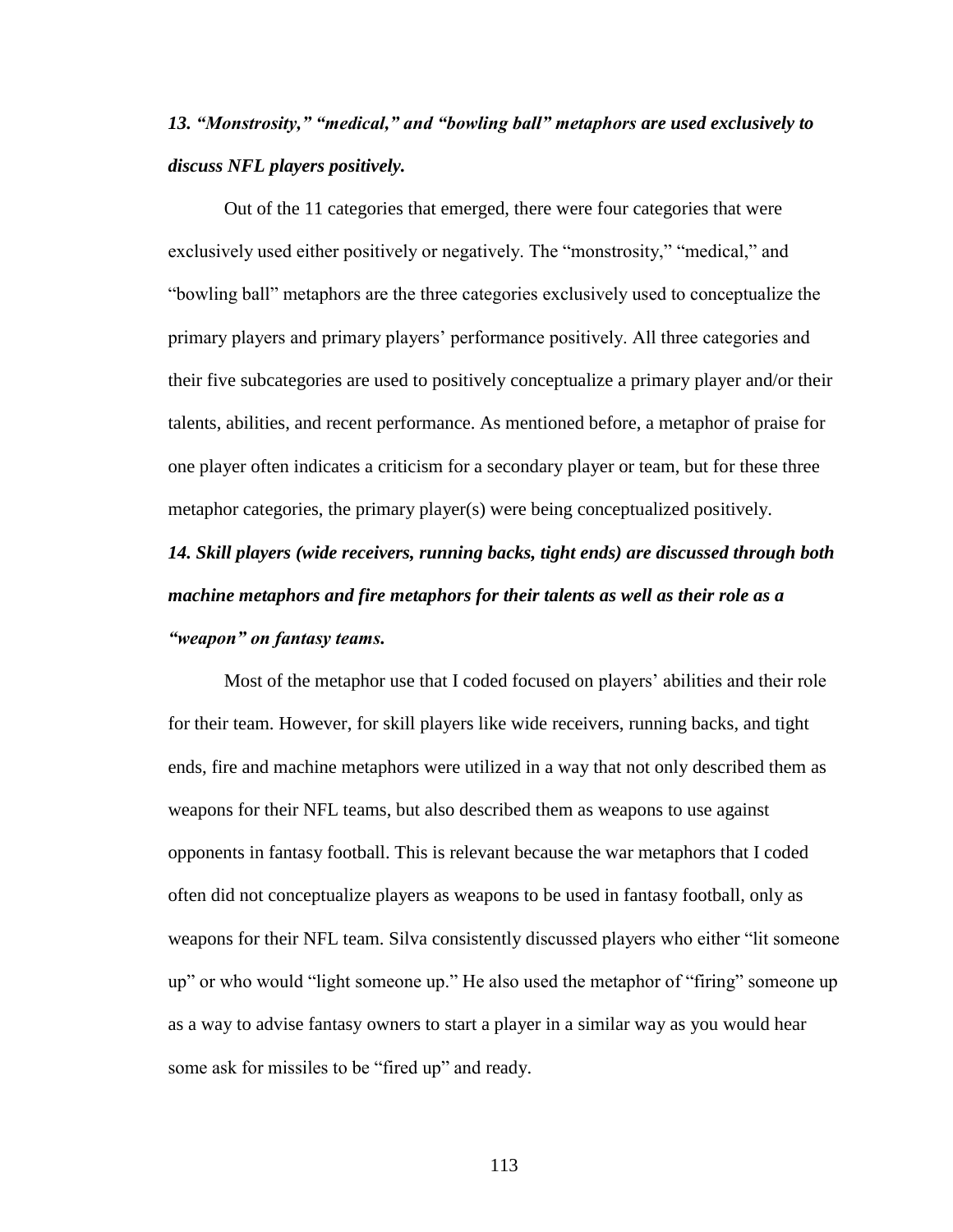## *15. Container metaphors are commonly used and almost always to discuss an analyst's rankings.*

Berry and Ravitz from the *Fantasy Focus* often discussed players getting in or out of Berry's rankings and used container metaphors to make that judgment. In fact, when Ravitz discussed Berry's rankings, Ravitz often made comments like, "He barely cracked your top-20 at wide receiver?" (Dopp, 2014, November 26). These metaphors are used to create containers that only allow in certain NFL players, and thereby keep others out. Thus, those players that are allowed in are discussed positively, while those who are outside of these metaphoric containers are often left out of the discussion altogether. These container metaphors are crucial in that they provide information regarding the ranking of a player, which is information many fantasy football owners seek out while attempting to construct a winning team each week. This rule, in addition to the 14 others, characterizes and defines the communicative conduct of the fantasy football community.

Moreover, the metaphor categories that emerged as well as the rules for communicative conduct that I have outlined above facilitate the construction of the social world of fantasy football. Much like a movie, this social world is not limited to one scene or one participant; rather, the scenes and characters involved are unique and dynamic, changing depending on the language/metaphors used. Given that this study was couched in the ethnography of communication, I will utilize Hymes's (1972) SPEAKING heuristic as a guide to create and describe this world based on the metaphors used by fantasy football experts.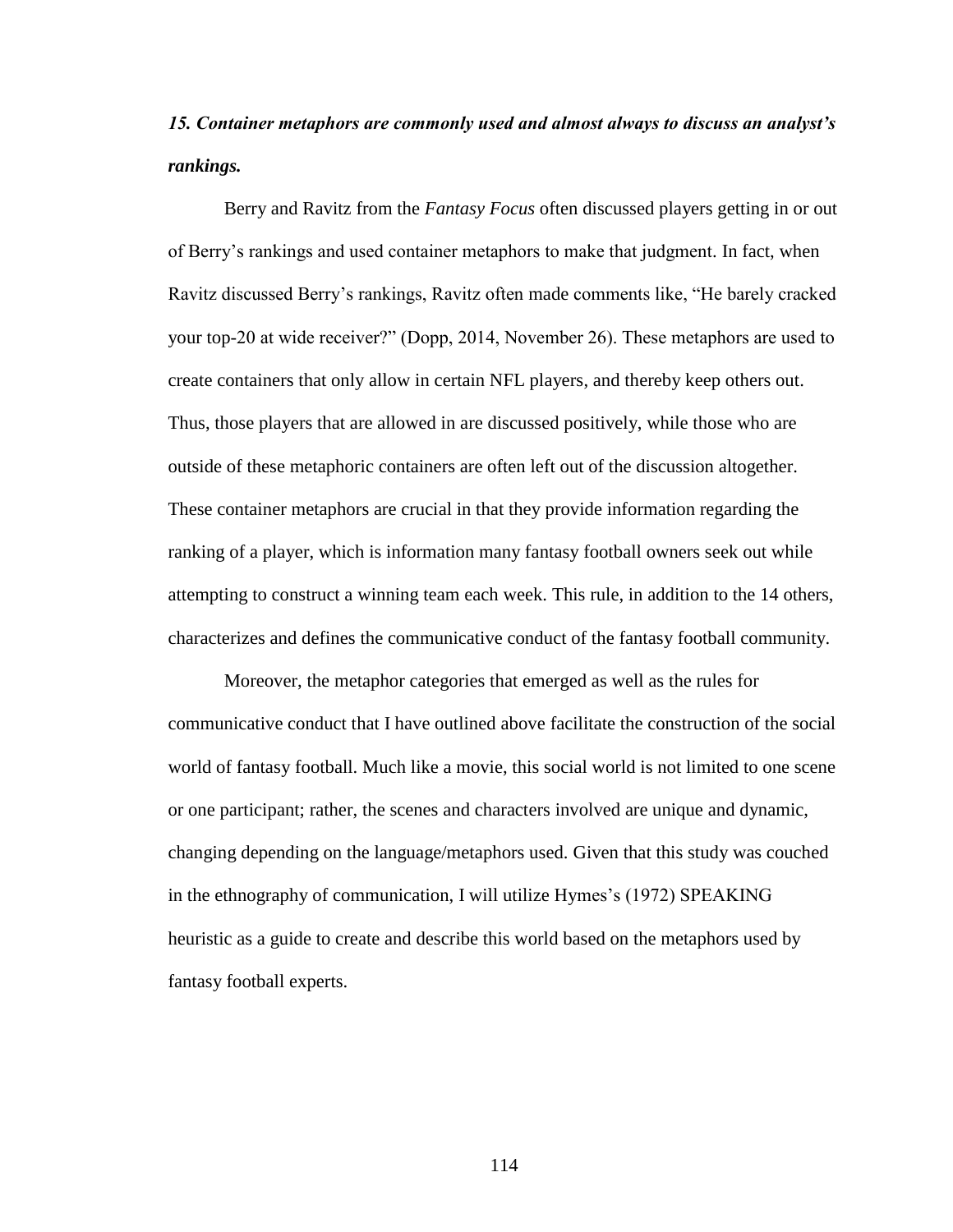## **The Social World of Fantasy Football**

Fantasy football players and experts are the creators, (re)shaping this world and changing the scenery depending on the context. In this world, the participants are NFL players, position groups, coaches, and teams. Their role in this world is dynamic and constantly changing depending on their performance on the field. Considering the metaphors used, the settings of this social world are comprised of a number of different locations that change just as often as the roles of the participants.

In this fantasy football social world, the first scene is a war, a battlefield. However, this is not just any war; it is a shoot out. In this war there are weapons, machines, monsters, freaks, and beasts. In this science fiction-style battle, weapons are used to set fire to enemies. They are burning, roasting, and toasting them. Machines are fired up and engage in combat; shutting down enemy machines. Beasts, freaks and monsters run furiously around the battlefield. In this war, there is violence, destruction, and chaos.

Another scene in this world takes place on a farm. On this farm, there are cows, horses, goats, and studs. Horses are being fed and used to carrying 52 men across a 100 yard field. Studs are prized for their virility and ability to (re)produce. These animals are relied upon and needed. They are the central source of life to the farm and the farmer. In addition to these animals, there is a pumpkin patch where pumpkins lay and wait for carving. And on this farm, like many others, water is a vital resource that is sought out and preserved in case of a drought.

The scene changes slightly as fantasy experts move the listener from the farm to a savanna, where predatory animals are shredding and ripping apart their prey. In this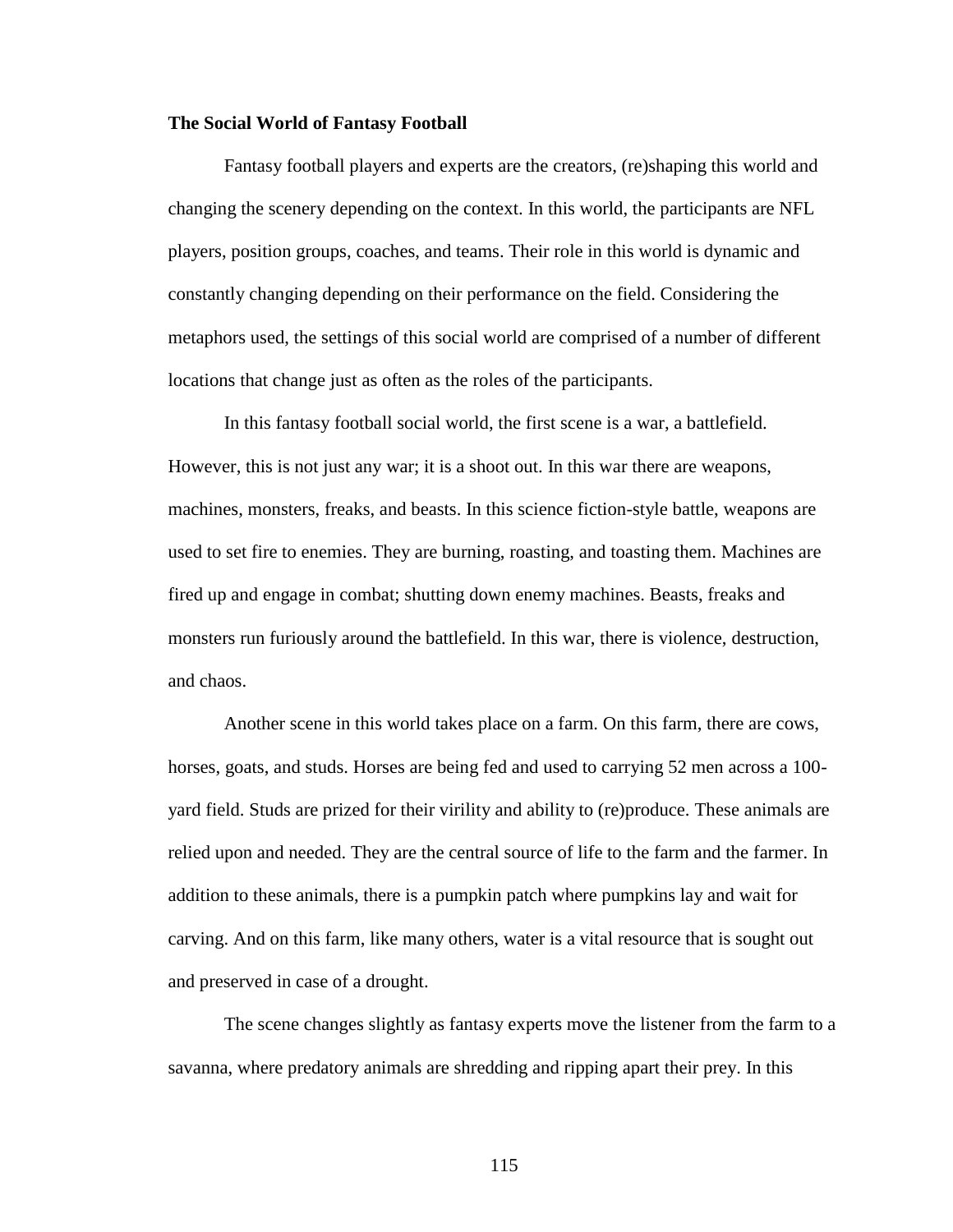world, these vicious animals are prized and valued for their actions and behaviors. However, not all animals are valued and wanted, and these vicious animals are not the only ones looking for food. Off in the distance, a dead carcass lies in the middle of the road, and a vulture swoops down to pick off the remains, reaping the benefits of another animal's hard work.

The scene changes again. This time, the scene is a stock exchange trading floor filled with stockbrokers furiously attempting to make a trade. In this scene, the participants act as the stock. They are being sold, traded, and dumped; stockbrokers do anything they can do to take advantage of the people around them and get a stronger return on their investment. It is a selfish, cut-throat environment, and these stocks are only valuable if they are producing good numbers.

The final scene is set at a hospital, and the participants serve as surgeons. These men take their time, assess their patients, and only cut what is necessary. It harkens back to the scene where animals were ripping and shredding their prey; however, this scene is different. These surgeons operate with precision, only cutting in the necessary areas at the necessary moments. Given their skill and acumen, these are high-priced surgeons. Not everyone has one, but everyone is hoping to find one. On the other side of the hospital, patients are the focus of the scene. Unlike the doctors, these patients are uncontrollable. They are crazy and running over anyone and anything that gets in their way. Oddly, these patients are just as wanted as the surgeons. While the surgeons are valued for their precision, these patients are valued for their recklessness and abandon.

While it may not seem immediately obvious that war fields, farms, savannahs, stock exchange floors, and hospitals share a commonality, they do. This is the world of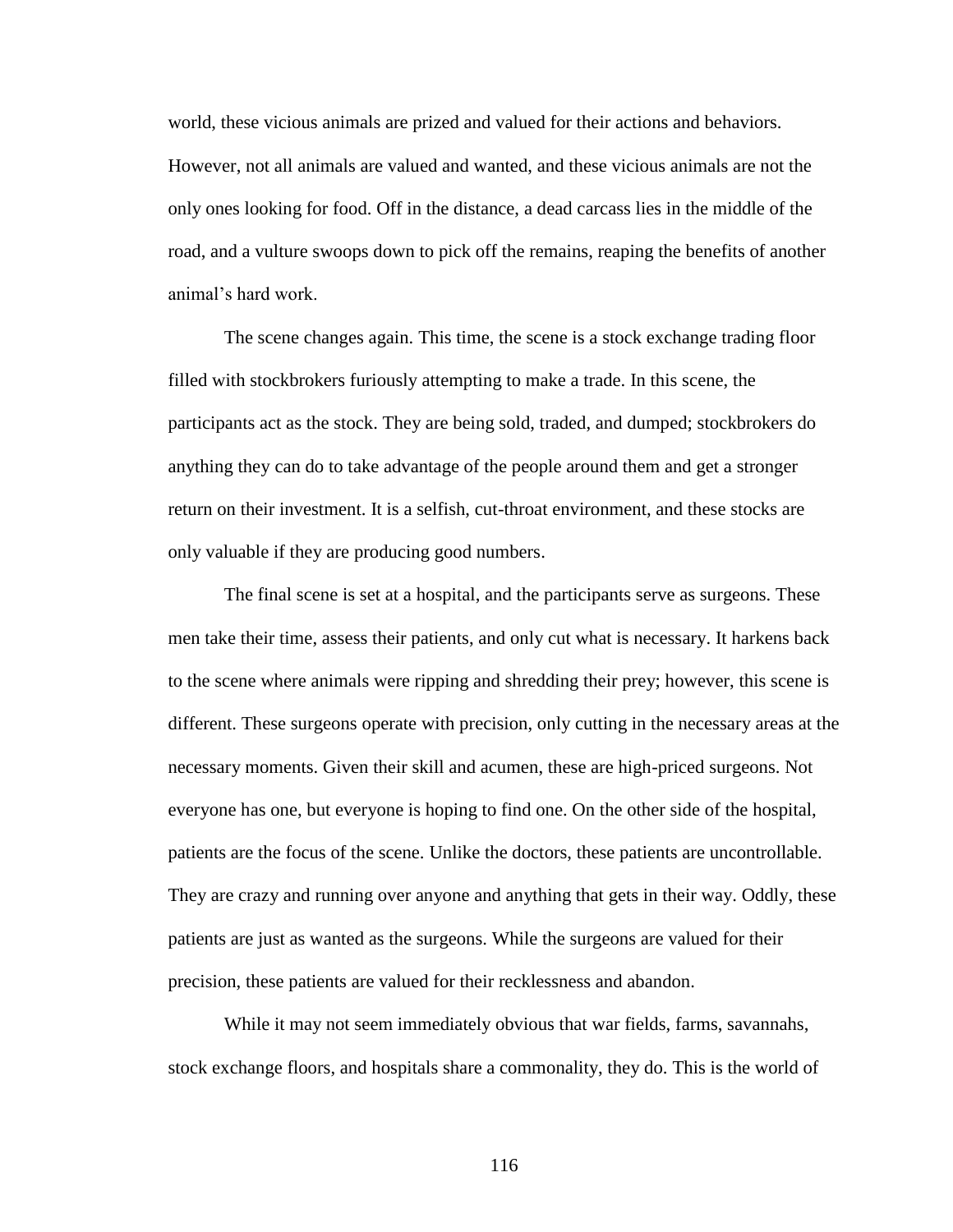fantasy football. It is not subtle. It is not peaceful or calm. It is chaotic and unpredictable. It is always changing, and of course, it is masculine. Although fantasy football players are not held to a particular gender, the participants (NFL players) are, and only men can be participants in this world. However, these men do not participate as men. They participate as animals, monsters, weapons, commodities, and machines. They are aggressive, destructive, and mad. However, in this fantasy football world, these traits do not hold the same negative connotations they hold outside of this world. NFL players are valued for their aggression. They are prized for their destructive nature. They are wanted for being monsters, beasts, and freaks. Their ability to burn, crush, rip, and shred are not only welcomed, but hoped for. These metaphors, their meanings, and this world are aggressive and antonymous.

Moreover, this world is also antithetical. NFL players work hard—like animals, machines, freaks, beasts, and monsters—but are also willing to take advantage of others like vultures. Players are valued for their precision as surgeons, but are also wanted for their ability to lose control—going crazy and berserk—as long as they can to destroy and damage like fire. Players are discussed as financial commodities that are sensitive and could fluctuate at any time, but are also discussed for their hypermasculine behavior that is consistently aggressive. NFL players are valued for their success in football, but are both criticized and praised using the standard of other sports.

These aggressive, antonymous, and antithetical characteristics create a world that is almost completely reliant on the physical nature of NFL players. The primary value of these NFL players, for fantasy football owners and analysts, lies in their ability to use their bodies, not their minds. Moreover, these characteristics produce an environment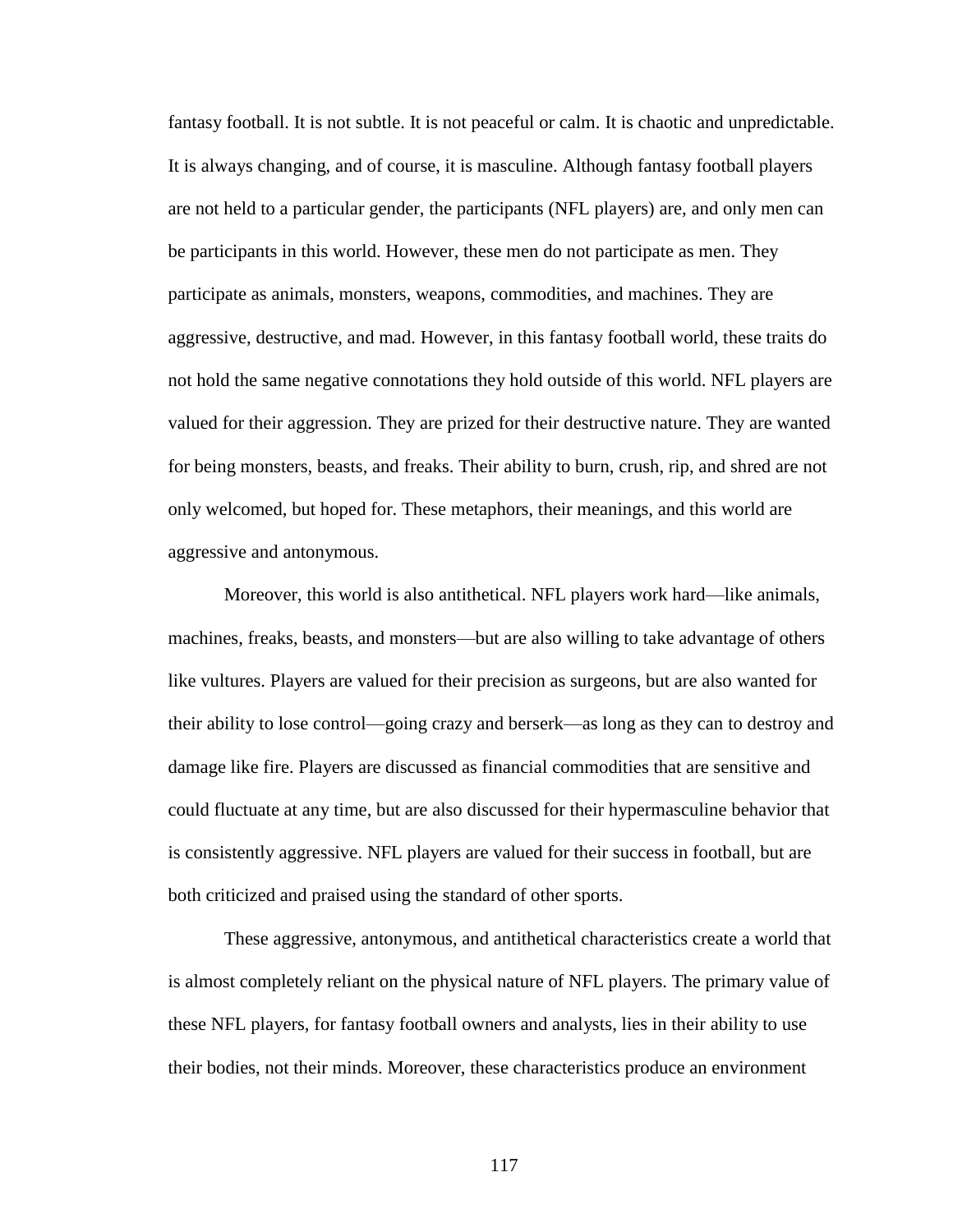where the discourse is abrasive and harsh. These NFL players are judged, ranked, and valued by their ability to live in the contradictions of this world. This world is aggressive and antonymous and antithetical. This is fantasy football.

### **Theoretical Contributions**

In this study, I employed an extension of a metaphor/cluster analysis (Foss, 2009; Lakoff & Johnson, 2009; Ricoeur, 1977), couched in the ethnography of communication (Covarrubias, 2009a; Hymes, 1962; 1974; Philipsen & Coutu, 2005) and speech codes theory (Covarrubias, 2009b; Phillipsen, 1992; Philipsen, Coutu, & Covarrubias, 2005). Through an analysis of my data set, I answered *RQ1* and determined that metaphors were a primary means of speech for fantasy football experts to discuss NFL players, team, and coaches. In terms of *RQ2*, eight defined metaphor categories emerged as well as one that was comprised of metaphors selected for their intensity that did not fit into the other eight categories. Finally, from these categories, I was able to answer *RQ3* and outline some of the patterns and rules for metaphor use that contribute to construction of fantasy football as a social world.

By answering these three research questions, I have established fantasy football as a culture-rich space where community members create, through communicative interaction, the elements that characterize their culture. One of these elements includes the system of values with regard to NFL players and their relevance to fantasy football. Another element inherent within the cultural ethos of fantasy football is the value of NFL players' personhood for other-than-human qualities. Although the personhood of NFL players is valued, it is not valued for the intrinsic nature of them as human beings. Rather their personhood is valued for the functions they perform in this fantasy football society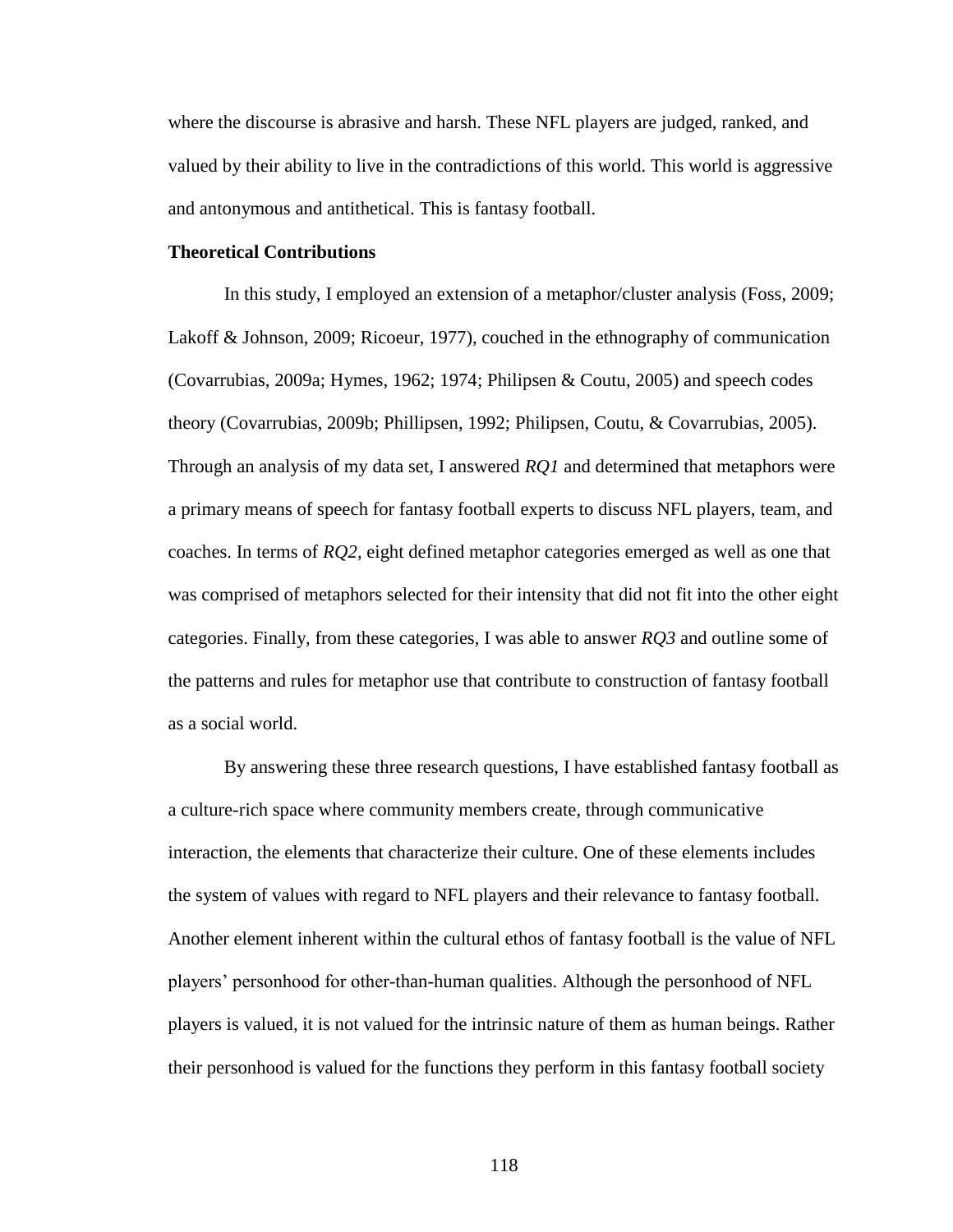and culture. It is reminiscent of Philipsen's Teamsterville men (Philipsen, 1975; 1992), as NFL players are valued, not for their abilities to use intelligence to problem-solve via discourse, but for what they can accomplish through the violent use of their physical bodies.

Other elements that emerged from the data that facilitate the (re)shaping of the fantasy football community are the ways of speaking that create mutual intelligibility, and they are best explained through the lens of the ethnography of communication. Fantasy football is a social space/community that has its own terms, premises, and rules. As discussed in my findings, there are specific metaphors that are used throughout the fantasy football community. Moreover, there are premises for when and how these metaphors are employed, and there are effects throughout the social world of fantasy football when a fantasy football expert utilizes a metaphor in a particular context. Finally, this metaphor use was indicative of communicative conduct, and allowed for the creation of rules pertaining to the communicative conduct of members within the fantasy football community. Through my analysis, I have taken the ethnography of communication to a context that is just now starting to emerge (fantasy football), and was able to locate the rules of communicative conduct that form a system of shared meanings and values for the fantasy football culture and community.

### **Methodological Contributions**

I began my data collection process by extending the method of metaphor analysis, which requires the identification of the vehicle and tenor, by instead entering every instance of figurative language. Although my focus was on metaphor use, I wanted to ensure that I had accounted for each instance and thus entered each instance of figurative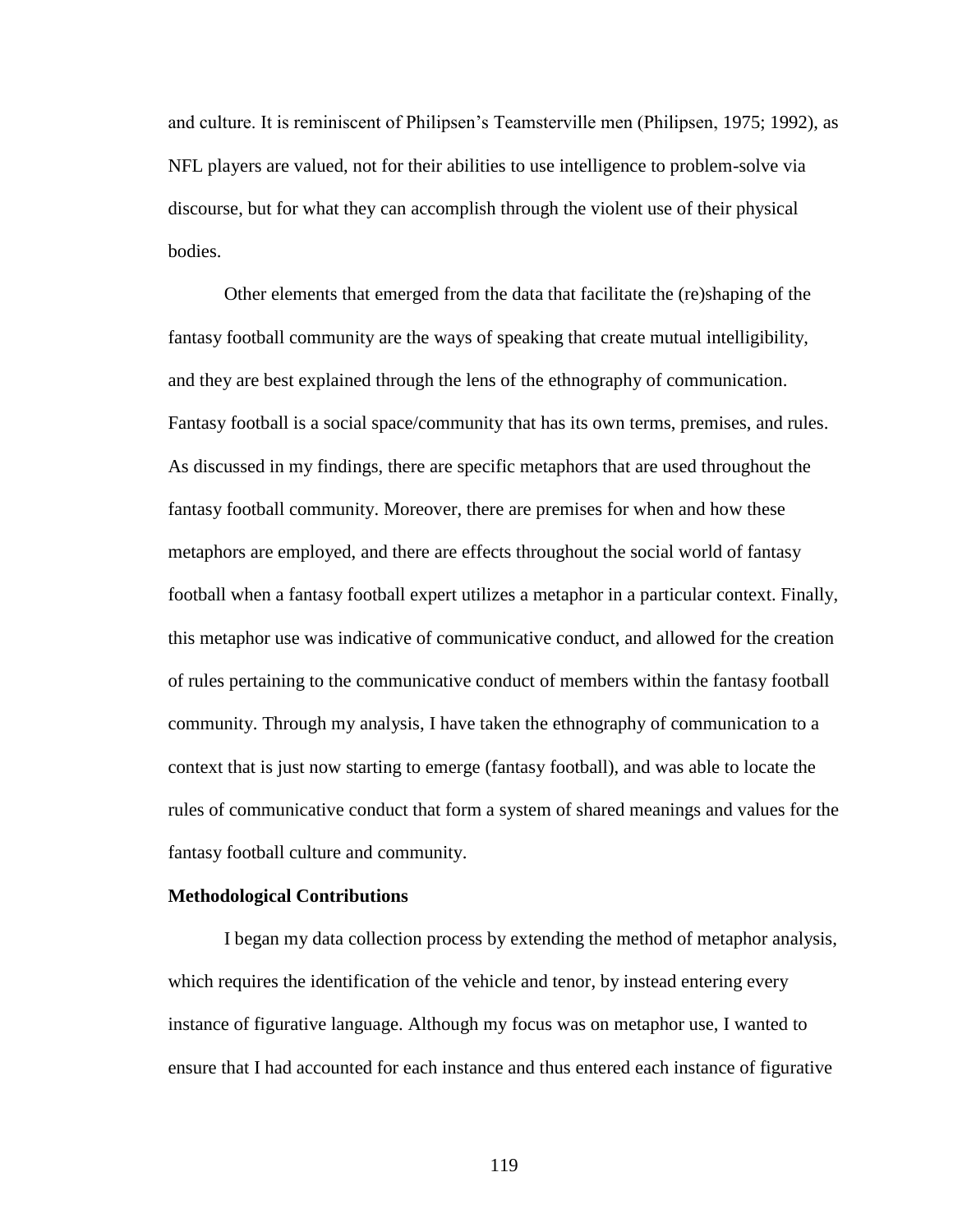language. With regard to the specifics of the entries, I entered the following information: 1) metaphor; 2) NFL player name; 3) NFL player position; 4) NFL player team; 5) Analyst who said the metaphor; 6) context surrounding the metaphor; 7) whether the intent behind the metaphor is positive or negative; 8) date of the episode (for my study, this was divided into two columns—NFL week and episode date). These eight data categories accounted for all the information needed to determine the who, why, and to whom with regard to language use, specifically metaphor use.

Following the metaphor/cluster analysis process outlined by Foss (2009), I categorized the entries by frequency and intensity, or those that were deeply felt (Carbaugh, 1988). This allowed me to turn almost 2,000 entries into 11 defined categories. This combination of data collection and analysis provided a thorough method for identifying, organizing and categorizing the metaphors used on two different podcasts series, on a total of 32 episodes.

Methodologically, this study presents a novel tool to employ when examining the language use in podcasts, particularly those podcasts hosted by analysts of a particular field (i.e. sports, politics, fantasy sports, etc.). Podcasts emerged in 2004 and provided a new medium for reaching large audiences (Berry, 2006). Because it is a medium that has only been in existence for the past decade, previously conducted studies on podcasts have had to employ methods created and intended for other mediums. Given the scope of this dissertation, future studies on podcasts will benefit from the method I utilized, particularly if the focus is on language use. By extending the metaphor/cluster analysis method through couching it in the ethnography of communication/speech codes theory and adding to the data collection and analysis processes, I have constructed a method that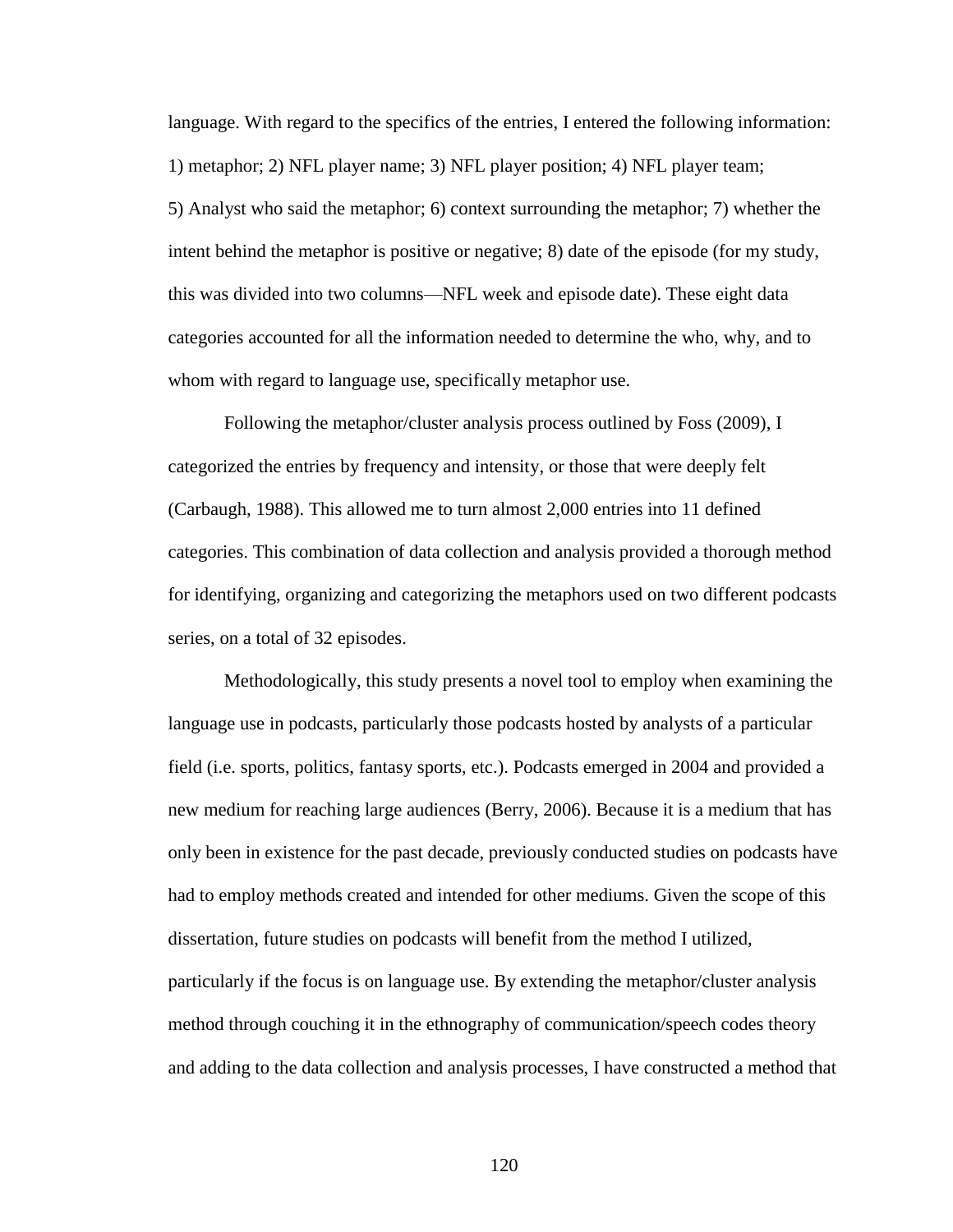successfully accounts for language use within podcasts that can be used on a small to mid-level scale.

## **Practical Contributions**

## *Academic*

The practical contributions this study makes will greatly affect future studies that focus on fantasy football. At the time of this study, there was a strong critical focus within the realm of fantasy sports and fantasy football. While these studies have provided substantial findings in terms of the social issues that are at stake within fantasy football, there was still a lack of understanding in terms of the communicative conduct that define this culture. Given how popular it has become, the financial and social impact of fantasy football, and the growing interest within academia in just the past three or four years, it was necessary to examine the communicative conduct within fantasy football in order to define it as a specific community and culture. It was necessary to understand the nuances from which culture was expressed within the fantasy football community before others could comment on that culture.

## *Nonacademic*

In terms of practical contributions outside of academia, this study is of particular interest for those seeking the tools necessary to provide advice and analysis within the world of fantasy football. As outlined in the previous chapter, there are certain rules that one must and/or can follow that fall in line with the fantasy football rules of language use. While some people may stray from these rules, the advice and analysis one gives will be more successful if these rules are followed.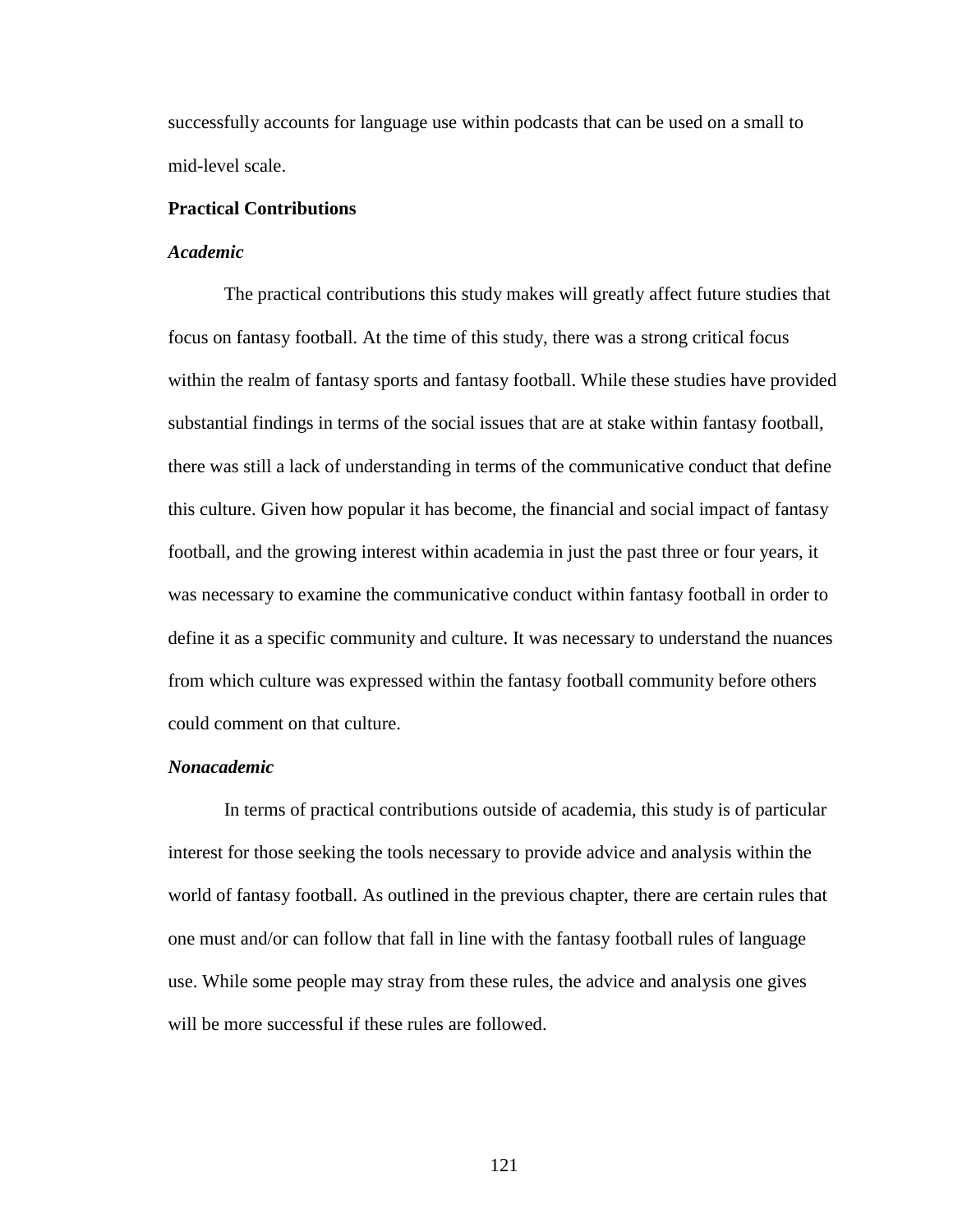Although providing advice and analysis is the primary aim for a fantasy football analyst, each analyst differentiates himself or herself by the language they use to deliver their message. Despite the differences in tone, one unifying figure of speech that was apparent for each analyst was the use of metaphors. Every analyst used metaphors to discuss players, coaches, position groups, and teams. The frequency with which metaphors were used was completely dependent on the analyst, but for those individuals interested in pursuing a career in fantasy football analysis, even at an amateur level, it would be wise to use metaphors as a supportive linguistic tool to communicate with their intended audience. Given that the *Fantasy Focus* and *Fantasy Feast* are part of a larger fantasy football community, aspiring fantasy football analysts should follow these same rules and utilize these tools for speech that have (re)shaped this growing community and culture.

## **Limitations and Suggestions for Future Research**

Although much insight emerged from the data, the study was not without its limitations. First, the study was somewhat limited because of the method of data collection. Although my adaptation of metaphor/cluster analysis yielded a profound amount of data, a full transcription of each episode may have produced even more data for analysis. That said, a full utilization of the ethnography of communication and speech codes theory would be fruitful with a full transcription of each episode. This is one of the avenues I intend to pursue in future research. I want to further extend my theoretical approach that merged the ethnography of communication and metaphor theory by conducting a multilevel examination of fantasy football. First, I want to produce full transcriptions of the podcasts that were coded, and code them based on the SPEAKING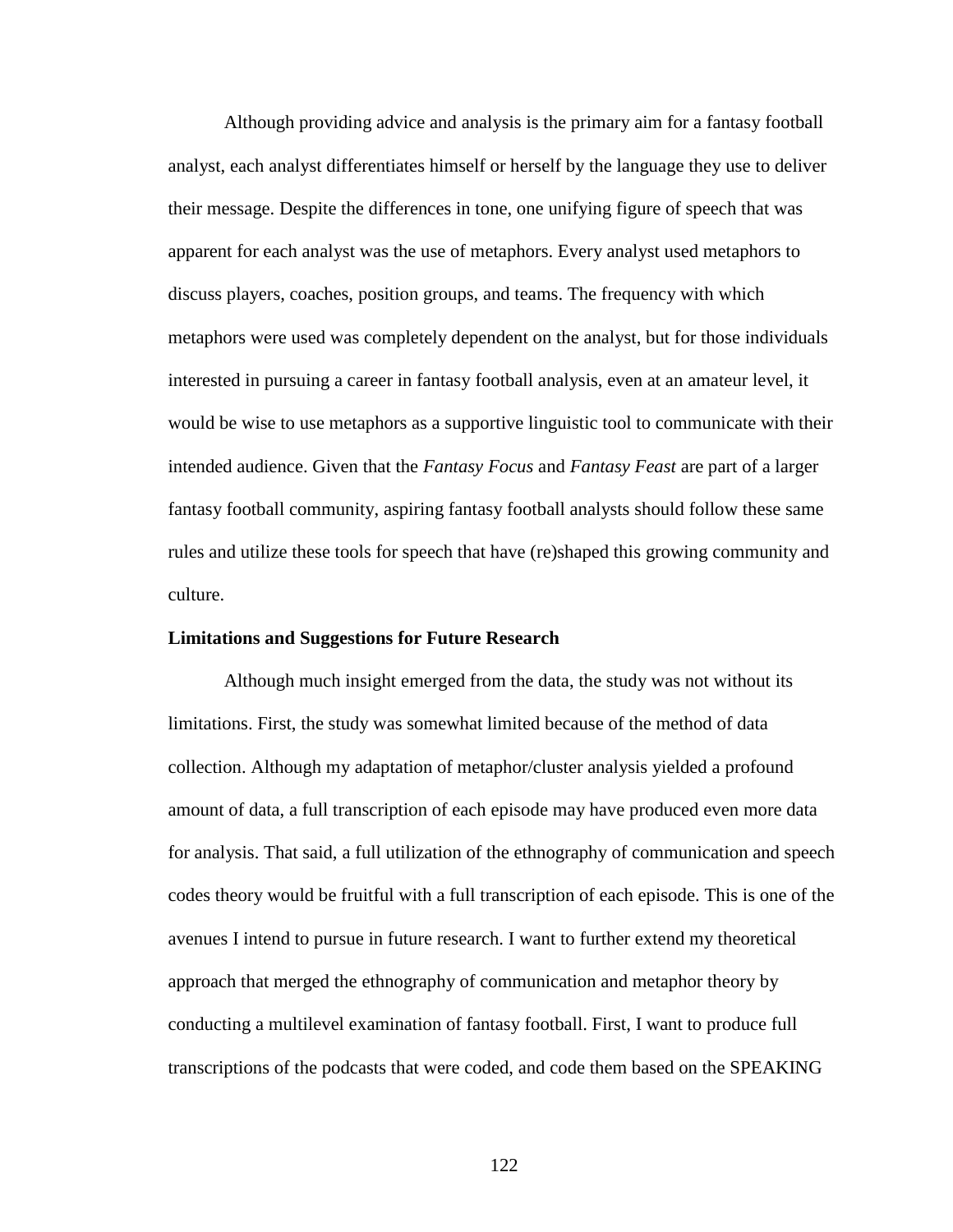heuristic of speech codes theory (Hymes, 1974). This may produce additional information that is necessary for coding other aspects of the speech community of fantasy football and for additional inquiries into this particular sociocultural context.

Moreover, I would like to follow the metaphor work of Fernandez (1986) who argued that the first requirement in studying the use of metaphor is "detail in ethnographic description" (p. 60). To do this, I would employ a method similar to Brenner, Burns, and Ewald (2014) but on a larger scale, observing fantasy football players and conducting a complete ethnography to observe the communicative conduct of different sectors of the fantasy football speech community. There are three potential events that could be observed for this type of study. One could observe a fantasy football draft, as often, this is the only time during the fantasy football season where all the members of the league meet in one physical location. This would allow for a coding of an event of initiation, particularly if there is a new member playing for the first time.

The second type of event that could be observed would be if a particular league gets together regularly during the regular season to watch the NFL games and keep track of their fantasy team(s). This would allow for a comparative analysis with the data from this current examination of fantasy football discourse. Finally, another option would be to conduct interviews after all games in a given week have been played and ask fantasy football players what their thoughts were on the games and their opinion on NFL players in relation to their fantasy relevance. This would also lend itself to a comparative analysis with the current study.

Another limitation to the study was a function of its interpretive approach. Issues of power and control that were previously studied by Hill (2010) and Kellem (2012) were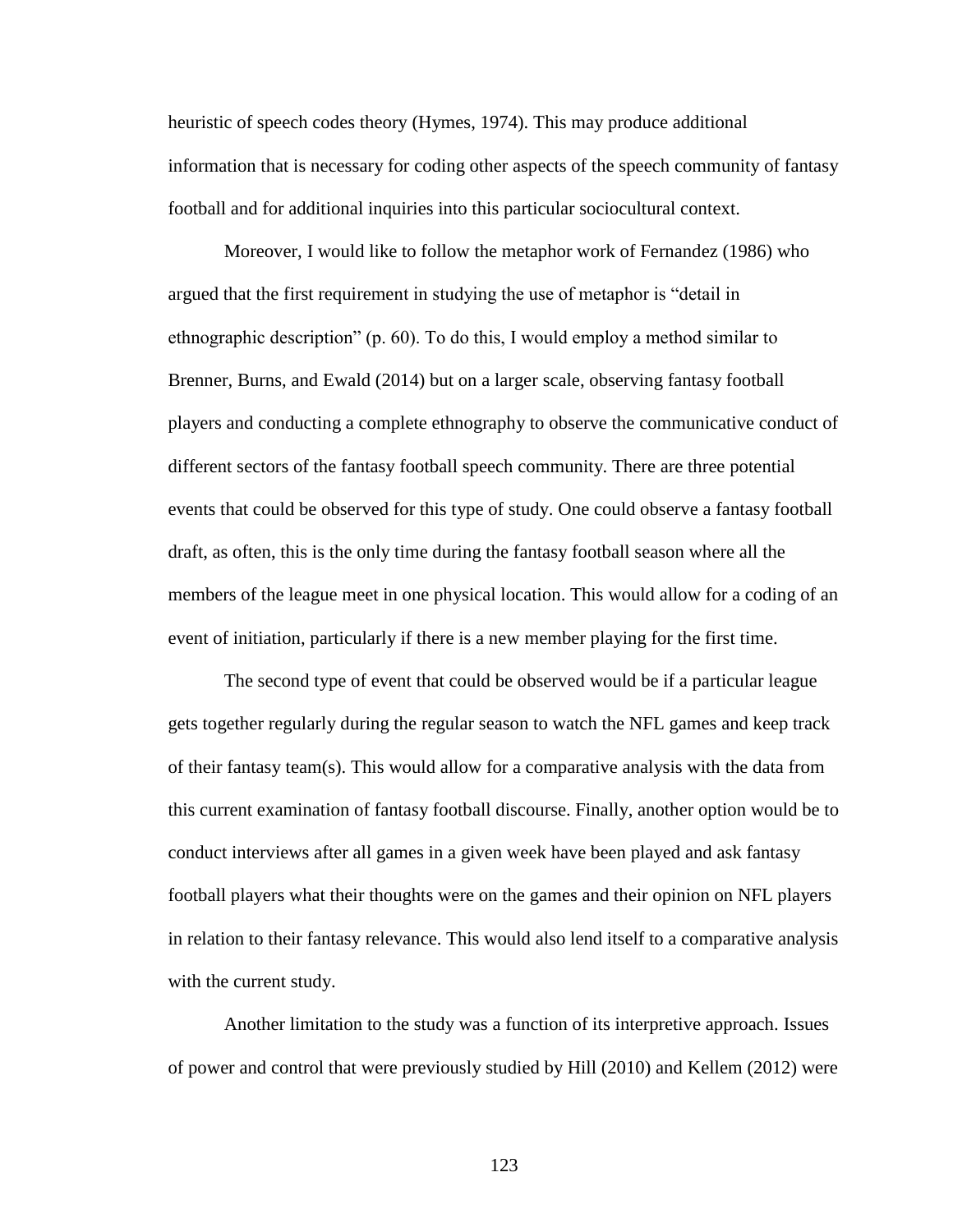left untouched aside from some of the gendered metaphors that were discussed. Future studies would benefit from conducting a mixed-methods approach that includes a critical examination of the data. Following the work of Covarrubias (2008), who employed an interpretive analysis with a critical discussion, this would be the most fruitful approach given the demographic make up of NFL players as well as the demographic make up of fantasy football players. This type of analysis would allow for coding the speech community as well as addressing some of the power imbalances that influence that community and its discourses.

Another avenue of inquiry that would be fruitful would be to focus on how metaphors evolve over time in fantasy football. Given the compact schedule and structure of the NFL season (16 regular-season games per NFL team) and the fact that season-long fantasy leagues are focused on competitions that occur on a weekly basis, future researchers could code a podcast series through a full season or possibly through multiple seasons. This would allow for a better understanding of how these metaphors and metaphor categories evolve as the season(s) goes on. After conducting a season-long or multiple-season examination of fantasy football, future studies could then conduct a comparative analysis to understand how metaphors change as various social issues become relevant within the NFL (i.e. the Ray Rice incident, the Adrian Peterson incident, the focus on head trauma, etc.).

From a feminist perspective, it would be beneficial to focus on the female voice, or lack thereof, within fantasy football. Stephania Bell from *Fantasy Focus* was only coded twice throughout the 16 episodes that were analyzed. That said, a thorough examination of her role on the podcast and/or an examination of another female fantasy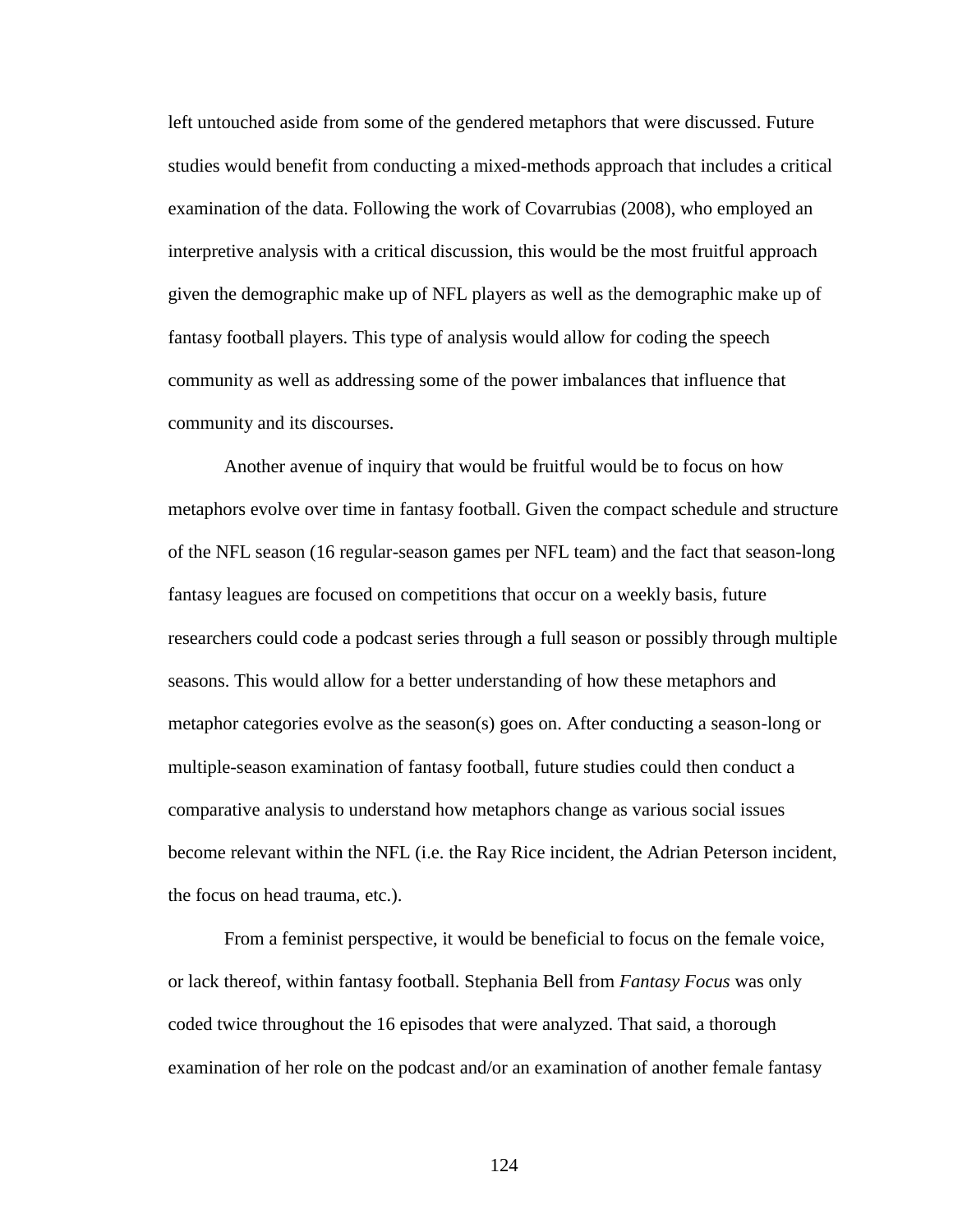football analyst/podcaster would be beneficial in applying feminist theory and approaches to the social world of fantasy football.

In addition to these fantasy football-centered endeavors, future studies would also benefit from focusing on the violent and aggressive nature of fantasy football and applying their research efforts on NFL players. More specifically, from a sociological perspective, it would be substantially useful to understand the relationship between the aggression of NFL players on the field and their aggression at home (i.e. Aaron Hernandez, Ray Rice, Bruce Miller). This type of analysis would be beneficial for both studies on the NFL and fantasy football in terms of why and how this type of aggression in fostered, facilitated, and maintained through discourse.

Finally, future studies may also benefit from examining what role, if any, collective memory plays in the fantasy football speech community. Following the work of Aden et al. (2009) and Serazio (2010), an academic inquiry into the collective memory of fantasy football players and analysts could provide a unique insight into this speech community. Given the fact that much of the language use is based on a combination of talent, past performance, recent performance, and consistency, I think the collective memory of fantasy football players about NFL players would lead to an even deeper understanding of this growing speech community.

## **Conclusion**

Fantasy football continues to emerge as a relevant locus of study given the growing size of its participants as well as its complexity. More than 30 million people played fantasy football last year, and hundreds of millions of dollars were spent in fantasy football, creating the need for a better understanding of this growing community.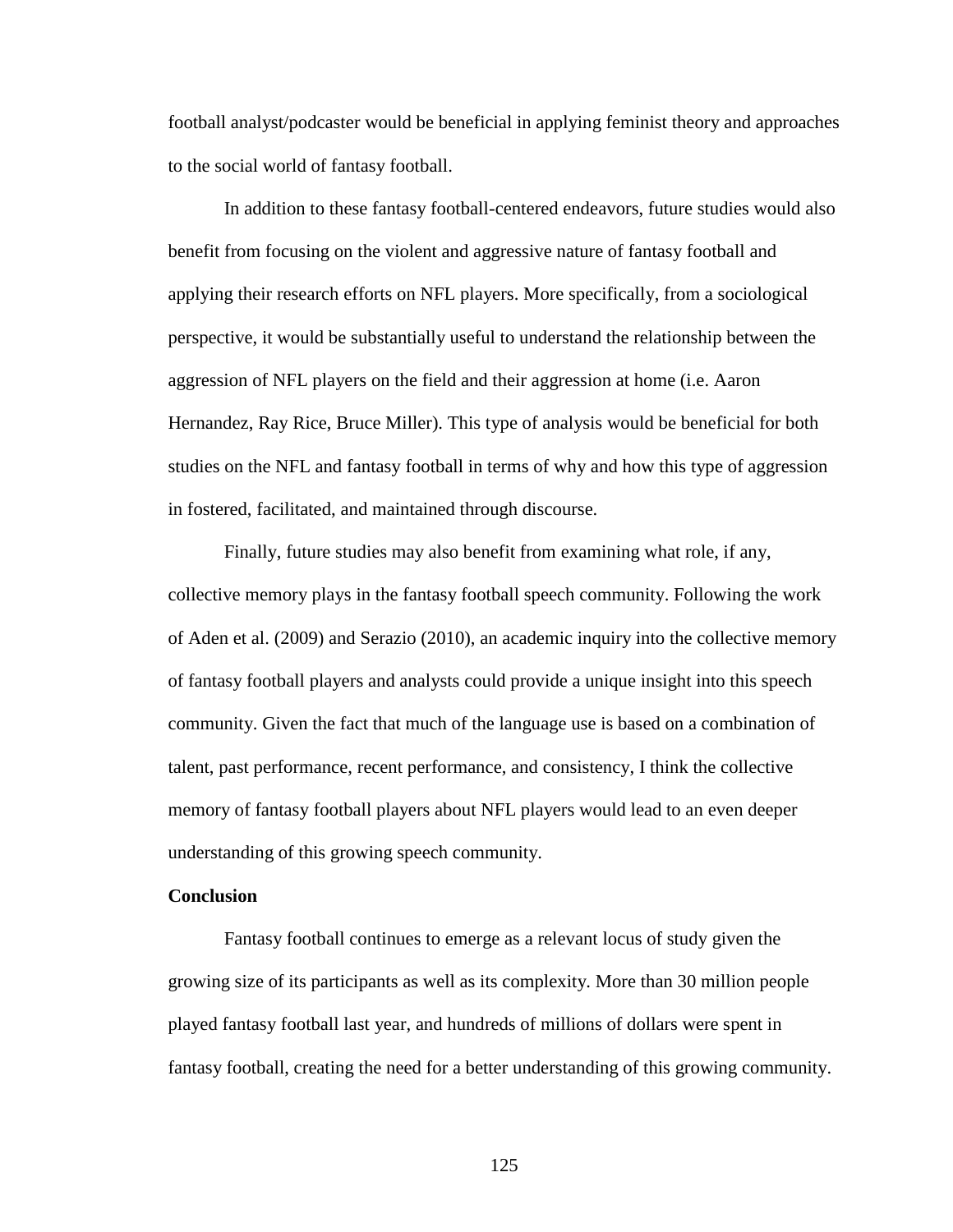While some academic efforts have taken a critical examination of fantasy football as a site of power imbalance and racial inequities, there had not been a thorough interpretative examination to solidify a foundational understanding of fantasy football as a speech community. As an ethnographer of communication (Covarrubias, 2009a; Hymes, 1962; 1974) I seek to understand a speech community by examining the communicative conduct within that community. Thus, I decided to employ the ethnography of communication and speech codes theory (Philipsen, 1992; Philipsen, Coutu, & Covarrubias, 2005) in my investigation of fantasy football as a social world. After analyzing two popular podcast series using an adaptation of metaphor/cluster analysis, 11 metaphor categories emerged. In addition to these categories, 15 rules for communicative conduct were identified based on both the total entries in the data set as well as the 11 categories that emerged. Through my methodology and subsequent analysis, I have explained the system of speech employed within fantasy football, which works to create the culture of the fantasy football society. Knowing this system of terms, premises, rules, and meanings allows for predicting and better understanding the fantasy football speech community.

### **Reflections of the Researcher**

Because of a back injury I sustained in high school, my ability to play football ended earlier than expected. However, the handed-down tradition of sports and sports entertainment that started with my grandfather has allowed me to maintain an intimate relationship with a sport that my family loves. Moreover, my involvement with fantasy football has opened up a number of avenues I would have otherwise not been able to pursue. What started as moral support for my mother has turned into a passion that I have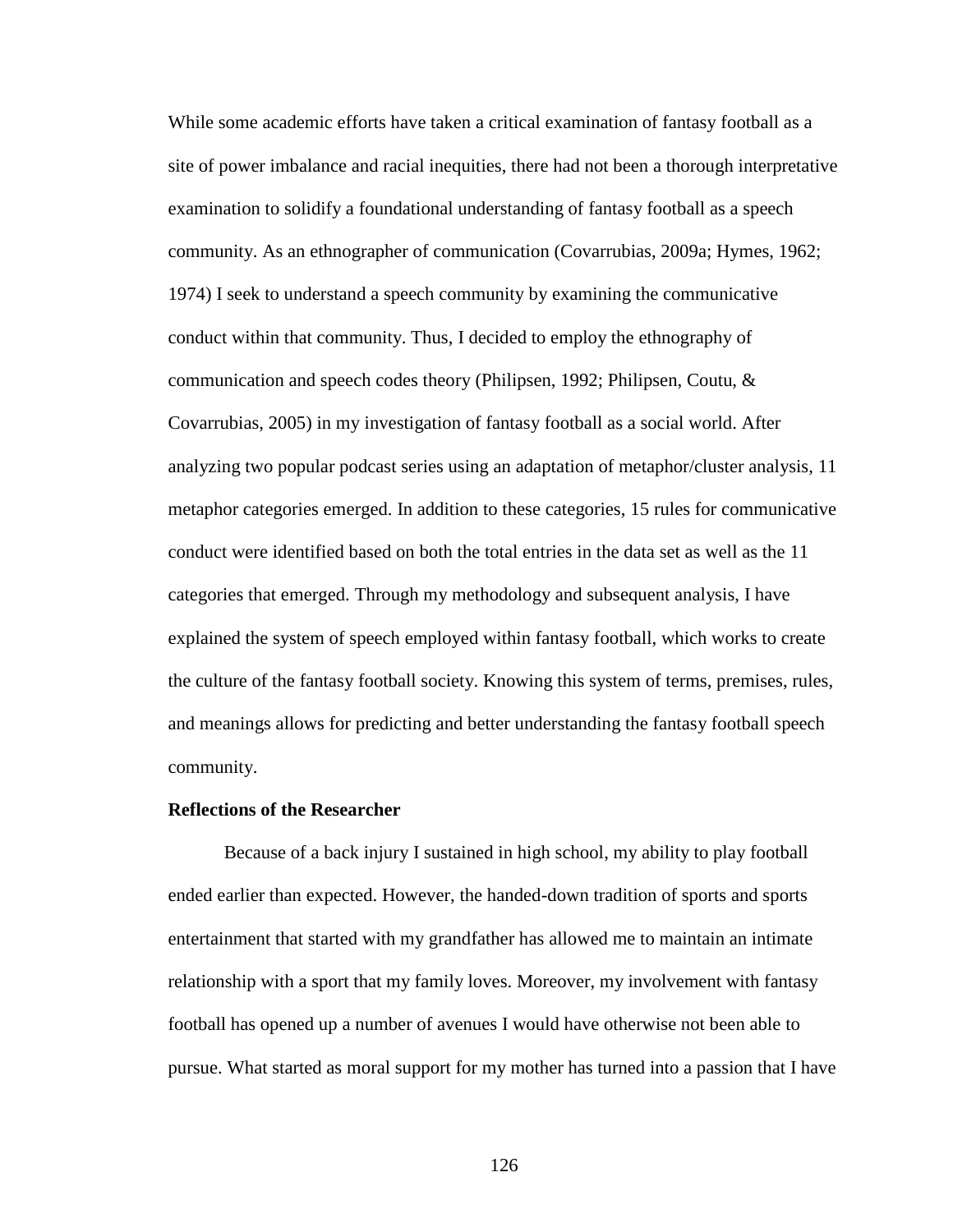extended into a number of areas in my life. In addition to this academic inquiry, I have used fantasy football to bring my family together before the beginning of the school year to have our family draft. Given the hectic nature of daily life, as well as the busy schedules that are created with a family that has two six-year-olds, a five-year-old and a two-year-old, our family league has allowed us to take a break from our daily struggles and enjoy our time together. Of course, it helps that my family can be incredibly competitive.

What I am most proud of in terms of my relationship with fantasy football came in this last year of my doctoral program when my five-year-old niece was diagnosed with kidney cancer. I used fantasy football to gather support and raised \$2,400 to assist my sister's family with the medical bills associated with my niece's cancer treatment. Despite the fact that my sister and her family had registered themselves on an online fundraising website, the camaraderie, intimacy, and entertainment involved with fantasy football allowed members of the fantasy football community, from all over the United States, to turn their passion for the game into a tool that could be used to help others. Even some outside of the fantasy football community were involved. People donated prizes that included a flat-screen television and round-trip airline tickets, and all 12 members of the league were willing to donate \$200 to participate.

For me, this is why fantasy football should be examined and understood. Some players play for fun, some have made a career out of playing daily and season-long fantasy football, and others enjoy competing against their family and friends for bragging rights. But what connects fantasy football players together is the culture that has been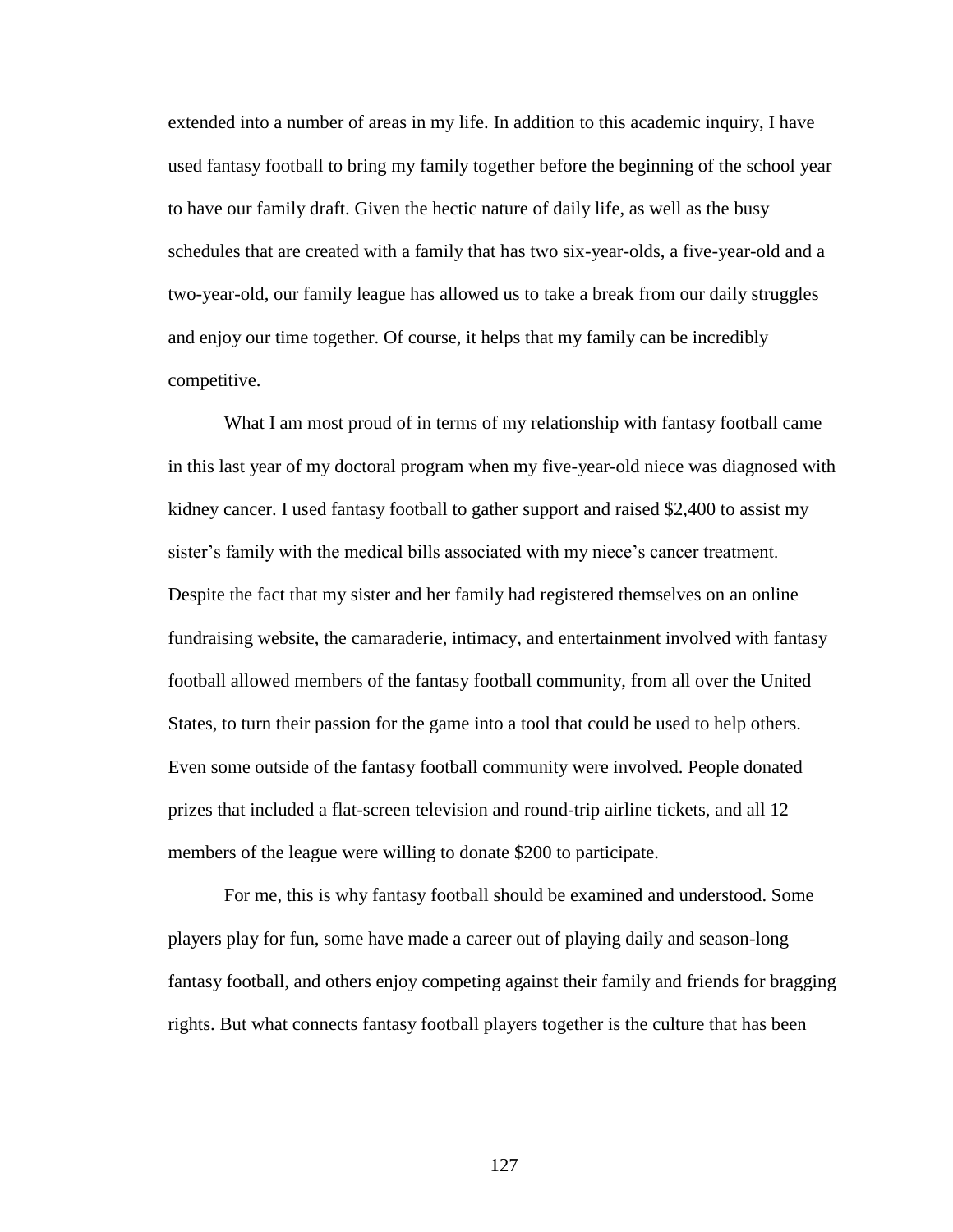created—a culture that can bring together twelve people from all over the nation to help a little girl who is fighting for her life.

As I mentioned in my introduction, my mother did not win her first year playing fantasy football. In fact she still has not won the championship of her boss's league. However, this year, she was the champion of the First Annual Annabelle Marie Berry Fantasy Football League.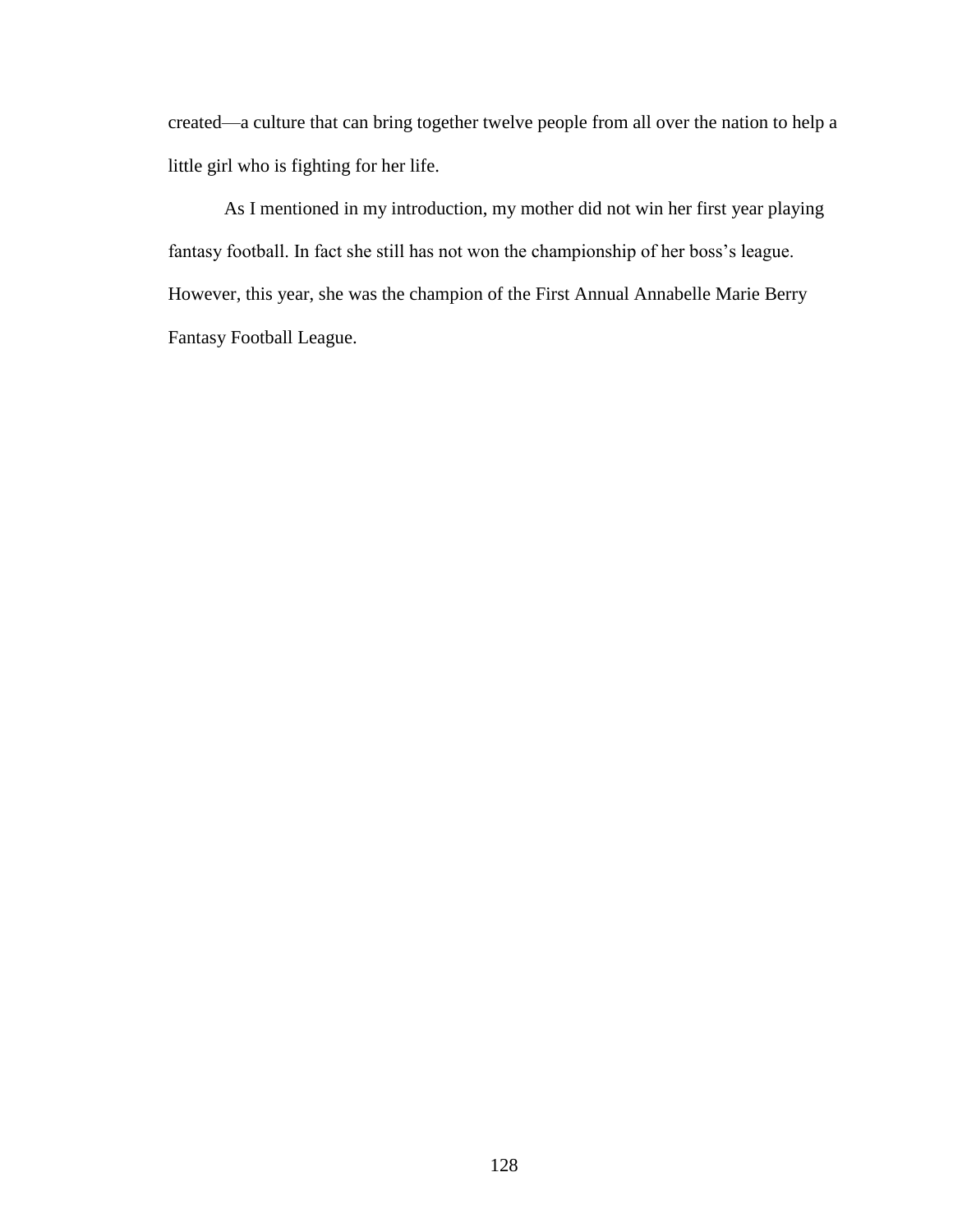### **References**

- Adams, A., Anderson, E., & McCormack, M. (2010). Establishing and challenging masculinity: The influence of gendered discourses in football (soccer). *Journal of Language and Social Psychology*, *29*, 278–300.
- Aden, R. C., Han, M. W., Norander, S., Pfahl, M. E., Pollack, Jr., T. P., & Young, S. L. (2009). Re-collection: A proposal for refining the study of collective memory and its places. *Communication Theory*, *19*, 311-336.
- Anderson, E. & Kian, E. M. (February 2012). Examining media contestation of masculinity and head trauma in the National Football League. *Men and Masculinities*, *15*(2), 152-173.
- Aull, L. L., & Brown, D. W. (2013). Fighting words: A corpus analysis of gender representations in sports reportage. *Corpora*, *8*(1), 27-52. doi: 10.3366/cor.2013.0033
- Bales, J. (2013). *Fantasy football for smart people: What the experts don't want you to know*. N.P.: CreateSpace Independent Publishing Platform.
- Bales, J. (2014). *Fantasy football for smart people: Lessons from RotoAcademy 2.0*. N.P.: CreateSpace Independent Publishing Platform.
- Barmack, E., & Handelman, M. (2006). *Why fantasy football matters (and our lives do not)*. New York: Simon Spotlight Entertainment.
- Bassett, D. R. (November 2011). Notions of identity, society, and rhetoric in a speech code of science among scientists and engineers working in nanotechnology. *Science Communication*, *34*(1), 115-159. doi: 10.1177/1075547011417891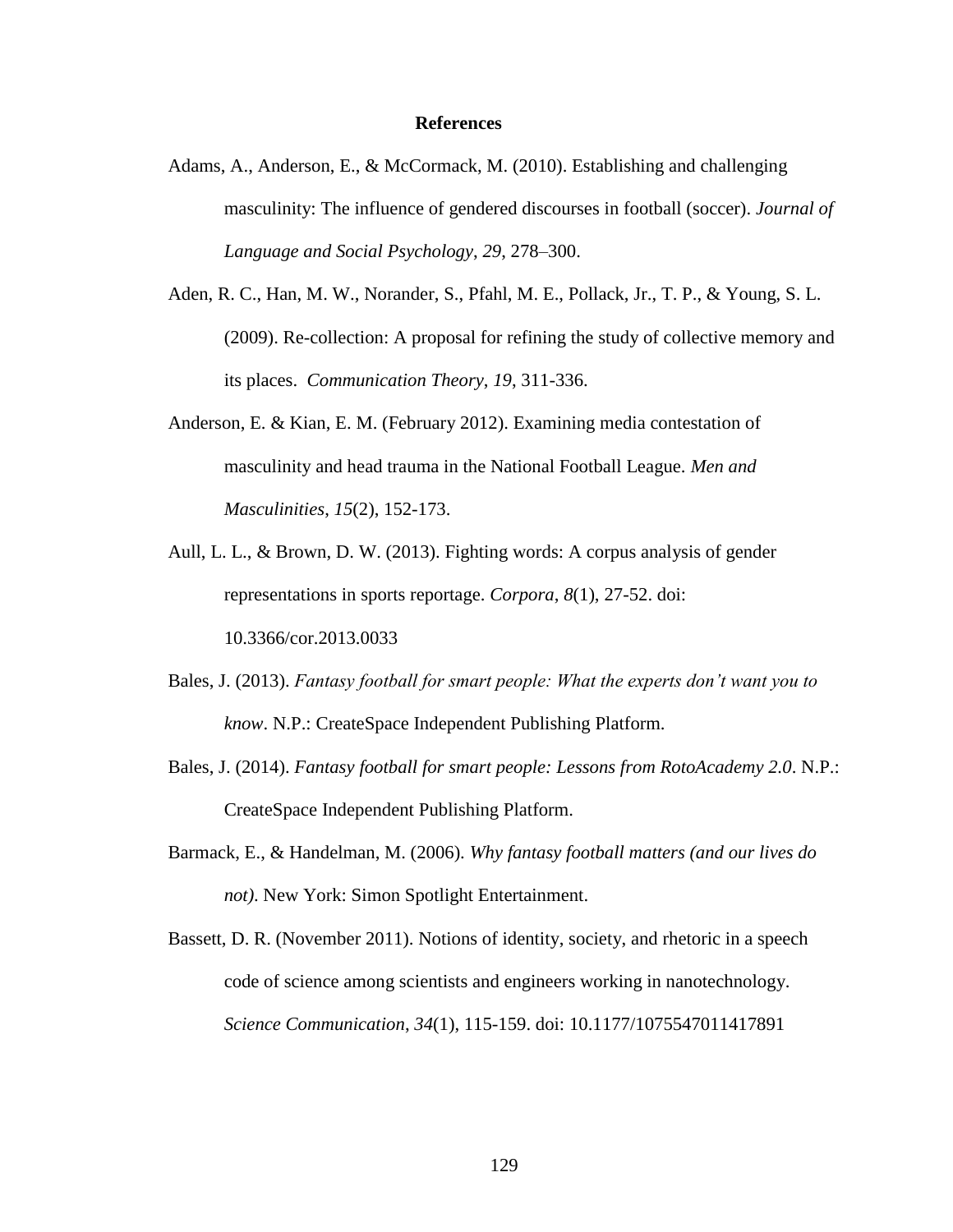- Berry, M. (2014). *Fantasy life: The outrageous, uplifting, and heartbreaking world of fantasy sports from the guy who's lived it*. New York: Riverhead Trade, INC.
- Berry, R. (2006). Will the iPod kill the radio star?: Profiling podcasting as radio. *Convergence: The International Journal of Research into New Media Technologies*, *12*(2), 143-162. doi: 10.1177/1354856506066522
- Billings, A. C., & Ruihley, B. J. (2013). Why we watch, why we play: The relationship between fantasy sport and fanship motivations. *Mass Communication and Society*, *16*, 5-15. doi: 10.1080/15205436.2011.635260

Bond, P. (2015, June 4). ESPN's Matthew Berry quietly launches fantasy movie league. *The Hollywood Reporter*. Retrieved from http://www.hollywoodreporter.com/news/espns-matthew-berry-quietly-launches-799487

- Brenner, K., Burns, K., & Ewald, J. D. (2014). Talking to, for and about the TV: An analysis of NFL fans' discourse. *The Buckingham Journal of Language and Linguistics*, *7*, 15-45.
- Bryant, J., Comisky, P., & Zillmann, D. (1981). The appeal of rough-and-tumble play in televised professional football. *Communication Quarterly*, *29*, 256-262.
- Burke, K. (1945). *A grammar of motives*. Berkeley: University of California Press.
- Burke, K. (1957). *Philosophy of literary form* (Rev. ed.). New York: Vintage.
- Carbaugh, D. (1988). Comments on "culture" in communication inquiry. *Communication Reports*, *1*(1), 38-41. doi: 10.1080/08934218809367460
- Carbaugh, D. (1991). Communication and cultural interpretation. *Quarterly Journal of Speech*, *77*, 336-342.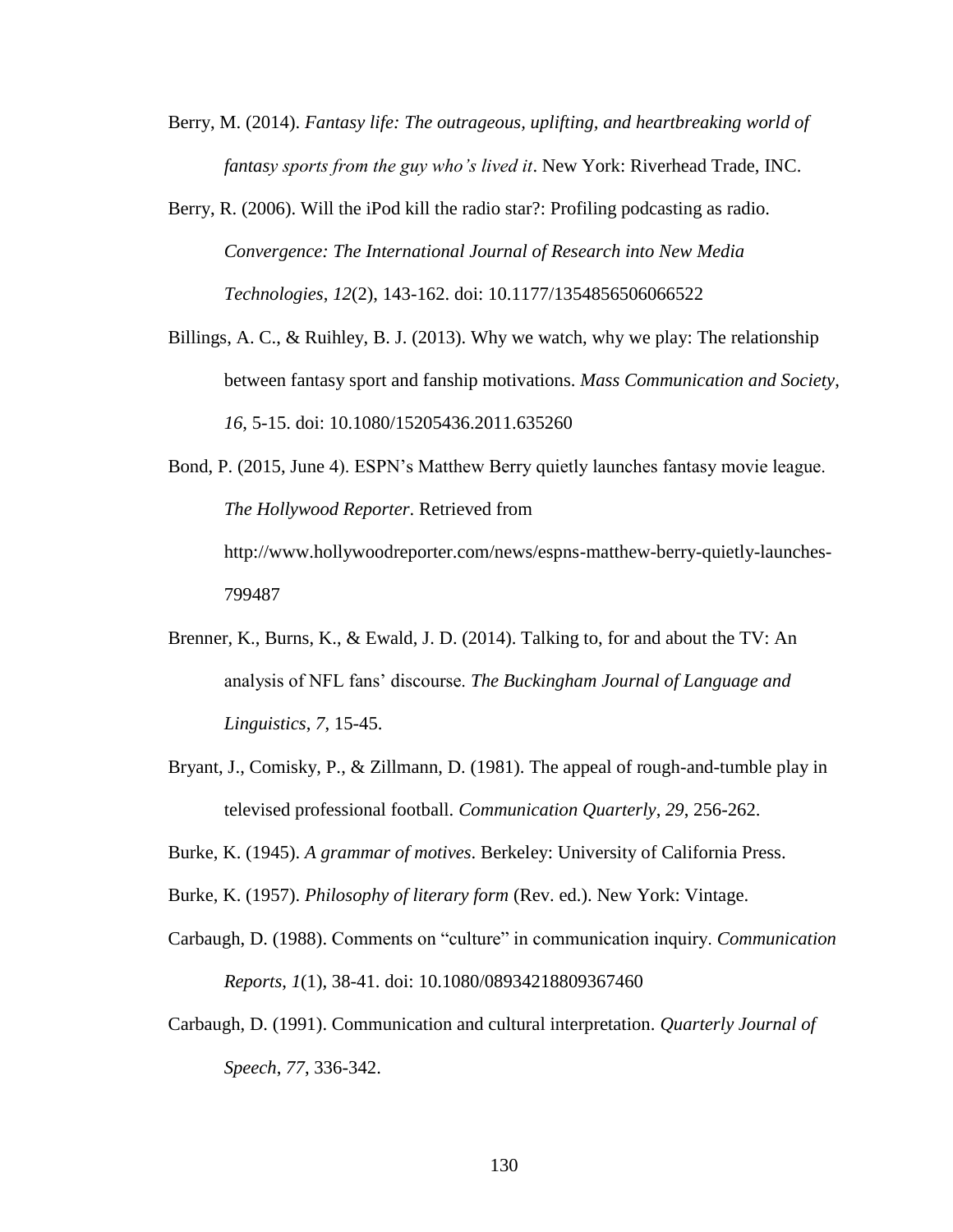Carbaugh, D. (1996). *Situating selves: The communication of social identities in American scenes*. Albany, NY: State University of New York Press.

Carbaugh. D. (2005). *Cultures in conversation*. Mahwah, NJ. Lawrence Erlbaum.

- Carbaugh, D., Berry, M., & Nurmikari-Berry, M. (September 2006). Coding personhood through cultural terms and practices: Silence and quietude as a Finnish "natural" way of being.‖ *Journal of Language and Social Psychology*, *25*(3), 203-220. doi: 10.1177/0261927X06289422
- Challenger, Gray, & Christmas, Inc. (2014). Fantasy football threatens productivity: Why employers shouldn't worry about the \$13 billion in wages paid to workers playing fantasy football. Retrieved from https://www.challengergray.com/press/pressreleases/fantasy-football-could-cost-13b-should-you-care
- Covarrubias, P. O. (2002). *Culture, communication, and cooperation: Interpersonal relations and pronominal address in a Mexican organization*. Lanham, MD: Rowman Littlefield.
- Covarrubias, P. O. (2008). Masked silence sequences: Hearing discrimination in the college classroom. *Communication, Culture & Critique*, *1*, 227-252. doi: 10.1111/j.1753-9137.2008.00021.x
- Covarrubias, P.O. (2009). The ethnography of eommunication. In S. W. Littlejohn, & K. A. Foss (Eds.) *Encyclopedia of Communication Theory* (pp. 355-360). Newbury Park, CA: Sage.
- Covarrubias, P.O. (2009). Speech codes theory. In S. W. Littlejohn, & K. A. Foss (Eds.) *Encyclopedia of Communication Theory* (pp. 918-924). Newbury Park, CA: Sage.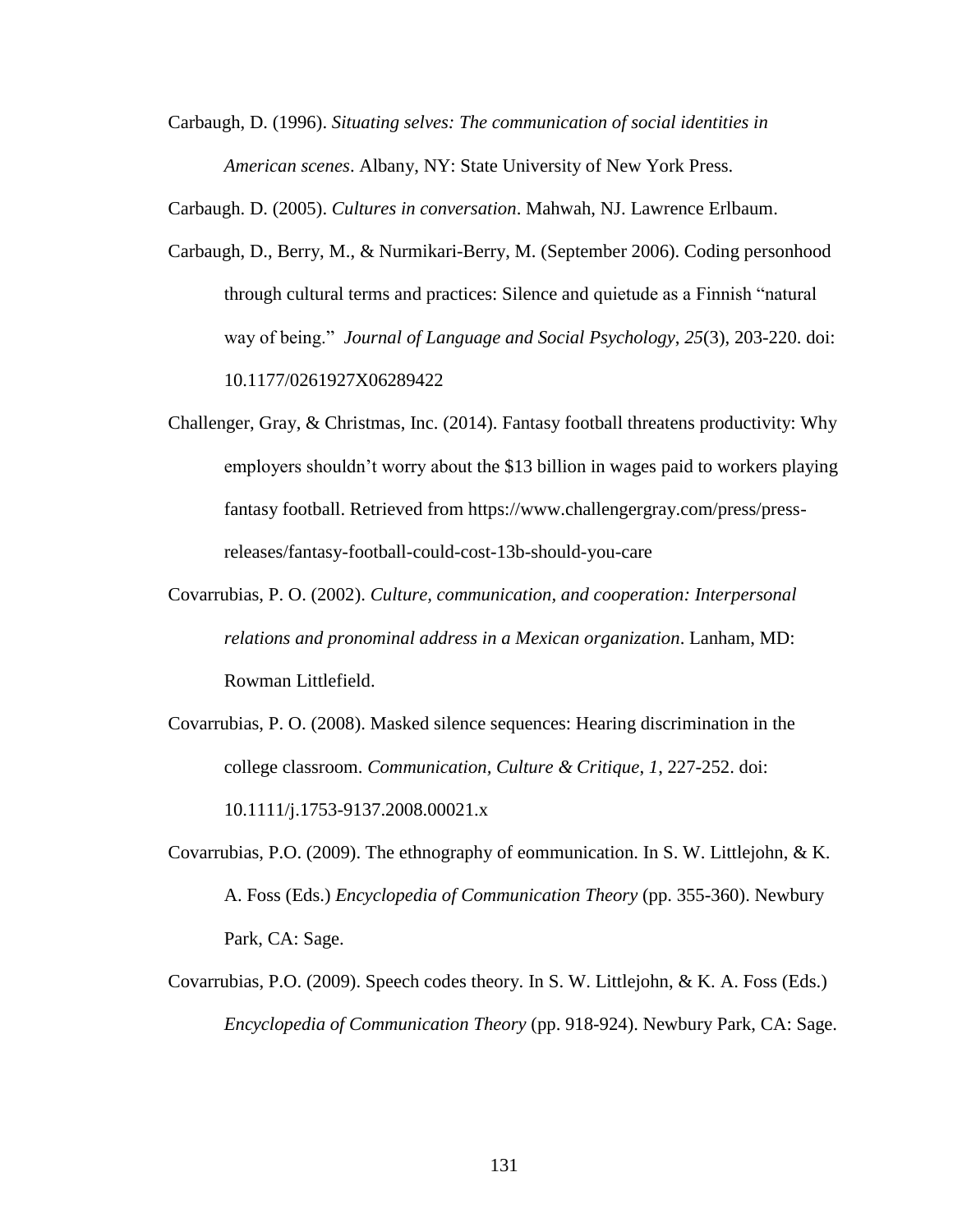- Davis, N. W., & Duncan, M. C. (August 2006). Sports knowledge is power: Reinforcing masculine privilege through fantasy sport league participation. *Journal of Sport & Social Issues*, *30*(3), 244-264. doi: 10.1177/0193723506290324
- Foss, S. K., Domenico, M. E., & Foss, K. A. (2013). *Gender stories: Negotiating identity in a binary world*. Long Grove, IL: Waveland Press.
- Dopp, D. (Producer). (2014, October 31). *ESPN: Fantasy focus football* [Audio podcast] Retrieved from https://itunes.apple.com/us/podcast/espn-fantasy-focusfootball/id260537420?mt=2
- Dopp, D. (Producer). (2014, November 3). *ESPN: Fantasy focus football* [Audio podcast] Retrieved from https://itunes.apple.com/us/podcast/espn-fantasy-focusfootball/id260537420?mt=2
- Dopp, D. (Producer). (2014, November 7). *ESPN: Fantasy focus football* [Audio podcast] Retrieved from https://itunes.apple.com/us/podcast/espn-fantasy-focusfootball/id260537420?mt=2
- Dopp, D. (Producer). (2014, November 10). *ESPN: Fantasy focus football* [Audio podcast] Retrieved from https://itunes.apple.com/us/podcast/espn-fantasy-focusfootball/id260537420?mt=2
- Dopp, D. (Producer). (2014, November 14). *ESPN: Fantasy focus football* [Audio podcast] Retrieved from https://itunes.apple.com/us/podcast/espn-fantasy-focusfootball/id260537420?mt=2
- Dopp, D. (Producer). (2014, November 17). *ESPN: Fantasy focus football* [Audio podcast] Retrieved from https://itunes.apple.com/us/podcast/espn-fantasy-focusfootball/id260537420?mt=2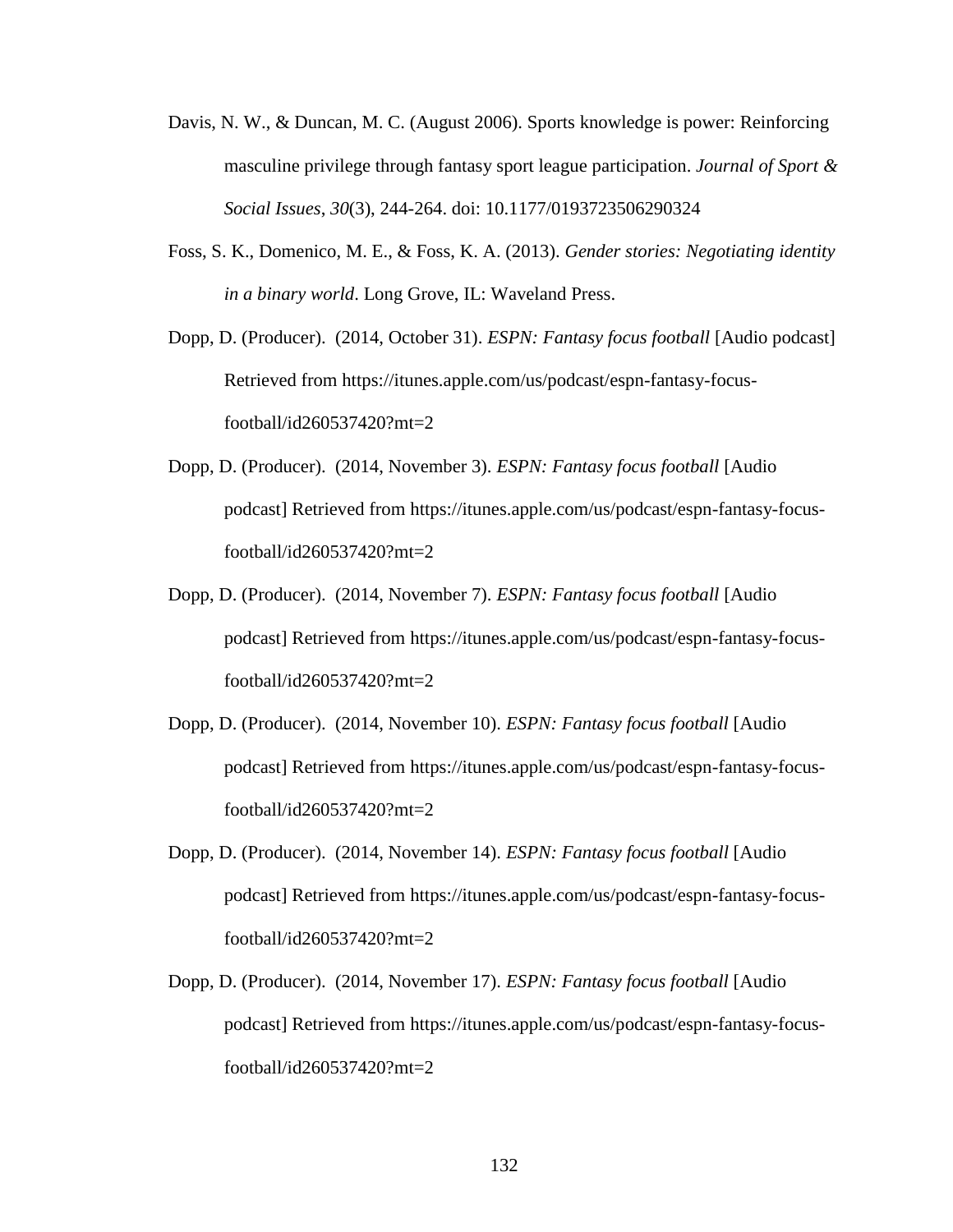- Dopp, D. (Producer). (2014, November 21). *ESPN: Fantasy focus football* [Audio podcast] Retrieved from https://itunes.apple.com/us/podcast/espn-fantasy-focusfootball/id260537420?mt=2
- Dopp, D. (Producer). (2014, November 24). *ESPN: Fantasy focus football* [Audio podcast] Retrieved from https://itunes.apple.com/us/podcast/espn-fantasy-focusfootball/id260537420?mt=2
- Dopp, D. (Producer). (2014, November 26). *ESPN: Fantasy focus football* [Audio podcast] Retrieved from https://itunes.apple.com/us/podcast/espn-fantasy-focusfootball/id260537420?mt=2
- Dopp, D. (Producer). (2014, December 1). *ESPN: Fantasy focus football* [Audio podcast] Retrieved from https://itunes.apple.com/us/podcast/espn-fantasy-focusfootball/id260537420?mt=2
- Dopp, D. (Producer). (2014, December 5). *ESPN: Fantasy focus football* [Audio podcast] Retrieved from https://itunes.apple.com/us/podcast/espn-fantasy-focusfootball/id260537420?mt=2
- Dopp, D. (Producer). (2014, December 8). *ESPN: Fantasy focus football* [Audio podcast] Retrieved from https://itunes.apple.com/us/podcast/espn-fantasy-focusfootball/id260537420?mt=2
- Dopp, D. (Producer). (2014, December 12). *ESPN: Fantasy focus football* [Audio podcast] Retrieved from https://itunes.apple.com/us/podcast/espn-fantasy-focusfootball/id260537420?mt=2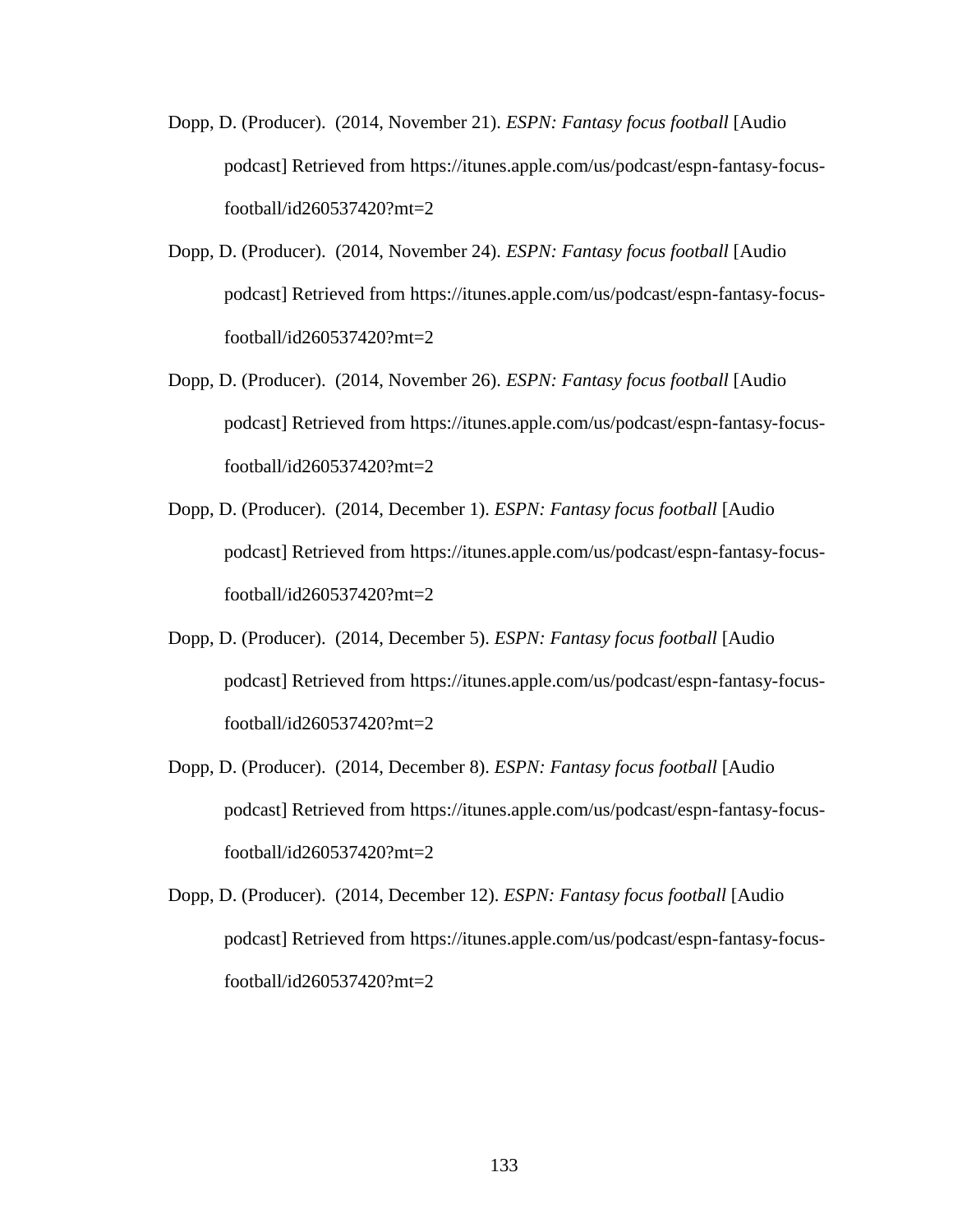- Dopp, D. (Producer). (2014, December 15). *ESPN: Fantasy focus football* [Audio podcast] Retrieved from https://itunes.apple.com/us/podcast/espn-fantasy-focusfootball/id260537420?mt=2
- Dopp, D. (Producer). (2014, December 22). *ESPN: Fantasy focus football* [Audio podcast] Retrieved from https://itunes.apple.com/us/podcast/espn-fantasy-focusfootball/id260537420?mt=2
- Douglass, D. (2000). Issues in the use of I.A. Richards' tenor-vehicle model of metaphor. *Western Journal of Communication*, *64*(4), 405-424.
- Fantasy Sports Trade Association. (2014). *Number of fantasy sports players by year* [data file on website]. Retrieved from http://www.fsta.org/?page=Demographics
- Fernandez, J. W. (1986). *Persuasions and performances: The play of tropes in culture*. Bloomington: Indiana University Press.
- Fitzgerald, T. K. (1993). *Metaphor of identity: A culture-communication dialogue*. New York: State University of New York Press.
- Foss, S. K. (2009). *Rhetorical Criticism: Exploration and practice* (4<sup>th</sup> ed.). Long Grove, Il: Waveland Press.
- Geertz, C. (1973). *The interpretation of cultures*. New York: Basic Books.
- Goldner, K. (October 2014). Goal-to-go: Should NFL teams pass or run. *The MMQB*. Retrieved from http://mmqb.si.com/2014/10/02/nfl-goal-line-situationsphiladelphia-eagles/
- Gudykunst, W. B. (1988). Uncertainty and anxiety. In Y. Y. Kim & W. B. Gudykunst, (Eds.), *Theories in intercultural communication* (pp.123-156). Newbury Park: Sage.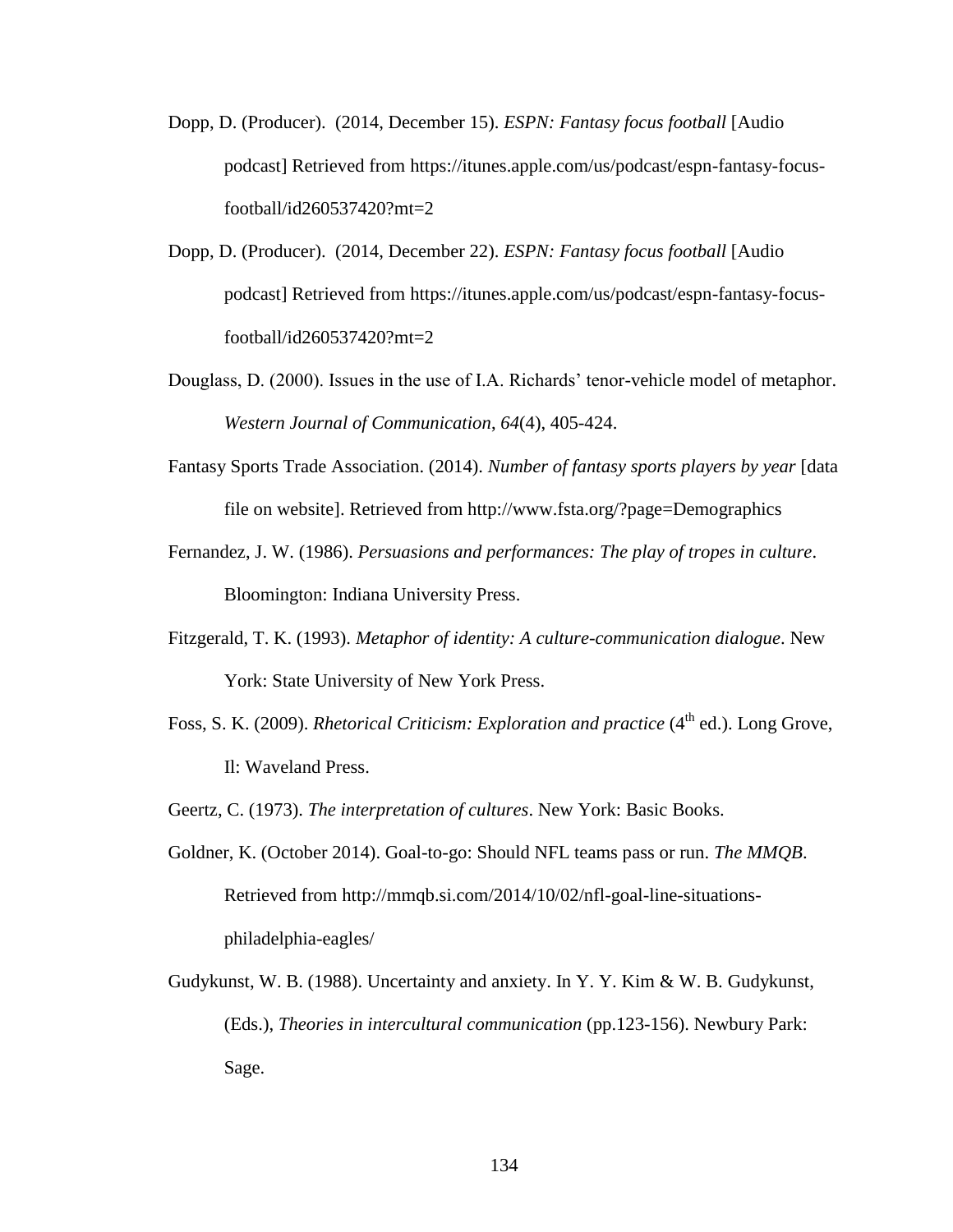Harris, B., & Kadlec, E. (2003). A nod (and a wink) to the founders of fantasy football. *Fantasy Football Pro Forecast*, 8-14.

Heitner, D. (October 3, 2014). Early FanDuel investor excitingly forecasts future of daily fantasy sports. *Forbes*. Retrieved from http://www.forbes.com/sites/darrenheitner/2014/10/03/early-fanduel-investorexcitingly-forecasts-future-of-daily-fantasy-sports/ Accessed on November 10, 2014

- Hill, S. R. (2010). *Using critical race theory to read fantasy football* (Doctoral dissertation, University of Tennessee-Knoxville). Retrieved from http://trace.tennessee.edu/utk\_graddiss/701
- Hoberman, J. M. (1997) *Darwin's athletes: How sport has damaged Black America and preserved the myth of race*. New York: Houghton Mifflin Company.
- Hymes, D. (1962). The ethnography of speaking. *Anthropology and Human Behavior*, 13-53.
- Hymes, D. (1974). *Foundations in sociolinguistics: An ethnographic approach*. Philadelphia: University of Pennsylvania Press.
- Hymes, D. (1986). Models of the interaction of language and social life. In J. J. Gumperz & D. Hymes (Eds.), *Directions in sociolinguistics: The ethnography of communication* (pp. 35-71). Oxford: Basil Blackwell.

Kellam, R. K. (2012). *Reading between the numbers: The colonial rhetorics of fantasy football and the illusion of control* (Doctoral dissertation, Wayne State University). Retrieved from

http://digitalcommons.wayne.edu/oa\_dissertations/570/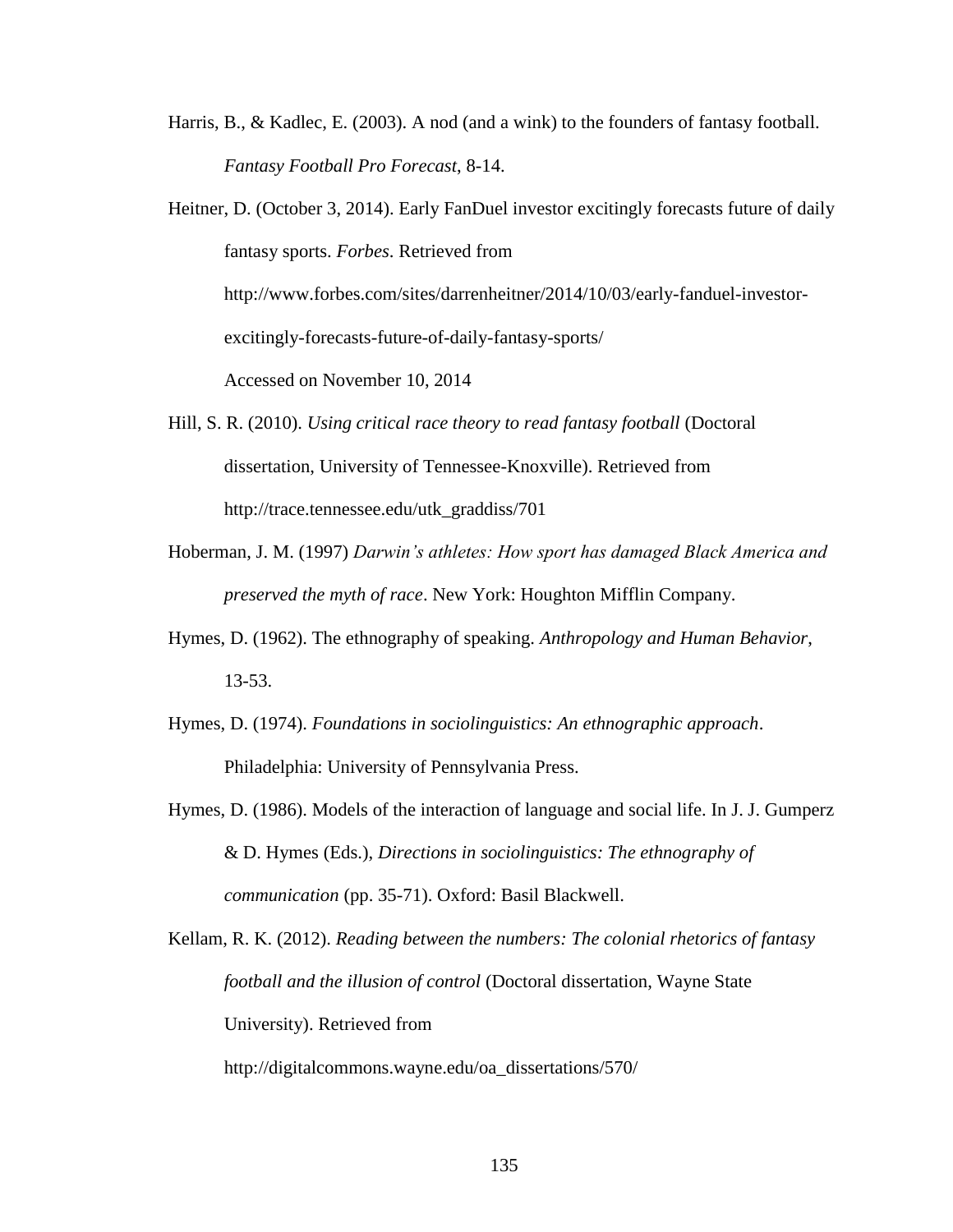- Komisar, L. (1980). Violence and the masculine mystique. In D. F. Sabo, Jr., & R. Runfola (Eds.), *Jock: Sports & male identity* (pp. 131-157). Englewood Cliffs, NJ: Prentice-Hall.
- Kwak, D. H., Lee, J. S., & Mahan III, J. E. (2013). Ad-evoked illusory judgments in fantasy sports participation: Effects of customization level and expert information. *Journal of Sport Management*, *27*, 393-406.
- Lakoff, G. (1970). *Irregularity in syntax*. New York: Holt, Rinehart, and Winston.
- Lakoff, G. (1986). A figure of thought. *Metaphor and symbolic activity*, *1*(3), 213-225. doi: 10.1207/s15327868ms0103\_4
- Lakoff, G. (1987). *Women, fire, and dangerous things: What categories reveal about the mind*. Chicago: University of Chicago Press.
- Lakoff, G. (1996). *Moral politics: How liberals and conservatives think*. Chicago: University of Chicago Press.
- Lakoff, G., & Johnson, M. (1980). *Metaphors we live by*. Chicago: University of Chicago Press.
- Lee, W., Kwak, D. H., Lim, C., Pedersen, P. M., & Miloch, K. S. (2011). Effects of personality and gender on fantasy sports game participation: The moderating role of perceived knowledge. *Journal of Gambling Studies*, *27*, 427-441. doi: 10.1007/s10899-010-9218-9
- Long, J. & Hylton, K. (November 2010). Shades of white: An examination of whiteness in sport. *Leisure Studies*, *21*, 87-103. doi: 10.1080/02614360210152575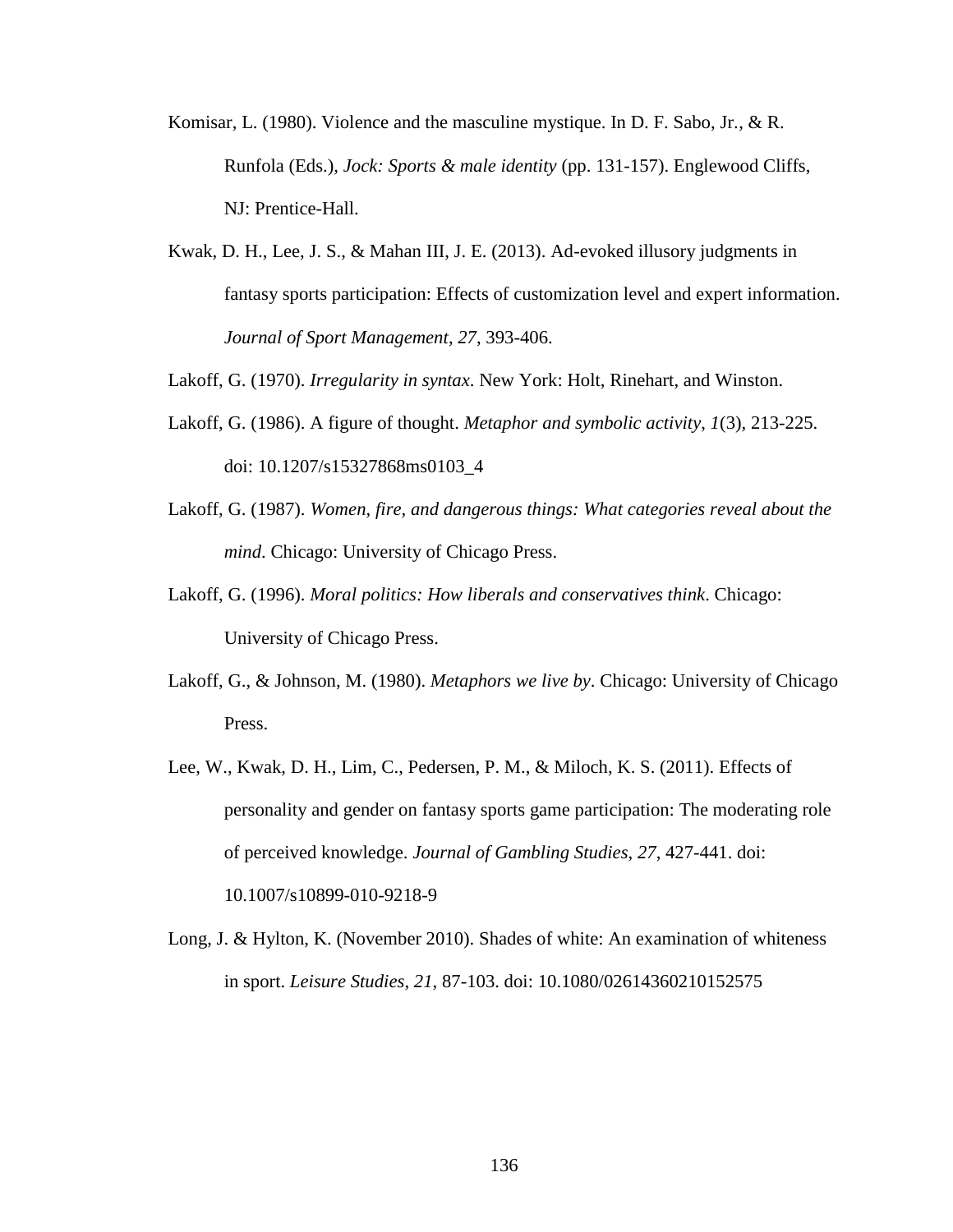- Martin, R. J., & Nelson, S. (October 2014). Fantasy sport, real money: Exploration of the relationship between fantasy sports participation and gambling-related problems. *Addictive Behaviors*, *39*(10), 1377-1382. doi: 10.1016/j.addbeh.2014.05.017
- Mass, A. J. (2011). *How fantasy sports explains the world: What Pujols and Peyton can teach us about wookiees and Wall Street.* New York: Skyhorse.
- McGuire, J. P., Armfield, G. G., & Boone, J. (2013). Show me the numbers! Media dependency and fantasy game participants*.* In A. C. Earnheardt, P. M. Haridakis, & B. S. Hugenberg (Eds.), *Sports fans, identity, and socialization*: *Exploring the fandemonium* (pp. 275-290). Lanham, MD: Lexington.
- Mercurio, E., & Filak, V. F. (2010). Roughing the passer: The framing of black and white quarterbacks prior to the NFL draft. *The Howard Journal of Communications*, *21*, 56-71. doi: 10.1080/10646170903501328
- Meserko, V. M. (2014). Going mental: Podcasting, authenticity, and artist-fan identification on Paul Gilmartin's Mental Illness Happy Hour. *Journal of Broadcasting & Electronic Media*, *58*(3), 456-469. doi:

10.1080/08838151.2014.935848

- National Football League. (2015). Player stats. Retrieved from http://www.nfl.com/stats/player
- Oates, T. P. (March 2007). The erotic gaze in the NFL draft. *Communication and Critical/Cultural Studies*, *4*(1), 74-90. doi: 10.1080/14791420601138351
- Oates, T. P., & Durham, M. G. (2004). The mismeasure of masculinity: The male body, ―race‖ and power in the enumerative discourses of the NFL draft. *Patterns of Prejudice*, *38*(3), 301-320. doi: 10.1080/0031322042000250475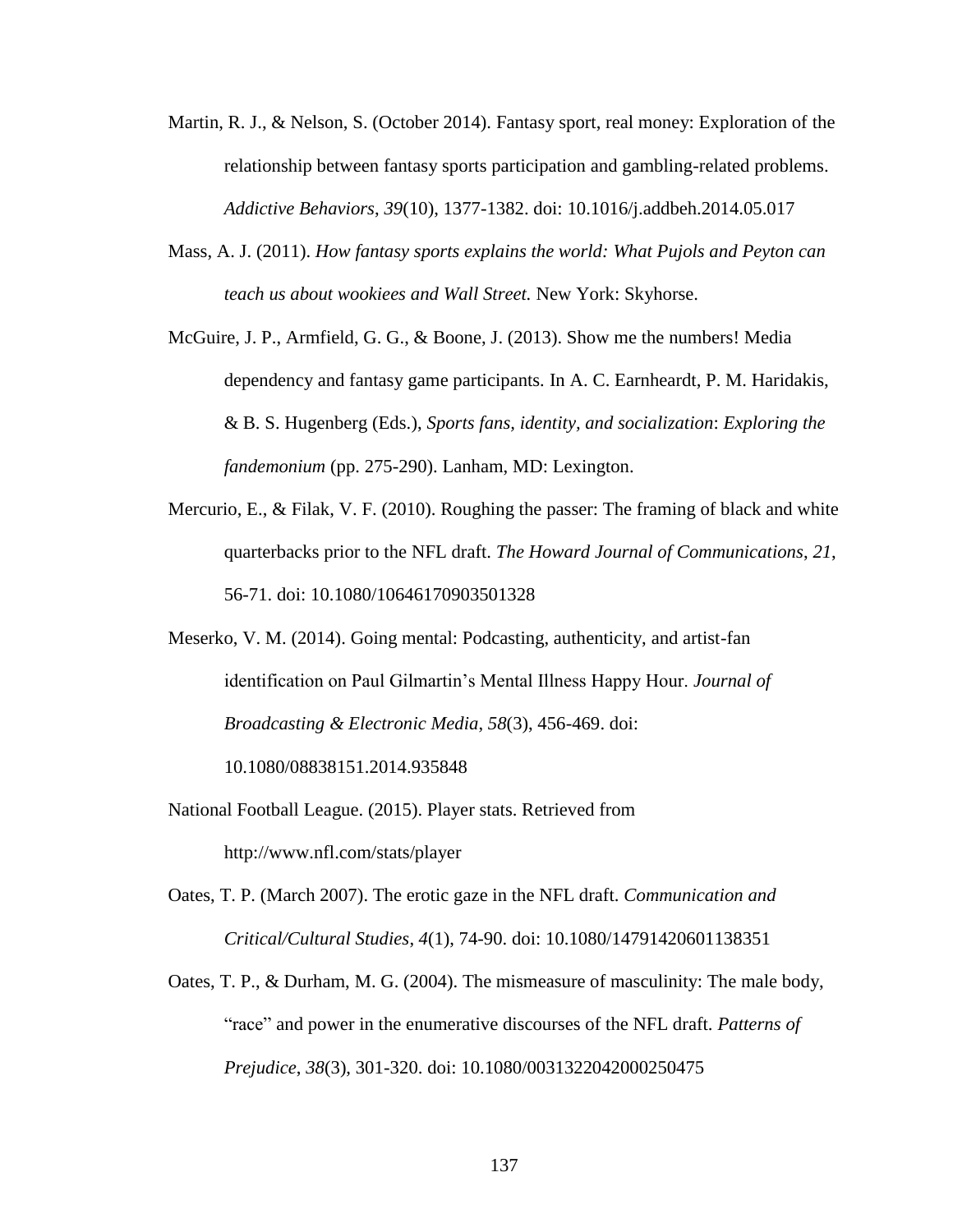- Philipsen, G. (1992) *Speaking culturally: Explorations in social communication*. Albany, NY: SUNY Press.
- Philipsen, G. (2002). Cultural communication. In W. B. Gudykunst & B. Mody (Eds.), *Handbook of international and intercultural communication* (2<sup>nd</sup> ed., pp. 51-67). Thousand Oaks, CA: Sage.
- Philipsen, G., & Coutu, L. M. (2006). Ethnography of Speaking. In K. L. Fitch & R. E. Sanders (Eds.), *Handbook of language and social interaction* (pp. 355-379). Mahwah, NJ: Lawrence Erlbaum.
- Philipsen, G., Coutu, L. M., & Covarrubias, P. (2005). Speech codes theory: Restatement, revisions, and response to criticisms. In W. B. Gudykunst (Ed.), *Theorizing about intercultural communication* (pp. 55-68). Thousand Oaks: Sage.
- Richards, I.A. (1936). *The philosophy of rhetoric*. London: Oxford University Press.
- Ricoeur, P. (1977). *The rule of metaphor: Multi-disciplinary studies of the creation of meaning in language* (R. Szerny, K. McLaughlin, & J. Costello, SJ, Trans.). Toronto: University of Toronto Press.
- Sanderson, J. (2013). From loving the hero to despising the villain: Sports fans, Facebook, and social identity threats. *Mass Communication and Society*, *16*, 487- 509. doi: 10.1080/15205436.2012.730650
- Serazio, M. (June 2010). When the sportswriters go marching in: Sports journalism, collective trauma, and memory metaphors. *Critical Studies in Media Communication*, *27*(2), 155-173. doi: 10.1080/15295030903551009
- Sontag, S. (1978). *Illness as metaphor*. Toronto: McGraw-Hill.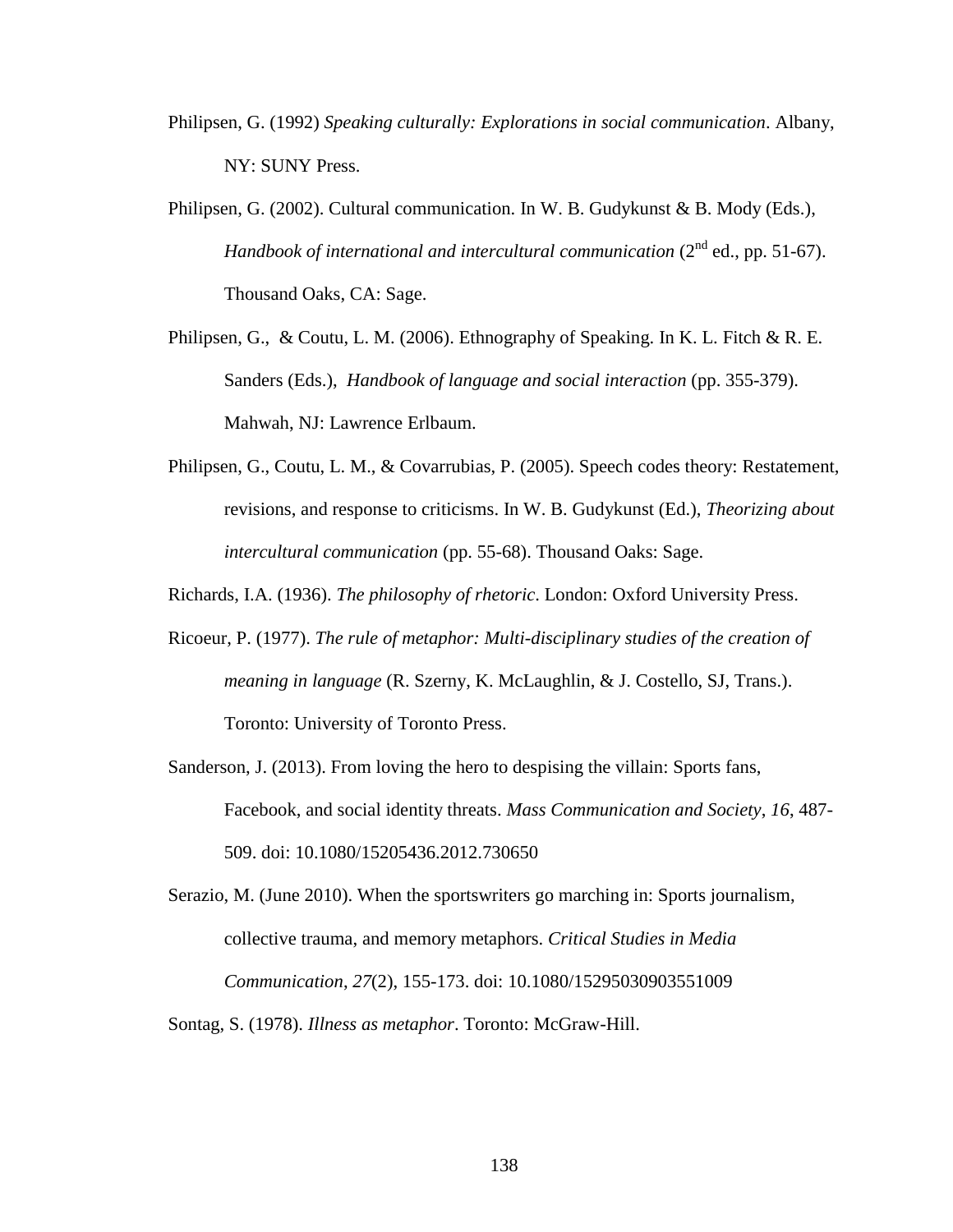- St. Amant, M. (2005). *Committed: Confessions of a fantasy football junkie*. New York: Scribner.
- Steinberg, L. (August 2014). The fantasy football explosion. *Forbes*. Retrieved from http://www.forbes.com/sites/leighsteinberg/2014/08/29/the-fantasy-footballexplosion/
- Steuter, E., & Wills, D. (2008). *At war with metaphor: Media, propaganda, and racism in the war on terror*. Lanham, MD: Lexington Books.
- Tracy, K. (2002). *Everyday talk: Building and reflecting identities*. New York: The Guilford Press.
- Tucker, R. (Producer). (2014, October 29). *Fantasy feast: Eatin'* [Audio podcast] Retrieved from https://itunes.apple.com/us/podcast/fantasy-feasteatin/id898834773?mt=2
- Tucker, R. (Producer). (2014, October 30). *Fantasy feast: Eatin'* [Audio podcast] Retrieved from https://itunes.apple.com/us/podcast/fantasy-feasteatin/id898834773?mt=2
- Tucker, R. (Producer). (2014, November 5). *Fantasy feast: Eatin'* [Audio podcast] Retrieved from https://itunes.apple.com/us/podcast/fantasy-feasteatin/id898834773?mt=2
- Tucker, R. (Producer). (2014, November 6). *Fantasy feast: Eatin'* [Audio podcast] Retrieved from https://itunes.apple.com/us/podcast/fantasy-feasteatin/id898834773?mt=2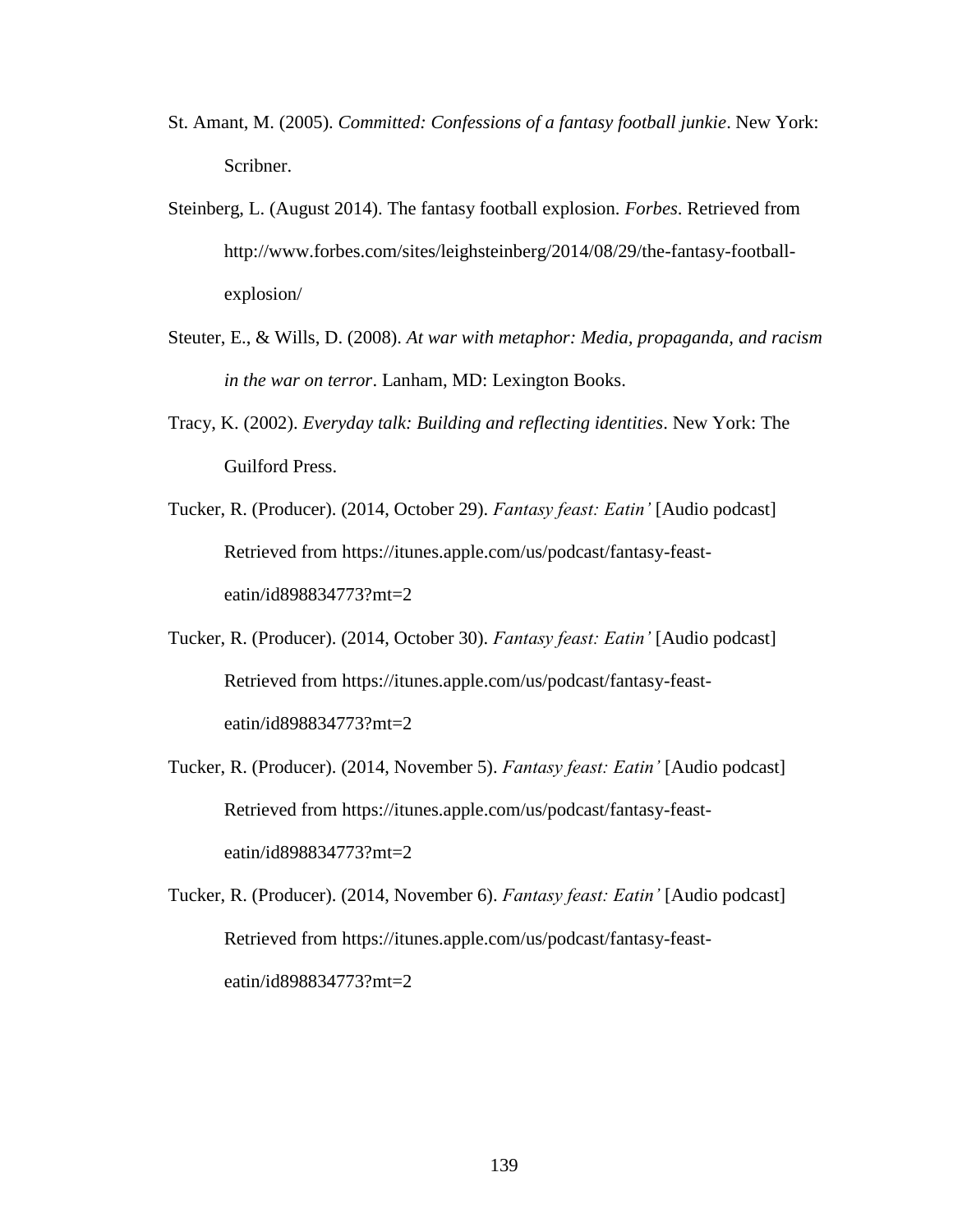- Tucker, R. (Producer). (2014, November 12). *Fantasy feast: Eatin'* [Audio podcast] Retrieved from https://itunes.apple.com/us/podcast/fantasy-feasteatin/id898834773?mt=2
- Tucker, R. (Producer). (2014, November 13). *Fantasy feast: Eatin'* [Audio podcast] Retrieved from https://itunes.apple.com/us/podcast/fantasy-feasteatin/id898834773?mt=2
- Tucker, R. (Producer). (2014, November 19). *Fantasy feast: Eatin'* [Audio podcast] Retrieved from https://itunes.apple.com/us/podcast/fantasy-feasteatin/id898834773?mt=2
- Tucker, R. (Producer). (2014, November 20). *Fantasy feast: Eatin'* [Audio podcast] Retrieved from https://itunes.apple.com/us/podcast/fantasy-feasteatin/id898834773?mt=2
- Tucker, R. (Producer). (2014, November 26). *Fantasy feast: Eatin'* [Audio podcast] Retrieved from https://itunes.apple.com/us/podcast/fantasy-feasteatin/id898834773?mt=2
- Tucker, R. (Producer). (2014, November 27). *Fantasy feast: Eatin'* [Audio podcast] Retrieved from https://itunes.apple.com/us/podcast/fantasy-feasteatin/id898834773?mt=2
- Tucker, R. (Producer). (2014, December 3). *Fantasy feast: Eatin'* [Audio podcast] Retrieved from https://itunes.apple.com/us/podcast/fantasy-feasteatin/id898834773?mt=2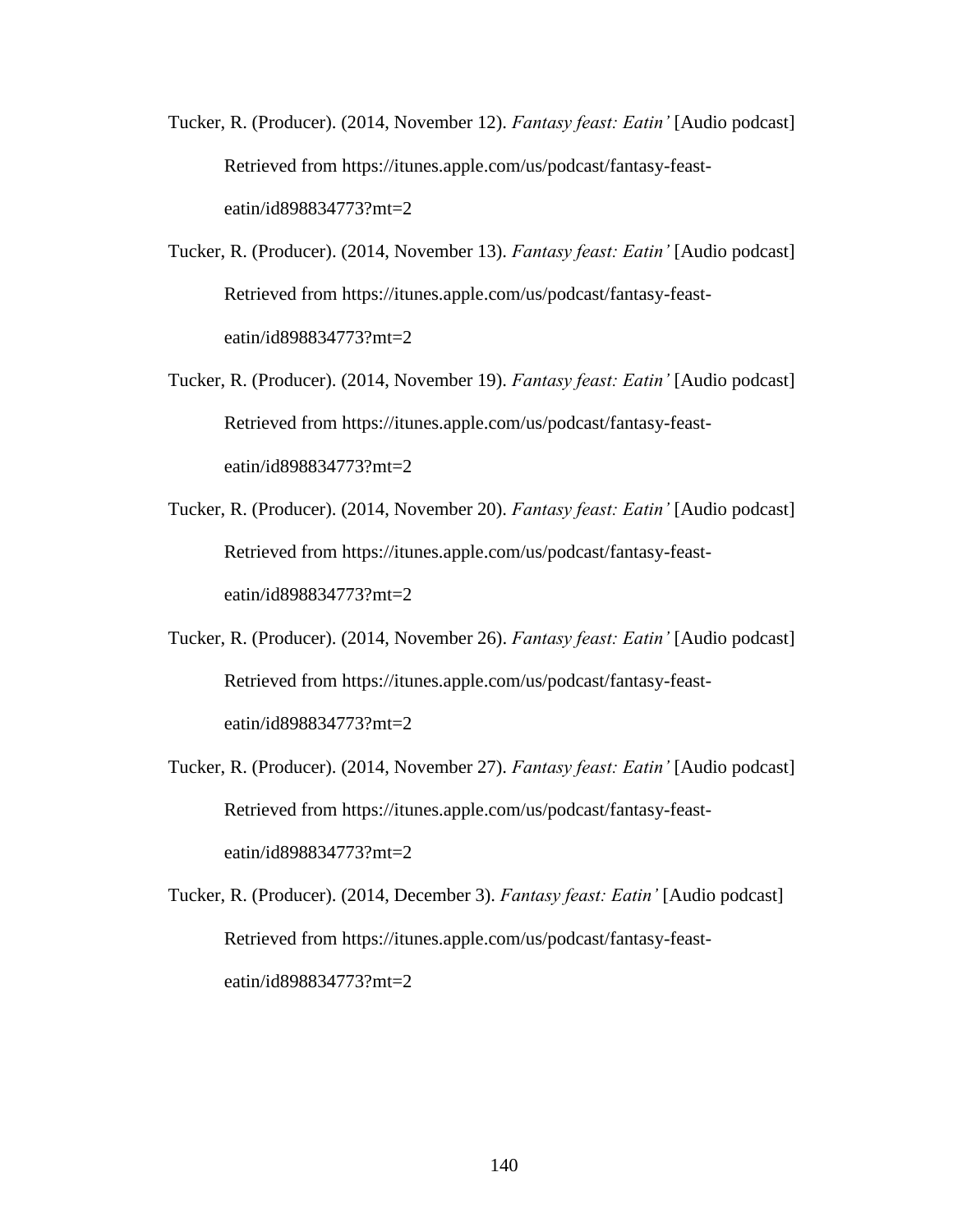- Tucker, R. (Producer). (2014, December 4). *Fantasy feast: Eatin'* [Audio podcast] Retrieved from https://itunes.apple.com/us/podcast/fantasy-feasteatin/id898834773?mt=2
- Tucker, R. (Producer). (2014, December 10). *Fantasy feast: Eatin'* [Audio podcast] Retrieved from https://itunes.apple.com/us/podcast/fantasy-feasteatin/id898834773?mt=2
- Tucker, R. (Producer). (2014, December 11). *Fantasy feast: Eatin'* [Audio podcast] Retrieved from https://itunes.apple.com/us/podcast/fantasy-feasteatin/id898834773?mt=2
- Tucker, R. (Producer). (2014, December 17). *Fantasy feast: Eatin'* [Audio podcast] Retrieved from https://itunes.apple.com/us/podcast/fantasy-feasteatin/id898834773?mt=2
- Tucker, R. (Producer). (2014, December 18). *Fantasy feast: Eatin'* [Audio podcast] Retrieved from https://itunes.apple.com/us/podcast/fantasy-feasteatin/id898834773?mt=2
- Uricchio, W. (2009). Moving beyond the artefact: Lessons from participatory culture. In M. V. Den Boomen, S. Lammes, A. S. Lehmann, & J. Rae (Eds.), *Digital material: Tracing new media in everyday life and technology*, (pp. 135-147). Amsterdam: University of Amsterdam Press.
- Veri, M. J., & Liberti, R. (2013). Tailgate warriors: Exploring constructions of masculinity, food, and football. *Journal of Sports & Social Issues*, *37*(3), 227- 244.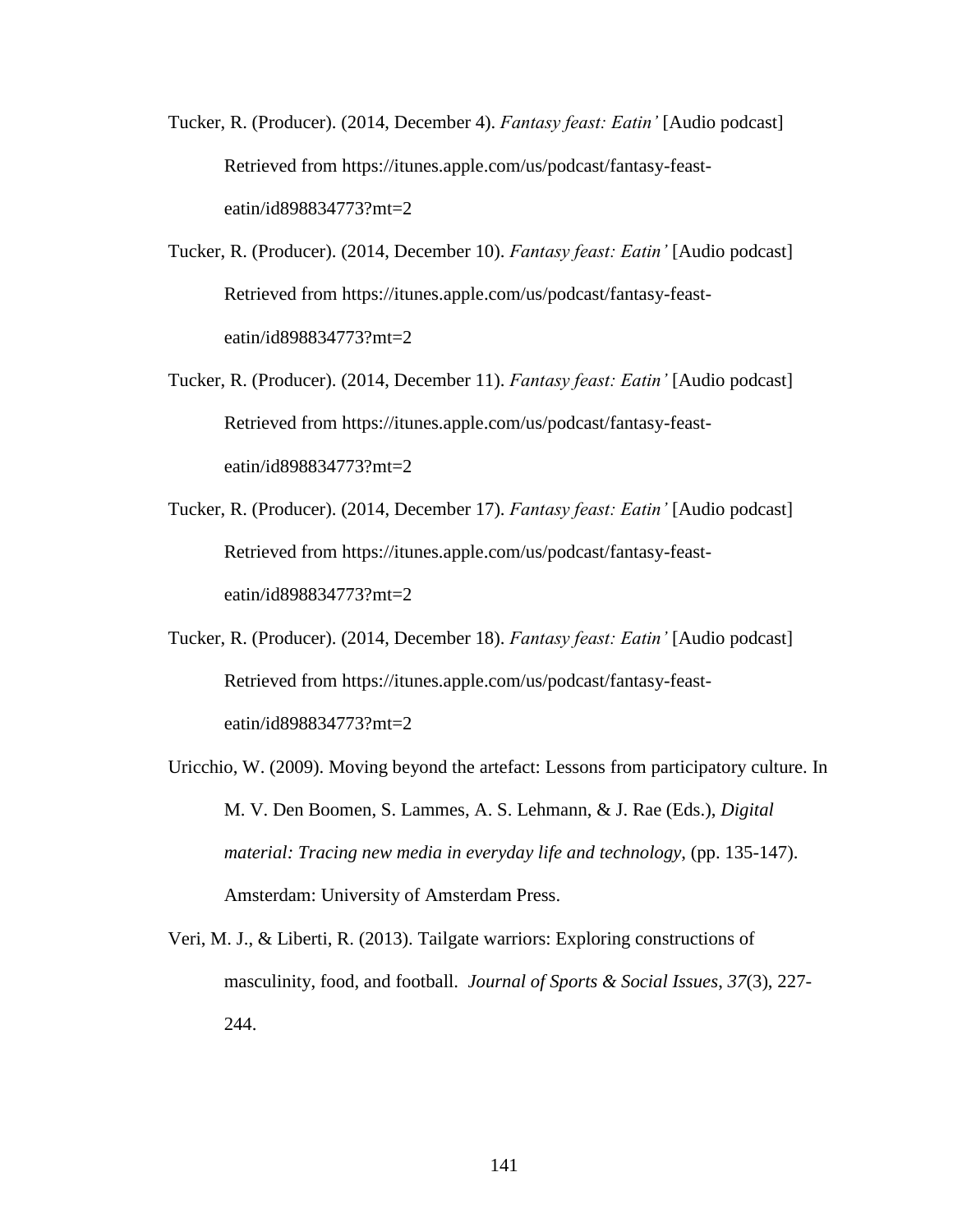- Watts, R. B. (2014). Being Tim Tebow: The rhetorical of a football savior-superhero. *The Florida Communication Journal*, *42*(2), 1-16.
- Werder, E., Goessling, B., & Associated Press. (September 2014). Adrian Peterson put on exempt list. *ESPN*. Retrieved from:

http://espn.go.com/nfl/story/\_/id/11541346/adrian-peterson-barred-all-minnesotavikings-activities

- Witteborn, S. (2004). Of being an Arab woman before and after September 11: The enactment of communal identities in talk. *The Howard Journal of Communication*, *15*, 83-98. doi: 10.1080/10646170490448312
- Witteborn, S. (September 2007). The situated expression of Arab collective identities in the United States. *Journal of Communication*, *57*, 556-575. doi: 10.1111/j.1460- 2466.2007.00357.x